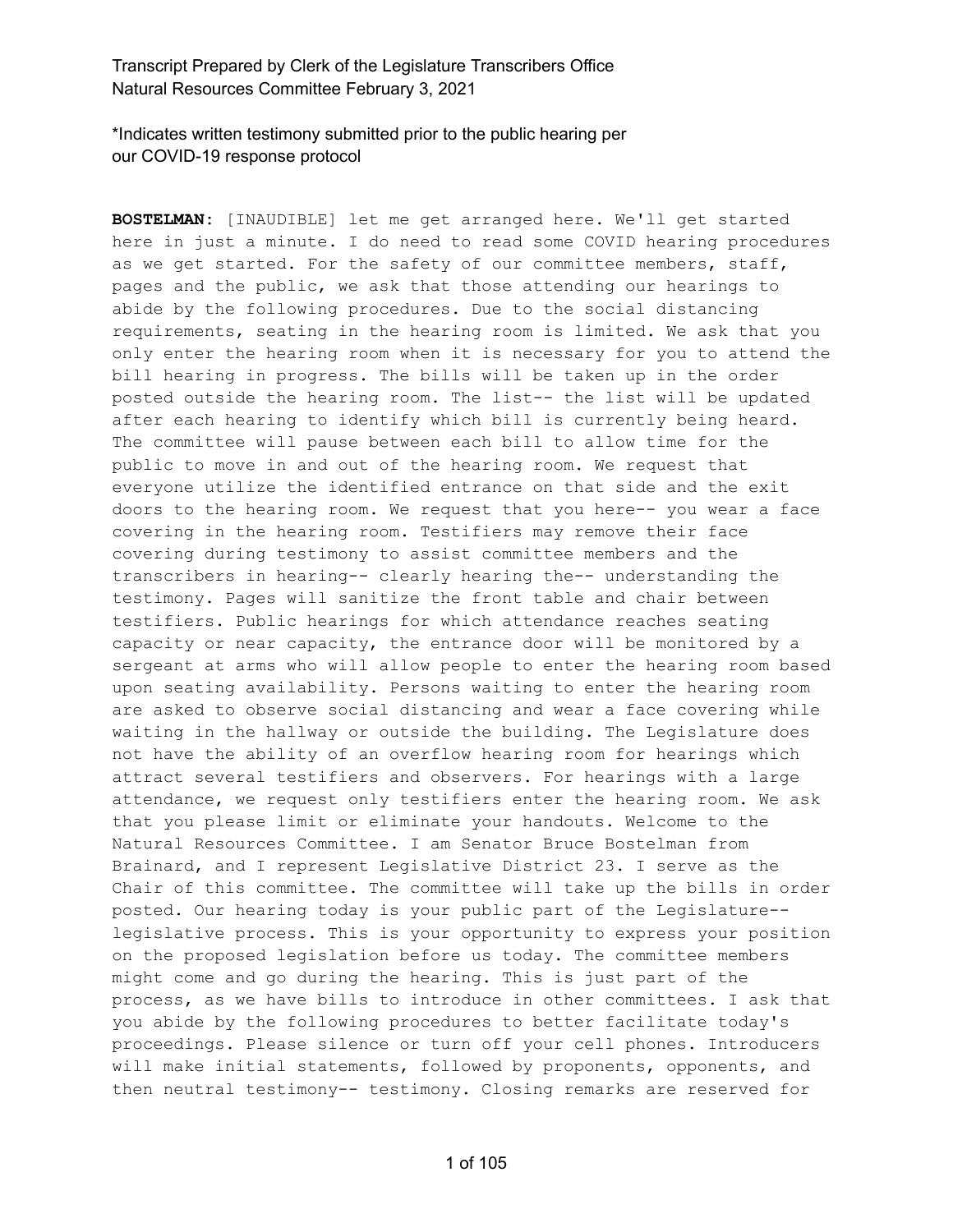\*Indicates written testimony submitted prior to the public hearing per our COVID-19 response protocol

the introducing senator only. If you are planning to testify, please pick up a green sign-in sheet that is on the table at the back of the room. Please fill out the green sign-in sheet before you testify. Good morning. Is this Mr. Hellbusch?

**JIM HELLBUSCH:** Yes, it is.

**BOSTELMAN:** If you could please wait. This is Senator Bockelmann. I'm finishing the opening for the hearings information, so we'll be with you in just a minute.

**JIM HELLBUSCH:** No problem, it's all right.

**BOSTELMAN:** Yes. Please fill out the green sign-in sheet before you testify. Please print. And then it's-- and it is important to complete the form in its entirety. When it is your turn to testify, give the sign-in sheet to a page or the committee clerk. This will help us make a more accurate public record. If you do not wish to testify today, but I would like to record your name as being present at the hearing, there is a separate white sheet on the tables you can sign for that purpose. This will be a part of the official record of the hearing. When you come up to testify, please speak-- please speak loudly and clearly. It is difficult for us to hear with the plexiglass, and if you have a mask, to be able to hear you. So please speak clearly and loudly into the microphone. You may remove your mask, tell us your name, and please spell your first and last name to ensure we get an accurate record. We will be using the light system for all testifiers. You will either have three or five minutes-- and we'll determine that at the start of each hearing-- to make your initial remarks to the committee. When you see the yellow light come on, that means you have one minute remaining, and the red light indicates your time has ended. Questions from the committee may follow. No displays of support or opposition to a bill, vocal or otherwise, is allowed at a public hearing. The committee members with us today will introduce themselves, starting on my left.

**GRAGERT:** Good morning. Senator Tim Gragert, District 40: northeast Nebraska.

**WAYNE:** Justin Wayne, District 13: North Omaha and northeast Douglas County.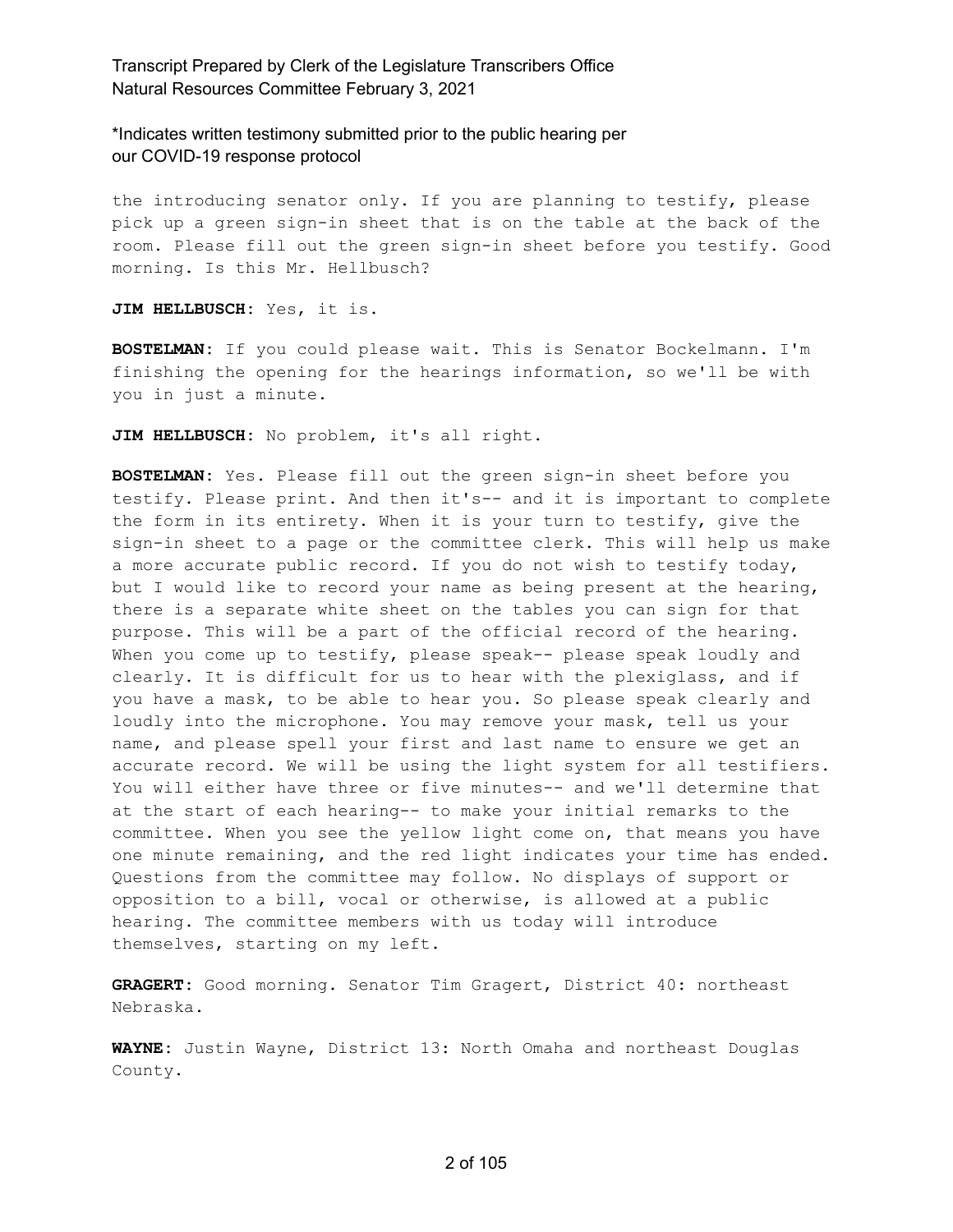\*Indicates written testimony submitted prior to the public hearing per our COVID-19 response protocol

**AGUILAR:** Ray Aguilar, District 35: Grand Island and Hall County.

**BOSTELMAN:** And on my right--

**MOSER:** Mike Moser, District 22: Platte County and parts of Stanton and Colfax Counties.

**J. CAVANAUGH:** John Cavanaugh, District 9: Midtown Omaha.

**GROENE:** Mike Groene, representing Lincoln County.

**BOSTELMAN:** Senator Moser is Vice Chair of the committee. To my left is committee legal counsel, Cyndi Lamm, and to my far right is the committee clerk, Katie Bohlmeyer. Our pages for the committee today are Lorenzo and Brytany, and we would like to thank them for being here and serving in the hearing for us at the hearing today. With that, we will begin our first confirmation hearing that we have for today. That is with Mr. Jim Hellbusch, and Mr. Hellbusch, I believe you're on the line. What I would like you to do, please introduce yourself, tell us a little bit about yourself and why you would like to be on the Nebraska Environmental Trust. I believe this is both a original appointment and a reappointment because of he was appointed last year. We did not appoint him-- or confirmed him last year, and then it's reappointment for this year. Mr. Hellbusch, please.

**JIM HELLBUSCH:** Thank you, giving me the time. My name is Jim Hellbusch. I own Duo Lift Manufacturing Company, Columbus, Nebraska, and co-owner of Busch Equipment Company, Columbus, Nebraska. Born and raised in Columbus, I'm 74 years old. I've served on several councils. I'm on the Small Business Compliance Advisory Panel for the NDEE. I'm on MEP panel and-- and this one, very excited about conservation, state of Nebraska. There's a lot of work we've done. We've done a great job. There's a lot of work to be finished still. To clarify, this was my second term. My first term is six years. And they asked me to remain on a second six-year term, and I agreed to do that. That's where I'm at. I think that the Trust is a tremendous avenue for promoting and perpetuating conservation for Nebraska in all facets. And I'm just excited about doing it, and there's a lot of work to be done. And I think it's a great opportunity to let the citizens of Nebraska have a say-so in how things are done and why they're done, and even when they're done. So with that, I'll turn it over you.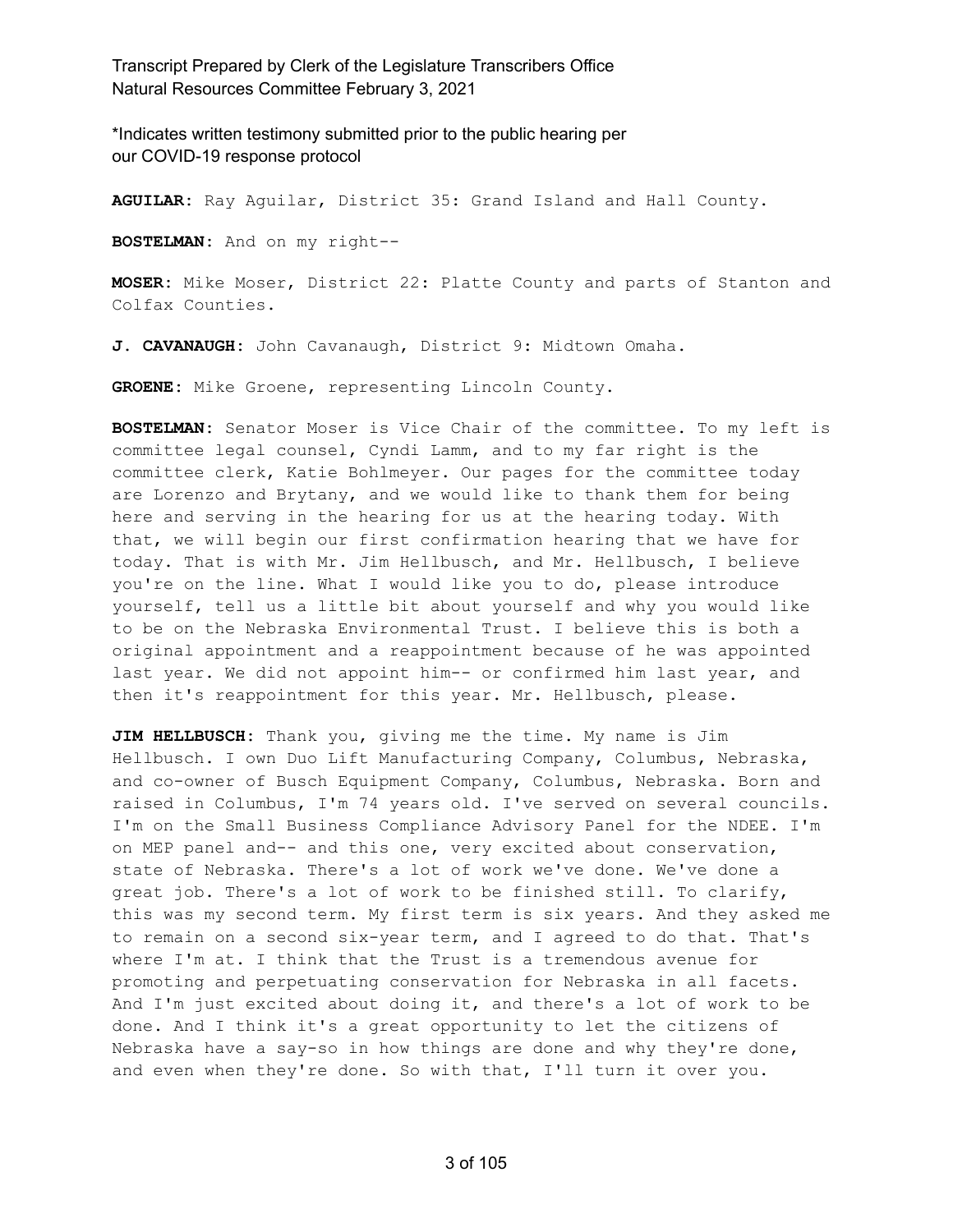\*Indicates written testimony submitted prior to the public hearing per our COVID-19 response protocol

**BOSTELMAN:** Thank you, Mr. Hellbusch. Are there any questions from committee members? Senator Cavanaugh.

**J. CAVANAUGH:** Thank you, Chairman Bostelman. Thank you, Mr. Hellbusch. I'm sorry that-- it's just weird to not-- talk to somebody who's not there. So just to clarify, you were on the committee for six years and then you left and then came back? Or--

**JIM HELLBUSCH:** Oh. No, I am sorry. Yeah, no problem. I've been on it for six years and without a-- without a break, I'm back on it again. You can have two six-year terms in succession, and that's what I am doing.

**J. CAVANAUGH:** OK. Could you give us an overview of what the role of the Environmental Trust is?

**JIM HELLBUSCH:** Yeah, that's a really long answer. The Environmental Trust is to promote conservation, whether it's vegetation or fowl or land use-- land, water and [INAUDIBLE], anything to do with conservation in the state of Nebraska, to perpetuate and-- create and perpetuate conservation practices, and as well as the education. We have given grants to school districts and so on, to have programs and policies for education of our youth. If you increase and promote that waterways may become polluted via chemicals, even through a species or anything like that. We keep it the best-- pristeen as we possibly can, so there's no species, no [INAUDIBLE]. For example, the mussels, we don't like that-- on boat bottoms; we can't do much about that. But that's [INAUDIBLE]. We see weeds, trees that are brought in for various reasons, that are not indigenous to the state of Nebraska, but they have infiltrated into our ecosystem. And some of those plants and species are very, very difficult to eradicate, and they are damaging our original landscape of Nebraska. So I don't know if that answers your question or not, but--

**J. CAVANAUGH:** Thank you.

**JIM HELLBUSCH:** --[INAUDIBLE] be good custodians of the conservation of our state.

**J. CAVANAUGH:** And thank you, Mr. Hellbusch, that-- that's helpful. And you accomplish these conservation objectives through the grant process?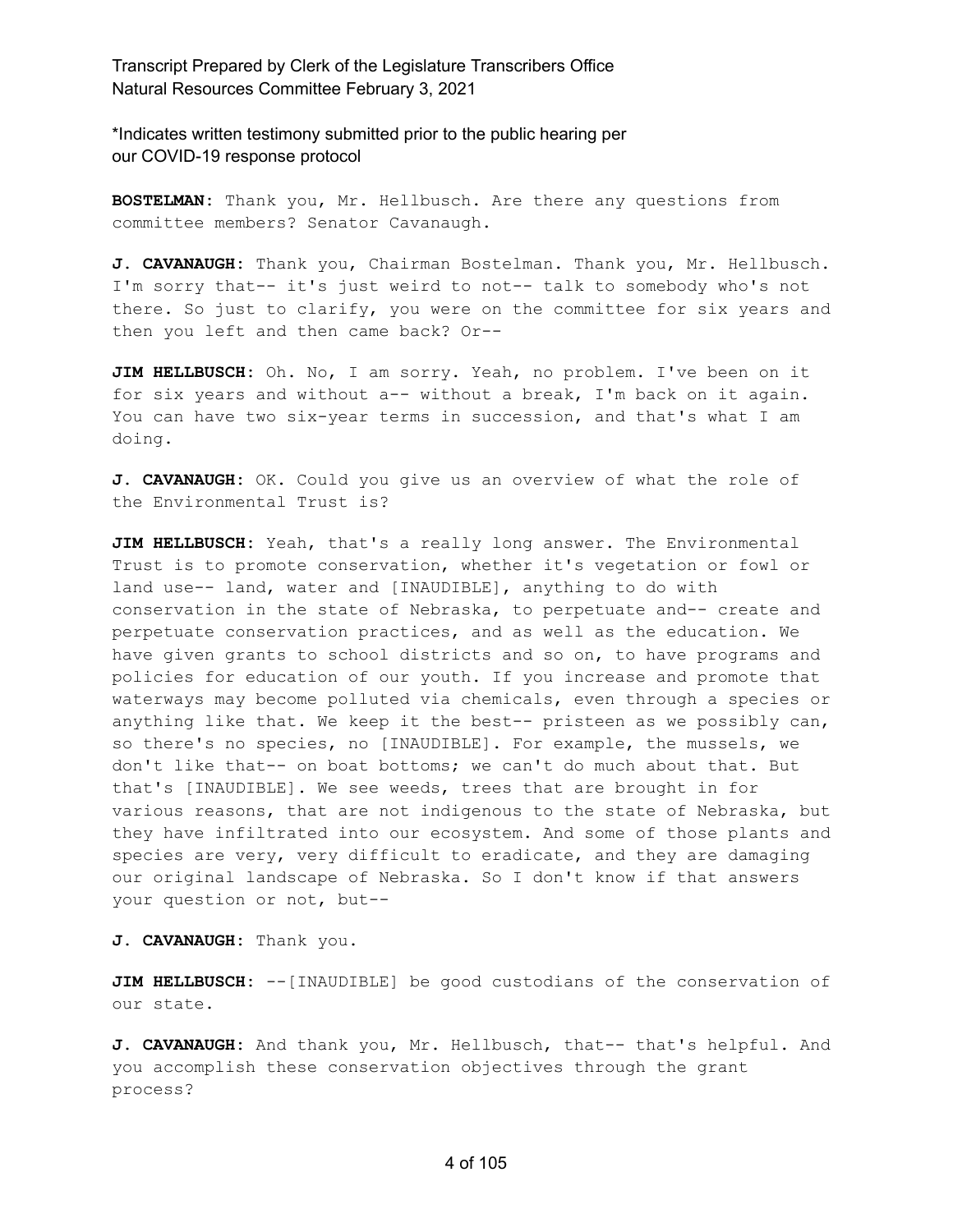\*Indicates written testimony submitted prior to the public hearing per our COVID-19 response protocol

**JIM HELLBUSCH:** Yeah. We receive approximately-- every year is different-- but approximately 300 grants, usually anywhere from a couple thousand dollars to \$6 or \$8 million dollars from all walks of life, so to speak. And we have a grants committee. We spend a lot of time on-- on reviewing each grant and look at the value of the mission. Some are extremely well done and some are very poorly done. We have a grading system and we each-- review each application and we grade it. This year was particularly difficult because of COVID. We couldn't reach one-- I've been on the grants committee-- kind of can rotate different members. I've been on it twice. And we would meet together for-- virtually a whole day, four or five times and then go to each one, discuss each application, the-- the merits of them or the lack of merit. And we'd grade them. At the end of the day, we'd grade them. And we have-- all depends on the year again-- but approximately \$20 million a year that we will issue in grants. And we start with the best-graded one, going down, and when we run out of money, then the grants stop and those applications can either reapply next year or whatever the case may be. But we have so many dollars to grant, and we-- we don't-- we look at the dollar value of the grant, but we also look at the value of the grant itself, the purpose and the scope of that grant. And then we-- we-- like I said before, we grade that, we rate that. And then the first  $3, 40, 50, 70$  grants that make it, they make it, and the rest of them don't make it. So we kind of sort through all the applications the best we can.

**J. CAVANAUGH:** So to clarify, you have a-- basically an objective process by which you score particular proposals. And then the grant committee makes a recommendation to the entire body about which ones are the highest scoring and how you can allocate those\$20 million to the top-scoring projects.

**JIM HELLBUSCH:** Yes, that's correct.

**J. CAVANAUGH:** OK.

**JIM HELLBUSCH:** The-- the grants committee submits their recommendation to the board, as a whole, and the board, as a whole, has the right to question it-- I shouldn't say question it, but evaluate them, and look at them and ask the grant committee questions about why, if this will make it, why did not this one make it, and so on and so forth. And so it's an open discussion. I was going to say, this year, the grants committee-- I was not on it this-- there at this time because of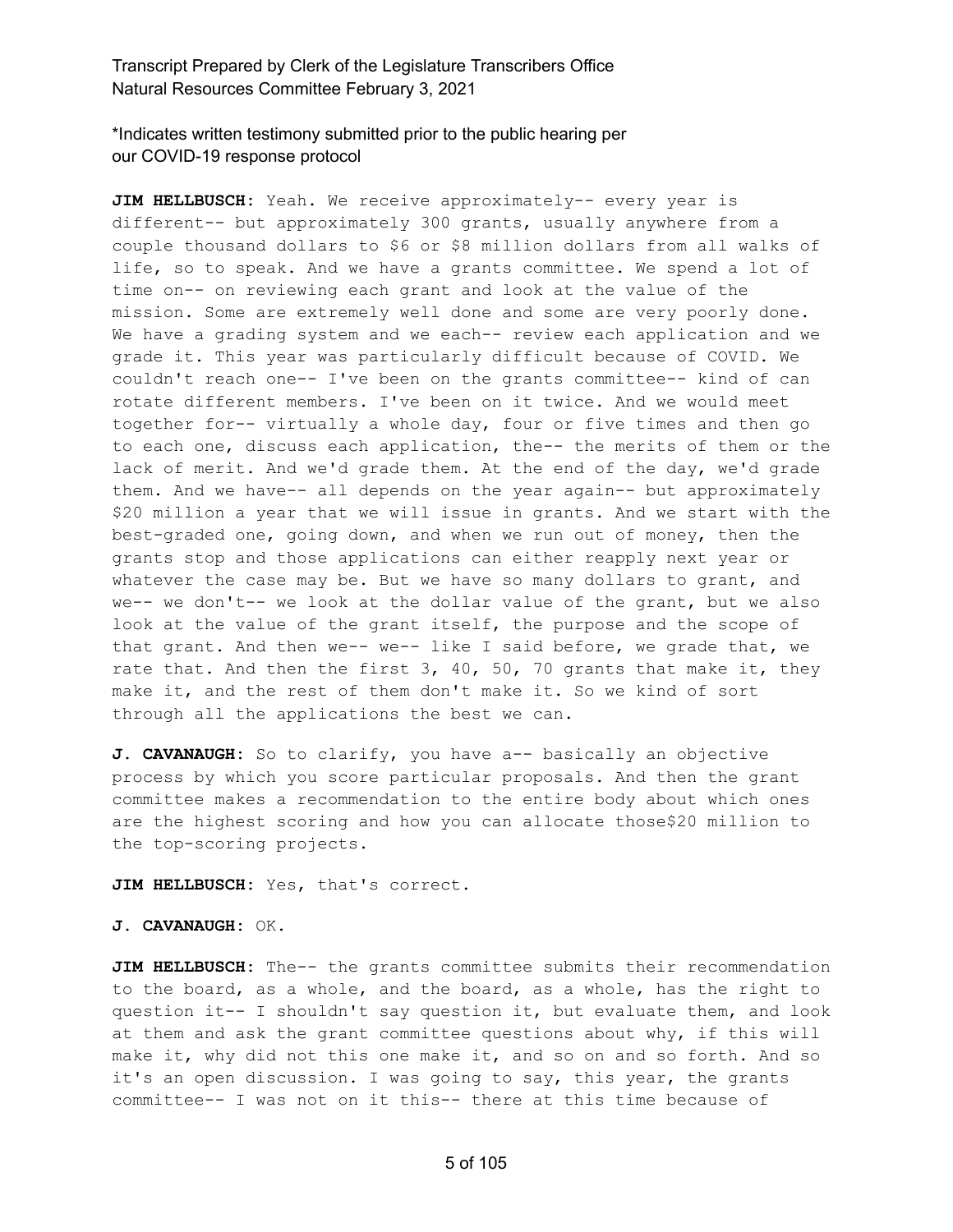\*Indicates written testimony submitted prior to the public hearing per our COVID-19 response protocol

COVID, but it had to do it individually, not face-to-face. They did have one face-to-face meeting-- I think it was a week or two ago-- to finalize the end result. The thing about grants committee is, you meet together, you meet face-to-face and you look each other in the eye. And you-- if you disagree with someone, you [INAUDIBLE]. And a lot of times they change your mind, you change their mind. But at the end of the day, you want the best application to be granted, you as a whole. So that's kind of how that, you know--

**J. CAVANAUGH:** Thank you for that overview, Commissioner-- Commissioner Hellbusch, correct? Is that what I call you?

**JIM HELLBUSCH:** Director, yeah.

**J. CAVANAUGH:** I've got other questions, if I may.

**BOSTELMAN:** Um-hum.

**J. CAVANAUGH:** So unrelated to the-- specifically to the grant process, a number of projects, in terms of con-- well, your objective is conservation. I guess my question is: What's your interpretation of the project that it advances conservation?

**JIM HELLBUSCH:** Oh boy, that's a tough one. My interpretation of the value of a-- of the grant, did you say?

**J. CAVANAUGH:** Well, I'll just ask a specific question. Do you believe that conservation easements are a method of preserving or to-- to advance conservation?

**JIM HELLBUSCH:** Yes, there's various-- there-- I didn't understand the question. There's various ways to do that. There's temporary easements, permanent easements, acquisitionings [SIC]-- all the above and that's-- some of it is nothing-- none of that. I'll give you an example of Ducks Unlimited, Pheasants Forever. They just applied for a grant to improve the marshlands we already have. But yes, those acquisitions or [INAUDIBLE] or whatever, they're all-- they're all part of the process of how we evaluate if we can move forward in that particular application.

**J. CAVANAUGH:** So I apologize. The sound here is terrible. So to clarify, you do believe that conservation easements are a valuable tool for conservation.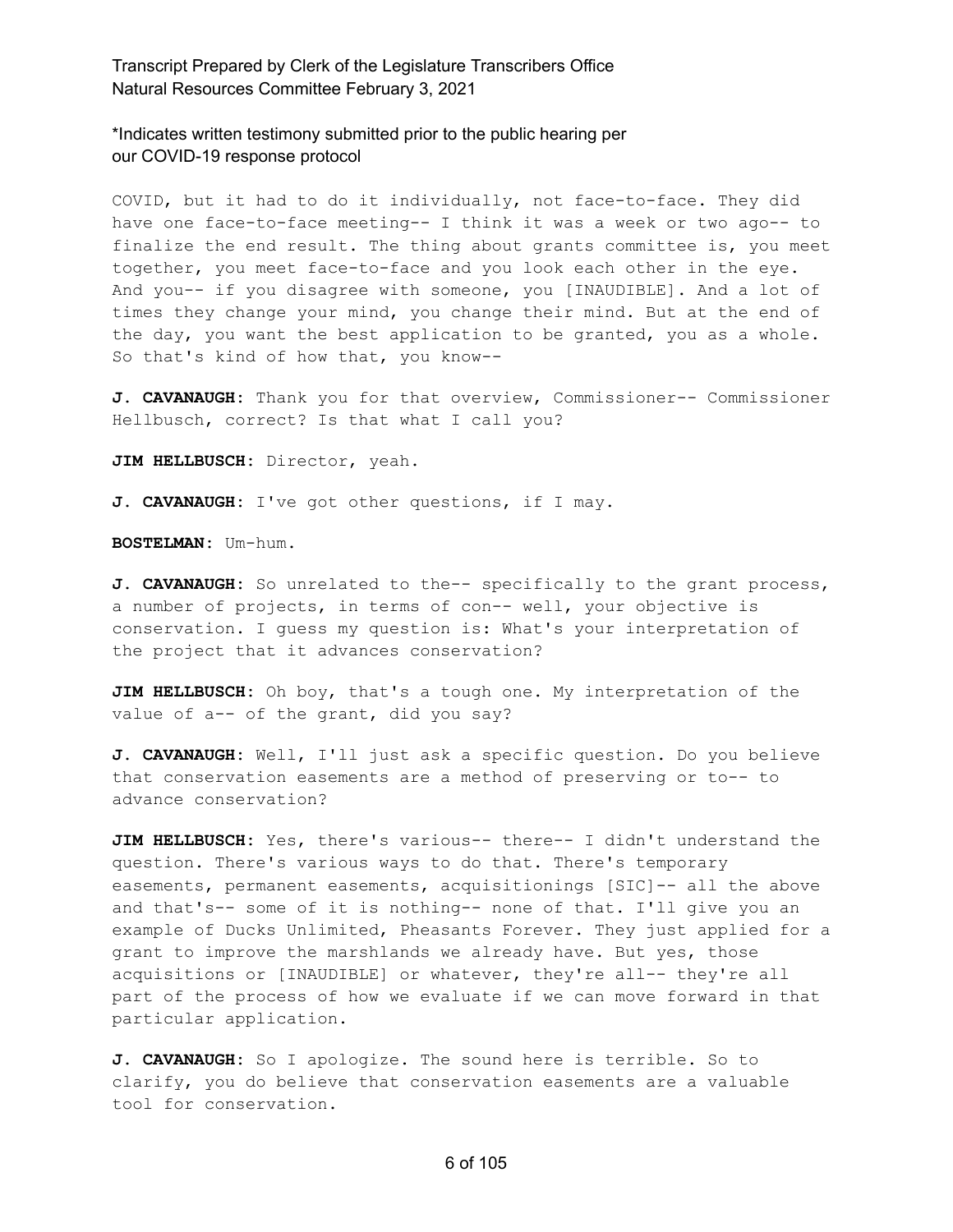\*Indicates written testimony submitted prior to the public hearing per our COVID-19 response protocol

**JIM HELLBUSCH:** I think that each-- each application has the same amount of merit.

**J. CAVANAUGH:** Well, I'm not asking about particular applications. I'm asking if, as-- as a con-- as an idea, if an application that is for conservation easement is one that you would consider, or if you would have dismissed it out of hand because of the nature of that-- that application.

**JIM HELLBUSCH:** Oh, no. You-- you look at the-- at the [INAUDIBLE]. It depends on the application. If the application is good, valuable, promotes conservation for the state of Nebraska, then all the above is possible, easements or whatever. Yeah. There's-- there's-- I'm not sure what you're getting at. If you're trying to say that I'm total-- I'm set against easements, no, that's not right.

**J. CAVANAUGH:** I apologize, Mr. Hellbusch. I'm not trying to get at anything, and the sound is bad. I'm just trying to get a feel for the process in your-- and your philosophy about how to implement that process. My interpretation of our-- of our role here is to provide oversight of the appointment. And I'm just trying to understand. I-- I'm new here. You don't know that, probably. But I'm trying to understand what the role of the Environmental Trust is and how the process works. So that--

**JIM HELLBUSCH:** OK.

**J. CAVANAUGH:** --that's what I'm getting at. I just happen-- I'm just trying to get a philosophical question about what types of grants you think are appropriate to that--

**JIM HELLBUSCH:** OK. Did I-- did I answer your question, or not?

**J. CAVANAUGH:** I-- I think you did. And so I-- I appreciate you taking the time and in this less-than-ideal process. Thank you.

**JIM HELLBUSCH:** [INAUDIBLE].

**BOSTELMAN:** Are there other questions from committee members? Senator Gragert.

**GRAGERT:** Thank you, Chairman Bostelman. Good morning, Mr. Hellbusch- or Commissioner Hellbusch. I just want to get just a little-- a couple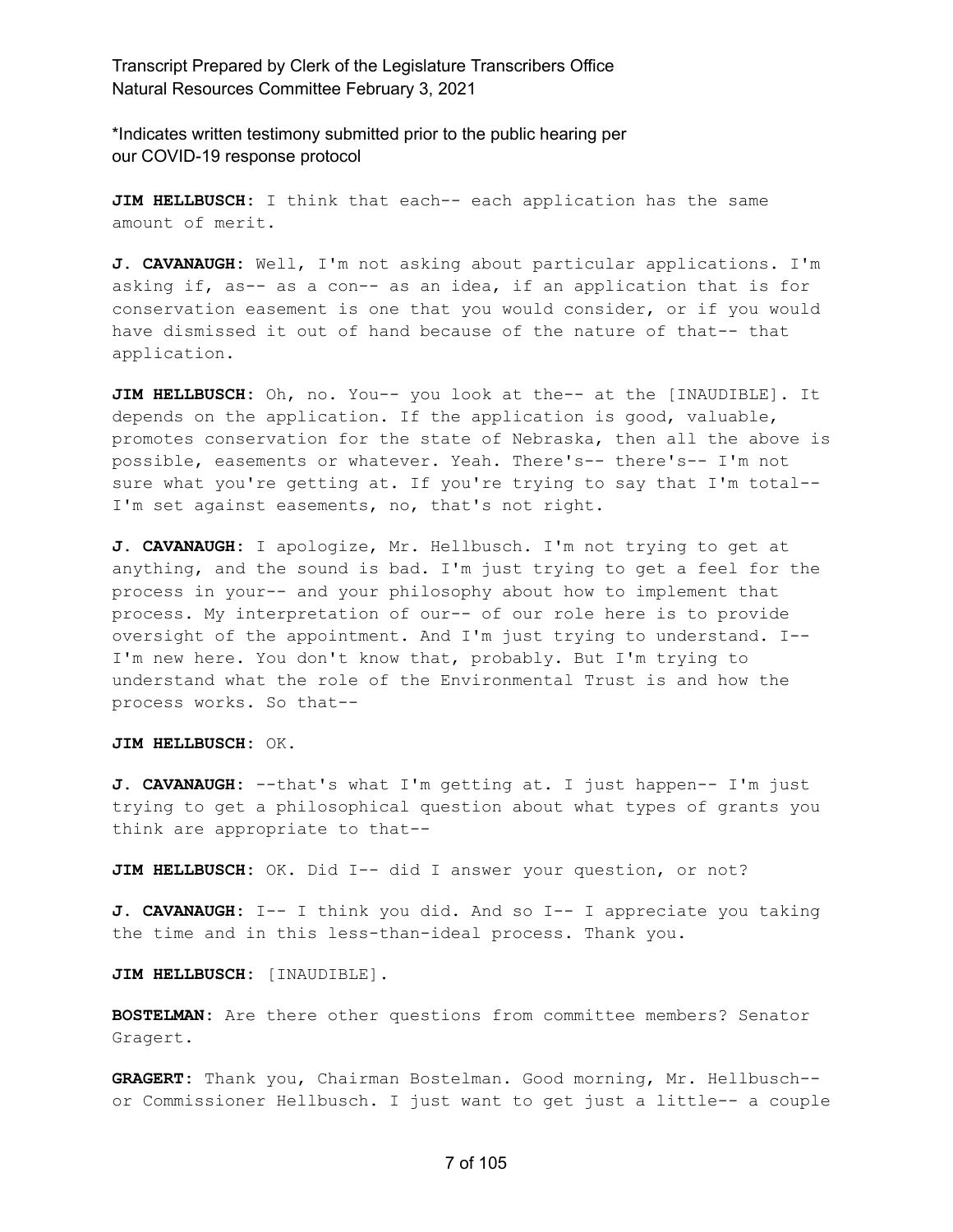\*Indicates written testimony submitted prior to the public hearing per our COVID-19 response protocol

more questions into the funding process. And you said that you spend \$20 million a year. Is that while you-- while you approve the grants, is the \$20 million, is that spent up right from the-- from the present grants 'till it's gone or do you hold monies back? And once you make priorities and assign that monies to that specific grant, do those priorities change during that year?

JIM HELLBUSCH: Yes. That's a-- that's a very good question. Grant application-- an applicant will ask for a one-year sum of money or X-amount of dollars, but over a three-year period. Sometimes their projects are construction projects, whether it's moving, building buildings. Some projects take longer than others, and so they will ask for a one-, two- or three-year grant [INAUDIBLE], you might say. And we go with that, we're very happy with that. There are times-- today we just had a-- it was an all-day meeting yesterday for a grant modification. By that I mean COVID had destroyed efforts of the conservation people this year in the state of Nebraska-- and I'm sure across the country. But projects aren't getting done, raw materials aren't being shipped, people can't come to work. So they ask for an extension. Well, we may give them a three-year grant and they may come back and say, we're not through here and we're on track [INAUDIBLE]. Could you possibly grant us an extension and give us a fourth year? [INAUDIBLE] but could you [INAUDIBLE] for a fourth year or whatever? [INAUDIBLE].

**BOSTELMAN:** Mr. Hellbusch, sorry. You're breaking up pretty bad. So maybe it's the location. If you could start over.

**JIM HELLBUSCH:** I haven't-- OK, I haven't moved at all.

**BOSTELMAN:** It's the system. It's-- it's our system.

**JIM HELLBUSCH:** What was the last-- what was the last you heard me say?

**GRAGERT:** Yeah, that's OK, I can't hear it anyway.

**BOSTELMAN:** Senator Gragert, if you want to ask him anything that- that you didn't hear.

**GRAGERT:** No, no thank you. I'm OK.

**JIM HELLBUSCH:** Thank you. Thank you. I--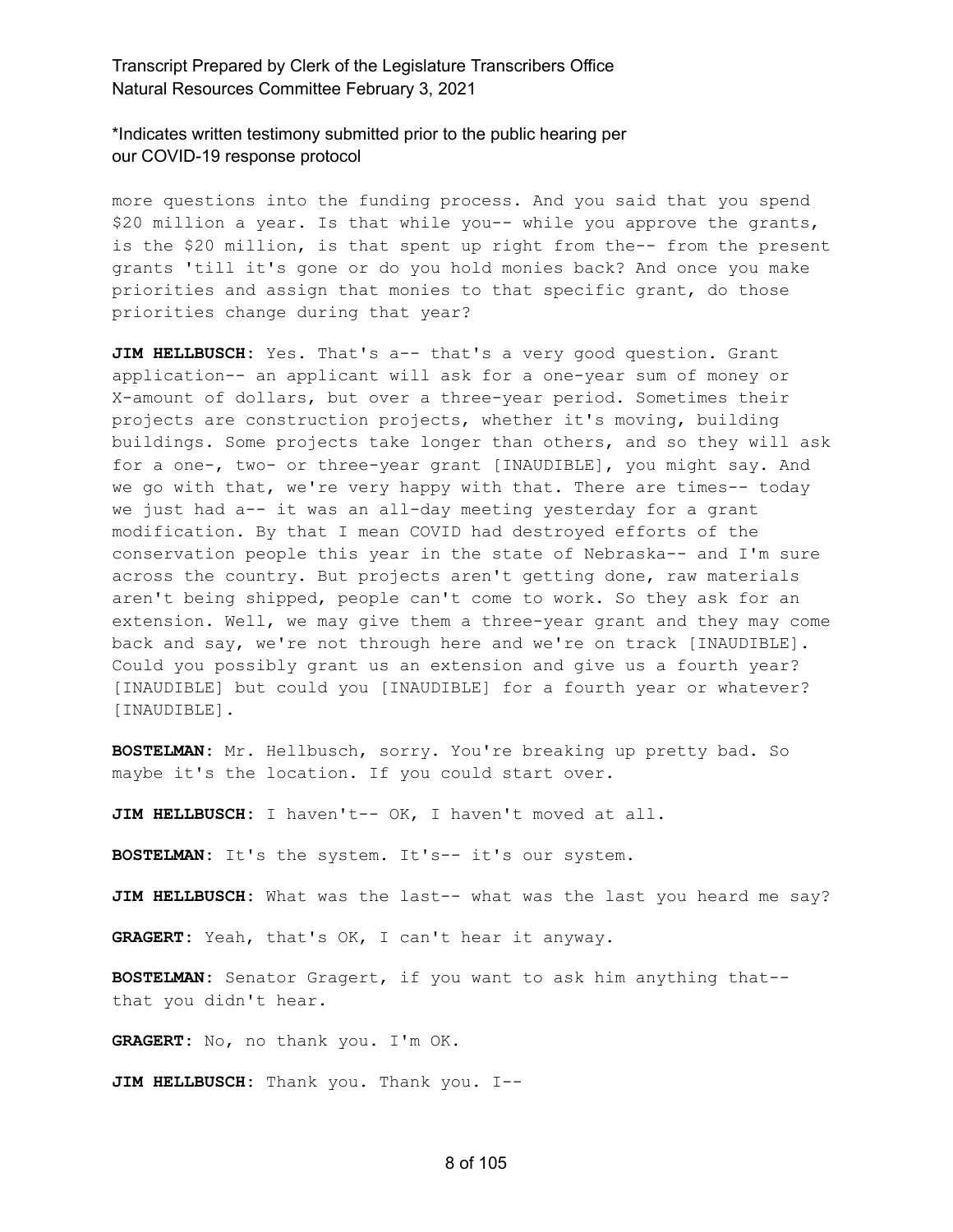\*Indicates written testimony submitted prior to the public hearing per our COVID-19 response protocol

**BOSTELMAN:** All right. Are there any other questions?

**JIM HELLBUSCH:** Should I ask the-- should I ask the question again? I'm not sure how much you heard, but we grant-- grant either one-, two- or three-year payout grants as asked by the application submission, and we will grant them-- let's make it a number of \$100,000 a year for three years. And we would do that if there is a problem like this year with COVID that it-- that if it stretched it out, we will give them an extension. We're very-- we'll work with our recipients as much as we can. In case things happen, that construction is delayed or whatever the case may be, we can extend the grant through an extension process-- no more dollar amount, just let them have a second or a third or a fourth year because of the timing on their part. I don't know if that answered your question or not.

**GRAGERT:** Yes. Thank you very much.

**BOSTELMAN:** OK. Thank you, Senator Gragert. Senator Moser.

**MOSER:** I just wanted to comment that Mr. Hellbusch is an acquaintance of mine. I've served on boards both with he and-- with him and his wife, and they're good thinkers and good people, and I would support them to be nominated. Thank you.

**BOSTELMAN:** Are there other questions from committee members? So I will say this is the reappointment. I was looking through, there's a different member that's-- has the two. Correct?

**JIM HELLBUSCH:** That's right.

**BOSTELMAN:** So this is just a reappointment. So with that, thank you, Mr. Hellbusch, for your testimony. You can hang up now, and we'll ask for any proponents. Anyone who would like to testify in-- as in support of the confirmation of Mr. Jim Hellbusch, please step forward.

**JIM HELLBUSCH:** Thank you, everyone. I'm going to jump off. Thank you.

**BOSTELMAN:** Thank you. Seeing none to testify in support, anyone like to testify in opposition to Mr. Hellbusch's appointment confirmation? Good morning.

**AL DAVIS:** Morning, Senator Bostelman, members of the Natural Resources Committee. My name's Al Davis. I'm the registered lobbyist for the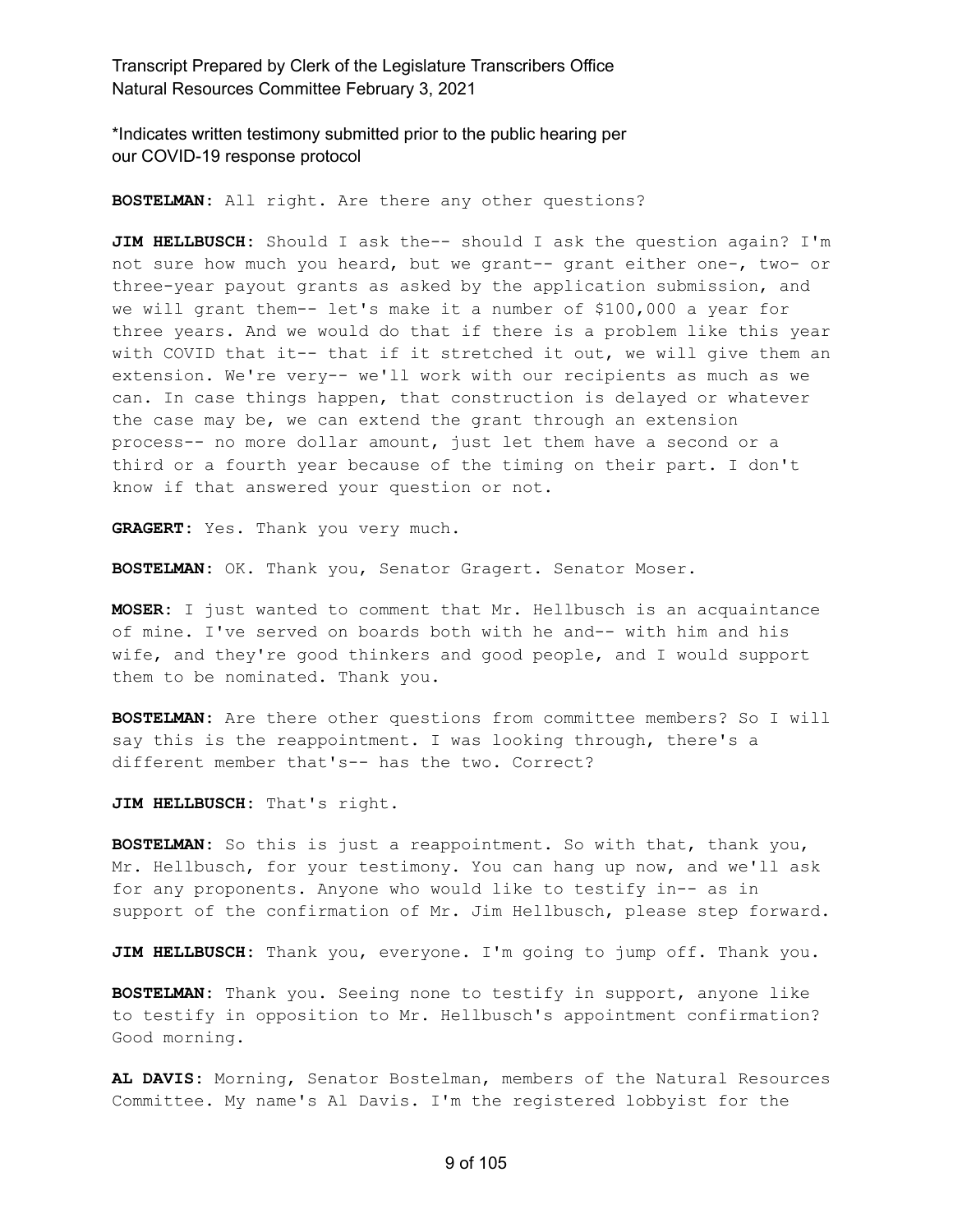# \*Indicates written testimony submitted prior to the public hearing per our COVID-19 response protocol

Nebraska Sierra Club. And I'm submitting this letter as a registered lobbyist for the club. The Nebraska chapter of the Sierra Club is opposed to the confirmation of two of the three nominees for the Nebraska Environmental Trust Board. Unfortunately, the recent appointments by Governor Ricketts have radically altered the composition and function of the Environmental Trust Board. If these three appointments are confirmed by the Legislature, the entire board will be composed of white, mostly middle-aged and older males. The statutory requirement for board members is that they shall represent the general public. Sadly, the board is absent of diversity in terms of gender, age, and people of color, disconcerting, as well as the lack of representation from the western two-thirds of Nebraska. Remember, the mission of the Nebraska Environmental Trust pertains statewide, from sparsely-populated, rural ranching areas to densely-occupied urban ones. Thus, the board must represent the diversity of Nebraska's population. This lack of diversity tends to lead to rigidity of thought and a lack of progressive environmental ideas. The rigidity of thought it-- is our second concern with the individuals before you today. Again, one of the statutory requirements for a trust board member is that they shall have demonstrated competence, experience, and interest in the environment. Moreover, board members must represent the will of the people that voted for the formation of the trust, and must carry out their duties to fulfill the intent of conserving Nebraska's environment. Unfortunately, the Governor has loaded the trust board with followers of his anti-conservation easement and anti-land acquisition ideology. The trust board is now filled mostly by these anti-environmental members. One of these members is here before you today and the other is scheduled for confirmation on Thursday. Rod Christen led the effort to have the Trust Board abandon the statutorily required, science-oriented award system for judging the relative merits of proposals in favor of a convoluted process that punished extremely worthy and extremely beneficial conservation projects. Highly ranked projects that were focused on permanent conservation protection, using conservation easements and land acquisition, were unceremoniously stripped of their ranking in favor of an unfunded legislative mandate project dealing with ethanol distribution pumps with dubious environmental benefits. Rather than object to this abusive use of authority, Jim Helbusch voted to support these decisions, which generated significant public opposition. Plain and simple, these individuals, as well as a majority of the board members, were carrying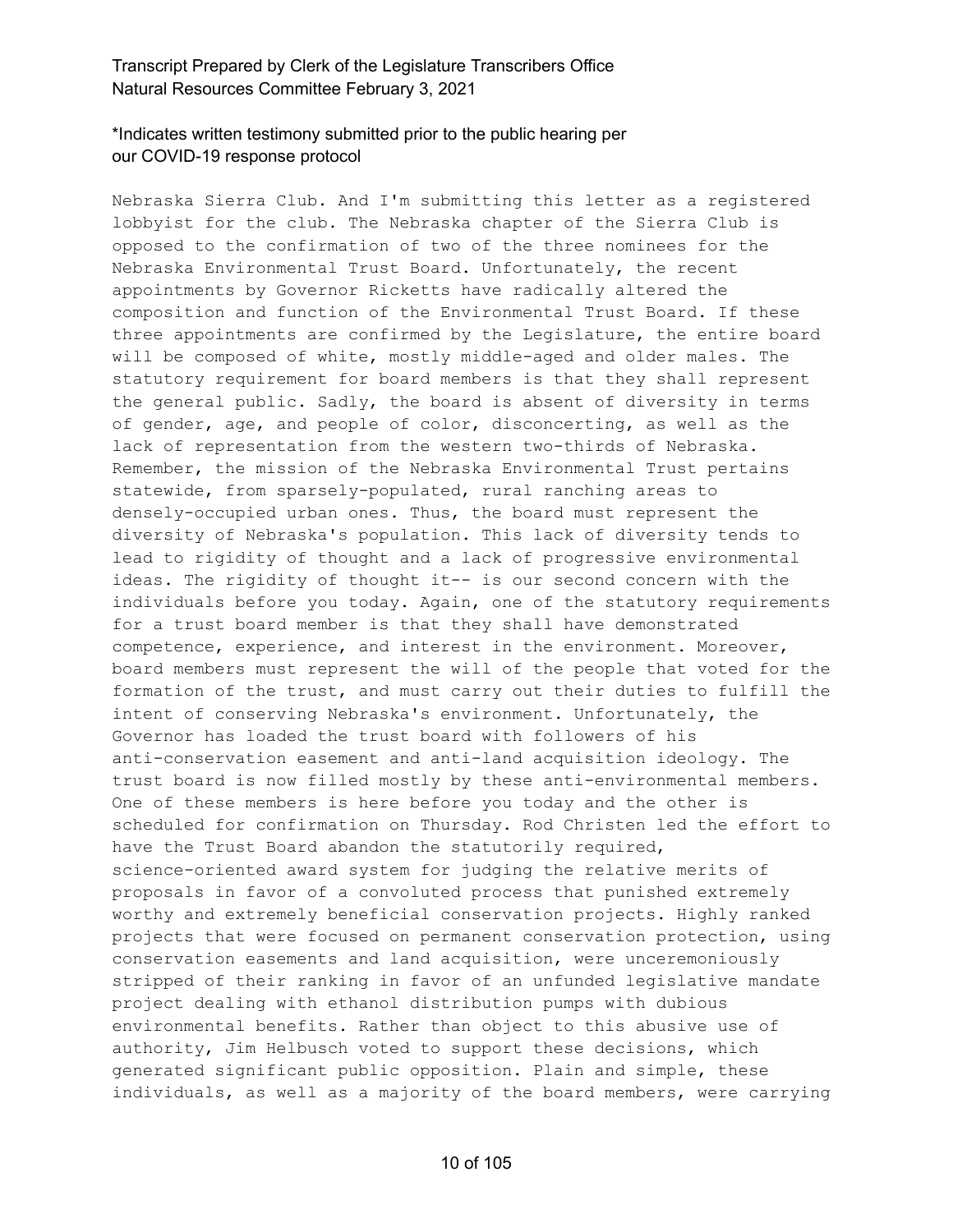\*Indicates written testimony submitted prior to the public hearing per our COVID-19 response protocol

out the will of the Governor, not the will of the people who expect the Trust Board to employ a wide range of conservation options to conserve Nebraska's precious natural heritage. Regrettably, two of the most valuable tools to carry out conservation in a state like Nebraska, which is overwhelming-- overwhelmingly privately owned, conservation easements and land acquisition has been revoked by the individual seeking reappointment. We believe the Natural Resources Committee and the Legislature must send a resounding message to the Governor that such anti-conservation board authority is inconsistent with the lot-- long history of the Nebraska Environmental Trust Board's operating principles, and as antithetical to the wishes of the Nebraska citizens that enabled a financial mechanism to protect Nebraska's unique natural resources. Thank you. Please see that this letter becomes part of the official record of this hearing.

**BOSTELMAN:** Thank you, Mr. Davis. Are there questions from committee members? Senator Gragert.

**GRAGERT:** Thank you, Chairman Bostelman. Thank you, Mr. Davis. Would you know or do you know how many applications were actually taken by the Governor for these three positions?

**AL DAVIS:** I do not know the answer to that.

**GRAGERT:** OK. Thank you.

**BOSTELMAN:** Thank you. Senator Cavanaugh.

**J. CAVANAUGH:** Thank you, Chairman Bostelman. Thank you, Mr. Davis, for being here. You probably heard my side of the conversation. It's unclear if anybody could hear the other side. But I asked Mr. Helbusch about his-- I guess-- his philosophy on conservation easements. My interpretation of what he said was that he is not opposed to them and that he looks at a project on a case-by-case basis. Are you saying that that is not true?

**AL DAVIS:** So I'm saying that what happened with-- with the Trust last time around was, there were certain projects that didn't make the specific grades, according to the guidelines of the Trust. So changes were made. I was not on top of this issue at the time, but there were changes made. And so these projects were elevated above those which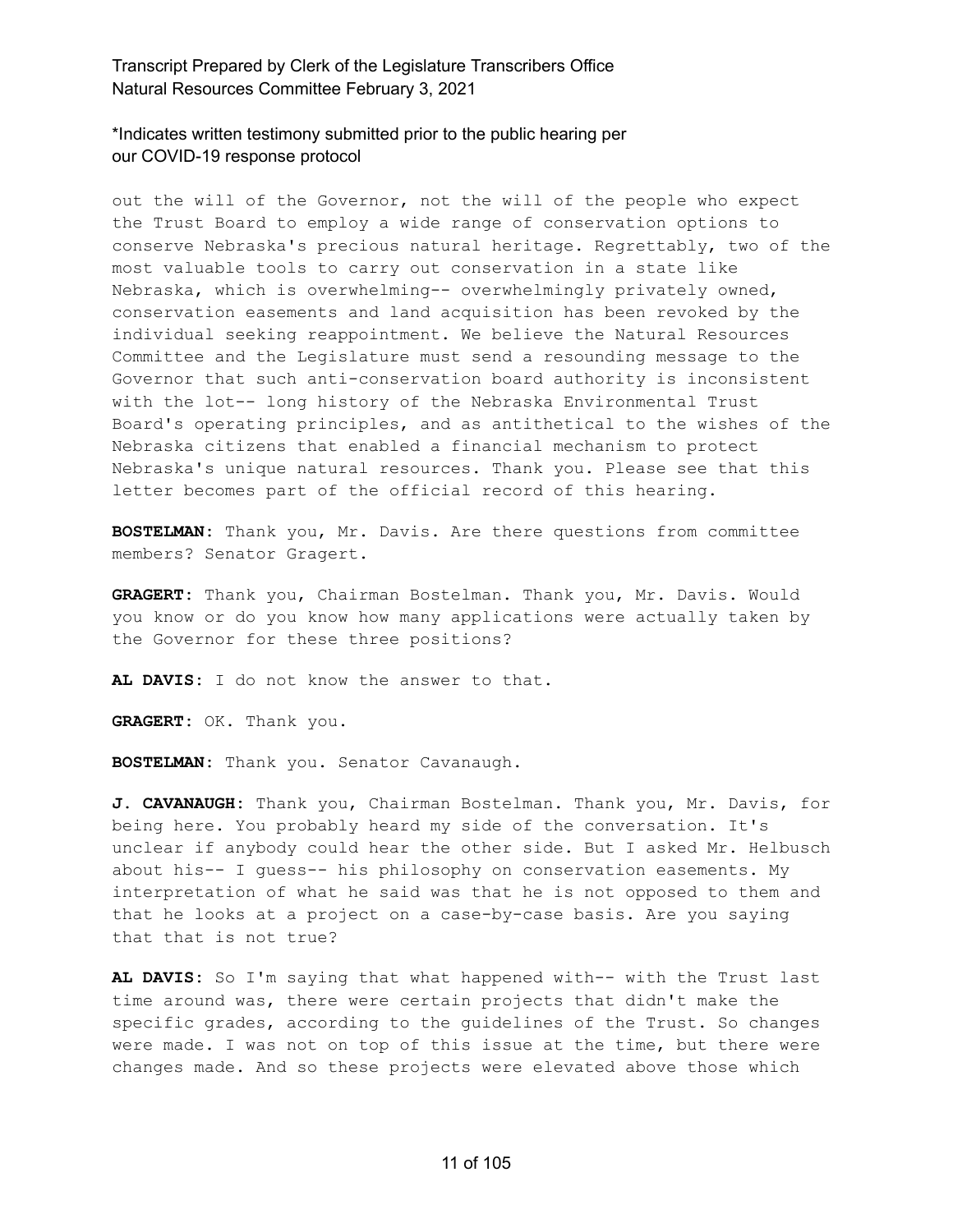\*Indicates written testimony submitted prior to the public hearing per our COVID-19 response protocol

involve conservation easements on-- or purchases of land. So I think that goes against the Trust's purpose, which is why we're here today.

**J. CAVANAUGH:** And my interpretation asked-- and when I asked Mr. Helbusch about the purpose of the Trust and he said: to promote conservation of vegetation and fowl-- and foul of the state of Nebraska, certainly I understand-- I guess, for the record, conservation easement is where-- well, do you want to-- I guess maybe I should have you say what it is.

**AL DAVIS:** Well, there are different types of conservation easements. So you know, there are temporary conservation easements, permanent conservation easements. There are some people in the state of Nebraska who are opposed to permanent conservation easements which, maybe, take land out of production. And that sort of seems to be the--

**J. CAVANAUGH:** I'm just asking--

**AL DAVIS:** --direction of the Trust.

**J. CAVANAUGH:** For the record, can you just say what a conservation easement is? That's what--

**AL DAVIS:** It's a-- it's an agreement between a landowner and an organization like the Environmental Trust. The landowner is required to do specific things that benefit wildlife or the environment, and that-- there are payments associated with that.

**J. CAVANAUGH:** So conservation easement, the way it serves the purpose of conservation, is that it would take land that may be used for other purposes and use it specifically for wildlife or runoff or something along those lines. Right?

**AL DAVIS:** Yeah.

**J. CAVANAUGH:** Which seems like a clear benefit to the vegetation and the fowl of the land. And the other one that you stated was land purchase, which I guess would be that it would-- the land would be held by the Environmental Trust.

**AL DAVIS:** So sometimes property is purchased by another organization- we'll say the Nature Conservancy or we'll say the Ducks Unlimited purchased-- and taken out of production. And so Environmental Trust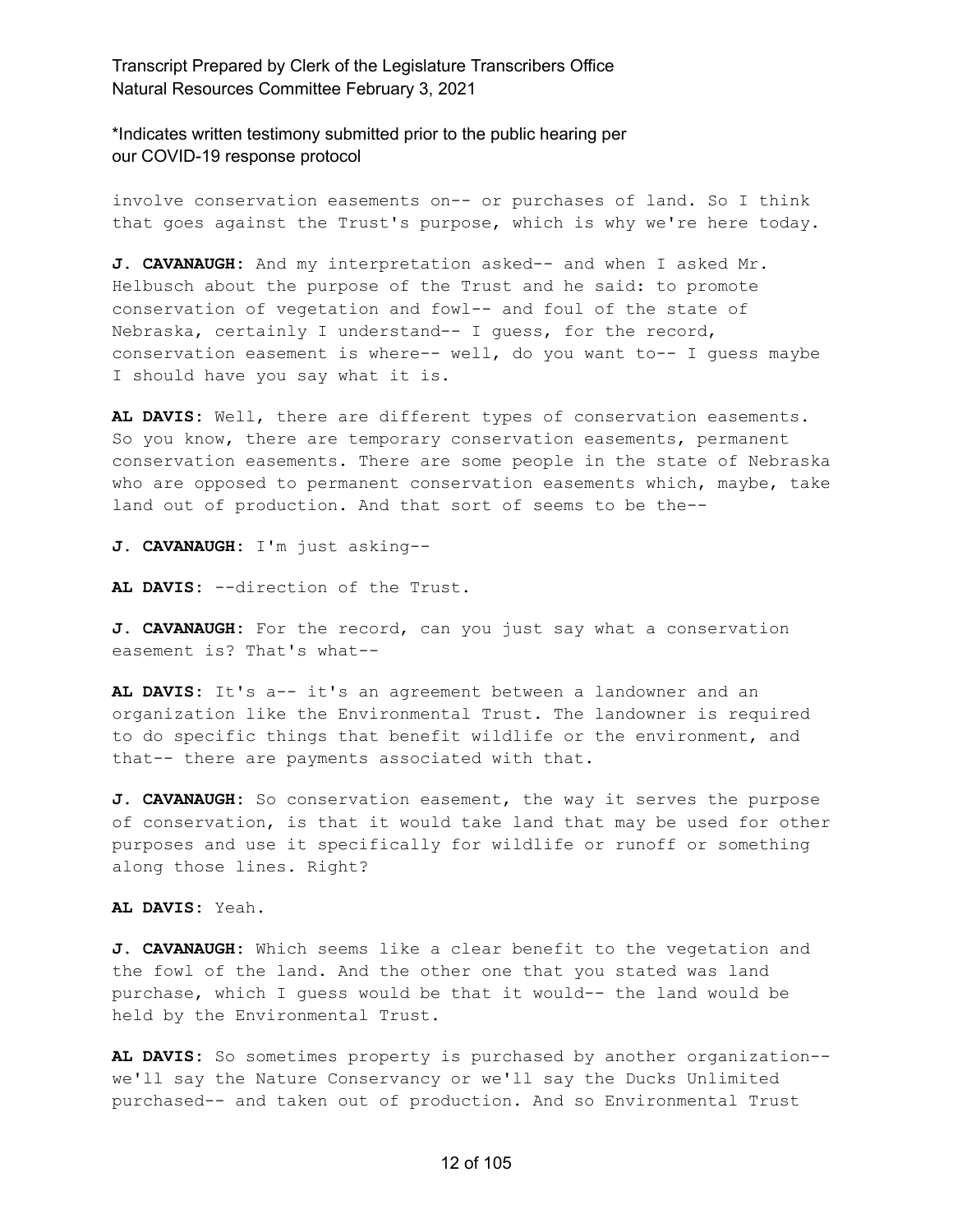\*Indicates written testimony submitted prior to the public hearing per our COVID-19 response protocol

funds sometimes go to help purchase those properties or-- or enact some of the activities that need to take place on that to convert that back to a natural environmental status.

**J. CAVANAUGH:** So-- and that was kind of going to be my next question is, some-- so these funds can be used for the purchase, for the-- I guess the word is encumbrance of the land where-- meaning you can't- you can determine the future use. And the third purpose is remediation, right, where you take--

**AL DAVIS:** Yeah.

**J. CAVANAUGH:** --land from one-- one state and return it to, say, wetland or something like that. So those are-- you represent the Sierra Club. Those are in the Sierra Club's definition or any respected, I guess, environmental organization. Those are acceptable forms of environmental protection.

**AL DAVIS:** Yes.

**J. CAVANAUGH:** OK. And they would be highly valued, I guess, for that preservation?

**AL DAVIS:** The-- as?

**J. CAVANAUGH:** That those would be high-- highly valuable uses of those funds for future preservation.

**AL DAVIS:** Certainly, if their-- you know, if their funds are tied to environmental projects. And you can find an environmental project that meets the grading scale of the Environmental Trust. It should probably be fund funded if it's high enough.

**J. CAVANAUGH:** And that would be preservation for generations to come. And that's--

**AL DAVIS:** Correct.

**J. CAVANAUGH:** --the intention of the creation of the Environmental Trust.

**AL DAVIS:** I was around at the time it was put together, but I wasn't you know, [INAUDIBLE],--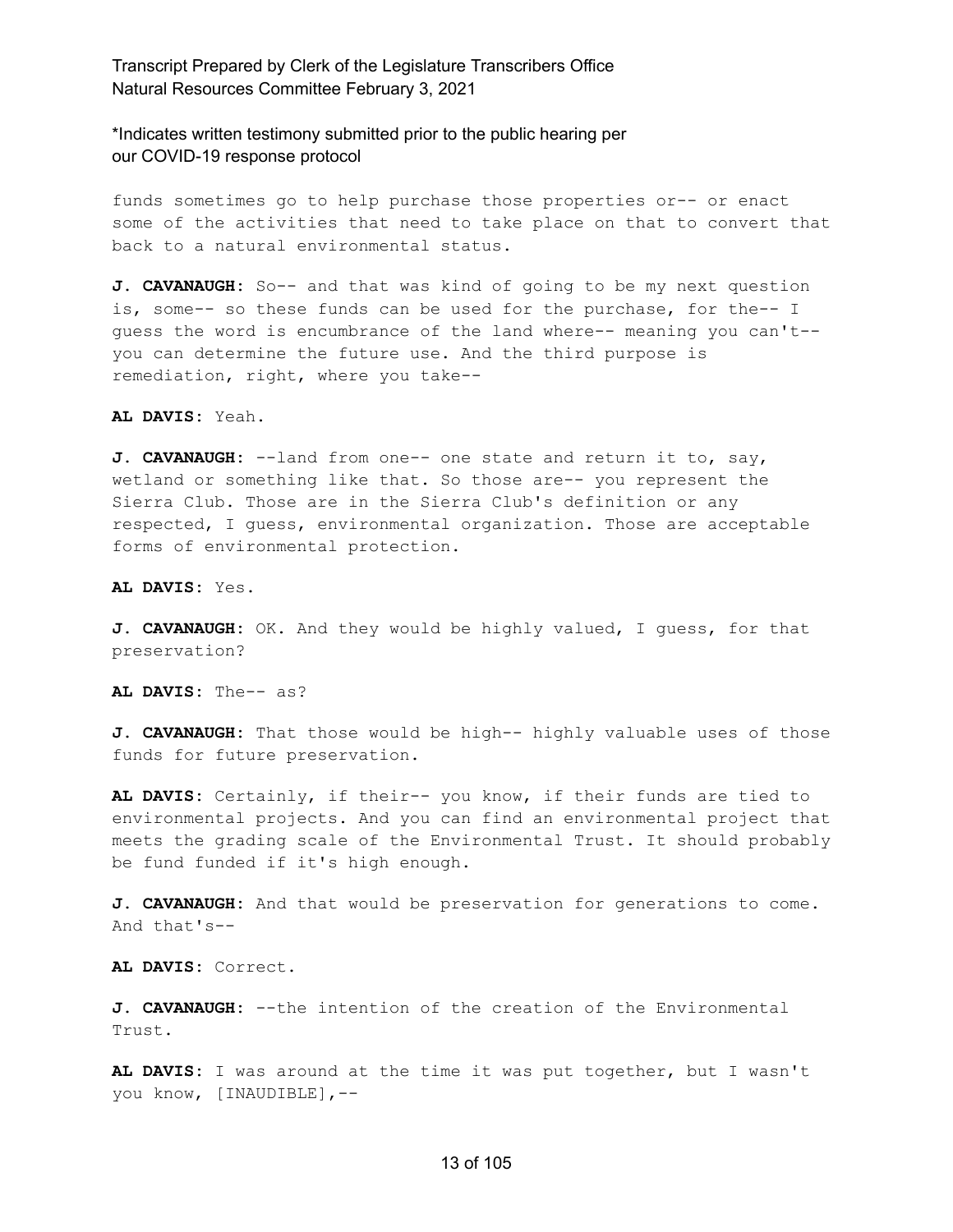\*Indicates written testimony submitted prior to the public hearing per our COVID-19 response protocol

**J. CAVANAUGH:** Even I was around at the time it was put together. **AL DAVIS:** --but I would assume that was the case. **J. CAVANAUGH:** It was-- it's only been around since the '90s, right?

**AL DAVIS:** Yeah.

**J. CAVANAUGH:** OK. And your opposition to the changes and divergence from the gradation system is-- is it based on that, going outside of the system, or is it specifically the projects that the money then was diverted to?

**AL DAVIS:** So I think if you're going to set up a procedure and policies and to conduct business in-- in governmental-- a quasi-governmental entity like the Environmental Trust, then, you know, if these are laid out in a very orderly manner-- and-- and I've observed the Trust for years-- in terms of how it's done, it's very competitive. But if, you know, if you're-- if you have these guidelines and you suddenly decide, well, I think we need to do something else with this-- you know, this was a-- a-- an ethanol project. The Sierra Club has long been concerned about ethanol because it convert-- it-- because of the conversion of grasslands to grazing crops, you know, which is damaging to wildlife and-- and plant life. And so those are our concerns.

**J. CAVANAUGH:** Just to summarize, your concerns are process, not adhering to their own process, but additionally to act-- the nature of the projects. So it's twofold.

**AL DAVIS:** Yes. And of course, you know, where we do have diversity issues, which I think is important. The Trust used to have a number of women, you know, on the Trust board; none now.

**J. CAVANAUGH:** Thank you.

**BOSTELMAN:** Senator Gragert.

**GRAGERT:** Thank you, Chairman Bostelman. So are-- are you alluding to, then, that all the projects didn't go through the same ranking system?

**AL DAVIS:** Senator Gragert, I'm not an expert on this issue. You know, I'm representing the Sierra Club.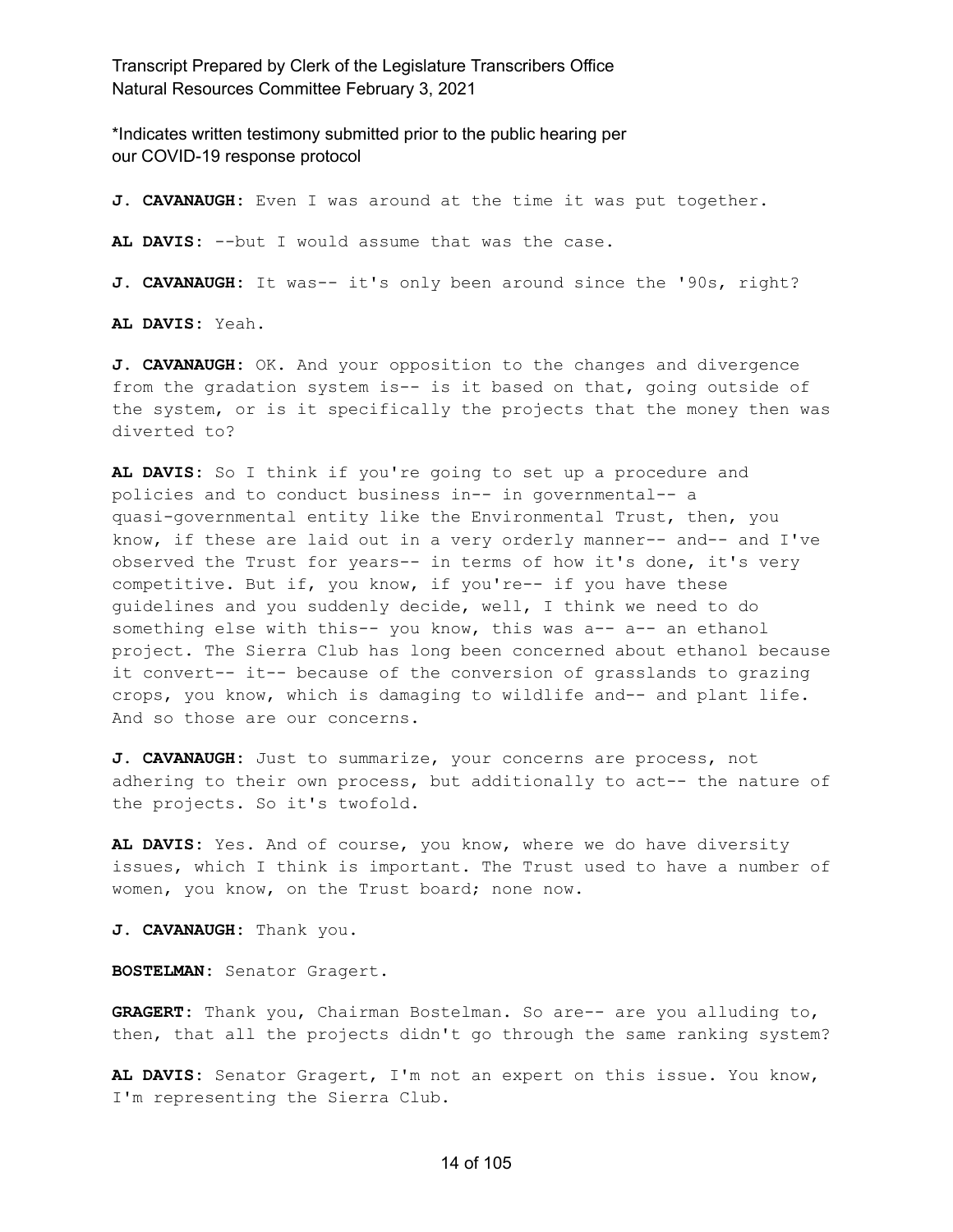\*Indicates written testimony submitted prior to the public hearing per our COVID-19 response protocol

**GRAGERT:** Um-hum.

**AL DAVIS:** The Sierra Club is concerned that specific projects were credited with additional points or, in some way, there were some changes made which lowered the ranking of other projects and raised the ranking of the ones connected to this ethanol project.

**GRAGERT:** But you're not sure of, and specifically, what was changed, and you're-- you're just saying something [INAUDIBLE].

**AL DAVIS:** I-- I'm not-- I'd-- I'd have to do the research.

**GRAGERT:** OK. Thank you.

**BOSTELMAN:** Other questions? Senator Moser.

**MOSER:** So if the ranking system was changed and they picked one field to conserve for pheasants or quail or deer over another field for pheasants or quail or deer, you wouldn't complain. But since you didn't like the project they picked, then you're complaining?

**AL DAVIS:** I think it's more about the process, Senator Moser, that was-- that was gone through to do that.

**MOSER:** So did you say the process or the projects?

**AL DAVIS:** The process.

**MOSER:** The process, OK. Thank you. It's hard to hear you through the plexiglass.

**AL DAVIS:** Yeah.

**MOSER:** Thank you.

**BOSTELMAN:** You know, are most of the easements-- are they-- are there more agricultural easements than, say, I guess you would call it a wildlife easement? Are most of the easements we see agricultural easements?

**AL DAVIS:** I'm not quite sure I follow your question, Senator.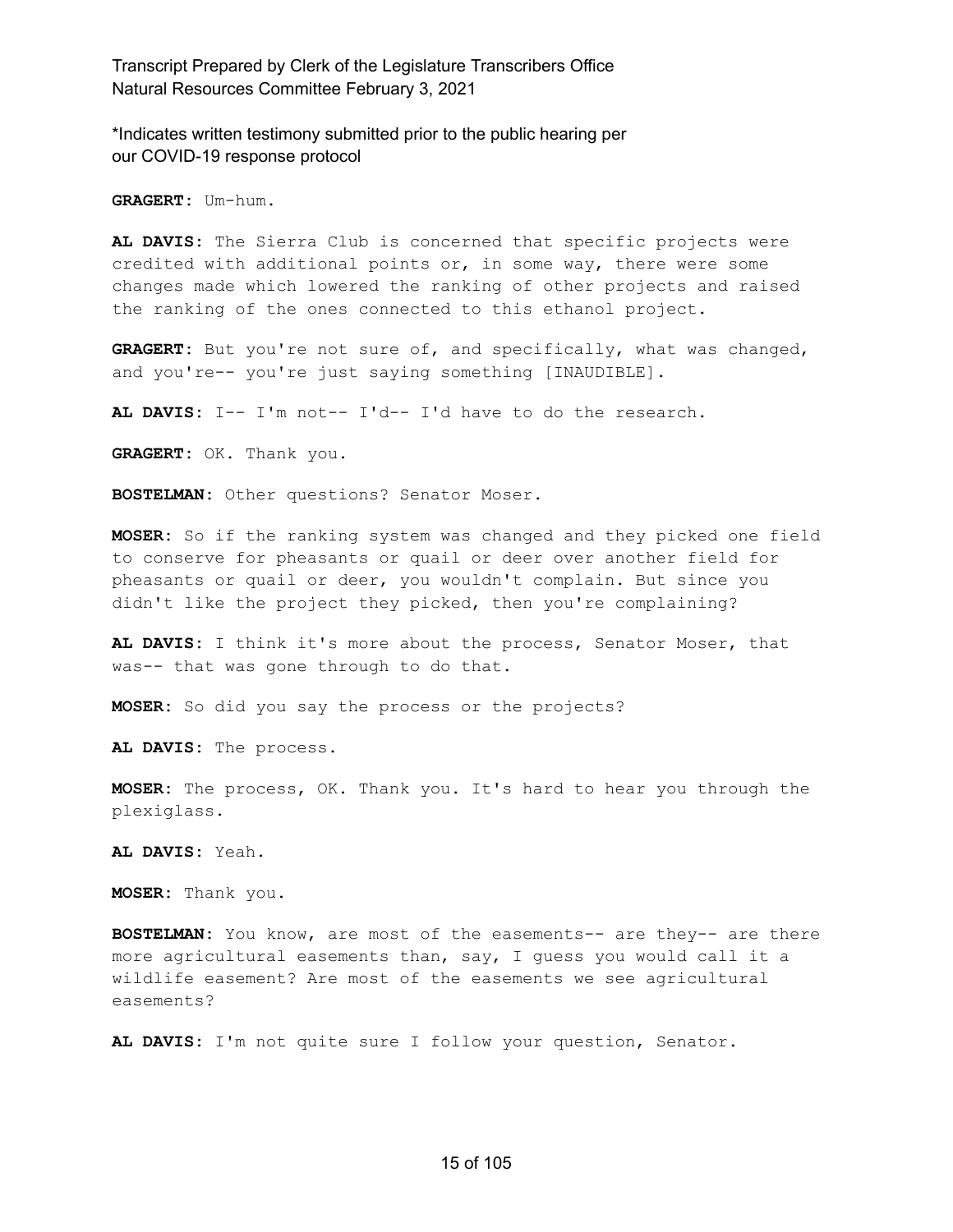\*Indicates written testimony submitted prior to the public hearing per our COVID-19 response protocol

**BOSTELMAN:** For the Trust, and other than that, do they not-- a majority of those go as an agricultural easement? Is that what the- is that what they're finding?

**AL DAVIS:** As opposed to-- as opposed to wildlife or other things?

**BOSTELMAN:** Specific [INAUDIBLE].

**AL DAVIS:** So, you know, a number of years ago, there was a lot of controversy in the Prairie Pothole area where there were purchases of some of those prairie lakes and potholes being conducted through the Environmental Trust. And there was a significant amount of concern about that among some people, taking them off the tax rolls, giving them special considerations. And permanent easements are quite a bit different from a, you know, a 20-year easement.

**BOSTELMAN:** But yeah, I guess my thought is, is that they were- they're really an ag easement that are used for that--

**AL DAVIS:** In-- in-- yes, in many-- in many ways.

**BOSTELMAN:** --for that-- and for that purpose, if you will. OK.

**AL DAVIS:** Yes, they are.

**BOSTELMAN:** All right. Thank you.

**AL DAVIS:** So in my part of the world-- I come from the Sandhills. You know, the Sandhills task force has-- has used a lot of conservation easements to-- to do different things back in that part of the state.

**BOSTELMAN:** OK. All right. Super. Thank you. Any other questions? Seeing none, thank you for your testimony.

**AL DAVIS:** Thank you.

**BOSTELMAN:** Is there anyone else would like to testify in opposition to Mr. Hellbusch's reappointment? Seeing none, anyone who would like to testify in the neutral capacity? Seeing none, we do have two written testimonies in support of Mr. Hellbusch, one by Mr. Mark McHargue of Nebraska Farm Bureau and one from Mr. Roger Berry of the Nebraska Ethanol Board. This will close the confirmation hearing on Mr. Hellbusch. We would like to recognize Senator Hughes for joining us.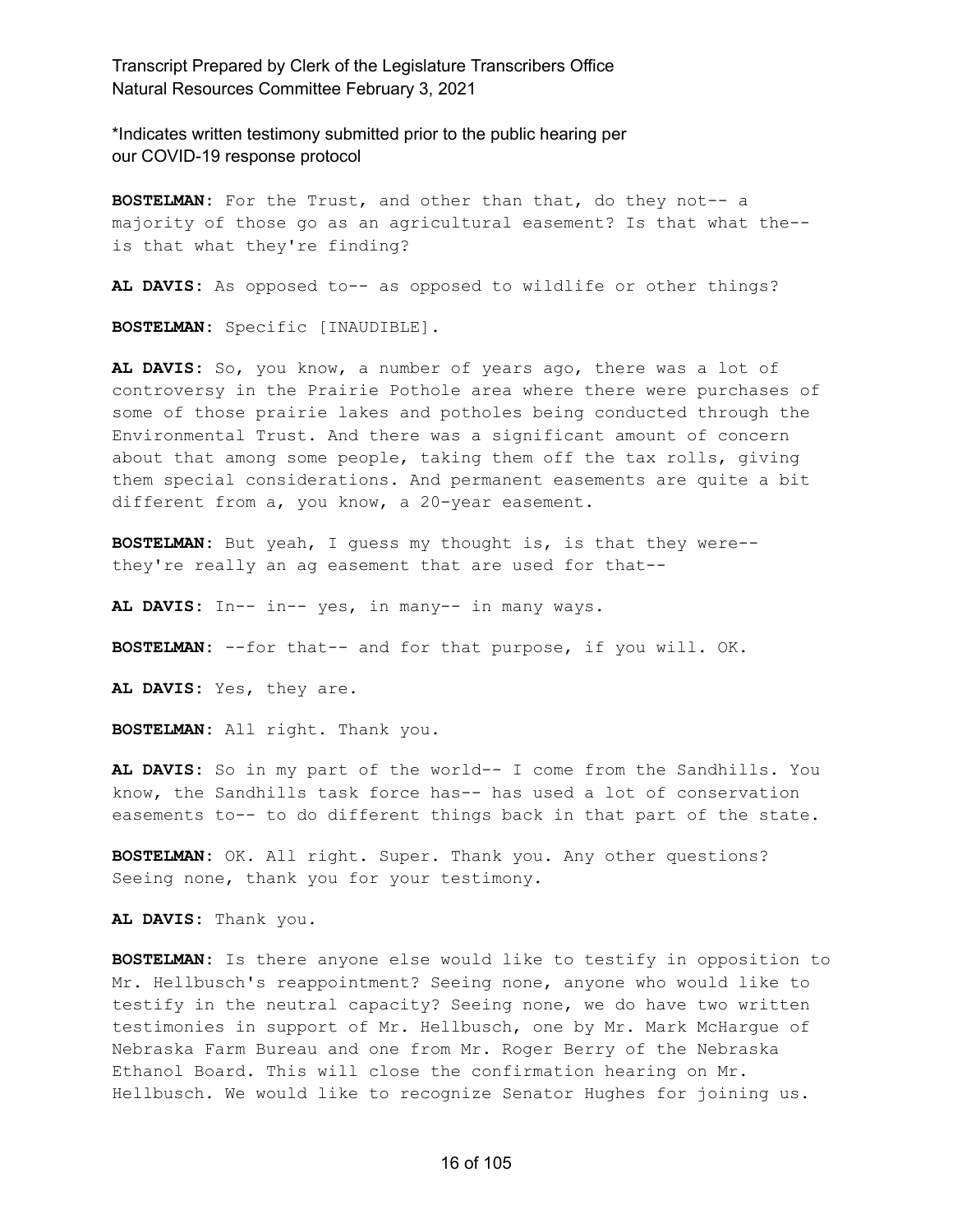\*Indicates written testimony submitted prior to the public hearing per our COVID-19 response protocol

Next, we'll have confirmation hearing on Mr. Mark Quandahl. Will you please step forward? Good morning.

**MARK QUANDAHL:** Thanks, Chairman Bostelman and members of the Natural Resources Committee. Mark Quandahl; that's Q-u-a-n-d-a-h-l, and I'm here for appointment to the Nebraska Environmental Trust Board. So I have a little bit of a prepared statement, just to tell you who I am and-- and what I'm about. But before I start that, on my drive down here this morning, I-80-- you know, I've driven it many times from Omaha to Lincoln. Coming across the river, quite often, but not all the time, there's eagles that fly in that part. And so there was one that was flying over this morning. And I was reminded, when I was a kid, eagles were on the endangered species list and you never saw one. And while they're more plentiful today and they're all across Nebraska and particularly along the Platte and the Missouri Rivers, it's always a special thing to see the symbol of our country flying above. And it just kind of set the tone for me for this morning. So I'm a lifelong Nebraskan, lived in Nebraska all my life. I'm a product of Ralston Public Schools and the University of Nebraska-Lincoln. Married-- I've been married for 34 years to my high school sweetheart. I have three grown children. I've lived in Douglas, Lancaster, and Saunders Counties in Nebraska, currently have farms in Otoe and Johnson Counties. I've been involved in a number of different businesses, primarily law practice that's taken me to all 93 counties of the state of Nebraska. I'm currently with Dvorak Law Group. It's a law firm that has offices in Hastings, Columbus, North Platte, Sutton, and Omaha. As far as public service, I was a Nebraska state senator, actually served with Senator Aguilar, so good to see you. Was on the State Board of Education. Most recently, I served a stint for five and a half years as-- as director of the Department of Banking and Finance for the state of Nebraska. As far as NET board, I was appointed in just September of last year, I'm a new guy by Governor Ricketts. And then I was appointed to fill out the term of Bob Krohn from Omaha. And unfortunately, Mr. Krohn just recently passed away, too. And then I was reappointed by Governor Ricketts for this current term, the Nebraska Environmental Trust. And so there have been questions about what it's all about. And I'm one of those people that I look just right at the mission. If you look at the Nebraska Environmental Trust, our mission is to conserve-- conserve, enhance, and restore the natural environments of-- of-- of Nebraska. And how that's done is primarily through-- there's been some-- some conversation on it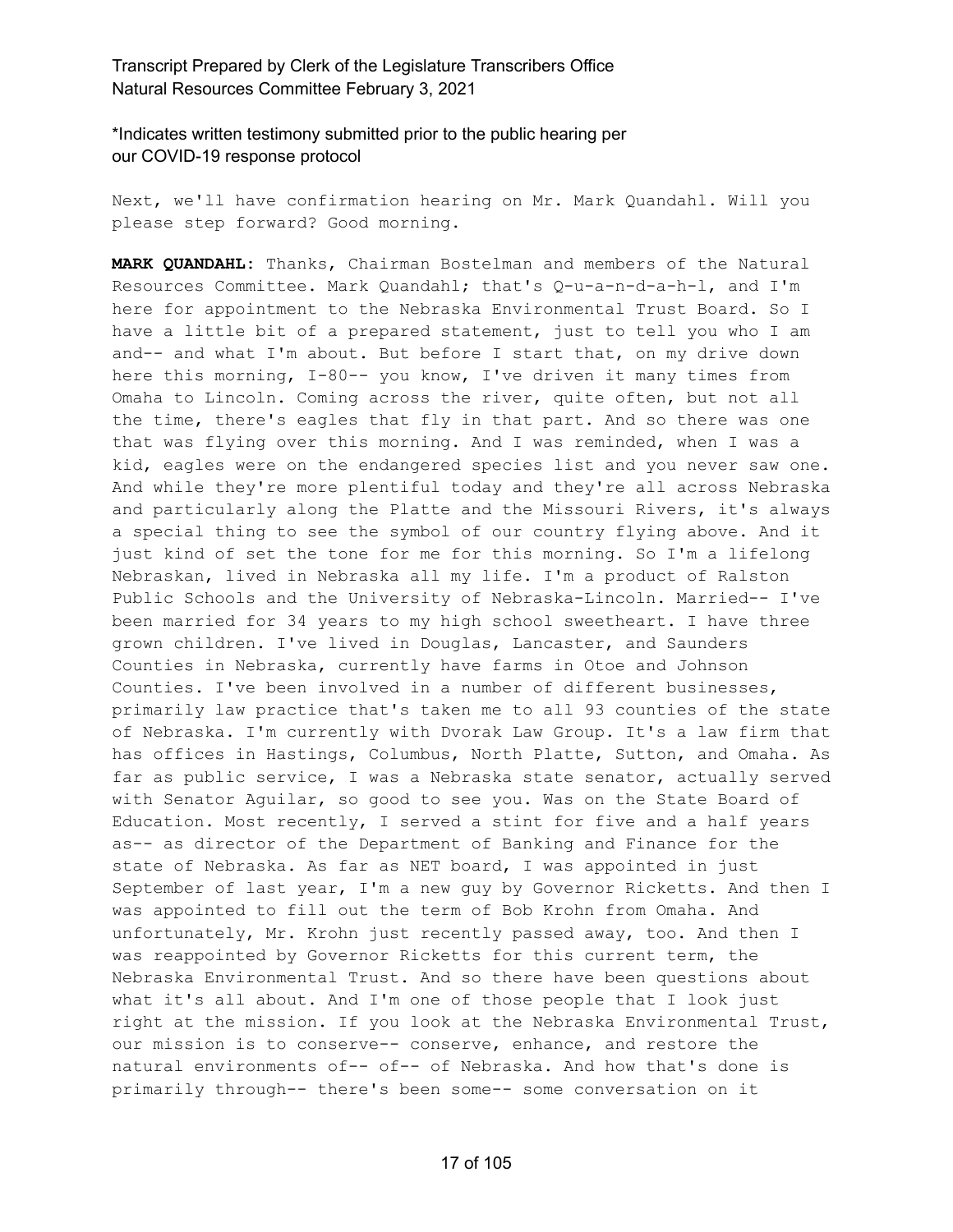# \*Indicates written testimony submitted prior to the public hearing per our COVID-19 response protocol

already this morning-- is by grants. The funding comes from lottery proceeds. And those grants, they go to five primary areas: habitat, water, waste management, air, and soil-- habitat, water, waste management, air, and soil. And so the grants, that's-- that's where they go. Just to tell you a little bit about myself, I'll tell you about my Gallup strengths, because I think it tells a lot about me. A maximizer, context, deliberative, focused and strategic. And so what do I want to do? What's my goals for the Nebraska Environmental Trust? What I-- how-- I want to help it fulfill its mission. And I want to help the Nebraska Environmental Trust do the most good it can with the resource-- resources that are granted to it. And so that, in a nutshell, is-- is what I'm about. And like I said, I'm a new guy. And so I've just been to two meetings so far, as a matter of fact, one just yesterday. And so I'm not an expert on all things Nebraska Environmental Trust, but I'm excited to be a part of a great organization. And as a maximizer, the Nebraska Environmental Trust has done great things in the past. And-- and I'm looking forward to doing even greater things in the future.

**BOSTELMAN:** OK. Thank you, sir. Are there any questions for Mr. Quandahl? Senator Cavanauugh.

**J. CAVANAUGH:** Thank you, Chairman Bostelman. Thanks-- thank you, Mr. Quandahl, for being here. You know, there's a lot of people who are making the change to come back to the Legislature, like-- like Senator Aguilar and Senator Flood and Senator Lathrop, and seems to be really helpful. So I appreciate your service and your being here, and I understand, being the new guy, I know you were here and you heard my questions about conservation easements. And I would just say I-- I like your story about the eagle and it-- you know, I'm clearly somebody who's interested in conservation easements. The reason that- that-- that it's gone from endangered to more prevalent is because we've spent effort in the last 20, 30, 40 years working on habitat preservation. One of the big habitat preservations in the state of Nebraska, in particular, is the-- the flyways, Central Flyway for the cranes in western Nebraska. These are the types of projects we're talking about, right, when we're talking about conservation easements?

**MARK QUANDAHL:** It's a--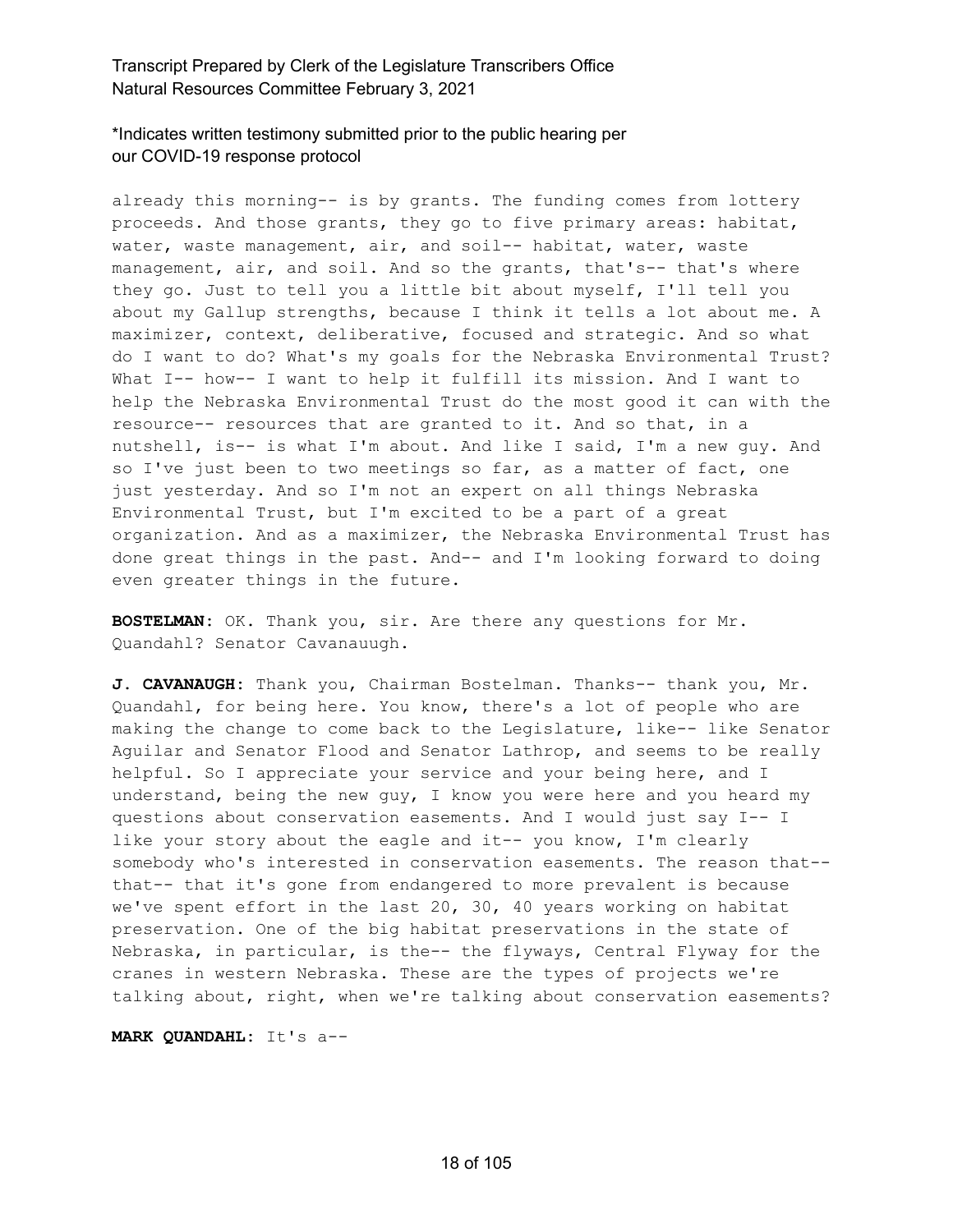\*Indicates written testimony submitted prior to the public hearing per our COVID-19 response protocol

**J. CAVANAUGH:** And so my question is, and the question I asked Mr. Hellbusch is: What-- what's your opinion about the value of conservation and easements?

**MARK QUANDAHL:** Yeah, what's thought is-- is, there's a lot of different kind of tools in the toolkit that the Environmental Trust has used in the past. Conservation easements are one of those. And so it's-- it's-- it-- it-- it's-- it's one of the tools in the toolkit,  $so--$ 

**J. CAVANAUGH:** So it's a tool that you would continue to use going forward?

**MARK QUANDAHL:** I-- I would imagine so. I mean, it depends on-- just last night we reviewed a number of different kind of grants. And so certainly conservation easements were a part of the con-- you know, part of our-- our conversation at the time, too, so--

**J. CAVANAUGH:** And-- OK. Obviously, you're new and you heard the conversation from Mr. Davis about the-- the grant process. I assume you haven't even been part of any of that kind of conversation.

**MARK QUANDAHL:** You know, just-- just someone last night, the-- the- the grants committee-- and I'm not a part of the grants committee, I'm on the finance committee-- came forward with recommendations. And what I would kind of analogize it to, you being in-- in the Legislature, it's-- it's kind of like the Appropriations Committee, right? The Appropriations Committee comes forward with recommendations. And then, from that point, the entire board gets a chance to kind of use their own discretion on whether to adopt all of the recommendations from the board. Changes are made, but it's-- it's-- it's-- definitely, it's an entire board decision, ongoing forward.

**J. CAVANAUGH:** Well, and I appreciate that. And you've done a fantastic job of, I think, of explaining the mission of the-- the Environmental Trust and the objectives and, of course, the funding source, which is the lottery funds. And it's about-- we've heard \$20 million dollars a year, which I think is a tremendous responsibility. It-- this is a public trust in both the literal and the-- and the actual sense-- the figurative sense, and there are-- the-- the idea is to set up an objective rubric by which to allocate that money, which is for purposes of determining quality of projects, outcomes, but it also is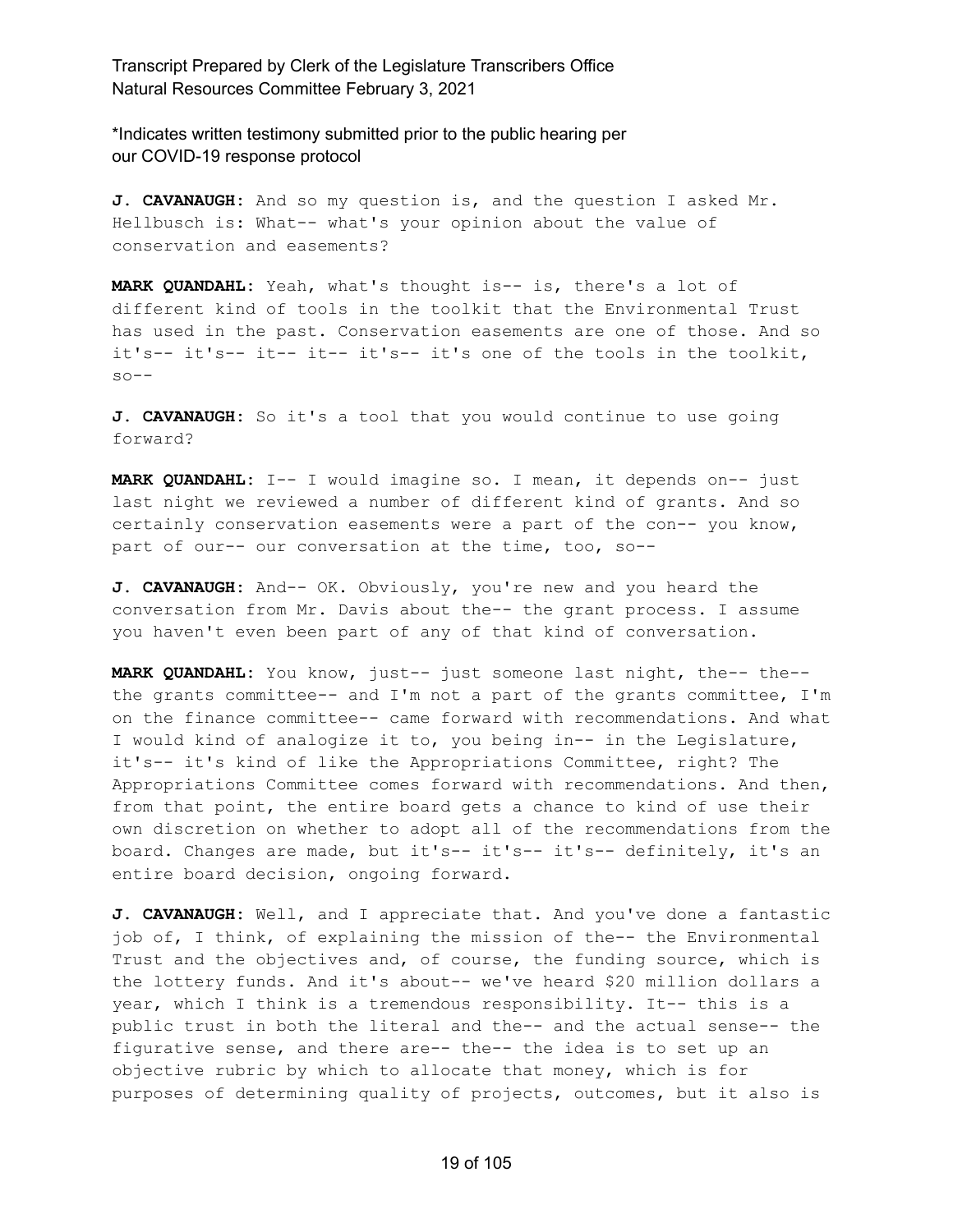\*Indicates written testimony submitted prior to the public hearing per our COVID-19 response protocol

to eliminate things of special interest. Right? Do you think that's fair?

**MARK QUANDAHL:** Yeah, and I'd say, just for example, there's-- there are different regions in the state, too. And so the grants committee and actually the entire board, we do our best to try to ensure that there's-- that the grants are located across the entire state.

**J. CAVANAUGH:** There's, in fact, objective points associated with biogeographic distribution. Correct?

**MARK QUANDAHL:** That's correct.

**J. CAVANAUGH:** So my question is, if we have an objective process, and things come out of that objective process, and we decide to go back and change the-- the determinations of that process-- is that clear what I'm saying?

**MARK QUANDAHL:** Yeah, I believe so.

**J. CAVANAUGH:** OK.

**MARK QUANDAHL:** I believe so.

**J. CAVANAUGH:** So the question is: Should we then go back and say, well, clearly the process isn't working if we need to make a change, as a whole board, out of the recommendations? Is there a backward-looking process that you're undertaking to say, let's find out why this did not return the best projects?

**MARK QUANDAHL:** That's a great question. That's a great question. As a matter of fact, yes. One of the things that we did at last night's meeting is, actually, we passed-- there was a motion made that we ask the Department of Administrative Services to come in and do somewhat of a performance audit on the Trust and then, also, to the Auditor of Public Accounts to come in and actually just look at our finances. You have to understand my background, right? I was just most recently the-- the head bank regulator in the state. And so I always think that there's value to outsiders coming in, taking a look at and examining, and giving a report card, because there's always something that you could learn. If we're doing it great, we can always do it better with input from others. And so there's that. I believe also, too, there was a-- a performance audit or an audit from the Legislature-- I believe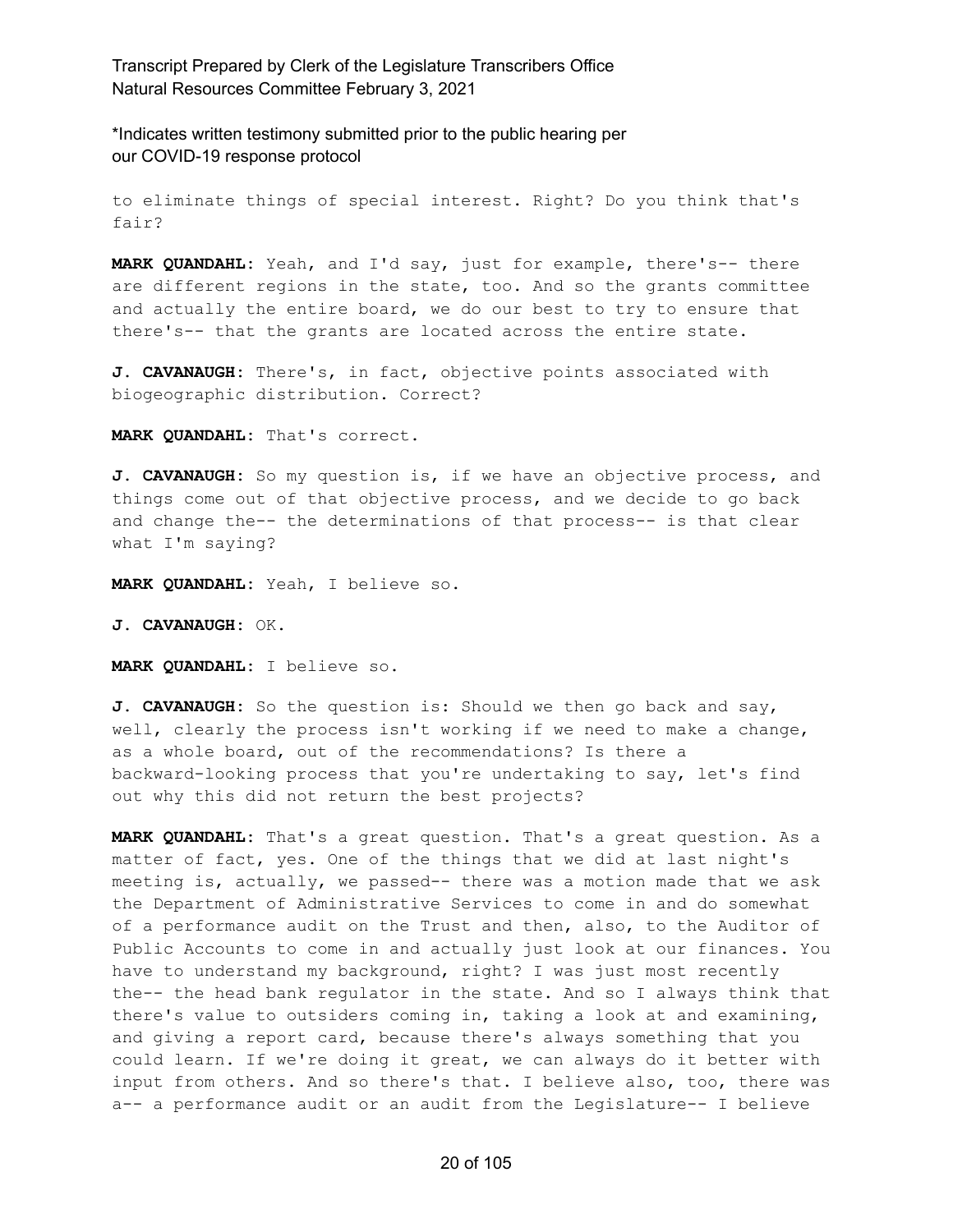\*Indicates written testimony submitted prior to the public hearing per our COVID-19 response protocol

it was in 2012-- and so that's also out there, too. But I'd say just- just my thoughts as being on the Trust, having the state auditor and having the Department of Administrative Services come in and help, kind of help us examine the way that we're doing things right now and maybe give us hints on how we could do things better in the future, I think that's a good thing.

**J. CAVANAUGH:** I agree with that. Can I have one more?

**BOSTELMAN:** One more.

**J. CAVANAUGH:** If anyone-- nobody answered this question [INAUDIBLE]. As to kind of that impartiality question, a number of the people who sit on this board are also directors in departments in the state. Does that seem like a good idea, considering that they are also some of the partners in the applications?

**MARK QUANDAHL:** I did-- I guess I'm aware that on the applications where there is some sort of a connection with one of the-- any of the state agencies, with the agency directors, they abstain from voting on those. And then, too, I guess I'd have to go back to the Environmental Trust has been around since the early '90s. Right? And so when it was originally set up, it was-- it was originally set up, you know, this- this body, the-- the Legislature is the one that set up the membership on the Trust board. And included in that, the department directors that are part of that. So as far as the membership, that's a public policy decision for the Legislature and that was made back in the '90s. And so I-- I understand what you're saying. I understand what you're saying.

**J. CAVANAUGH:** We're not infallible.

**MARK QUANDAHL:** Yeah. No, I get it.

**J. CAVANAUGH:** But I-- and I appreciate that they-- that they abstain. But I mean, you can recognize, I can recognize that even when somebody abstains from a vote, they're still there all the rest of the time having conversations, as other-- making other decisions that pertain to other people's interests. And so there's a potentiality for some sort of conflict there.

**MARK QUANDAHL:** That-- some sort of conflict, but what I'd say to that is, is that also, for some sort of a perspective or an enlightenment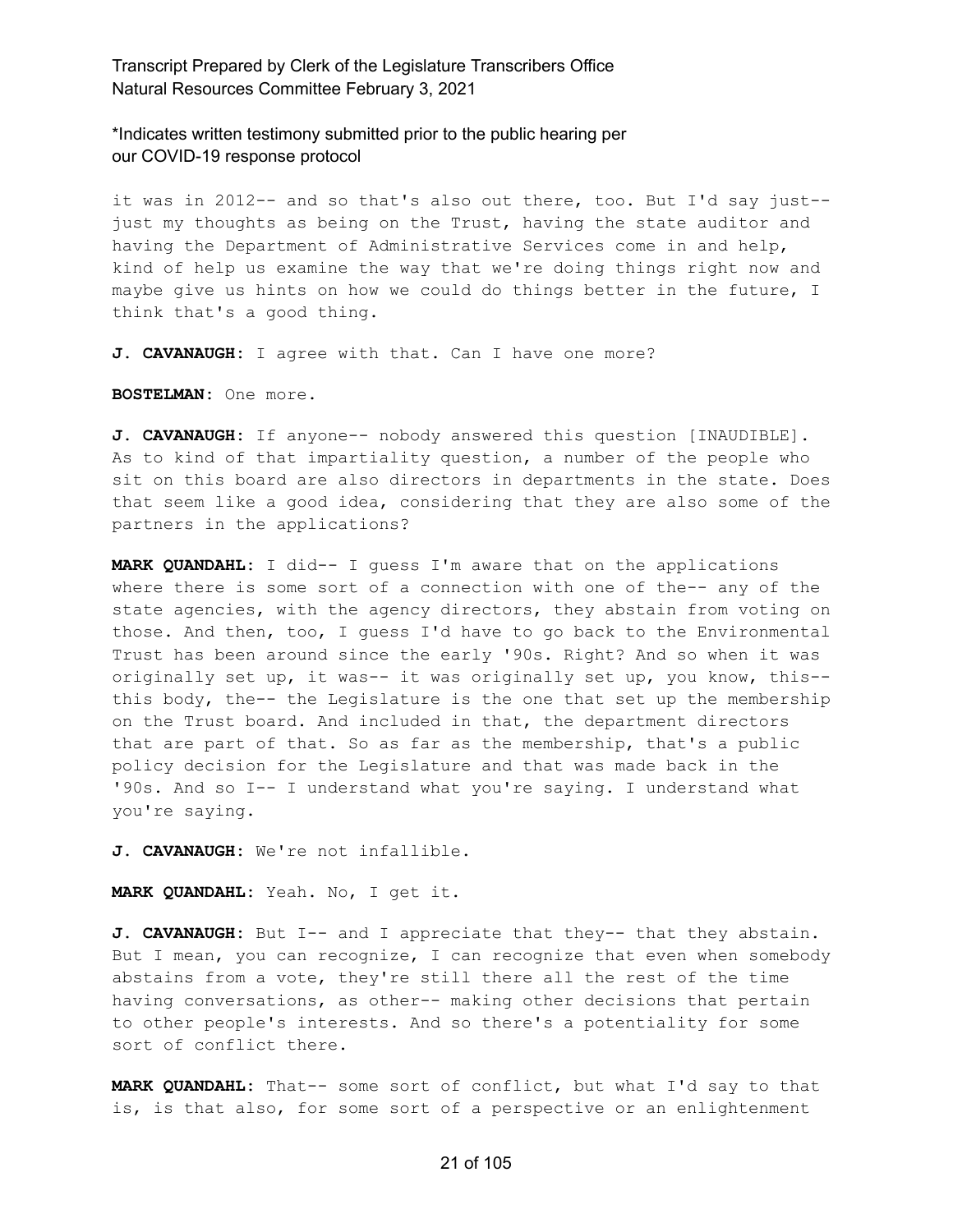\*Indicates written testimony submitted prior to the public hearing per our COVID-19 response protocol

that they can provide. So Department of Natural Resources certainly has perspective and kind of a mission that is-- that's helpful to the mission of-- of the NET. Right? I mean, same for Department of Environment and Energy, same for Department of Health and Human Services. Dr. Gary Anthone is on there, too. So air quality, water quality all has to do with health. Right? Department of Agriculture, that makes sense. Right? And so-- so I understand why the Legislature had those department directors placed on the board.

**J. CAVANAUGH:** I-- I-- I could keep going if nobody else has any questions.

**BOSTELMAN:** Senator Moser.

**MOSER:** Coming into this, are you able to fairly consider projects without using, maybe, preconceived notions about what's an environmental issue that needs to be funded? I mean, would you be against something that helps the quality of the air and favor something that helps the quality of pheasant habitat or eagle habitat or--?

**MARK QUANDAHL:** Again, it's kind of a discretionary question, you know. I'm-- I'm pretty much, you know, tabula rasa. I'm-- I'm-- I'm-- I'm the new guy. Right? And so I'm just first entering into that. So I'd say anything is a possibility. I understand, you know, there's constitutional provisions that deal with the Environmental Trust. There are statutory provisions, there are rules, there are policies-as long as it fits in that bucket.

**MOSER:** OK. Thank you.

**BOSTELMAN:** OK. Senator Gragert.

**GRAGERT:** Thank you, Chairman Bostelman. have a real quick question, and I don't know if it's real fair because you're coming on brand new. But you know, with what I used to call it in my profession-- the swamp-- or not, I but-- but you know, the soil, water, air, plants and animals, concept of everything, you know, into the environment, how is the ranking utilized as far as the biggest bang for the buck? You know, we-- we get-- where we're-- we get to bring in sole plants and animals versus just water, you know? And could you just-- and this might not be fair either-- but what-- what other kind of projects,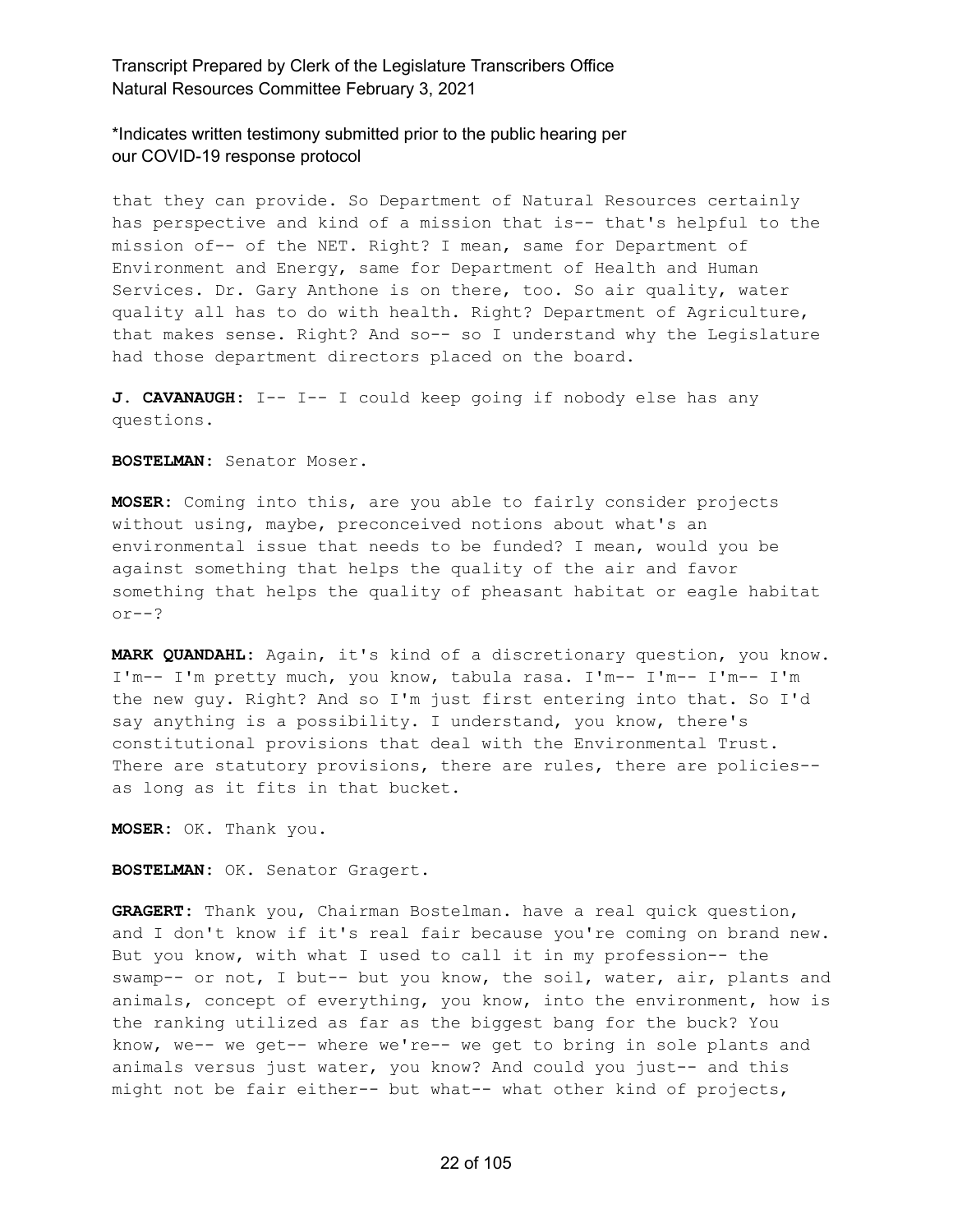\*Indicates written testimony submitted prior to the public hearing per our COVID-19 response protocol

what type of projects rank high or would rank high in this ranking scheme? You know, I know we talked easements; I'm familiar with easements. wetland reserve programs, stuff like that. But what other- what other kind of projects rank in [INAUDIBLE]?

**MARK QUANDAHL:** Yeah, it would-- and-- and I think it's a fair question. I don't know that I can answer that. But I mean, I can tell you the one-- one-- I believe it was the city of Tekamah have a number of water wells around. And so one of their projects that they want is they were going to cap those off so that they didn't have the back flow in them. Water quality, right? So something like that. And I think, you know, if you look at how the Trust is operating right now and how it's going to operate in the future, I mean, right now it's lottery funds. Right? And with-- from last November, gambling in Nebraska is going to change over the next couple of years. And in other states where that's happened, lottery participation and the funds provided by the lottery are going to decrease, I think, anywhere from 10 to 40 percent. We can-- we can expect that once the casinos open up. And so we're going to have to do more with less. Right? And that's-- that's something where we're really going to have to sharpen our pencil to make sure that we take the resources that we do have and get the most impact, to get the most bang for the buck for the citizens of Nebraska out of the Environmental Trust.

**GRAGERT:** Thank you.

**BOSTELMAN:** OK. Senator Cavanaugh.

**J. CAVANAUGH:** I'm going to try and wrap it up, but I really do appreciate you being here. Thank you, Chairman Bostelman. Thank you, Mr. Quandahl. And I'm really having a good time talking with you, so hopefully we can talk some more later. Just sort of a statement, I agree with your statements about the--the department heads. Perhaps they just don't get to vote. They could be there to consult, but not voting. That's-- but that's not your purview. That's just my thought for this conversation. Did-- you were appointed to fill a unfilled term. Did you apply to that? Were you recruited? How did that--?

**MARK QUANDAHL:** I applied; I applied. I went-- you know, how it-- how it works is you go and you-- you-- you fill out the application, the boards and commissions application on the-- on the Web site. So that's how. So as far as-- far as recruited, no. I retired as director of the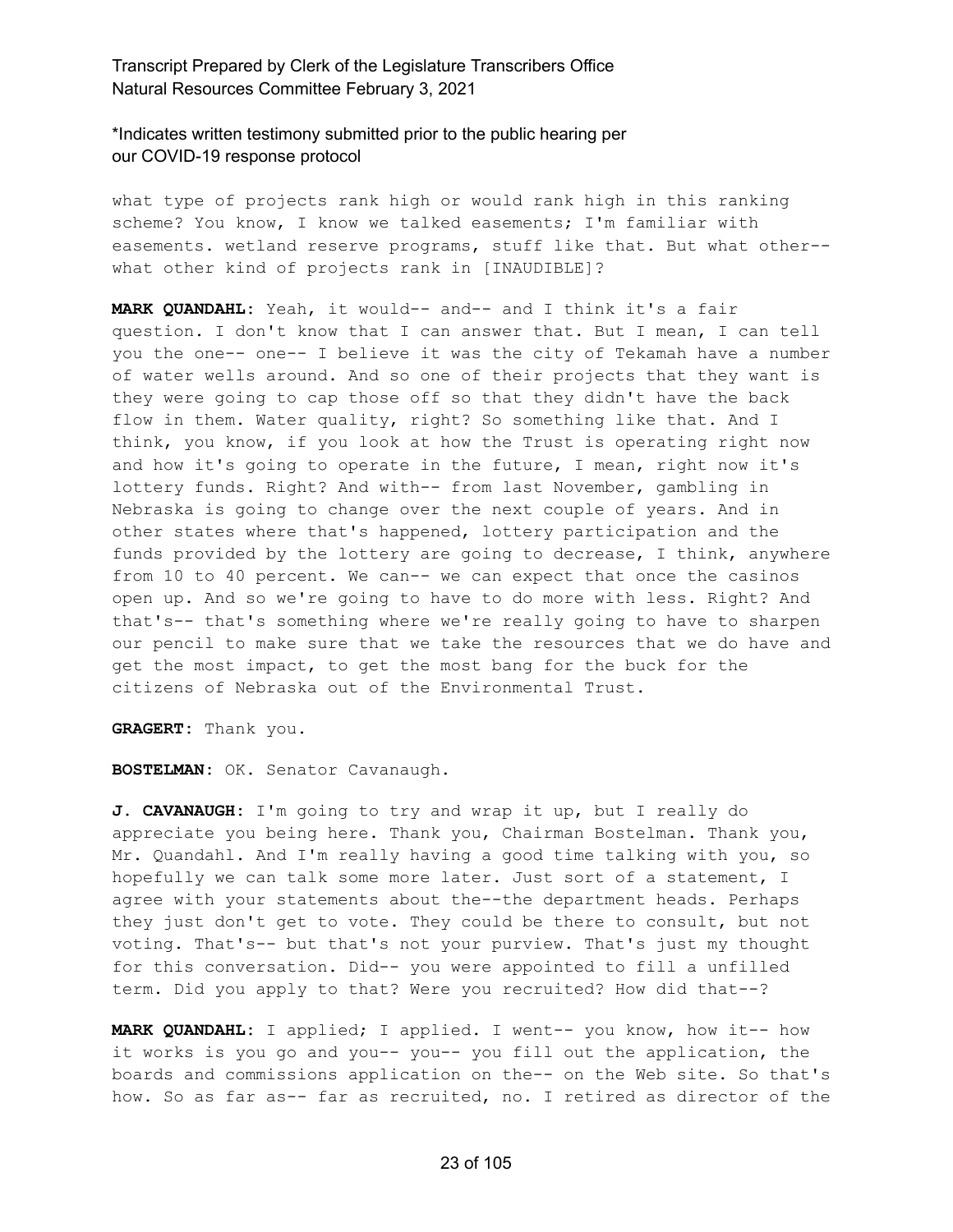\*Indicates written testimony submitted prior to the public hearing per our COVID-19 response protocol

Department of Banking and Finance in September. And that's one of the things is that, you know, five and a half years at the department, I got to tell you, that was the greatest job I had. I really-- I really enjoyed it. And one of the things that I have is, I have a penchant for public service. Right? And so just in looking around for public service opportunities, this was one that presented at the time, and it was available. And also, too, it's an area in which I have a great deal of interest. And so that's-- that's how it happens.

J. CAVANAUGH: So you were on the lookout for some way to be of use.

**MARK QUANDAHL:** You got it.

**J. CAVANAUGH:** You heard Mr. Davis talk about the necessity for greater diversification. Obviously, that may require some kind of active recruitment of other folks. Do you have any thoughts on how we could the next-- next round, next time there's a vacancy, we can maybe reach out to more folks out from western Nebraska, more people with different backgrounds?

**MARK QUANDAHL:** Not really. But I'll just say I'm-- I'm-- my-- I'm the-- I'm a 2nd District representative. And so it's pretty hard for me to live west of Hastings and be in the 2nd Congressional District.

**J. CAVANAUGH:** And I would never ask you to.

**MARK QUANDAHL:** No.

**J. CAVANAUGH:** But I appreciate it. Thank you.

**MARK QUANDAHL:** Sure.

**BOSTELMAN:** OK. Thank you. Thank you, Mr. Quandahl, for your testimony. And we'll see if there's any proponents. Thank you. I would ask now if anyone would like to testify in support of Mr. Quandahl's confirmation to the Nebraska Environmental Trust Board. Seeing none, would anybody like to testify in opposition to Mr. Quandahl's confirmation to the Nebraska Environmental Trust Board? Seeing none, anyone like to testify in the neutral capacity? Seeing none, that will close the hearing on the confirmation hearing on Neb-- Mr. Quandahl for the Nebraska Environmental Trust Board. Next we will open the hearing on Mr. Thomas Knuts-- Knutson for the Nebraska Natural Resources Commission. Sorry, before I interrupt on the-- there were two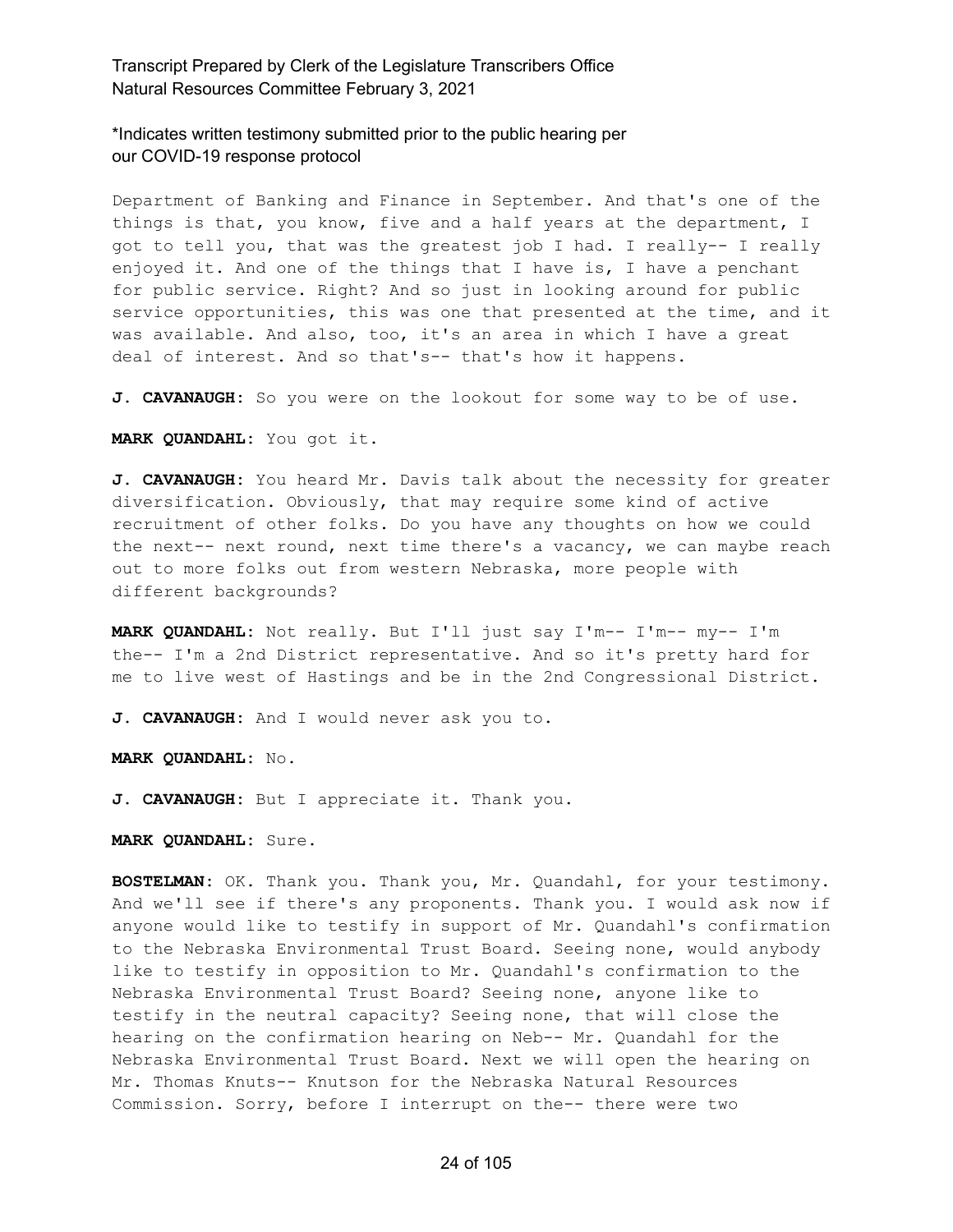\*Indicates written testimony submitted prior to the public hearing per our COVID-19 response protocol

letters-- testimony, written testimonies-- on Mr. Quandahl's, proponents of support by Mr. Mark McHargue of the Nebraska Farm Bureau and by Mr. Roger Berry of the Nebraska Ethanol Board. With that, we'll open the hearing on the confirmation of Mr. Thomas Knutson. Thank you.

**THOMAS KNUTSON:** Thank you, Mr. Chairman. My name is Thomas Knutson, T-h-o-m-a-s K-n-u-t-s-o-n. I'm from St. Paul, Nebraska. I first got appointed to the Natural Resource Commission in 2010, and I'm up for reappointment. I've enjoyed serving on the commission, and we still have a lot of work to do. My background, basically, is that I do represent surface water on the commission, and I'm a former general manager of irrigation districts in central Nebraska, and at Farwell, Nebraska, for the Farwell-Sargent Irrigation Districts and the Sherman Reservoir. I spent 29 years there. And other backgrounds that I serve on in that National Water Resource Association board of directors in Washington, D.C., for the western states in the United States. And I represent the Irrigation Caucus and was chairman of that caucus for 17 years. I can say that there's a lot of things that I think we do that are important in regard to our water sustainability grant program for the commission, and we feel that we do the best we can with the dollars that are available. Normally that-- that a dollar amount is around \$10 million. And it's an interesting process, as you serve on the scoring committee, to review the project proposals for grants and things of that sort, which I've done about three times. But all in all, I can only say that my interest is to continue to serve on the commission, representing surface water. And I'd be happy to answer questions if you have any.

**BOSTELMAN:** Thank you, Mr. Knutson. Are there any questions from committee members? Senator Cavanaugh.

**J. CAVANAUGH:** Thank you, Chairman Bostelman. Thank you, Mr. Knutson. I'll try and be a lot briefer with you than I was with Mr. Quandahl. Just as it pertains to the grants that-- the water sustainability grants, could you just describe the processes of the similar that- that Mr. Quandahl described about a scoring-- objective scoring process and then going on by the whole committee?

**THOMAS KNUTSON:** Yeah, there's a scoring committee that's appointed by the chairman of the commission, and that scoring committee actually gets together once a year to review all the project proposals. And having served on that committee, we sometimes are there for two days,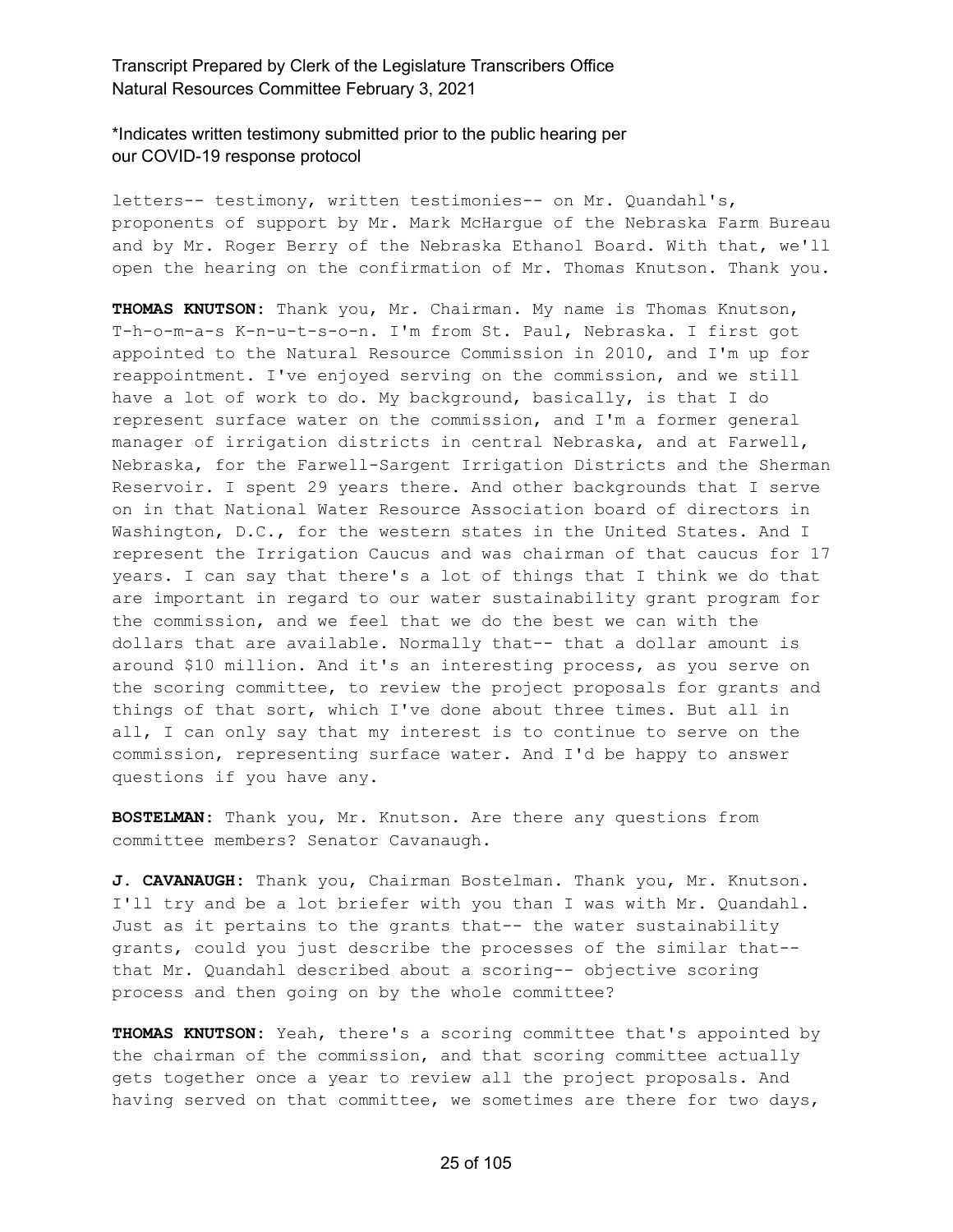\*Indicates written testimony submitted prior to the public hearing per our COVID-19 response protocol

and we go through quite a-- quite a scoring process to make sure that, basically, we're fair to all the project proposals that are presented to us. And any event, the individual-- individuals that are scoring it may end up changing their minds as far as some of their scores, as a result of going into, basically, a committee discussion about, well, I think this project does score higher here. And you may not agree with me but, after listening to my proposal or my thoughts, all of a sudden you might say, I think I'll change my score. And subsequently, that whole committee process changes the score for the scoring committee.

**J. CAVANAUGH:** That's in the committee process.

**THOMAS KNUTSON:** Right.

**J. CAVANAUGH:** After you vote on a recommendation to the whole body, they can vote to adopt or change that recommendation.

**THOMAS KNUTSON:** Right.

**J. CAVANAUGH:** How often do you-- do you-- or do you know how often they diverge from the recommendations of the grant committee?

**THOMAS KNUTSON:** I think, from my experience, I can only remember one time where we thought, as a-- as a commission, as a whole, that we ought to take a look and change the score on one of the projects.

**J. CAVANAUGH:** Do you have a recollection of what that was about?

**THOMAS KNUTSON:** No. No, I don't at this point.

**J. CAVANAUGH:** And I can ask my next question, because it really-- as a matter of course, what-- what is the purpose of the grants? What purpose are they supposed to serve?

**THOMAS KNUTSON:** Well, basically, the entities or groups that provide applications are normally natural resource districts, sometimes irrigation districts, sometimes for water-type proposals and sometimes private entities that-- that are concerned about sustaining water within the rivers and the creeks within the state. And so what we do is, we review those proposals or the project proposals. And again, the scoring committee has a-- it's a scoring process that we go through to determine whether this one outscores this one, etcetera.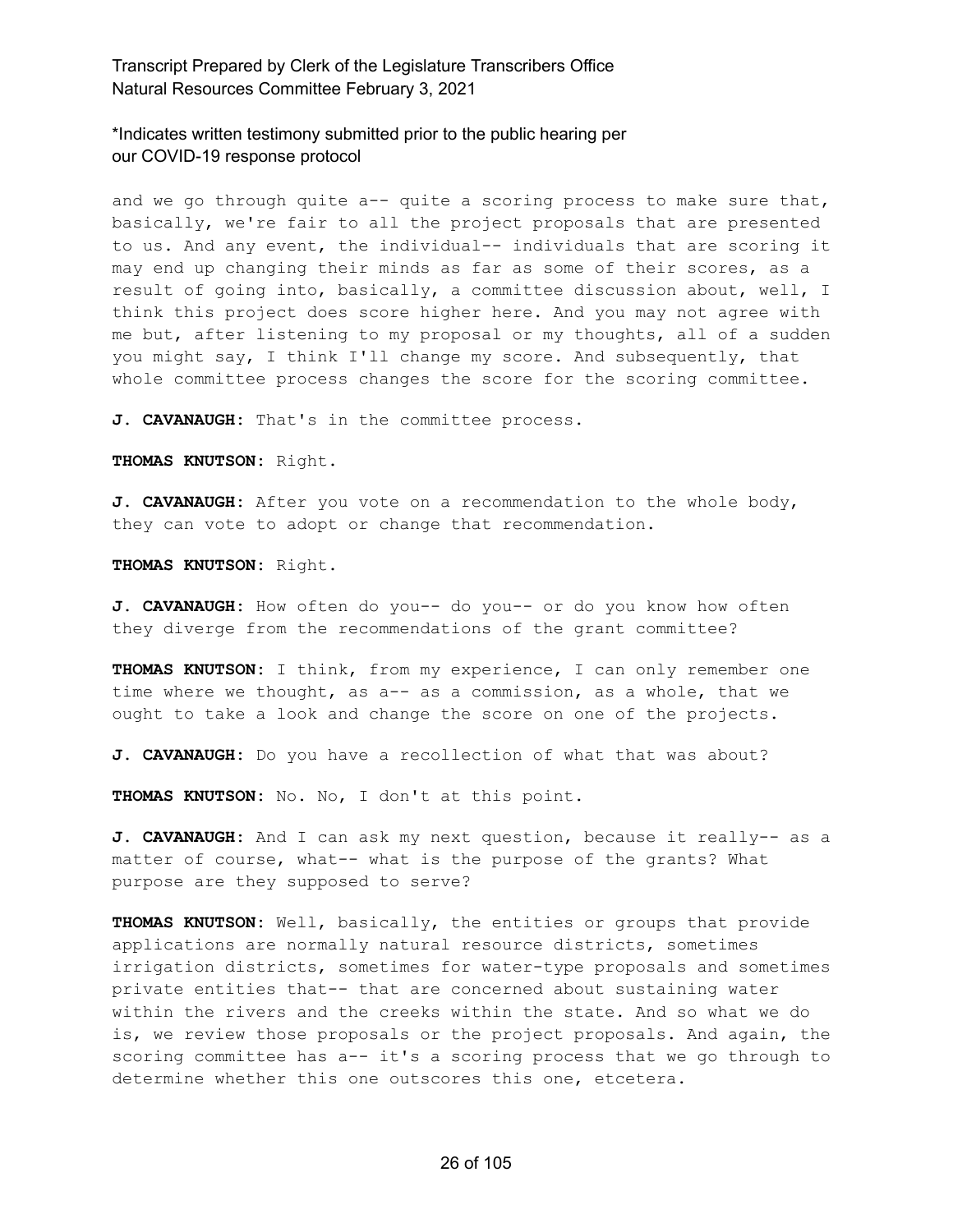\*Indicates written testimony submitted prior to the public hearing per our COVID-19 response protocol

**J. CAVANAUGH:** And then the determination of how much to give has to do with the scoring, coupled with the amount of money available?

**THOMAS KNUTSON:** Right.

**J. CAVANAUGH:** OK. Thank you.

**THOMAS KNUTSON:** You bet, Senator.

**BOSTELMAN:** Other questions from the committee members? Seeing none, thank you for being here today.

**THOMAS KNUTSON:** You bet. Thank you.

**BOSTELMAN:** What is-- I would ask anyone who would like to testify as a proponent in support of Mr. Knutson's reappointment to the Nebraska Natural Resource Commission, please step forward. Seeing none, would anybody like to testify in opposition? Seeing none, would anybody like to testify in the neutral capacity? Seeing none, this will close a hearing on Mr. Thomas Knutson's reappointment to the Nebraska Natural Resource Commission. Thank you for coming in today. Next, we'll open the confirmation hearing on Mr. Greg Moen, of the Nebraska Power Review Board. I believe this is a reappointment. Please step forward. Good morning.

**GREGORY MOEN:** Good morning. Thank you, Mr. Chairman and members of the Natural Resource Commission. Can you hear me?

**BOSTELMAN:** We can. It's a little difficult, but--

**GREGORY MOEN:** OK.

**BOSTELMAN:** --speak up and you'll be good.

**GREGORY MOEN:** Yes. My name is Greg-- Gregory Moen, G-r-e-g-o-r-y M-o-e-n. A little background in my-- from from-- about myself. I grew up on a farm, South Dakota. I went to South Dakota State University, received a B.S. in electrical engineering. My first job was in Texas, working for an industrial facility as an electrical engineer for 11 years. And then I got a job in Norfolk, Nebraska, working for Nucor Steel, and I've been there for almost 20 years now. I hadn't really served in any public service other than church boards, church president, things of that nature. And my kids were all grown, so I was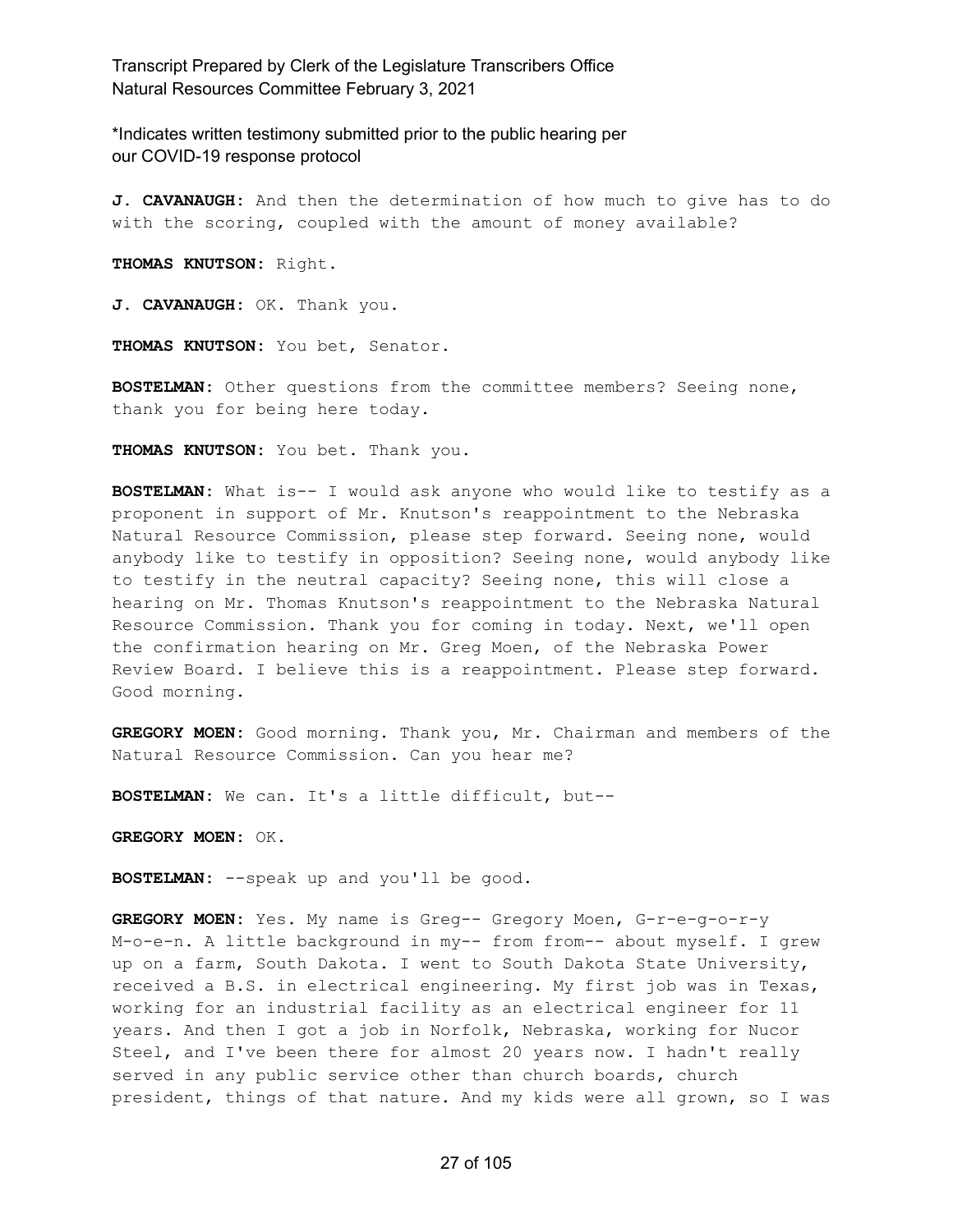\*Indicates written testimony submitted prior to the public hearing per our COVID-19 response protocol

at a point in my life where I could look at some public service and, being an electrical engineer, I've always-- and worked with utilities, always had a little-- little interest in that. So there was a vacancy available in 2017, which I was confirmed for and been on the board ever since. So I'd like to be reappointed for another term. I've learned quite a bit, and I believe I've added some value to that board. My goals are really quite simple, just to make sure that the state of Nebraska is getting safe power, that we're following the rules of the Legislature, the state of Nebraska statutes, and to make sure we're doing it in the most economic and environmentally friendly way.

**BOSTELMAN:** OK. Thank you for your testimony, Mr. Moen. Is there any questions from committee members? Senator Cavanaugh.

**J. CAVANAUGH:** Thank you, Chairman Bostelman. Thank you, Mr. Moen, and thank you for your service. Can you just give us a brief overview of what the Power Review Board does?

**GREGORY MOEN:** Yeah, mainly we're overseeing the public utilities and when there-- there's changes of supply agreements. So Nebraska is completely served by public power. So we have several public utilities that serve all of our customers. And there's service agreements between those power companies on who's going to serve what customers, so to speak. Sometimes that changes, and that will come before the Power Review Board for approval. We also would approve public power generation facilities that are being-- being built.

**J. CAVANAUGH:** So you guys have probably had a lot busier last decade than the decade before that, really, with the distributed generation of the solar or the wind.

**GREGORY MOEN:** I don't-- I-- guess I don't know the previous dec-- I mean, we don't do private-- we don't approve private generation of wind facilities.

**J. CAVANAUGH:** OK. You don't have a role in that?

**GREGORY MOEN:** But there is-- it is changing lands. I mean, there's a lot-- a lot of change. It is different. The landscape is different today than ten years ago, that's for sure. And with the-- Nebraska is now part of the Southwest Power Pool and has been for a while. So--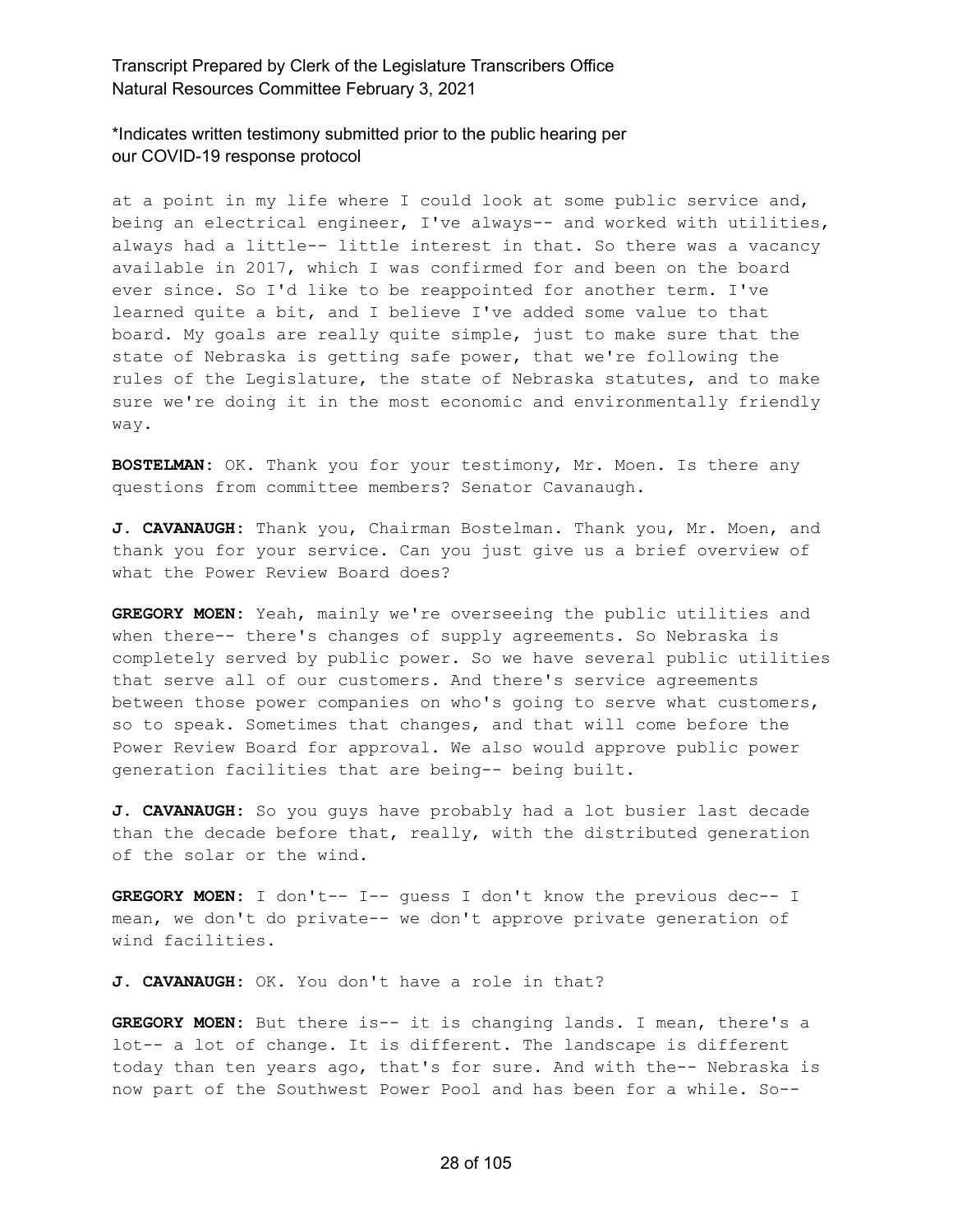\*Indicates written testimony submitted prior to the public hearing per our COVID-19 response protocol

**J. CAVANAUGH:** Do you have a role in ensuring that the high capacity transmission from those wind farms is sufficient or is that not part of your purview?

**GREGORY MOEN:** We don't. When you say it's sufficient, the wind farms are sufficient, we don't really look at that in particular. We do get an annual report from the utilities, making sure that they can supply the needs of Nebraska, that you know, that they have the-- enough generation to supply the needs and are-- and are looking out in the future that they can meet the future needs. We do look at that, but we don't individually look at wind farms and say we have enough of them.

**J. CAVANAUGH:** Well, I'm not asking about the capacity of that. I'm just asking-- one of the oppositions to wind farms is generally the transmission lines required to connect those to the general power grid. I'm just asking, do you have any role in the siting of those, in the oversight of those, making sure that they are sufficient to connect those projects, even though you don't have oversight of that project, connecting that project to the grid in the broader grid?

**GREGORY MOEN:** There's a-- there's a connection agreement that the utilities would work with the wind farm, that there's an agreement of that. Other than that, I don't think we get involved unless something comes before us from a utility saying we need to, I would say.

**J. CAVANAUGH:** So somebody brings you in.

**GREGORY MOEN:** Yeah. I haven't-- my experiences really haven't been involved in that. So--

**J. CAVANAUGH:** Thank you.

**BOSTELMAN:** Other questions from committee members? So do you get a briefing or a-- I guess an annual report or from-- something from the SPP? Do they come up and-- or do you have a representative from Nebraska--

**GREGORY MOEN:** Yeah. The Southwest--

**BOSTELMAN:** --from-- on the-- on the SPP? Right.

**GREGORY MOEN:** Yes. The SPP will provide us an annual report, as well. The utilities provide us one and SPP will-- will give us one, as well.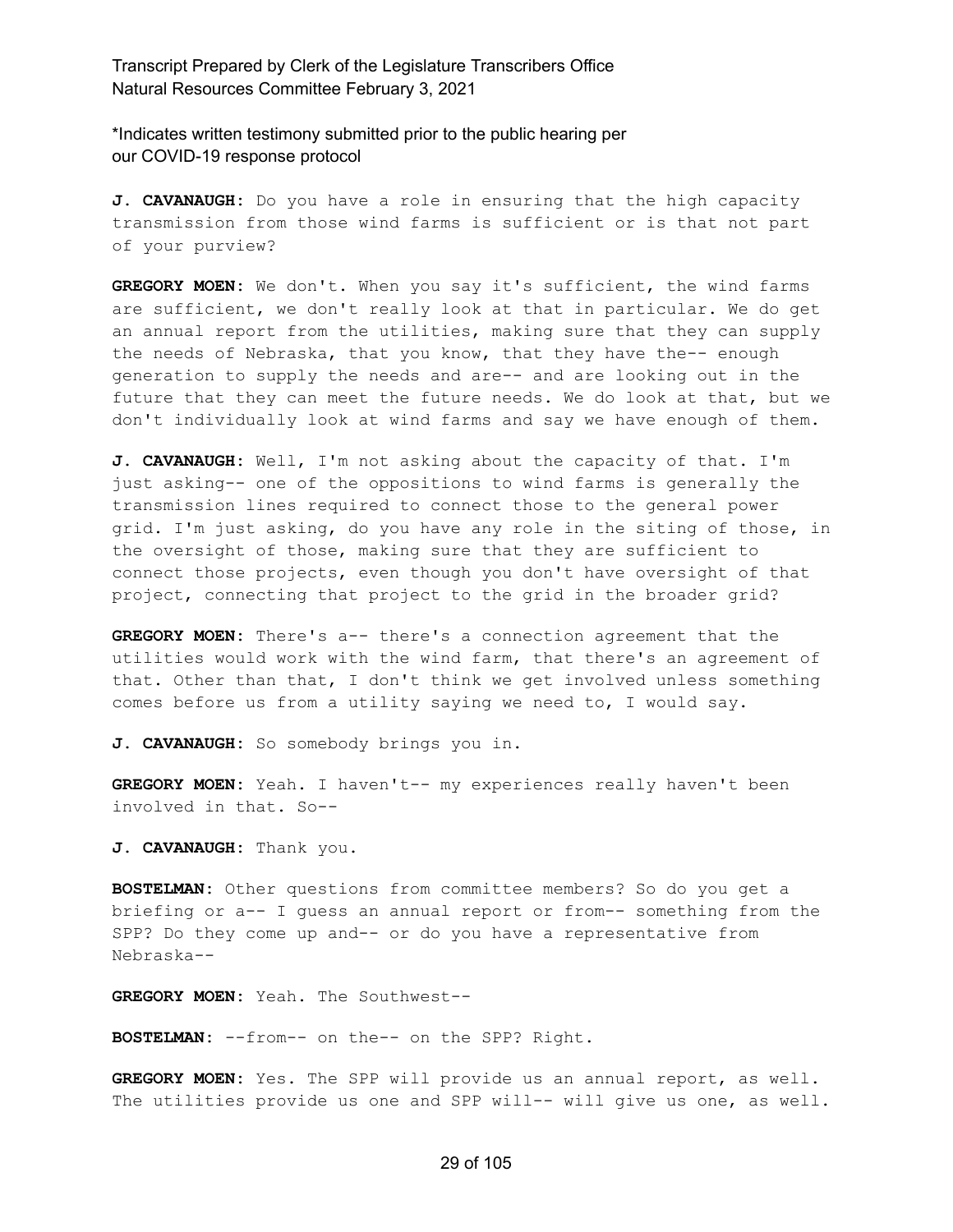\*Indicates written testimony submitted prior to the public hearing per our COVID-19 response protocol

**BOSTELMAN:** And is there a representative either from the-- from the PRB or in the state that sits on the SPP?

**GREGORY MOEN:** Yes, one of our board members, Dennis Grennan, has-- he serves on some of those committees. We also have-- we also have a contract with an engineering firm that was established when Nebraska joined the Southwest Power Pool to make sure Nebraska, Nebraska is being included, and representing Nebraska to make sure that we're being treated fairly. It's a very complicated process. I'm, you know-- I think that was a wise move to make sure we have somebody that understands the power utility industry and regional transmission organizations industry to represent us and and make sure we have a voice in that.

**BOSTELMAN:** OK. Thank you very much for your testimony today. I think we'll see if there's any proponents. Thank you.

**GREGORY MOEN:** Thank you.

**BOSTELMAN:** I would ask anyone who'd like to testify as a proponent in support of Mr. Moen to be reappointed to Nebraska Power Review Board, please step forward. Any proponents? Seeing none, would anyone like to testify in opposition to Mr. Moen being reappointed to the Nebraska Power Review Board? Seeing none-- seeing none, is there anybody who'd like to testify in the neutral capacity? Seeing none, that will close the reappointment hearing on Mr. Moen for the Nebraska Power Review Board. I will now turn the committee over to Vice Chair, Mr.-- Senator Moser.

**MOSER:** Thank you, Mr. Chairman. We will open the hearing on LB507. Senator Bostelman is the-- how many people are here to testify on this bill today? One, two, three, four. Does the committee have a feeling on whether we should allow five minutes for them to speak or three? Five, you think is fine? OK. Seeing no other objections, we'll consider testifiers speaking five minutes then. Senator Bostelman.

**BOSTELMAN:** Good morning, Vice Chairman Moser and members of Natural Resources Committee. My name is Bruce Bostelman, spell that B-r-u-c-e B-o-s-t-e-l-m-a-n, and I represent Legislative District 23. I'm here today to introduce LB507, which would prohibit the use of treated seed corn in the production of ethanol if the resulting byproduct, commonly known as distillers grain or wet cake, cannot be fed to livestock or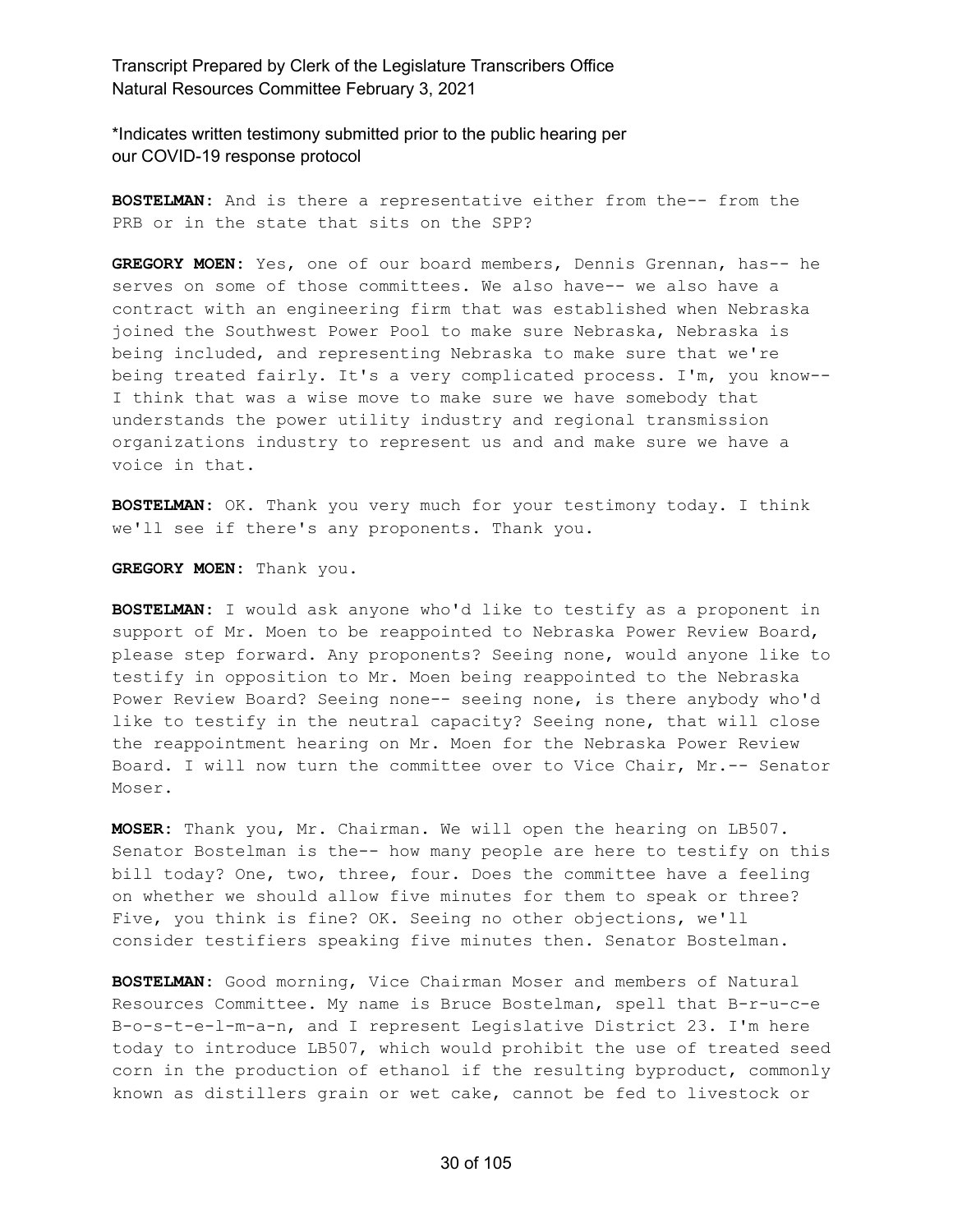# \*Indicates written testimony submitted prior to the public hearing per our COVID-19 response protocol

applied to the land. I am bringing this bill as I've been made aware of at least one ethanol plant in the state that is using treated seed corn in the production of ethanol. The byproduct resulting from this process cannot be fed to livestock, nor applied to the land, due to the chemical residue that remains and has become an environmental concern. Mature-- material is currently being stored on the property of the ethanol plant. To give you an idea of the amount of byproduct being stored, I've passed out some photos for you. There's three photos. On the first photo I have marked, with an orange highlighter, the byproduct being stored adjacent to the large white buildings. Those buildings are about three stories tall, and that cover-- covers several several acres of ground, which is this-- the second is the-- I've also highlighted with orange, the distillers grain or byproduct that's there on the ground south, as you look at it, on the other side of the lagoon, with the ethanol plant beside it. And the third one is a photo that is from the ground level of the photo, of the distillers grain or the byproduct that sits on the ground. And these photos are not my photos. They are photos that we received in different ways, just for that information, that have been provided to us. I think one is by Dr. Wu-Smart, who may be here today to testify. 40 CFR 180.586 and 40 CFR 180.565 provide for the maximum amount of residual for clothianidin and thiamethoxam. They're both insecticides that can be on a specific commodity before it presents a health hazard. These two chemicals are designed to be persistent in the environment and have been found present, in unsafe levels within the byproduct, at this location, resulting in it not being able to be fed to livestock or to be applied to the ground. I would mention that several seed companies provide labels for their treated seed corn, which states that-- that excess treated seed corn can be used in the production of ethanol only-- only if the byproduct is not used for livestock feed and that no measurable residues or pesticide remain in the byproducts that are used for agronomic practice. In an effort to dispose of the large quantities of distillers grain that are being produced, the company was selling the byproduct to local farmers who were applying it to their land as a soil conditioner. This product was found to be 85 times-- eighty five times the maximum allowable-- the maximum annual field load allowed by typical registered pesticides. As noted in May 2019, you'll notice on the handout that I gave you of the notice of violations which begin-- which begins in 2018, and they go through October 2020. But May 17, 2019, is-- is when the Nebraska Department of Agriculture was issuing a stop-use and stop-sell for the soil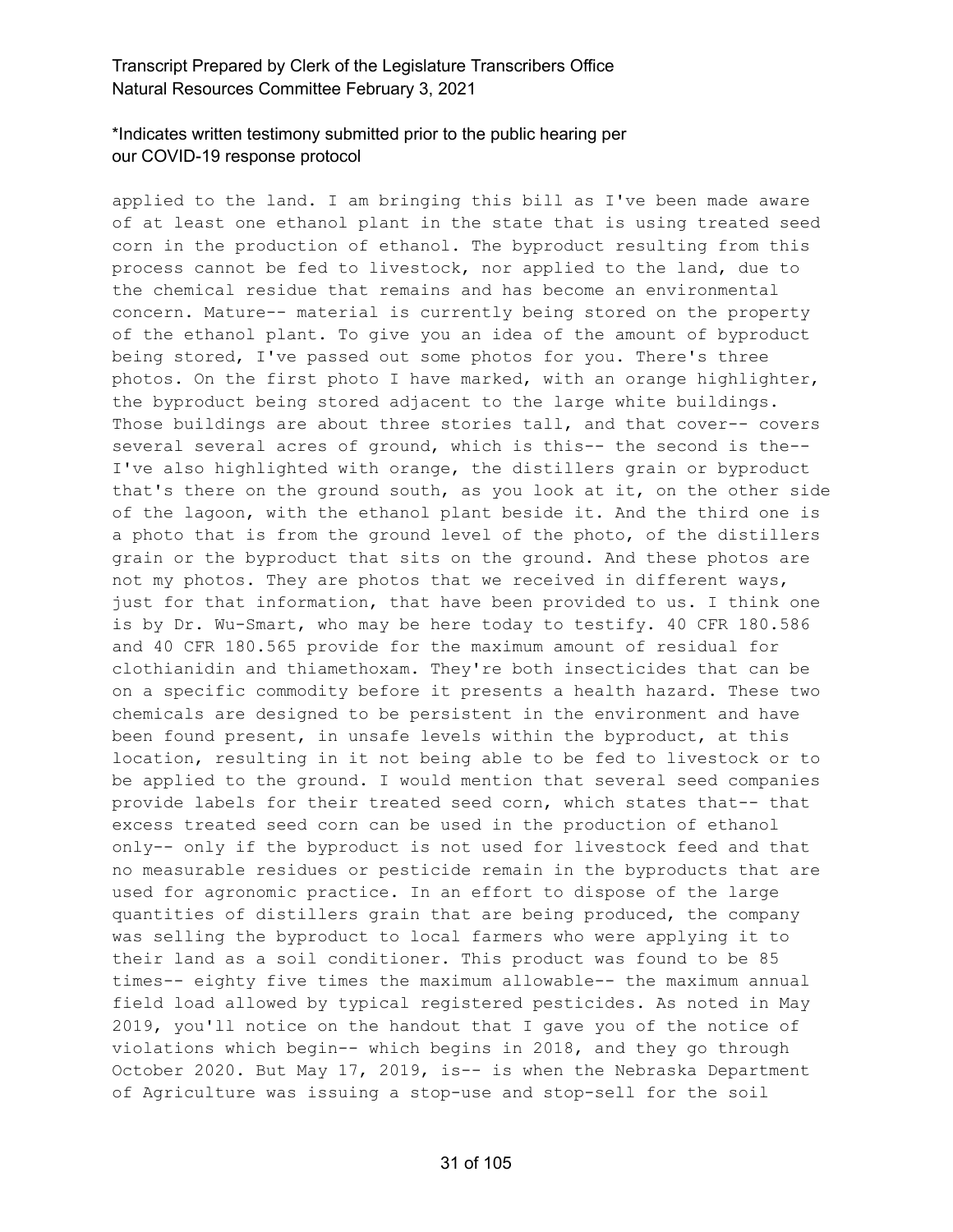\*Indicates written testimony submitted prior to the public hearing per our COVID-19 response protocol

conditioning. The product was in violation of the Nebraska Commercial Fertilizer and Soil Conditioner Act, as the product contained commercial fertilizers and/or pesticides. The byproduct has been classified by the Department of Environment and Energy as a special waste and must be disposed of at a lined landfill. The byproduct was taken to a local landfill that has now refused acceptance. Without having the ability to dispose of the product-- byproduct, it is now being stored on-site, causing concerns of water contamination and other environmental impacts. I would like-- I would ask for your support in the elimination of the treated seed corn in the production of ethanol. This process is not environmentally safe, nor is it commonly used in the production of ethanol. By eliminating the use of the treated seed corn, we can make certain that ethanol producers do not use treated byproducts now and will not use them in the future. It will be-- it will prevent potential harm to the environment of Nebraska. With that, I ask for your support of LB507 and its advancement to the General File. And I'll answer any questions that you may have.

**MOSER:** Questions for Senator Bostelman from the committee? Mr. Gragert-- Senator Gragert, sorry.

**GRAGERT:** Thank you, Vice Chair Moser. Thank you, Senator Bostelman. I was just wondering-- my first question is, is there anyone that you know of, from the Nebraska Department of AG, following you?

**BOSTELMAN:** Not that I know of.

**GRAGERT:** OK. So maybe I'll ask you the question then. This started in July 2018, and it's still going on as of October then. And is this still out there, your pictures?

**BOSTELMAN:** It's still operating.

**GRAGERT:** I was just wondering, what's the timeline on getting rid of this? Do they have any authority for making them move that-- or address it?

**BOSTELMAN:** The removal of the material on the-- that's being stored on the facility now is-- the Department of Environment and Energy has given them until the first of March, of this year, to remove it all.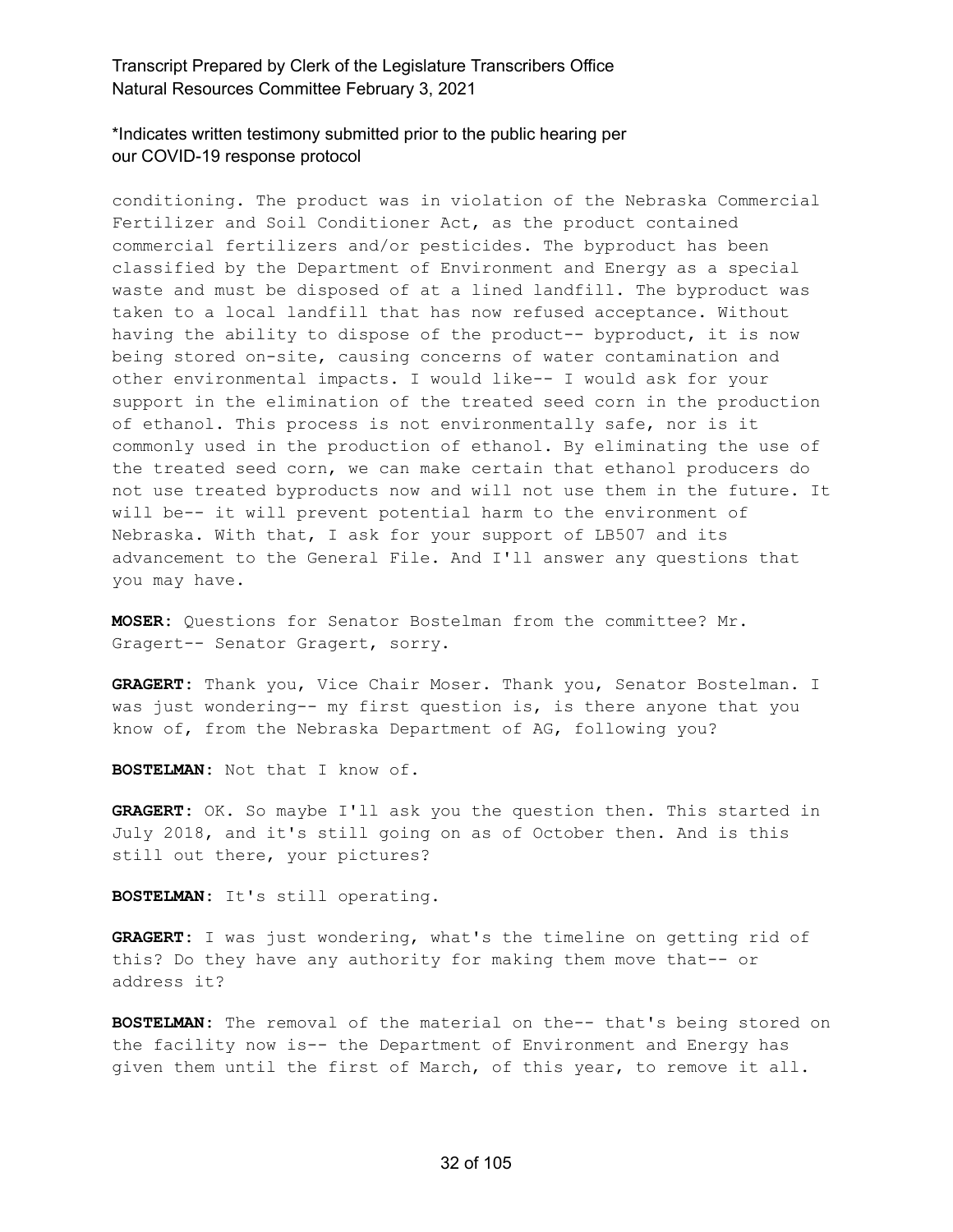\*Indicates written testimony submitted prior to the public hearing per our COVID-19 response protocol

**GRAGERT:** And if that doesn't happen, it's cease and desist? Or what- what's the plan? What's the condition of the plant right now?

**BOSTELMAN:** I believe that the-- the plant, I believe, that that goes- perhaps may go to the Attorney General's Office for action.

**GRAGERT:** OK. Thank you.

**MOSER:** OK. Other questions? Senator Hughes.

**HUGHES:** Thank you, Vice Chairman Moser. So as-- what do other states or what do the seed corn companies do with their leftover seed corn if they don't use it for ethanol? Is there another process? Or how is it disposed of? I'm sure it's not all coming to Nebraska.

**BOSTELMAN:** Incineration.

**HUGHES:** OK.

**BOSTELMAN:** There's two-- there's two other plants, small plants, do small quantities, I believe in Kansas, that do it, but basically it's-- it's incineration.

**HUGHES:** So incinerating the byproduct or incinerating the seed corn?

**BOSTELMAN:** The seed corn.

**HUGHES:** OK.

**BOSTELMAN:** And-- and also, it's my understanding that the-- the seed corn companies are-- are changing that on the production of that. And-- and instead of-- I think previous years, they may have treated x tons of-- of seed before orders came in. Now they're doing it- they're moving to do it more by demand. So the-- the amount of excess treated seed corn should be reduced in the near future.

**HUGHES:** OK, thank you.

**MOSER:** Other questions? Seeing none, thank you, Senator. Are you going to stick around and close?

**BOSTELMAN:** Yes, Thank you.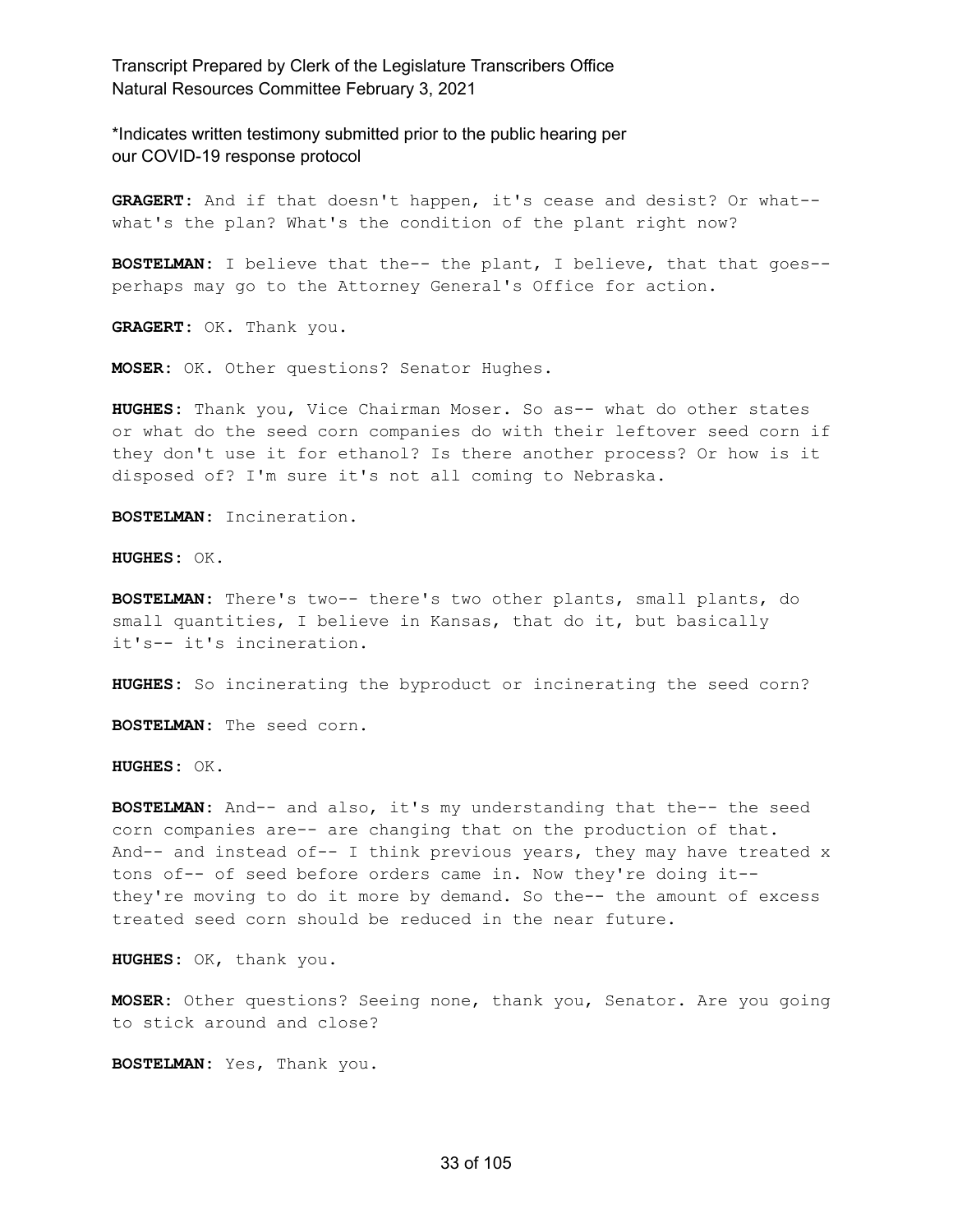\*Indicates written testimony submitted prior to the public hearing per our COVID-19 response protocol

**MOSER:** I hope so. OK, other proponents, supporters that would like to testify? Welcome.

**LORAN SCHMIT:** Thank you, Senator Moser. I have a tendency not to speak too clearly anyway, and this mask doesn't help you any more. So I'll try to be more outspoken, I guess. I wanted to thank Senator Bostelman for introducing this bill.

**MOSER:** Name and address, and spell your name, please.

**LORAN SCHMIT:** I'm-- pardon me. My name is Loran Schmit, L-o-r-a-n S-c-h-m-i-t, from Bellwood, Nebraska. And again, I appreciate the introduction of this bill. Approximately 30 years ago, surplus seed corn was offered to the ethanol industry in Nebraska. At that time, NDEQ officials and ethanol producers immediately rejected the offer, which is because it was NDEQ at that time. And the NDEQ--none of the- none of the NDEQ representatives indicated that they had a problem not being able to prohibit the use of the material. I was given to understand that they had to approve it. And as time went on, the- until 2015, I was-- actually it was the ethanol industry-- and I never heard another offer of surplus seed corn being made to an ethanol plant. The ethanol producers were very jealous of protecting the distillers grain that they provide to the livestock industry in Nebraska. They had a good market there. The ranchers and cattle feeders depended upon it. And any ethanol producer that I've spoke said they absolutely would not take a chance prohibiting-- or pro- would not take a chance to use a contaminated source in their plant for fear of contaminating the plant and never being able to clean it up. And so the-- during the next 25 years that I worked with the ethanol industry, it never did-- the issue never came up again, and I never heard from another seed corn company. I became very concerned when I heard about the problem at the Mead plant, and I'm very pleased that Senator Bostelman has introduced a bill and that it contains the emergency clause. I think it's important that the practice stops and stops immediately. I also urge the NDEQ to use their authority to stop further contamination and to prevent further problems-- potential problems, either with the health of the local people or the underground water or with contamination of the soil. The Mead area already has a problem with underwater-- underground water contamination that resulted from the disposal of chemicals when the federal government operated the Ordnance Plant there during World War II. We've spent-- the government has spent millions of dollars, tens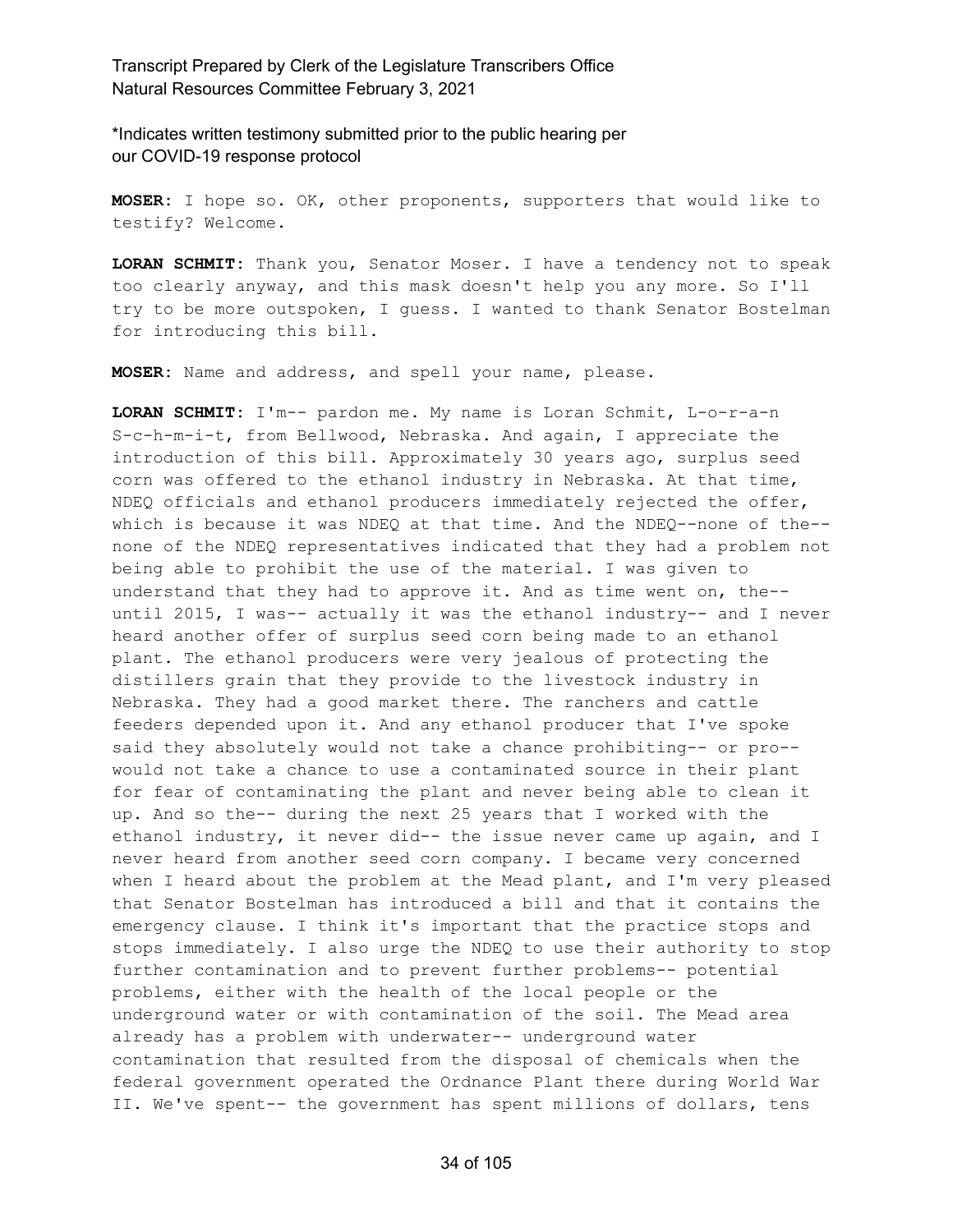# \*Indicates written testimony submitted prior to the public hearing per our COVID-19 response protocol

of millions, cleaning it up. And it's been-- it will never be cleaned up in the lifetime of many of us in this room. And so we do not need another problem. And I understand Senator Bostelman said that the land use-- landfill at David City does not want to take any more of this residue. I hope that they will not bring it there. We do not need that problem in the Platte Valley. And I think, Senator, you'll agree with me that the underground water in Nebraska, Platte Valley in particular, is very important to the state and to-- and to our nation. If the-- if the distillation problem is causing health problems, that should be remedied immediately. And I would hope that the NDEE would be perhaps more aggressive in enforcing the rules and regulations. I worked with many ethanol plants on construction permits. I never saw an ethanol plant construction permit approved that did not provide a satisfactory disposal plan for their waste, either solid or liquid. And I don't know how that plant could have been approved for operations without having an adequate disposal program, as has been discussed by Senator Bostelman. They-- whatever they planned hasn't worked and ought to be terminated immediately. I would make several recommendations: immediate termination of the use of the seed for ethanol production; identify all areas where waste has been discarded, both who-- both solid and liquid; terminate any activity that might pollute the underground water; test the waste which was incinerated and determine the level of contamination remaining, if any. If that process works, then that should be used. I do not have any information as to the efficiency of the incineration. I understood, by the news article, that it was stored off-site, so that should be investigated.

**MOSER:** OK. Thank you very much for your testimony. Senators from the committee have any questions for Senator Schmit? Yes, Senator Cavanaugh.

**J. CAVANAUGH:** Thank you, Mr. Schmit, for being here. I just-- yes, obviously you have a lot of knowledge and expertise. I just-- what's the basis of your knowledge? You didn't--

**LORAN SCHMIT:** Pardon?

**J. CAVANAUGH:** You didn't say what your background is. I'm just curious what your basis--

**LORAN SCHMIT:** Well, I've--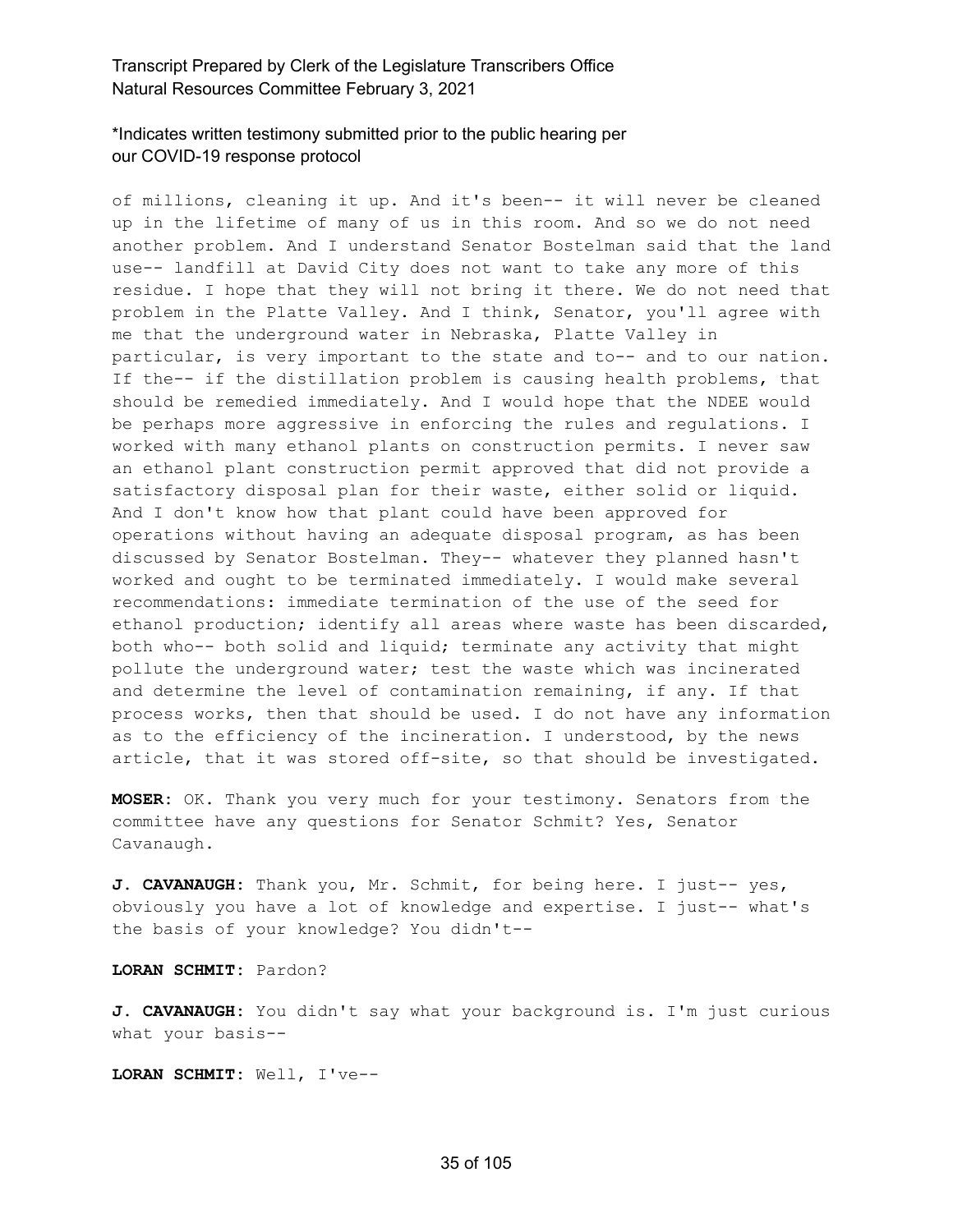\*Indicates written testimony submitted prior to the public hearing per our COVID-19 response protocol

**J. CAVANAUGH:** --of the knowledge is.

**LORAN SCHMIT:** --been a farmer all my life, a cattle feeder. I had an aerial application business, and flew helicopters for many years and provided agriculture-- agricultural services in-- from the Gulf of Mexico to-- to Canada and from the Rockies to the Mississippi River. I operated a gambling business for a while until my colleagues put me out of business back in 1984. And 35 years later, this Legislature has reinstated that business. And I hope now you tax it properly, that I was when I was operating it. Never overestimate your friends, and never underestimate your opposition. The-- let's see. Yeah, my family and I operated a hotel casino in Deadwood, South Dakota, when it became legal up there. We restored the Bullock Hotel, and my family-- I have seven daughters and three sons-- and six of them were up there operating that hotel. And I guess that just about takes care of it.

**J. CAVANAUGH:** Thank you. Thank you for your testimony.

**MOSER:** Well, despite the length of the answer, there are a couple of good points that he might have omitted. He served in the Legislature for two terms.

**LORAN SCHMIT:** For 24 years.

**MOSER:** OK, 24 years. Well, divide that out, it's a bunch. And he was really-- Senator Schmit was really involved in the birth of ethanol. So he's got-- and he was head of an ethanol group of some kind for a long time.

**LORAN SCHMIT:** Yes.

**MOSER:** So he was being a little modest there, discussing his capabilities. Any other questions?

**GROENE:** I've got one, Senator.

**MOSER:** Yes, Senator Groene.

**GROENE:** I've always admired your wisdom, Senator Schmit-- over here. I learned from you just now: never leak your resume about that you were a politician.

**LORAN SCHMIT:** Wasn't very successful, Senator.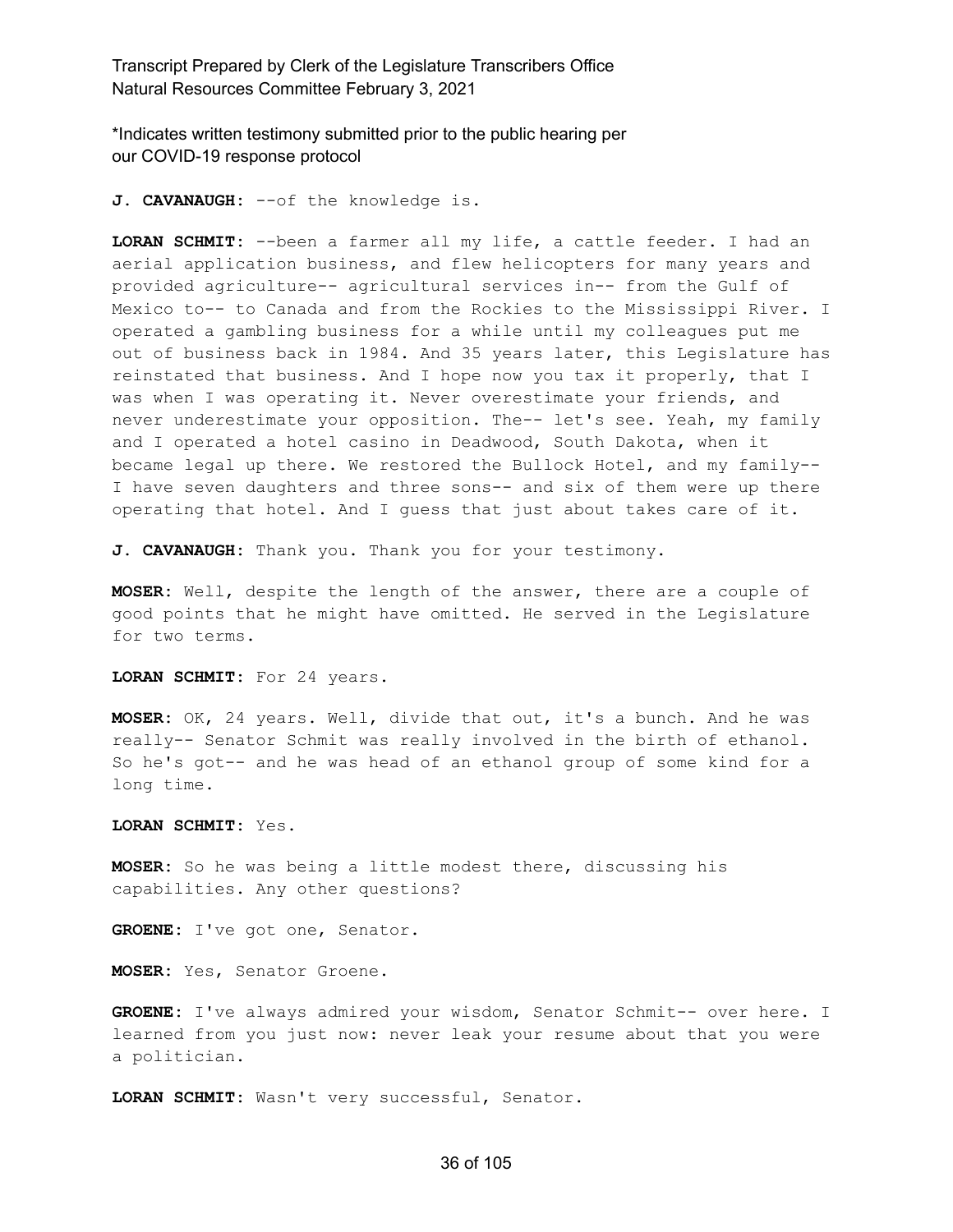\*Indicates written testimony submitted prior to the public hearing per our COVID-19 response protocol

**GROENE:** What's that?

**LORAN SCHMIT:** I wasn't very successful. I got bounced out after 24 years.

**GROENE:** Anyway, we've had conversations earlier when I first got elected, and they didn't get me yet. But anyway, that's between me and you. But anyway, couldn't they distill the-- the-- this-- the grain is there-- get the ethanol out of it, because I-- I don't see the problem with pollution there. And then on site, bring an incinerator in and- and get rid of the humus or the byproducts.

**LORAN SCHMIT:** I don't know, Senator, why they have not had an effective disposal [INAUDIBLE] operation-- in operation now, and it's been operating for several years, two or three years. And all of the permits that I ever worked with had to have an effective, approved disposal plan for waste, and they had-- had to be approved by the NDEQ-- and now it's the NDEE-- or else you wouldn't get a permit. I don't know how these gentlemen got that permit.

**GROENE:** Well, that's a question, that leads to a question, sir. A normal ethanol plant, you've got your ethanol and then you've got your humus, or whatever, and that's fed to cattle. What is the waste? Then what is left that you would consider a waste from a normal ethanol plant?

**LORAN SCHMIT:** There is very little waste, Senator, but there is water that has to be disposed of. And the distillers grains is a very valuable feed additive. Cattle feeders have told me, when the transportation system slowed down because of the pandemic, the need for ethanol dropped and the production of distillers grain declined. And many cattle feeders were unable to get that for their rations. I didn't get many complaints from people who ran out of ethanol, but I got complaints from ranchers and cattle feeders because they ran out of distillers grain. It's a very effective additive, and it's not a waste product; it's an important product. And the ethanol industry has created to the success of the livestock industry in Nebraska to the point that we have replaced Texas as the number one cattle-feeding state in the nation. And so the ethanol industry is very protective of that and very cautious in any system that might cause reluctance to use their product. They've got enough trouble selling ethanol-- or to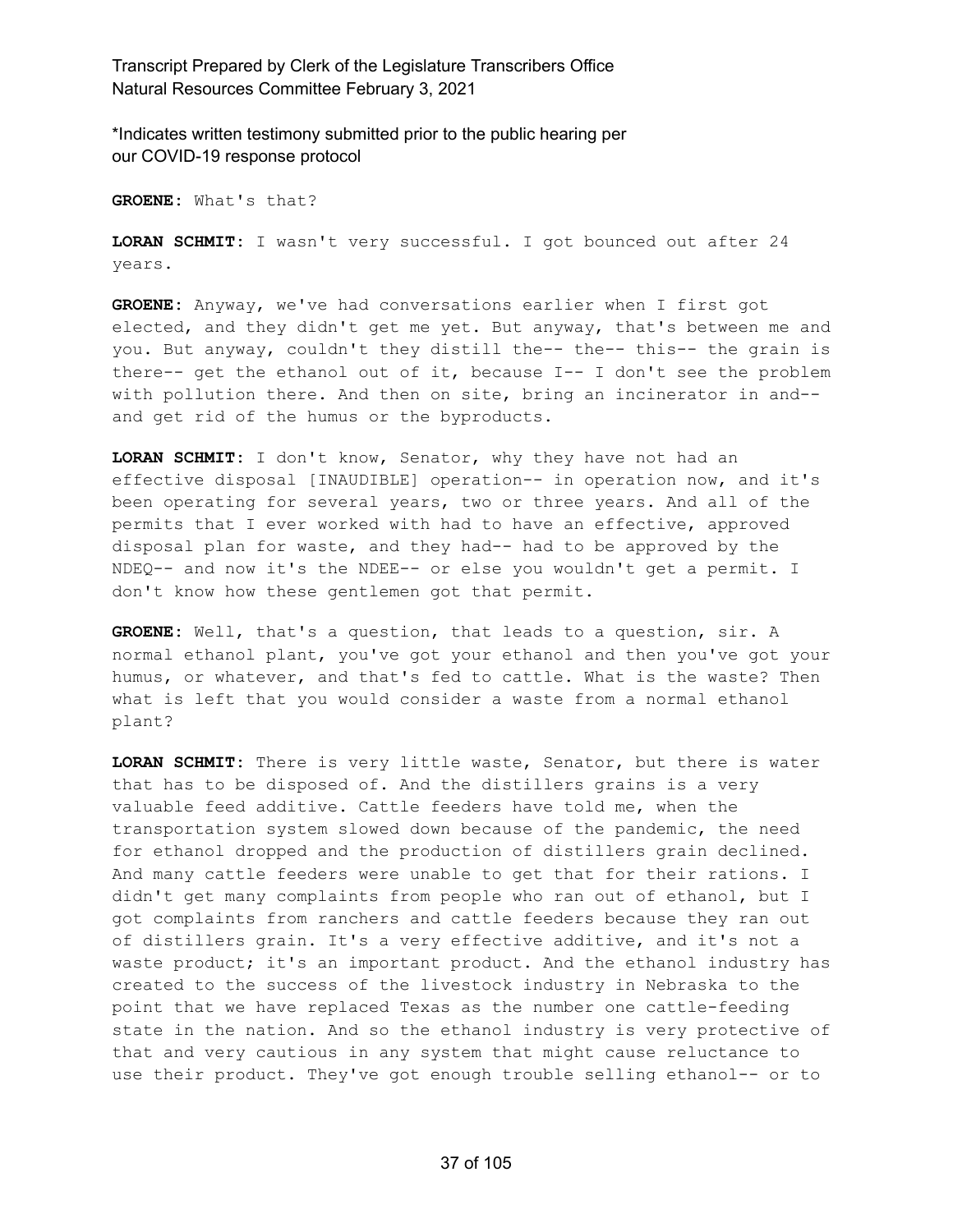\*Indicates written testimony submitted prior to the public hearing per our COVID-19 response protocol

the oil companies-- without trying to-- without doing something that might lose their cattle feeder market.

**GROENE:** Thank you.

**MOSER:** OK, other questions? OK. Seeing none, thank you, Senator Schmit.

**LORAN SCHMIT:** Thank you, Senator; appreciate it.

**MOSER:** Yeah. Appreciate your coming to our hearing today. Next proponent?

**JOHN HANSEN:** Vice Chairman Moser, members of the Natural Resources Committee, good morning. My name is John Hansen, J-o-h-n; Hansen, H-a-n-s-e-n. And I am the president of the Nebraska Farmers Union. And I wanted to also point out, Senator Moser, that Farmers Union worked for some years to raise the visibility of-- and the-- sort of educate the public about the benefits of ethanol. And we did work with Senator Loran Schmit, who was the chair of the Ag Committee, and he brought the original legislation to create the Nebraska Ethanol Board in1971. So there isn't anybody who has done more for ethanol in the state, over a longer period of time, than Senator Schmit. And we-- we agree with his analysis of this history and this situation. We regret that it exists. I share his-- is questioning how it is that they're able to operate and how it is they got the permit. I remember the discussions that we had 30 years ago, about whether or not the ethanol industry should ever get into the business of using seed corn as a fuel stock in the first place. And it was generally agreed by everyone it was just a bad idea for a whole host of reasons, most of which Senator Schmit already has described. And so because of the way that this situation has drug on for such a period of time without resolution, we thank Senator Bostelman for bringing this bill forward, and we hope that this helps force the issue. But it is an issue that, I'm sure, Senator Bostelman's phone has rang a good deal over this issue; mine has, as well. A lot of folks have been very concerned about the impact on groundwater, on bees, on human beings in the neighborhood. So this is not a good situation. It is something that does require, I think, appropriate and immediate action. And so we would suggest that you move it up to the top of your consideration, and we thank Senator Bostelman for bringing this forward. And unfortunately, this bill is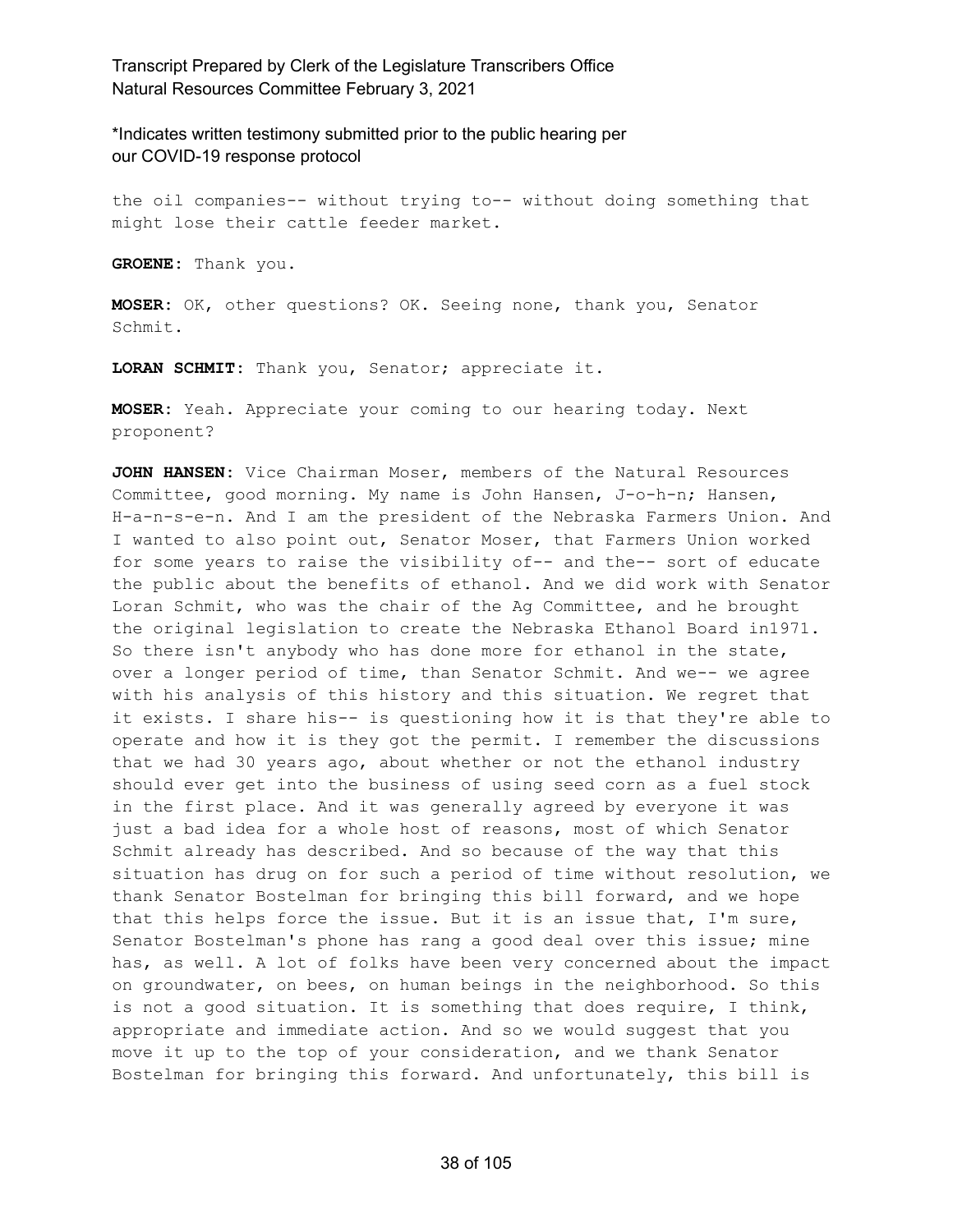\*Indicates written testimony submitted prior to the public hearing per our COVID-19 response protocol

needed. And with that, I would end my comments and be glad to answer any questions, if I could.

**MOSER:** OK. Questions for Mr. Hansen from the committee? No questions, but thank you for coming to testify today.

**JOHN HANSEN:** Well, I think Senator Schmit answered all the questions today, Senator. Thank you very much.

**MOSER:** Yes, thank you. Next proponent.

**JODY WEIBLE:** Hi, my name is Jody Weible, J-o-d-y W-e-i-b-l-e. I'm from Mead. I live approximately three quarters of a mile northwest of the ethanol plant. I have been fighting, with everything I have, since 2018, to get something done. Thank you for giving me the opportunity to speak. There is tens of thousands of tons of this toxic waste sitting on the ground with no barrier; there's no plastic, there's no cement. Our well is 40 feet deep, our water well is 40 feet deep. That toxin is going to leach into that aquifer. That's going to take Ashland's water, Gretna's water, West Omaha, Lincoln, and further on down. The NRD has consistently refused to do anything. They say they can't do anything till the water's contaminated. That's closing the barn door after the horse is out. You have to prevent the contamination. And it is out of control. I have met with the general manager of AltEn. I have gotten nowhere. He assures us this is a 100 percent safe byproduct that they can feed to cattle. It cannot be fed to cattle. It is poison. They spread it on the field within a mile of my house. I have coughed for three years. It's environmental. The neighbor next to me, her daughter had pus dripping out of her eyes. It was environmental. I have a letter here from a Paula Dyas. She's a senior scientist at Merck Animal Health in Elkhorn. Her dogs went into a field with this stuff and had severe neurological issues for quite some time. She said that it's currently processing pesticide-treated seed corn for ethanol. The wet cake or distillers grain generated from this process is not allowed to be fed to livestock due to potential carryover. To my knowledge, little research has been done to determine the levels of pesticides that can be found in this distillers grain, following this type of ethanol production. We need to understand the environmental impact, and the environmental impact is huge; it is humongous. It will-- there's people with nice lake homes just directly southeast. Everything will be affected, and nobody has helped us to date. And I just beseech you to please-- Senator Bostelman has been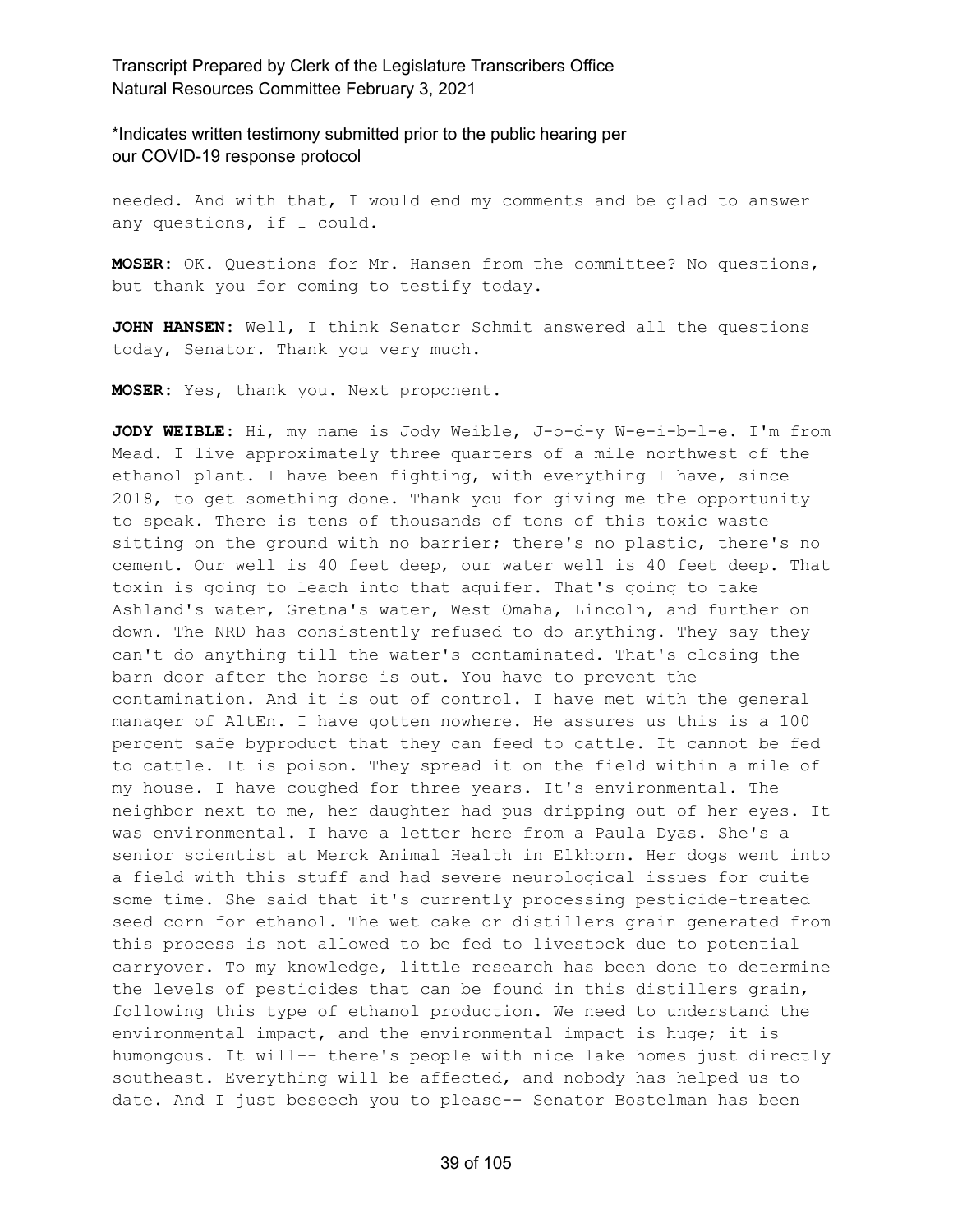\*Indicates written testimony submitted prior to the public hearing per our COVID-19 response protocol

great. We've had meetings with him. He's gotten us together with the heads of departments of NDEE. But nothing gets done, and we really need it to be done as soon as possible.

**MOSER:** OK. Thank you. We have questions for the testifier from-- Senator Cavanaugh.

**J. CAVANAUGH:** Thank you, Vice Chair Moser. And thank you, Miss Weible, for being here. I'm really sorry this is going on right by your house. Obviously, you're here in support of this bill that will stop the--

**JODY WEIBLE:** Yes, sir.

**J. CAVANAUGH:** --forward production. Do you have, I guess, thoughts about how, going forward, 'cause it's-- this is not necessarily going to eliminate the--

**JODY WEIBLE:** No, I'm afraid they will go bankrupt and leave it sit there. And the town of Mead is 600 people. We don't have the funding to be able to do anything to get rid of it. I don't know what they can do, but they have to be forced. They've been in violation of their lagoons for two years. They still don't have them repaired.

**J. CAVANAUGH:** When did you have the conversation that-- with the manager that this was safe for animal consumption?

**JODY WEIBLE:** 2018.

**J. CAVANAUGH:** OK. So they-- from my understanding of what Senator Bostelman presented, is that they were at least-- we know they were told on May 17, 2019, I think. So it's potentially possible that they, at that point, thought it was.

**JODY WEIBLE:** No.

**J. CAVANAUGH:** OK.

**JODY WEIBLE:** No. I lost my train of thought-- terribly nervous up here.

**J. CAVANAUGH:** You're doing great.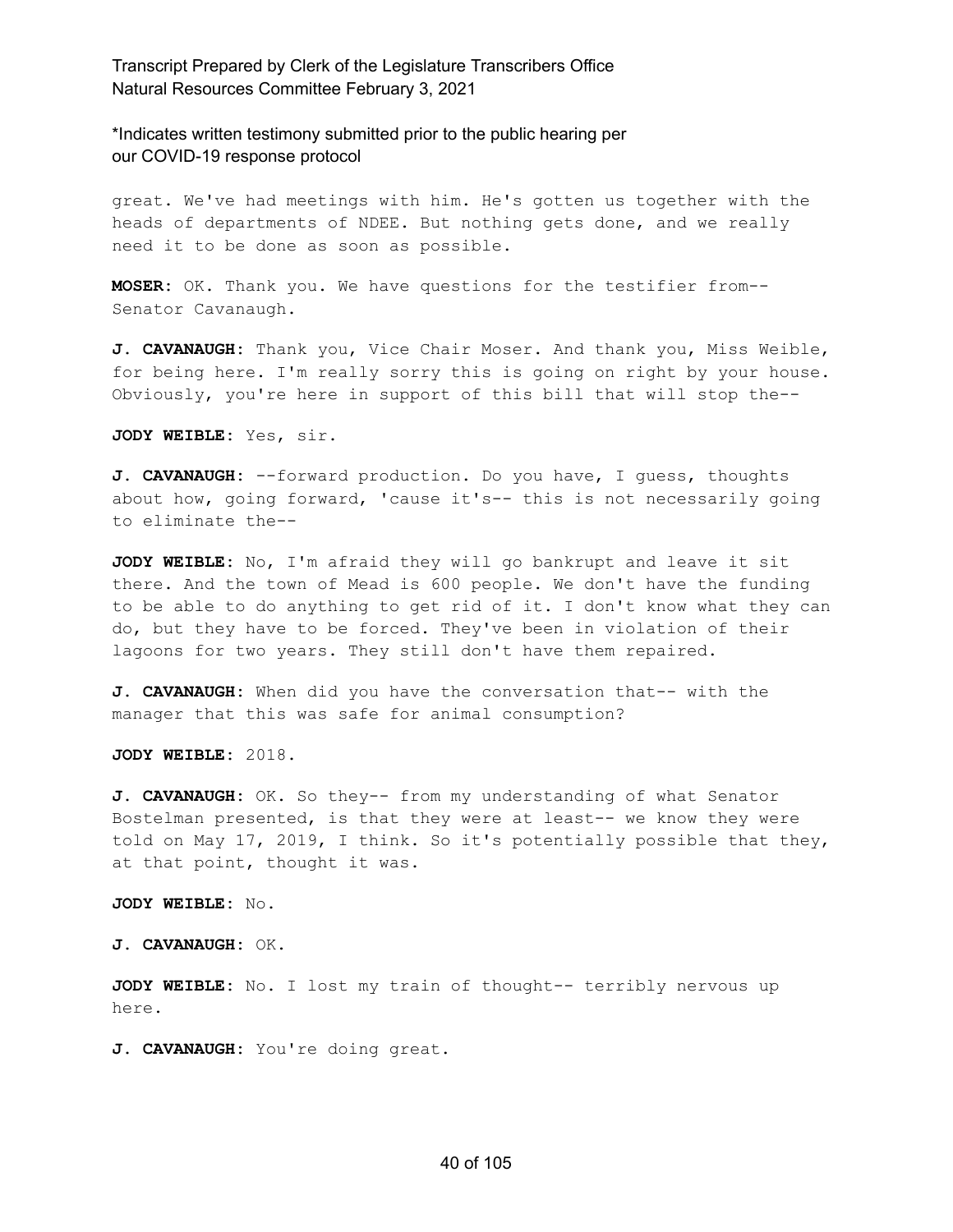\*Indicates written testimony submitted prior to the public hearing per our COVID-19 response protocol

**JODY WEIBLE:** Thank you. It-- the original ethanol plant, not this one, the original one that the town of Mead gave a permit for, and I was on the planning commission. I was the chair of the planning commission for years. I was on the planning commission for 24 years. The original permit was for someone that was going to use the methane gas from the cow manure to power the ethanol plant, and then the leftover from the ethanol plant would be fed right back to the cattle and it would be a self-sustaining entity. When they went bankrupt, it was gone for a while. And then this new company came in, and they were going to use corn. No one knew that you had to make them to specify field corn because we've never heard of seed corn. So they got a permit from the town of Mead to do this. We had spot annexed the first company for TIF regulation. So that's how they got their permit from us. I don't know what they did when they got it from DEE.

**MOSER:** So--

**J. CAVANAUGH:** So--

**MOSER:** Sorry, go ahead.

**J. CAVANAUGH:** So this bill would prevent a repeat of this particular [INAUDIBLE].

**JODY WEIBLE:** Exactly.

**J. CAVANAUGH:** Thank you.

**MOSER:** Other questions? Senator Groene.

**GROENE:** So when did you first see the first green corn show up? Or how long has that been operating?

**JODY WEIBLE:** They started spreading in 2018, and that's when-- it was before they started spreading that I started to complain.

**GROENE:** So about 2017. How long have they owned it and started operations?

**JODY WEIBLE:** I believe they took possession in 2015, but I'm not positive.

**GROENE:** Started operating right away with regular corn.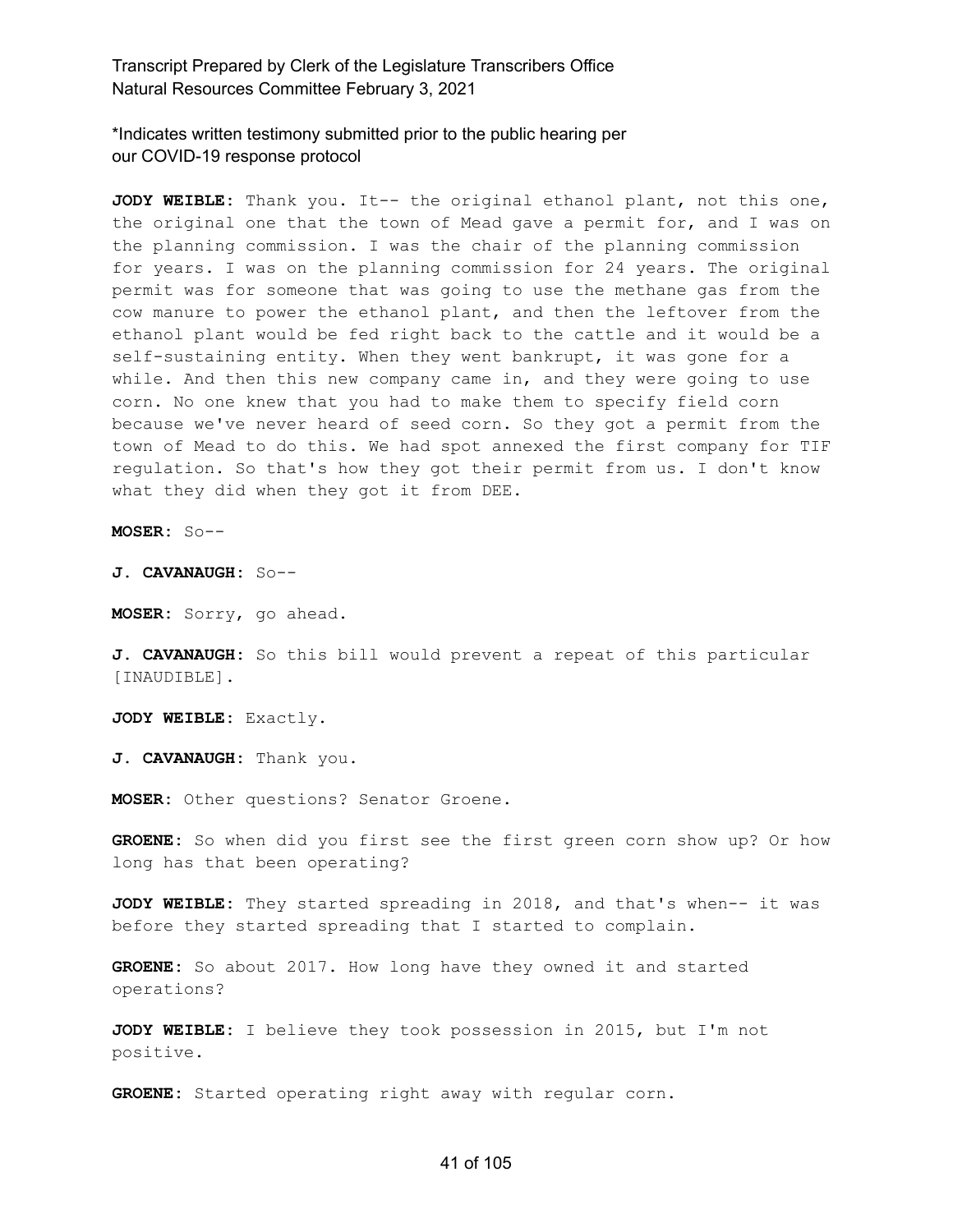\*Indicates written testimony submitted prior to the public hearing per our COVID-19 response protocol

**JODY WEIBLE:** That's what I was under the impression. And they have two big, big buildings, the three-story-tall buildings that are full of seed corn waiting to be processed.

**GROENE:** Thank you.

**MOSER:** Other questions from the panel?

**JODY WEIBLE:** I have a petition here that we put out online. There's over 700 signatures from people that are supporting--

**MOSER:** Give that to the clerk as you go out then,--

**JODY WEIBLE:** OK.

**MOSER:** --and we'll put that into the record.

**JODY WEIBLE:** That's it.

**MOSER:** Thank you very much. Other proponents of this bill that would like to testify? Welcome back.

**AL DAVIS:** Thank you. Always great to see Senator Schmit and hear his history. I learned a lot more about him today that I didn't know from prior times-- remarkable man. And thank you for your service, Senator. Chairman Moser, members of the Natural Resources Committee, I'm Al Davis, A-l D-a-v-i-s, and I'm testifying today as the registered lobbyist for the Nebraska Chapter of the Sierra Club, in support of LB507. We want to thank Senator Bostelman for bringing this bill. LB507 may be one of the most important bills introduced in the body this year, because the so-- issues associated with the AltEn Ethanol Plant are extremely concerning and a threat to wildlife, domestic animals, and perhaps the residents of Mead. Simply put, the state of Nebraska must prohibit the conversion of pesticide-treated seeds into ethanol unless there is a safe disposal system for the neonicotinoids and other pesticides like those which are accumulating today at the Mead site but could pop up at any other ethanol plant which chose to convert this seed to ethanol. The use of neonicotinoids is relatively new in the world. The use of these pesticides began in earnest sometime in the 1990s, and very little research has really been done on the ramifications of the use of this pesticide and what types of damages might-- it might do over the course of several years. However, enough studies have been done to demonstrate that the use of these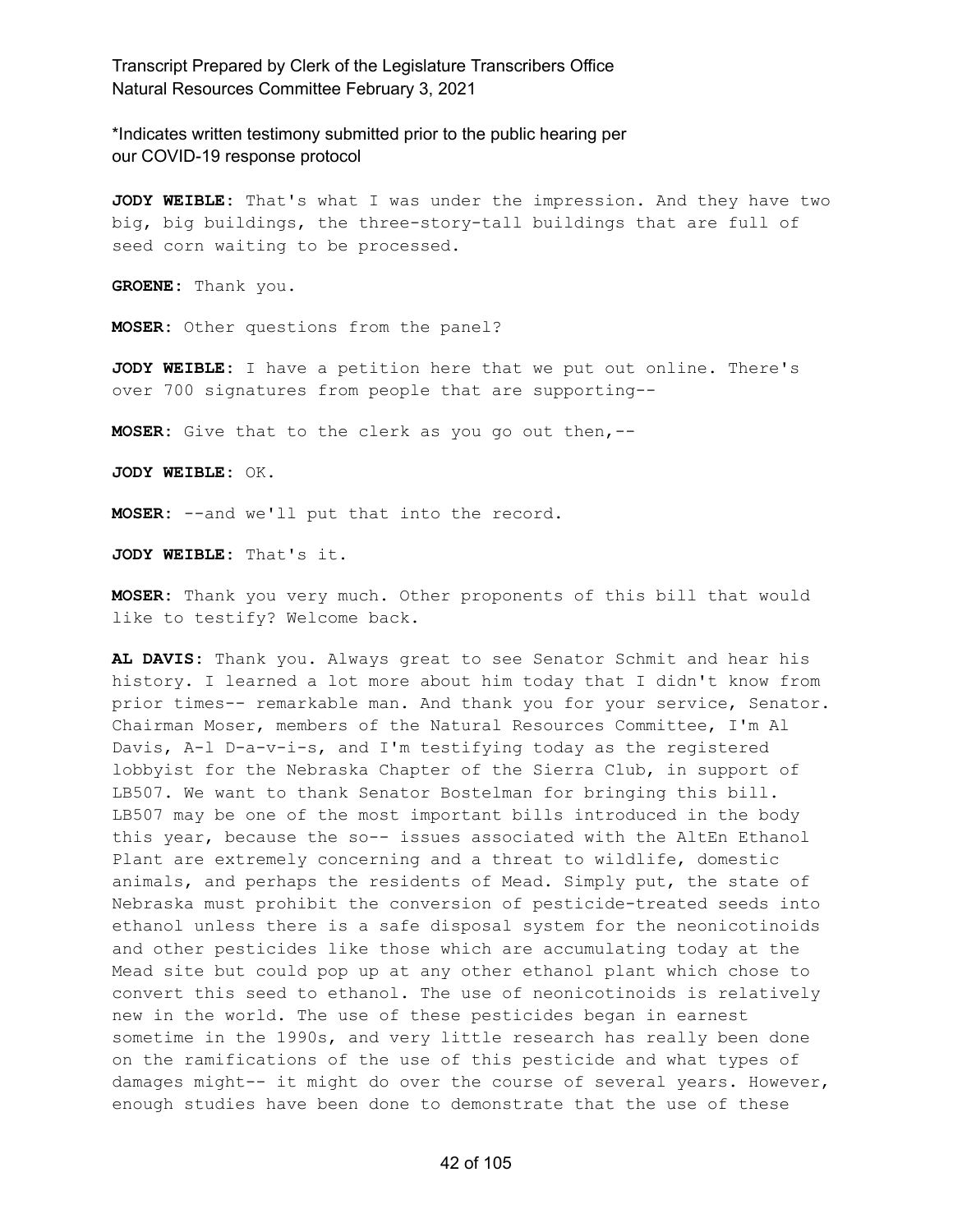# \*Indicates written testimony submitted prior to the public hearing per our COVID-19 response protocol

pesticides is not without risk. And there is the potential for grave damages to the bees and other insects which fertilize our crops and are responsible for much of the food that we eat in this country. Many other countries have placed severe restrictions on the use of neonicotinoids. And Canada put in a partial ban in 2018, as did the European Union, because enough research studies and documented anecdotal evidence demonstrates that neonicotinoids are toxic to invertebrates, insects, birds, and mammals by binding to central nervous system cell receptors. If a significant quantity is ingested, paralysis, twitching, lethargy, and death will often follow, which is why feeding the byproducts to livestock is prohibited. Birds consuming only minute amounts of neonicotinoids, as little as three canola seeds, lose up to 17 percent of their body weight in six hours and take several days to recover from the consumption of the product. One result is the late arrival of the affected birds at a breeding site, which might preclude them from successfully producing chicks and contributing to the disturbing collapse in bird populations which have occurred in the United States since 1970. Research on neonicotinoid usage also shows that these pesticides are becoming much more common across the country, in farm ponds and in woody shrubs-- and shrubs and trees which abut these ponds. Invertebrates living in these ponds are consumed by birds or other insects. And the neonicotinoids travel up the food chain. Neonicotinoids are now found in 85 percent of all honey produced in the United States. A controlled experiment in Canada with does and fawns indicates that relatively low levels of neonicotinoids found in some farm ponds there are still capable of producing smaller, more frail fawns, with some facial deformity, in deer populations when the does drank from a controlled water supply in the experiment. It is obvious, from the information provided here, that the neonicotinoids can damage living creatures even in low-to-moderate doses. The massive amount of neonicotinoids which may have accumulated at the-- at the Mead facility must be addressed and removed before they contaminate the aquifer any further and require an expensive cleanup, which could go on for decades, to try and purge the area of neonicotinoid poisons. Residents of Mead and Saunders County should be very concerned that little has been done to date-- to date to stop production of ethanol from these treated seeds at this plant or to address the multiple violations documented by DEE. It is very possible that the cleanup costs will be 5 to 100 times the profit made by selling ethanol manufactured there. In the meantime, birds, bees, butterflies, frogs, toads, snakes, turtles, dogs, cats, rabbits, deer,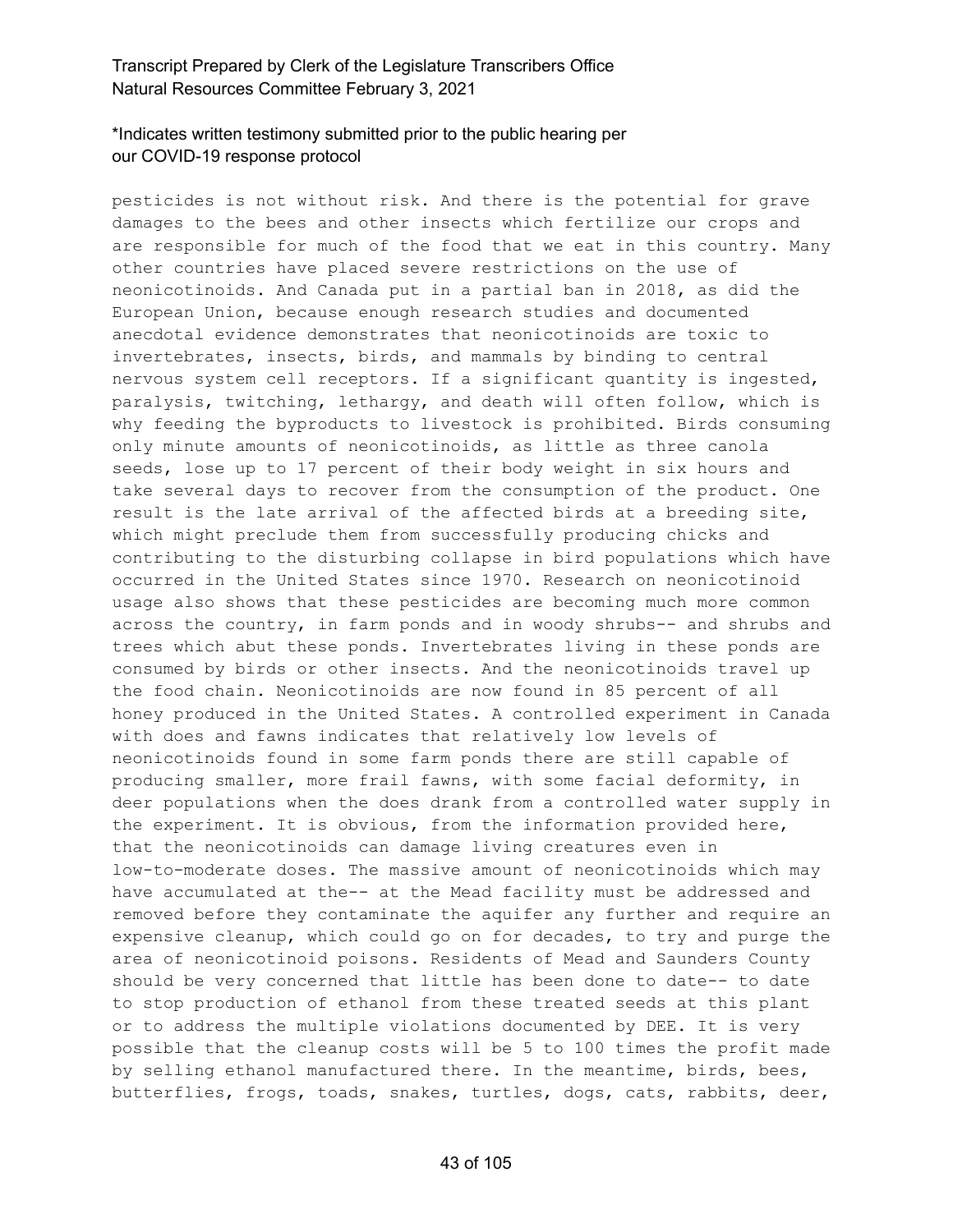# \*Indicates written testimony submitted prior to the public hearing per our COVID-19 response protocol

and countless other animals are exposed to the toxic substance every day as they navigate around the fetid stockpiles of contaminated grain. There have been countless examples of poor management by both government and business in the handling of toxic chemicals. Often the first to show these effects are children with life-changing disabilities. We can't let that happen in Mead, and we must immediately cease the production of ethanol from pesticide-coated seeds at this plant and across the state of Nebraska. LB506 [SIC] is the first step in a long road to remedy at Mead. Rachel Carson's "Silent Spring" came out in 1962, about 20 years after DDT was developed as a miracle remedy. It took decades of research for the truth to come out about the drawbacks to the use of DDT and other pesticides of the period. We're now about 30 years into the use of neonicotinoids, and we're beginning to see what they do to creatures. Thank you, and I'd-- we appreciate your-- take any questions.

**MOSER:** Any questions? Yes, Senator Cavanaugh.

**J. CAVANAUGH:** Thank you, Vice Chairman Moser, and thank you for being here, Mr. Davis. And you might not know the answer to this, but your comment about "Silent Spring" made me think. Is the-- are these neonicotinoids a relatively new invention? So I guess my question is, why are they not currently regulated?

**AL DAVIS:** In my research on that, it looks like they were-- they were developed in the '80s and not really used extensively until sometime in the '90s. So on a typical [INAUDIBLE], when a farmer plants a field of seed corn that are treated with those, about 5 percent of the product is absorbed by the plant and 95 percent remains in the-- in the soil. So that's--[ when you see these rising levels in these farm ponds and areas like that, that's because you're getting residue that remains in the-- in the field itself. But they start-- as to your question then, in the '90s, that was when they started to really become more common in usage.

**MOSER:** Go ahead.

**J. CAVANAUGH:** And this bill would solve this particular problem about these treated seed corn for all treated seed corn, not just treated with neonicotinoids. Correct?

**AL DAVIS:** Yes.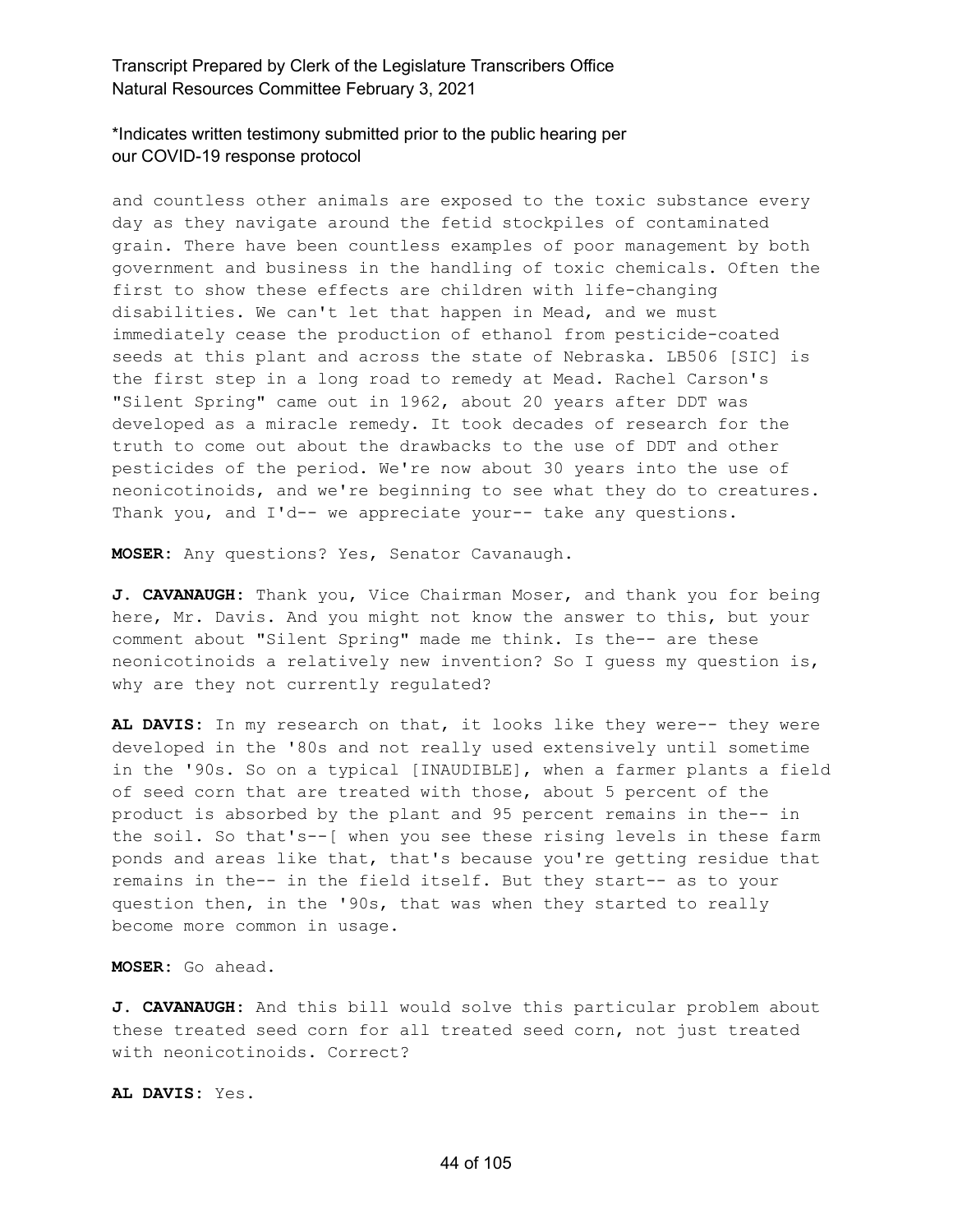\*Indicates written testimony submitted prior to the public hearing per our COVID-19 response protocol

**J. CAVANAUGH:** And it also would, I guess, conversely, would not address the use of the neonicotinoids as a-- is it a pesticide?

**AL DAVIS:** No. I-- I mean, I think that's something that we'll eventually see coming, probably from the federal level, you know, that-- that they're the ones that do most of the testing. It's a problem that the country is going to have to face. But what this will do is just stop the egregious examples of what's happened at Mead from going on. A couple of points I would like to make. One is, I did learn that this plant does process about-- over 95 percent of all the treated seed corn in the United States. I think there was an advertisement put out about that. So if I can find that, I'll get that to you and-- and so that the committee can have that. The other thing that I think is important in this bill, that needs to be looked at, is that, well, eff-- corn is largely what is used. Other seeds are treated with it. So this limits-- this bill limits it to seed corn. Maybe it needs to be broadened to say any seed that's been treated with these pesticides.

**J. CAVANAUGH:** OK, just one more.

**MOSER:** OK.

**J. CAVANAUGH:** Perhaps I don't know enough about ethanol. My impression of ethanol plant is that it is corn.

**AL DAVIS:** Ethanol is corn. Yes.

**J. CAVANAUGH:** OK.

**AL DAVIS:** But-- but, you know, other seeds, maybe other seeds are brought in, too. Those have to be disposed of, also.

**J. CAVANAUGH:** OK.

**AL DAVIS:** So I don't know whether those are going in the mix or not, but I think, if I were on this committee, I would be looking at broadening that definition a little bit so that we don't end up with another Mead somewhere else.

**J. CAVANAUGH:** I'm sorry. Could you say that again?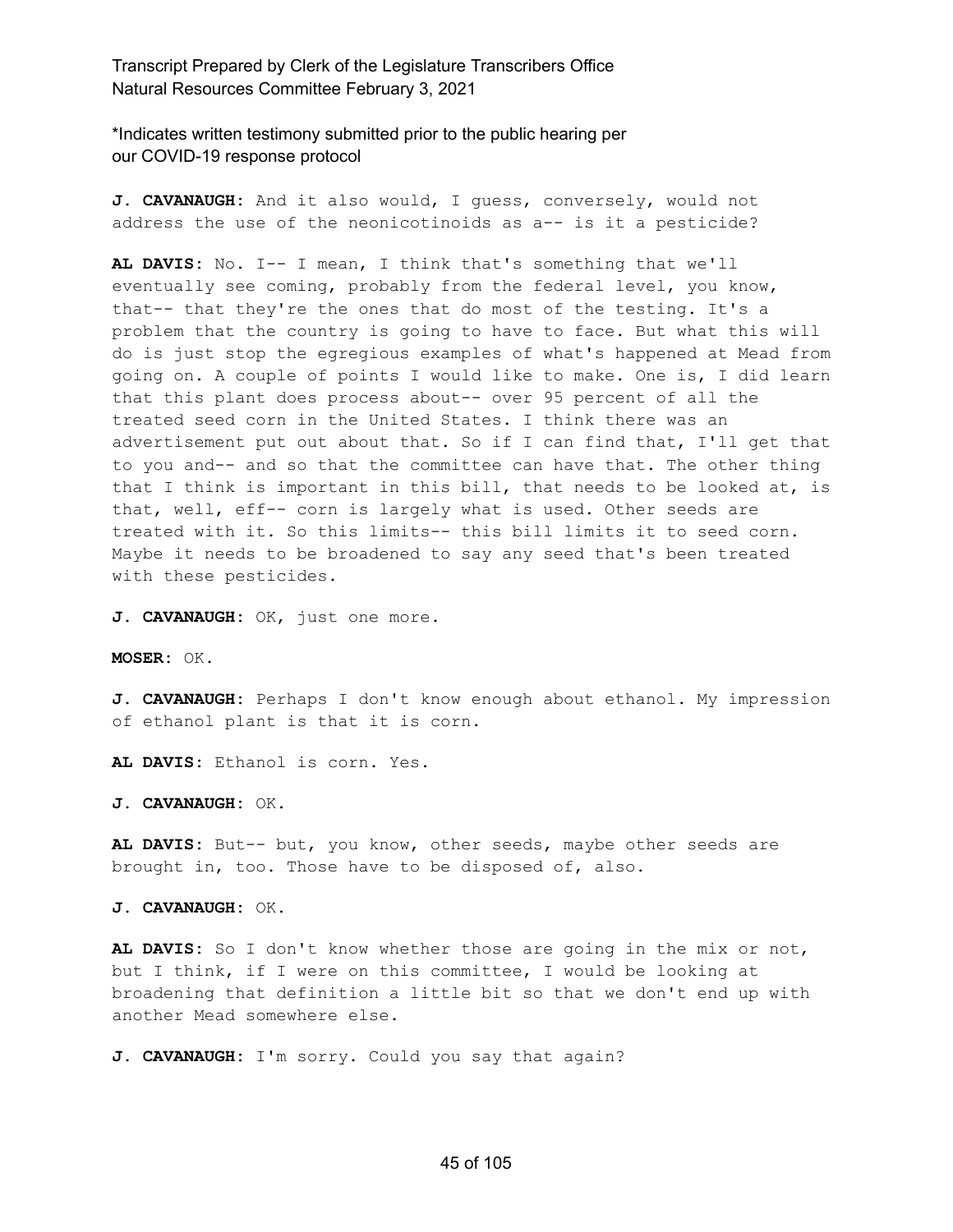\*Indicates written testimony submitted prior to the public hearing per our COVID-19 response protocol

**AL DAVIS:** I said I would probably broaden the definition to include- to say seeds that have been treated in this way-- any seeds cannot be converted into ethanol.

**J. CAVANAUGH:** OK, thank you.

**MOSER:** Other questions? Thank you, Senator. We appreciate your testimony today.

**AL DAVIS:** Thank you, Senator Moser.

**MOSER:** Other proponents? We received 14 position letters on LB507, 12 proponents and 2 neutrals. The neutrals were from: the American Seed Trade Association; Renewable Fuels Nebraska. The supporting letters were received from: Audubon Nebraska, Kristal Stoner; Dana Christensen; Debra Anderson; Julie Hindmarsh; Janece Mollhoff; Mary Pipher; Nancy Meyer; Kristen Ohnoutka; League of Women Voters, Megan Lyons; Mahmud Fitil-- I hope I pronounced that correctly; Nebraska Wildlife Federation; George Cunningham; and from Trisha Etringer. Anybody else to speak in support of this bill?

**\_\_\_\_\_\_\_\_\_\_\_\_:** One thing I forgot to say.

**MOSER:** I'm sorry. You got your chance.

**\_\_\_\_\_\_\_\_\_\_\_\_:** I know. OK.

**MOSER:** OK, thank you. Anybody here? One last call for proponents. OK, anybody here to oppose this bill today? OK. Is there anybody here to testify in a neutral capacity? We'll be around after the hearing. If any of you people want to talk to the panel, you can. Greetings, welcome.

**JUDY WU-SMART:** Hello. Thank you. My name is Dr. Judy Wu-Smart, spelled J-u-d-y W-u-- hyphen-- S-m-a-r-t. I'm an assistant professor and extension specialist at the University of Nebraska-Lincoln, at the Department of Entomology. And I'd like to thank Senator Bostelman and the committee for the opportunity to testify regarding LB57-- LB507, the Ethanol Development Act. I'm testifying today in the neutral capacity, and I'm acting in my own personal capacity, as an expert, and not as a representative of the university. I run the UNL bee lab and began my position in the-- well, I-- can I-- can I ask for a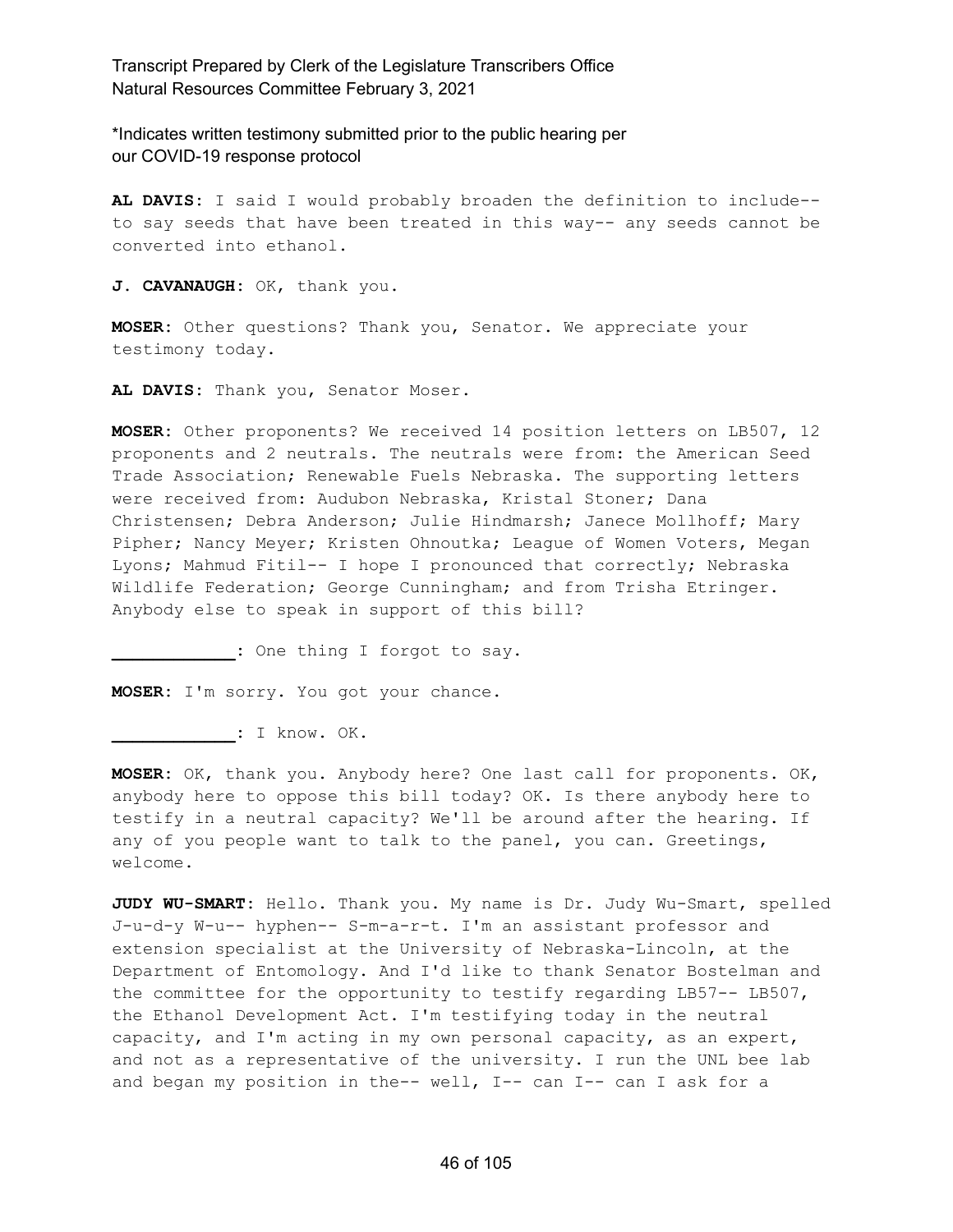\*Indicates written testimony submitted prior to the public hearing per our COVID-19 response protocol

modification on the time? I know that this testimony might go a little longer.

**MOSER:** You have five minutes.

**JUDY WU-SMART:** OK. I'll-- I'll do my best.

**MOSER:** So I would get it in in five minutes, if you would.

**JUDY WU-SMART:** Oh, all right; thank you. I run-- I started my position in the fall of 2015. My appointment is equally split between research and extension education efforts related to pollinator health. More specifically, my research focuses on better understanding the factors contributing to managed bee colony losses and stressors to wild bee communities. These factors include: pest pathogens; nutritional stress; and pesticide exposure. Pesticide exposure, particularly insecticides, can cause an array of responses from acute mortality to critical high functions, including behaviors like foraging and mating. Furthermore, immune suppression in bees have been observed with exposure of pesticides, causing them more susceptible to pests and pathogens. Poor management can exacerbate these pests and diseases. Therefore, much of our research and extension training efforts have focused on addressing applied management issues and emerging issues within the beekeepers and agricultural crop production industries in the Midwest and beyond. We typically manage between 60 and 85 hives, situated approximately-- 10 research and teaching apiaries in Nebraska. Over the past three to four years, we've experienced consistent losses of beehives at our research apiaries at the Eastern Nebraska Research Extension Center, also known as ENREC, in Mead, Nebraska. Since 2017, we've lost every single hive-- a total of 36 hives, each containing roughly 40,000 to 60,000 bees-- placed on the property with zero percent annual survivability. For comparison, my predecessor, Dr. Marion Ellis, success-- successfully kept bees and made ample honey at ENREC prior to his retirement in 2013. These colony loss incidences have significantly impacted our program. Aside from the loss of bees, we've had to delay projects, replace equipment, and significantly inhibited our fundraising for student-led projects and extension workshops. On May 20th-- oh, I'm sorry. A placement of colonies at ENREC was necessary for funded projects after subsequently, investigations into timing, extent and duration of these losses ruled out on-farm practices and pesticide applications that occurred at ENREC as potential causes for our losses. Milkweed leaves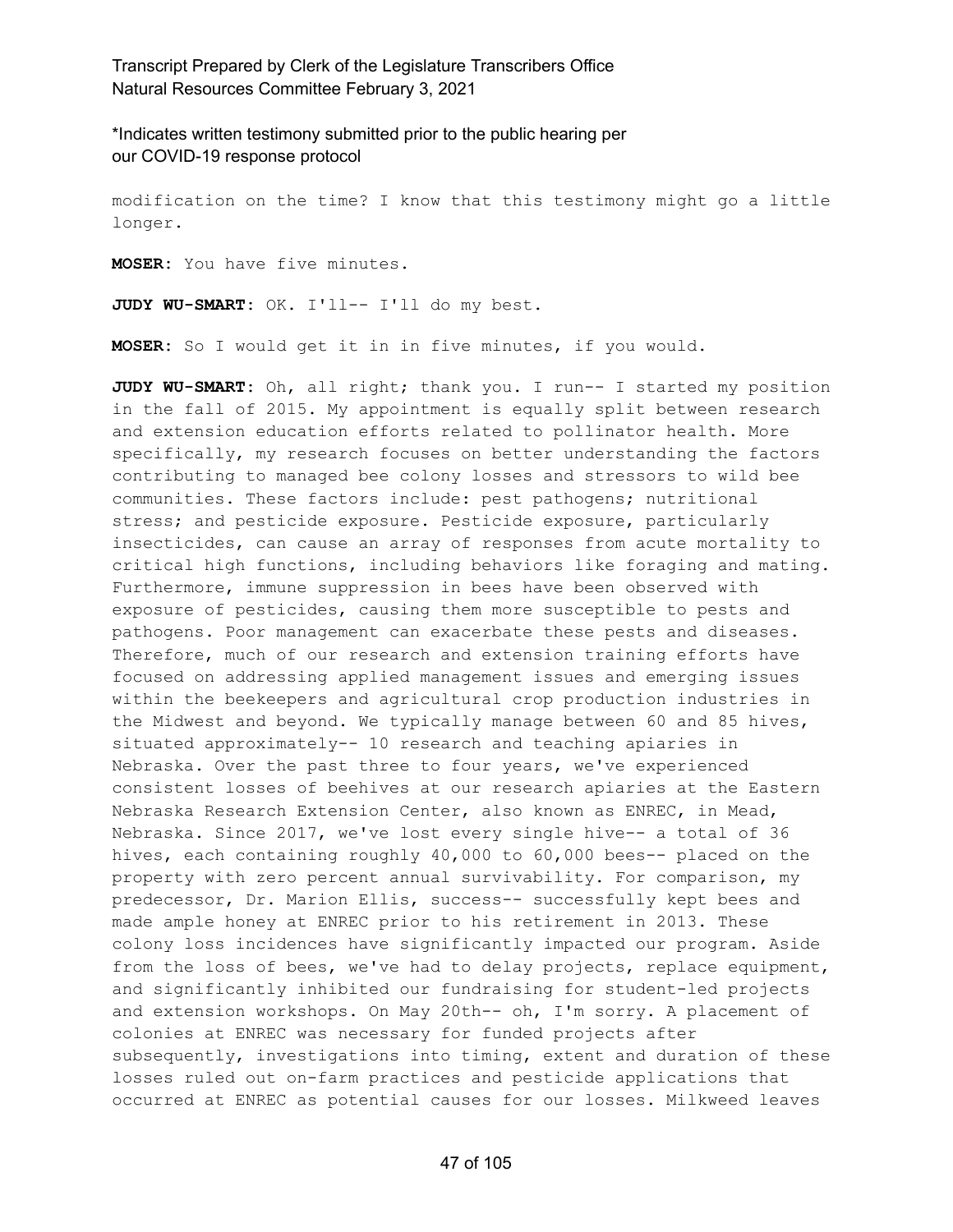# \*Indicates written testimony submitted prior to the public hearing per our COVID-19 response protocol

collected from intermittent ditches yielded 3,000 to 5,000 parts per billion clothianidin, which is the highest known level from field-collected samples, while milkweeds closer-- closer to the fields had much lower levels, around 20 to 40 parts per billion, which led us to suspect that there may be pesticide contamination issues originating from the waterways, streams, ditches and channels running through ENREC. Clothianidin is a systemic neonicotinoid insecticide known to be highly toxic to invertebrates, including pollinating insects. To put these numbers in perspective, toxicological studies show monarch butterflies and honeybees are highly sensitive to clothianidin with LD-50 values-- or the value, the lethal dose killing 50 percent of the test population observed at concentrations around 15 and 40 parts per billion, respectively. However, developmental effects and behavioral impairments may occur as low as 1 part per billion. Systemic insecticide residues in water and soil-- soil may be translocated into all parts of plants, nearby vegetation, including the leaves, pollen, and nectar, all of which are critical resources for pollinators and beneficial insect communities. On May 20, I inquired with the Department of AG[-- Department of Ag Pesticide Division regarding the potential of city or county pesticide applications that might explain the losses. During these discussions, I was informed about the ethanol company located directly north of ENREC and approximately 1.1 miles from our closest apiary. Honeybees typically forage within a two to three mile radius of their hive. So this property is within the foraging range of our apiaries. On June 8, I met with NDA and EPA- both Region 7 and national program officers- to discuss my concerns related to these bee incidences, and to seek assistance investigating causes for losses. The NDEE connected-- I connected with NDEE officials after that to discuss liquid discharge waste from lagoons, to determine whether milkweed contaminations could be related to practices originating from the plant. What we found, because I'm short on time, was that the NDEE samples from April 19 showed lagoon and overtake-- overflow tanks found levels of neonicotinoids, including clothianidins, 10 times is what we found in our milkweeds, as well as several fungicides as high as 200,000 parts per billion. The solid wet cakes were 2 to 11 times higher than was detected in the lagoons.

**MOSER:** Ma'am, I think we'll stop here because the red light is on. We do have to be fair to all the testifiers and give them equal time. Possibly, senators' questions will bring out some of your comments to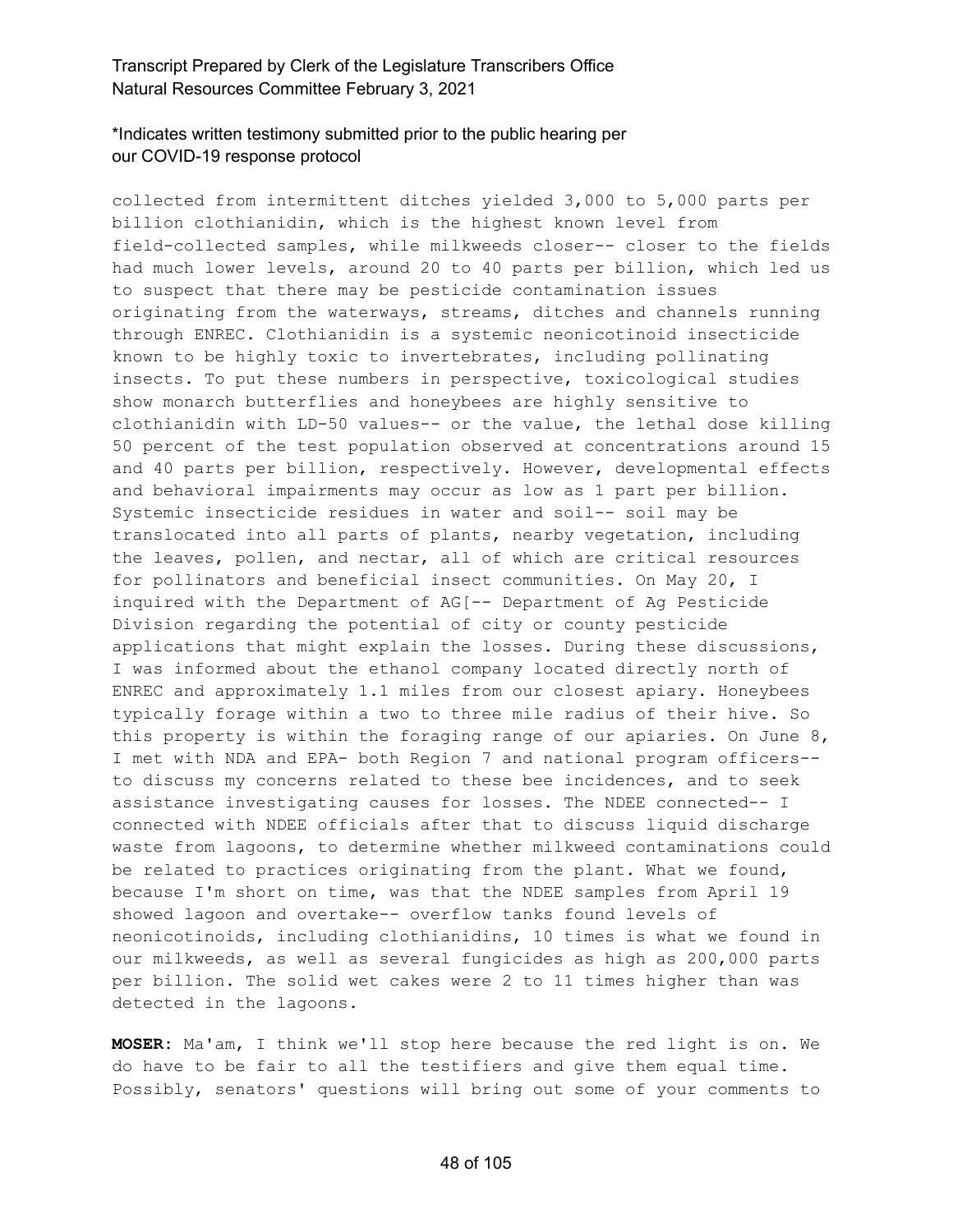\*Indicates written testimony submitted prior to the public hearing per our COVID-19 response protocol

help fill out your testimony. Senators who want to talk-- somebody besides Senator Cavanaugh [LAUGHTER]? Senator Groene.

**GROENE:** Oh, that's funny.

**MOSER:** We'll come back-- we'll come back to Senator Cavanaugh.

**GROENE:** He had it first, but I don't--

**J. CAVANAUGH:** Age before beauty.

**GROENE:** No, no.

**MOSER:** Somebody called him handsome the other day.

**GROENE:** Yeah.

**J. CAVANAUGH:** I was-- I was there sitting next to you.

**GROENE:** I'm waiting for the transcript so I can put that on my wall. But anyway, I'm doing a little Internet research, which made it meaningless; you're the scientist. But these-- I'm not even going to try to pronounce it. But this chemical is a derivative of nicotine. Right? Or--

**JUDY WU-SMART:** It is metabolite of thiamethoxam. But they are both used as common products.

**GROENE:** But they're-- it's the nicotine family.

**JUDY WU-SMART:** It's nicotine-based, yes.

**GROENE:** And I read in here, it says nicotine is more-- I'm not a proponent of this. Don't get me wrong. I'm just getting the facts. I don't want the environmentalists attacking me. But anyway, nicotine is more toxic than this-- these-- these chemicals.

**JUDY WU-SMART:** I don't know that; I'm not a toxicologist. But there are-- yeah. I mean, I don't know the comparison between the natural compound nicotine and the syn-- synthetic compounds.

**GROENE:** And it's pretty obvious it affects beehives, which is really a no brainer, you stop it. But anyway, I was just wondering what you knew. But you're not into the-- your expertise is what again? It's--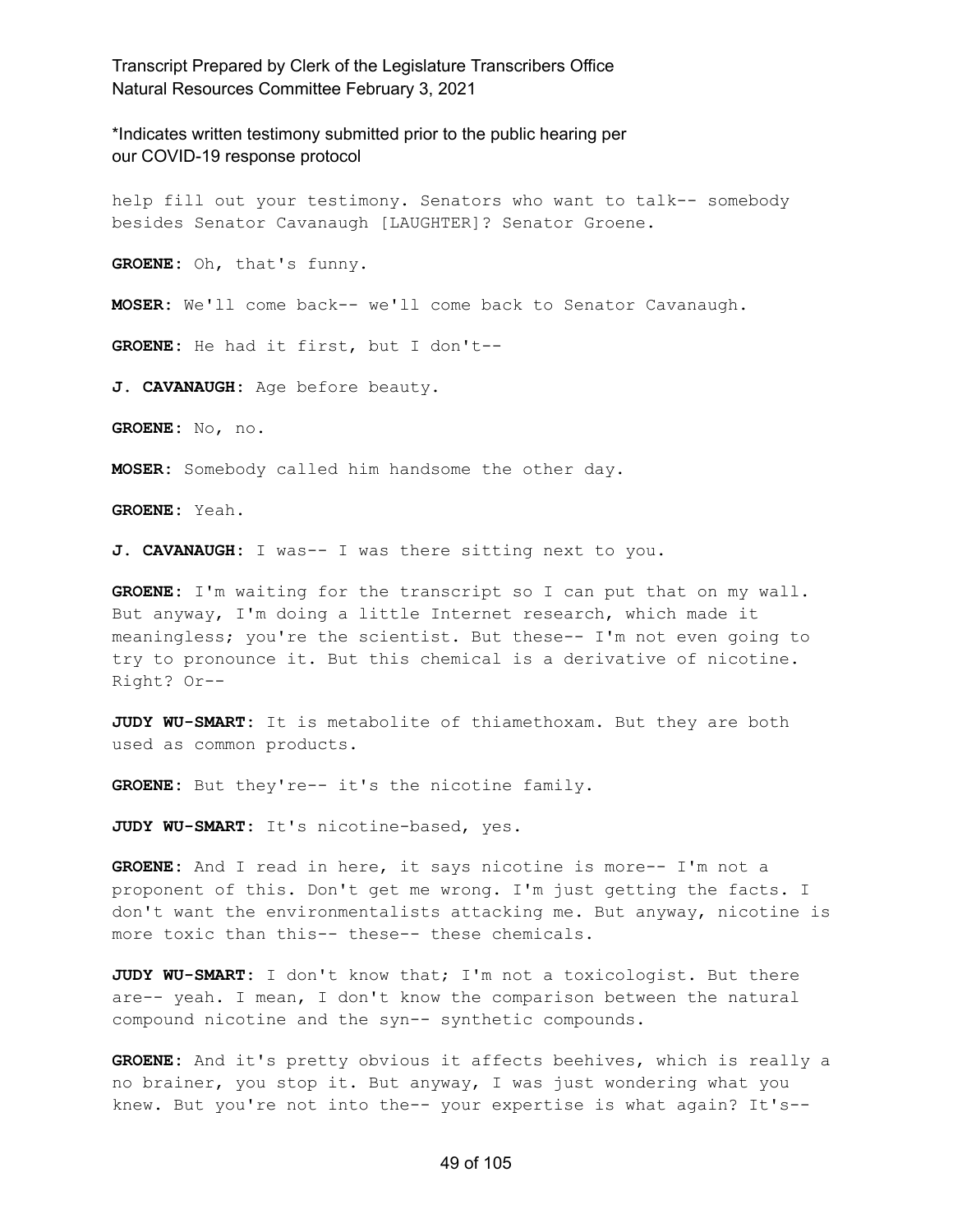\*Indicates written testimony submitted prior to the public hearing per our COVID-19 response protocol

**JUDY WU-SMART:** I'm an entomologist, so I study the health and management of bees and the conservation of pollinators.

**GROENE:** And you specialize in bees.

**JUDY WU-SMART:** I study insects, correct.

**MOSER:** Bugs.

**GROENE:** So do you know if there's a-- there's a more natural way that the seed industry can replace these chemicals?

**JUDY WU-SMART:** I don't think we have time to address those questions. But no, I-- I don't. Off the top of my head, I don't know what would be a good-- a suitable replacement. Yeah.

**GROENE:** One last question. So nationally, is this-- is this becoming more that-- we've heard all sorts of reasons why the bees are disappearing. Might be a reason why my pheasants aren't out there either. But-- but is this coming down to the focal point of what's happening to our bee populations nat-- nationally versus the natural funguses of mites? And-- and what's the other one? They-- there's a killer be-- kill--

**JUDY WU-SMART:** Pesticide exposure is certainly a contributing factor, but it's not the only factor that-- that bees challenge-- that are facing what managed and wild pollen-- populations.

**GROENE:** Your hives-- you've pinpointed at this-- eliminated a lot of other factors in the local hives. You're pinpointing it towards this right now.

**JUDY WU-SMART:** I sus-- I-- I-- I've suspected and narrowed down pesticide exposure. I have not identified the route of exposure.

**GROENE:** All right. Thank you.

**MOSER:** Senator Cavanaugh.

**J. CAVANAUGH:** Thank you, Vice Chairman Moser. And thank you, Dr. Wu-Smart. So I've got your written testimony and, obviously, I was following along-- didn't get to-- I haven't read it all yet. But you, being a scientist, you're basically laying out the facts here. You're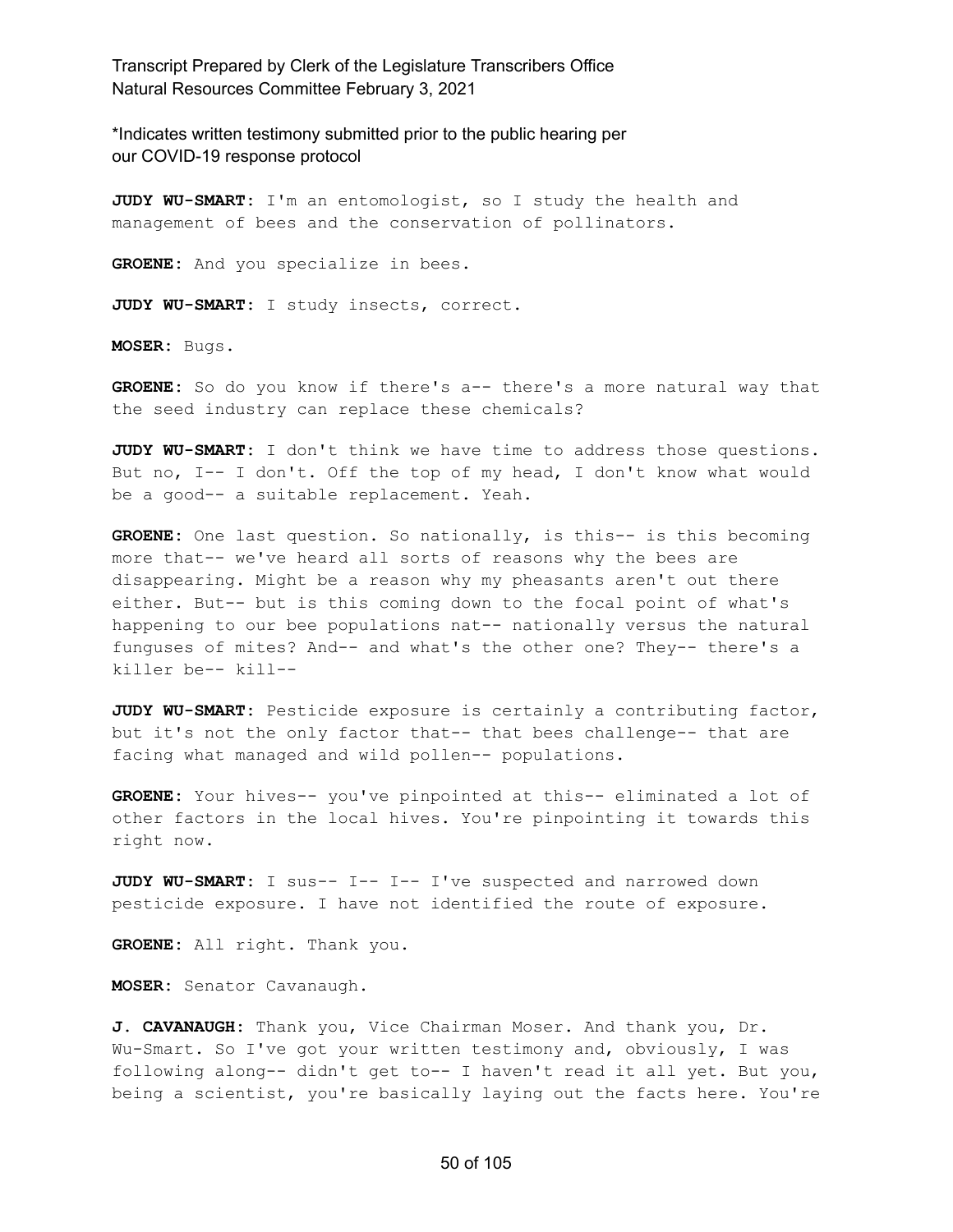\*Indicates written testimony submitted prior to the public hearing per our COVID-19 response protocol

not making an assertion. Right? So-- and in terms of the timeline, it certainly seems compelling that correlation is causation. But my guess-- my question is, do we need-- is there an action item, like do we need to do a study to determine that this is actually the cause here? What-- what would give us an answer?

**JUDY WU-SMART:** Right. Unfortunately, I wasn't able to outline the main areas of concern and that they are also our research priorities. I have listed four in those testimonies. And the-- I would say that the fourth is probably the one that has not been addressed today regarding-- so we-- we've already talked about surface water and groundwater contamination issues. The fourth one would be airborne particles. And so from our studies-- now reminded, you know, remember that we are on the research property just south of the plant and we're doing research on pollinator health. So this study was not designed to look at inhalation risks. But I do suspect that there could be some, based on preliminary data from our student that shows concentrations of airborne particles being higher and closer to the plant in proximity than further away. Of course, again, just to tell you that this experiment was very limited in its pesticide sampling and not designed to look at that. But it does bring concerns to that.

**J. CAVANAUGH:** What would we need to do to get the answer you're referencing there?

**JUDY WU-SMART:** Funding.

**J. CAVANAUGH:** I'm sorry?

**JUDY WU-SMART:** Funding.

**J. CAVANAUGH:** OK.

**JUDY WU-SMART:** I think this is one of those problems where it falls between kind of a regulatory gray area-- and maybe you've experienced it yourself trying to figure out if this falls under Natural Resources, environment or Ag. That's also kind of a complication with funding proposals, is that this is looking at an environmental issue in an ag production area. And so there's blending of that-- of those priorities that don't really fit in one or the other. The other thing is that I've heard a lot of, you know, comments about the state officials and what they are or aren't able to do. One thing I do want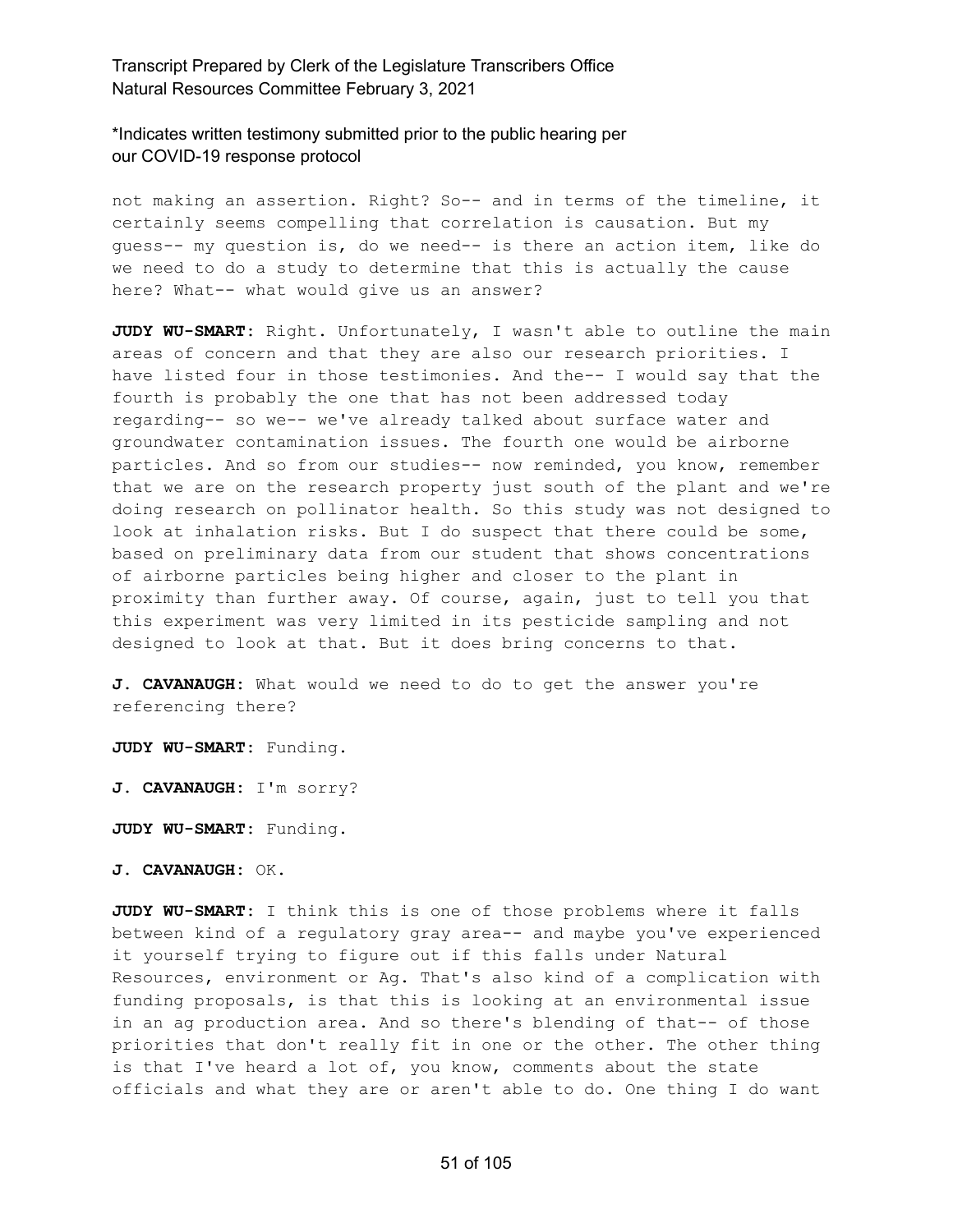\*Indicates written testimony submitted prior to the public hearing per our COVID-19 response protocol

to point out is that, you know, these state officials are working within their oversight powers, within their regulatory divisions. So there's situations where they can't follow the science, you know. So my biggest concern is that if NDEE is watching the water contamination issues and the contaminants, who's following the potential movement of those systemic residues into the soil and into the vegetation? That's where I think the wildlife is becoming exposed or becoming kind of in contact. So there's-- there's the issue of water contamination, soil contamination, vegetation, and now-- and as well as air contaminants.

**J. CAVANAUGH:** Thank you.

**JUDY WU-SMART:** Um-hum.

**MOSER:** Senator Gragert.

**GRAGERT:** Thank you, Vice Chair Moser. Thank you for your testimony. There's a couple of things I just want to clear up. You're going awful fast, but-- and I appreciate that. But I was able to visit your facility at Mead before I deployed to Afghanistan. We got some bee training, actually, out there. So I'm wondering-- you-- have you lost all your bees in the last two years?

**JUDY WU-SMART:** No. We run 85 col-- 80-- you know, 60 to 85 colonies a year. And we recovered those-- those losses with new purchased hives. The only losses I've had was at that particular site. There are six other external apiaries that do very well and have normal survival rates, you know, anywhere between 60 and 70 percent survival. So 30 to 40 percent losses is pretty average.

**GRAGERT:** But all your-- all the bees were currently at Mead?

**JUDY WU-SMART:** They're not-- that they don't survive the summer, so they're usually gone by the-- by fall.

**GRAGERT:** Oh, OK.

**JUDY WU-SMART:** Yeah.

**GRAGERT:** OK. But this chemical was showing up in the honey?

**JUDY WU-SMART:** No, it is actually being shown up in the pollen, and that has to do more with the biological attributes of the foraging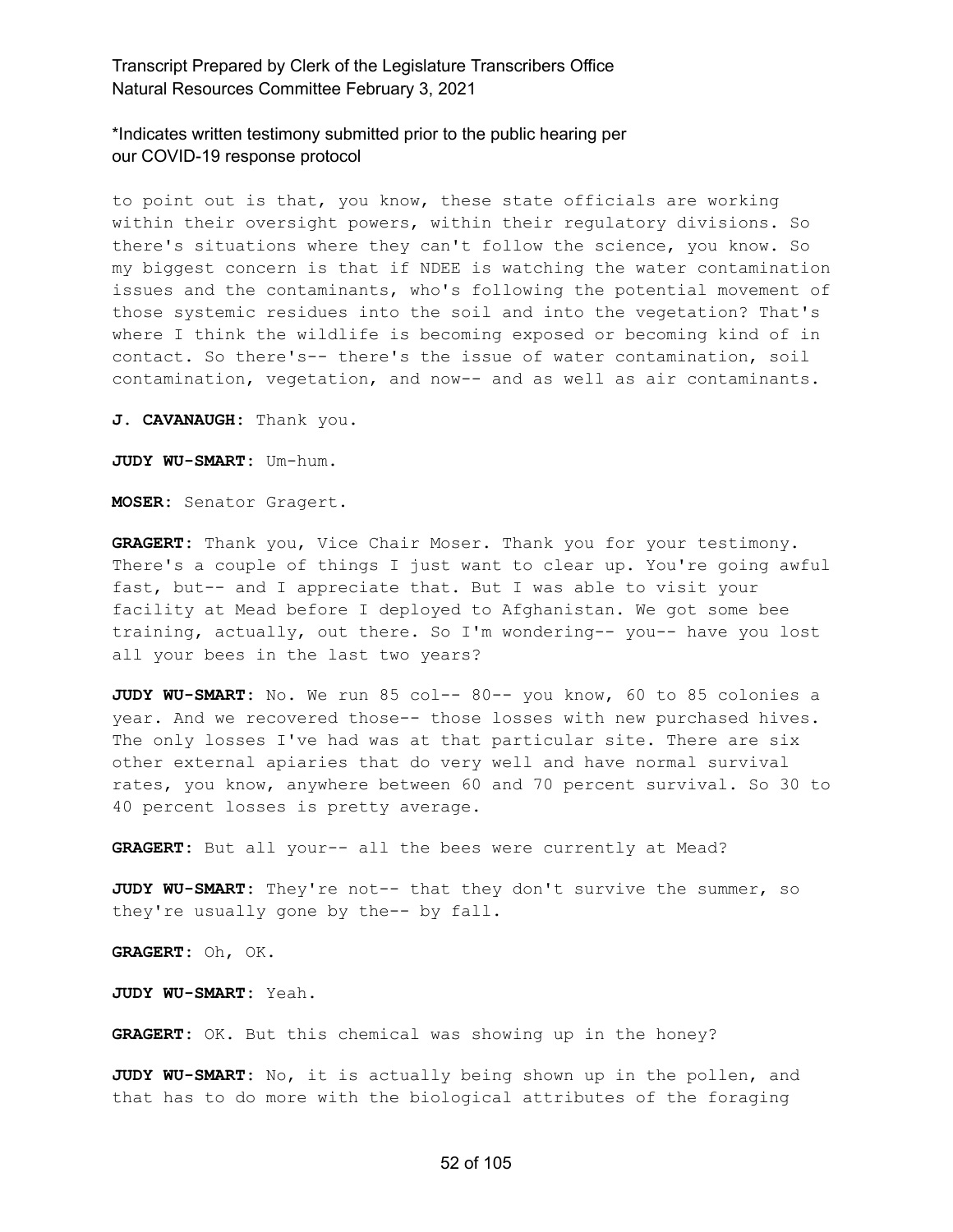\*Indicates written testimony submitted prior to the public hearing per our COVID-19 response protocol

behavior, because bees have to consume the nectar in order to bring it back to the hive, whereas pollen is packed on the legs of the bees and brought to the hive. So we suspect that there's a discrepancy with what we're seeing in the hive. Pollen that's contaminated might be brought back because they're not consuming it. But if these levels are really high in nectar, they're consuming it. They'll be knocked out before they come back to the hive.

**GRAGERT:** OK. All right. Thank you.

**MOSER:** Other questions? Yes, Senator Cavanaugh.

**J. CAVANAUGH:** Thank you, Vice Chairman. And thank you for all of the information here, and I'm sure there's a lot more conversation to be had. But this seems like-- what's the, I guess, broader implications of-- this seems like an area where it's a concentration of this chemical and a concentration of bee population. I mean, bees generally are not in that concentration that you have at your lab. Is that correct?

**JUDY WU-SMART:** No. People actually-- you know, commercial apiaries will hold anywhere between 20 to 30 colonies within an area. Our-- our ENREC site is 93,000 acres, and we have six locations where we keep hives. And each of those six locations, we keep anywhere from four to-- two to four hives just to look at the spread of-- of the health of resources. But yeah.

**J. CAVANAUGH:** Well, I guess my question is more about the concentration of the chemical as it, you know, piles up. Is this a, I guess, just a coincidence that allows us to see the broader implications of applying it to fields around the country and around the state? Is this, I guess, inadvertently an experiment that we're going to learn this from, that we shouldn't be putting this on fields?

**JUDY WU-SMART:** Yeah, yes, I think this is an isolated issue with national implications because, you know, as mentioned before in one of the testimonies, that the company was soliciting and touting 98 percent of all treated seeds in North America is going through their facility. And so that-- there's-- it's got to go somewhere after, you know.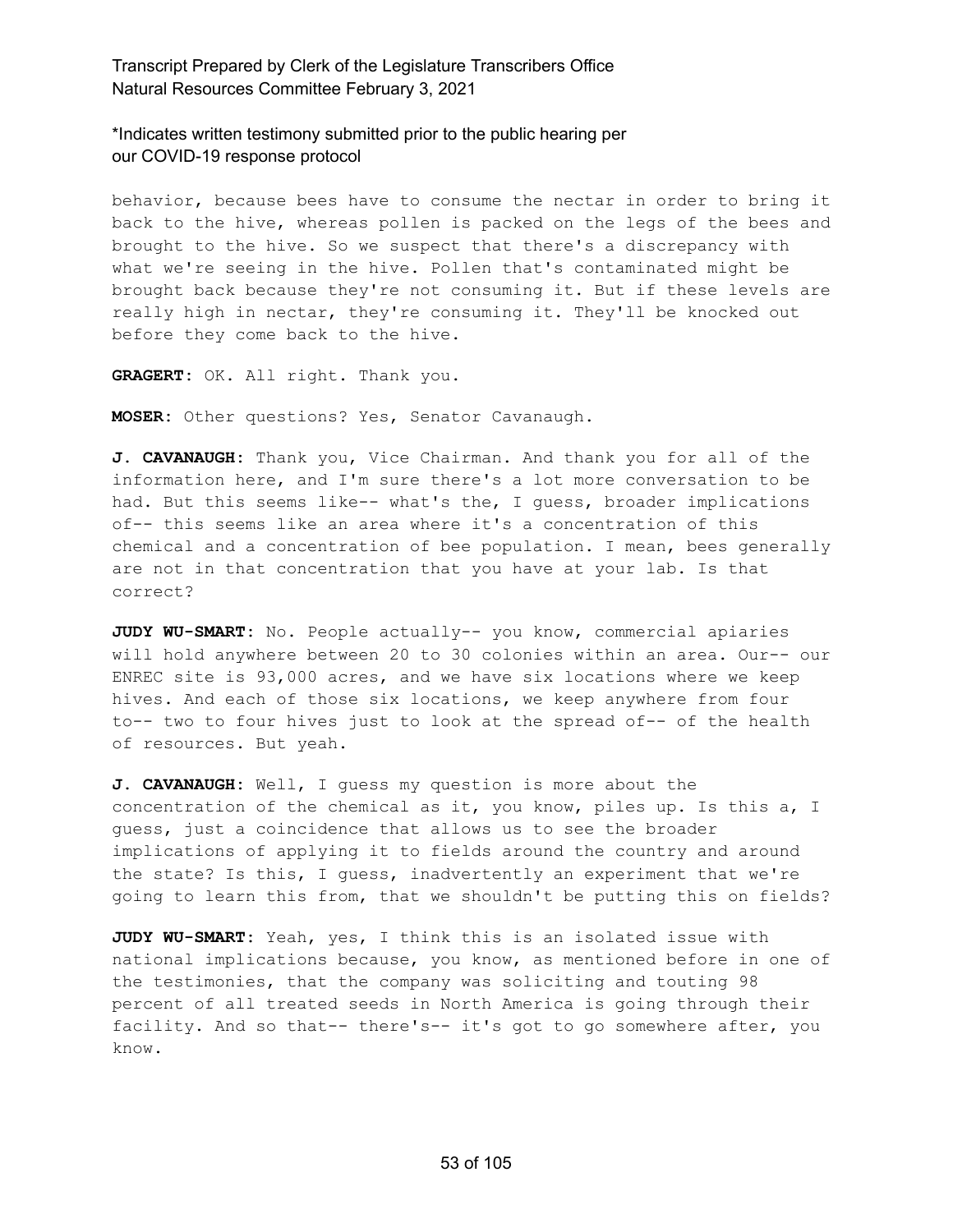\*Indicates written testimony submitted prior to the public hearing per our COVID-19 response protocol

**J. CAVANAUGH:** Well, I guess my question is about the seeds that are going in the fields.

**JUDY WU-SMART:** The seeds that are going into the fields are applied. And there's a lot of, I would say, toxicological studies that look at that process and determine safety of-- of-- of applying the seed. I think there's less examination or research in terms of how this product is going through ethanol processing and the byproducts that come out of it. There's been a lot of studies on-- on the use of neonicotinoids in fields and the field relevancy and the residue rates that you would see in vegetation around crop fields.

**J. CAVANAUGH:** OK. So those studies have been done.

**JUDY WU-SMART:** Yes, and those studies show pretty, you know, minimal residue levels in comparison to what we're seeing on the site.

**J. CAVANAUGH:** Thank you.

**MOSER:** Other questions from the panel? I guess I have one kind of question and kind of a corollary to Senator Cavanaugh's question. What's the solution? You know, what do you think should be done to-do you think hauling all this treated seed corn or this residue off that property is going to help? Is there going to have to be a cleanup after that seed corn is all gone?

**JUDY WU-SMART:** That's a really good question. I think there's- there's, you know-- like I mentioned, this is an area of regulatory grayness. And I think that there's things that need to be addressed at the federal level. But in-- in terms of Nebraska, there has to be restrictions in place, because there really isn't, and a lot of clarity on the enforcement in this area.

**MOSER:** OK.

**JUDY WU-SMART:** So yeah, I don't know what needs to be done, but there-- there is high concern for the environmental issues in the site.

**MOSER:** OK. Thank you very much for your testimony. Anybody else here to speak in the neutral? No other questions from the panel. OK, thank you very much for your testimony.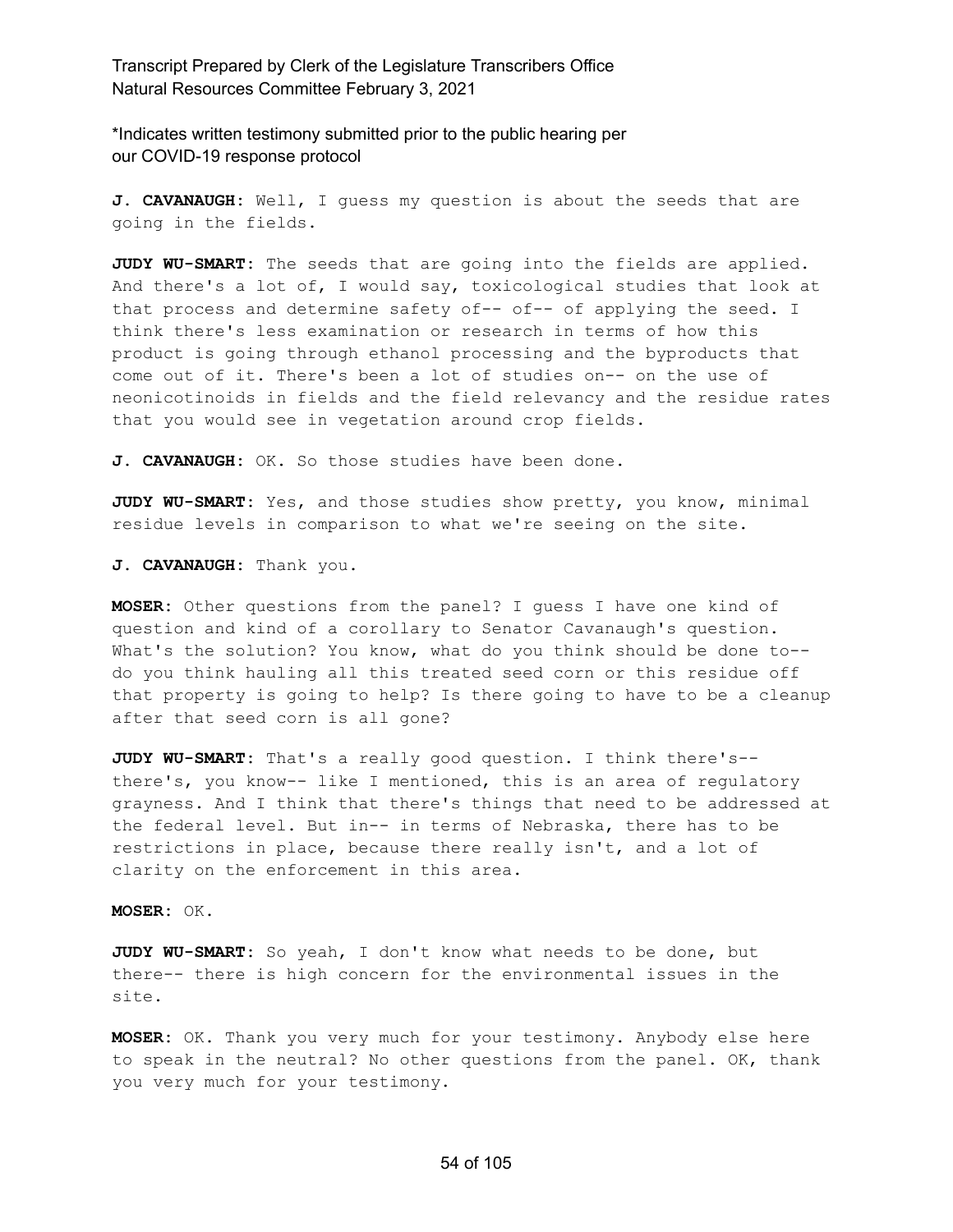\*Indicates written testimony submitted prior to the public hearing per our COVID-19 response protocol

**JUDY WU-SMART:** Thank you.

**MOSER:** Anybody else to speak in the neutral capacity at our hearing today? Seeing none, Senator Bostelman, would you like to close?

**BOSTELMAN:** Thank you, Vice Chair Moser. I would like to thank all the testifiers that have come here today and for the committee members both. I think there were some really engaging questions and answers put forth on this issue. This is a very, very important issue for my district and especially in Saunders County. I think how-- what- they've got two choices in the sense of what they can do with this, incinerate it or put it in the landfill. DEE has given them a directive, I believe, or there's that they have to, by the first of March. And I think they've said it should be-- it's a-- it's a-- it's a waste product and it needs to be put into a lined landfill. But I think they also have the option of incinerating it. Those are two areas that I think is what their options are to do, at this point in time, with that material, the byproduct that they made that's sitting on the ground. With that, I'll close. And I would like to say this is-- this is not an anti-ethanol bill. You know, they can still bring yellow corn in and they can still-- untreated corn-- or they can still run that through their system. That doesn't cause that. It's not that. It's just that we need to take care of this treated seed corn issue. And I'll answer any questions you have.

**MOSER:** You don't want us to be a dumping ground for all the excess seed corn from all across the state and the country.

**BOSTELMAN:** The country.

**MOSER:** Yeah. Questions for Senator Bostelman from the panel? Thank you very much for bringing this bill; appreciate your testimony.

**BOSTELMAN:** We do have another bill that we'll be hearing. We have one more bill this morning, so if you'd please clear the turnover so that we can get our next bill started. If we could [INAUDIBLE]. Please step out in the hallway if you have a conversation. Senator Erdman, you're welcome to come up so we can open on LB615. I will make one more comment at this time. It's at noon, there was an Exec Board hearing scheduled for this-- this hearing room. That is going to be moved across the hall to 1524. So if you're here for the Exec Board hearing, please go across the hall to 1524 at noon. And I'll try to remind you,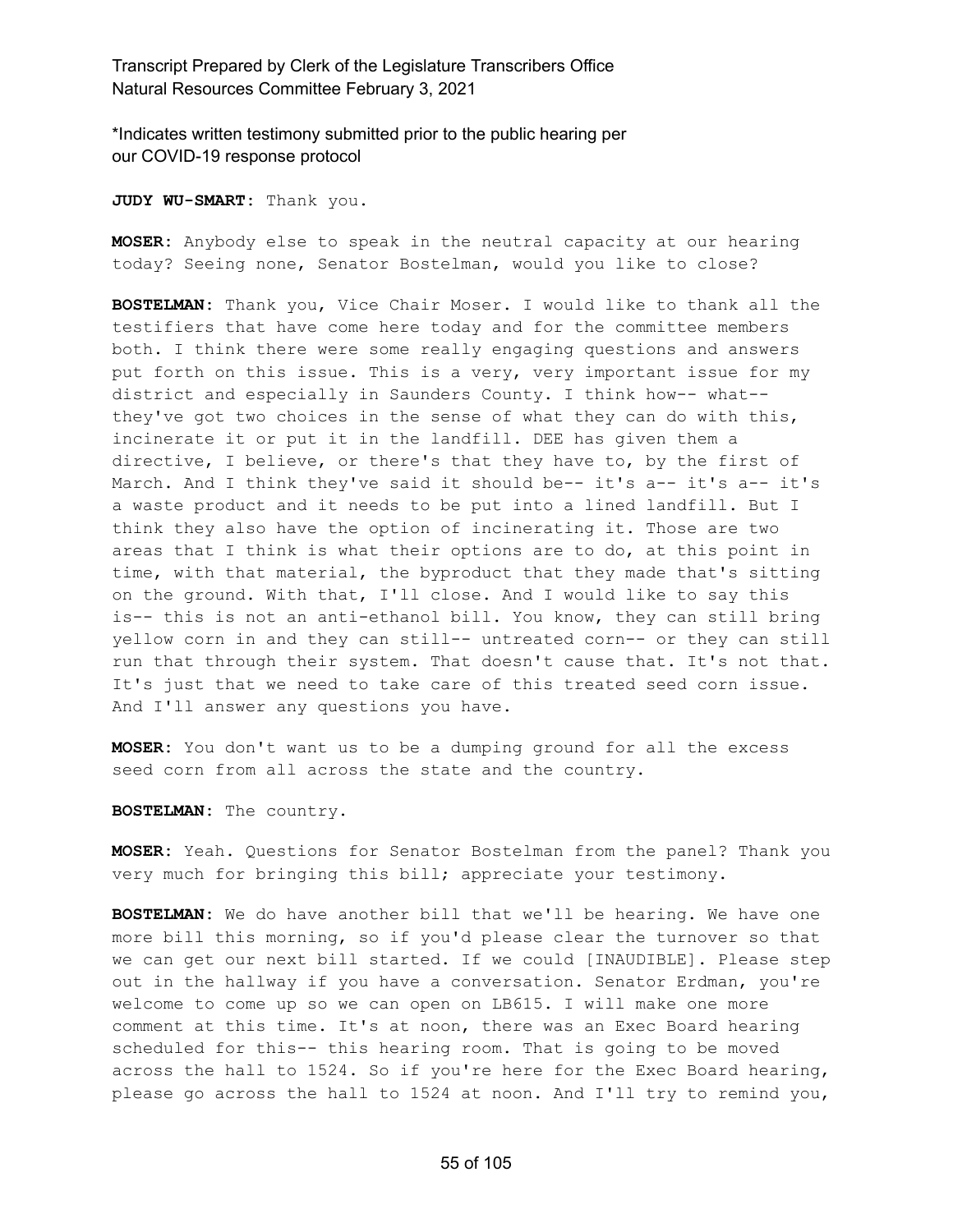\*Indicates written testimony submitted prior to the public hearing per our COVID-19 response protocol

if I see anyone coming in at noon, the same. Senator Erdman, you're well-- welcome to open on LB615.

**ERDMAN:** Thank you, Senator Bostelman; I appreciate that. And thank you for the committee, for listening to my presentation today on LB615. My name is Steve Erdman, S-t-e-v-e E-r-d-m-a-n. I represent District 47, which is ten counties in the Panhandle of Nebraska. Today I bring you an opportunity for the commissioners that serve on the Game and Parks Commission to be elected by the people. Currently, the board is appointed by the Governor. I don't have any animosity or hard feelings against those people that currently serve on that commission. I find them to be honest and straightforward people. Commissioner Kreitman and I have become very, very well acquainted and I appreciate what he has done there. And it's an issue that I think needs to be dealt with, that the people that represent us on Game and Parks are elected by the people that are being represented. I did some research on the group that serves now on Game and Parks, and it says in the current statute that they shall have agricultural pursuits. Not sure exactly the total definition of that, but I think it is about anything that you want to consider agricultural would qualify. The nuts and bolts of this bill is on-- on the last section, and I'll get into that in a minute. But let me just describe to you the occupations or the endeavors that these commissioners now are involved in: Dana [SIC-- Donna] Kush is the president of Omaha Community Foundation; Jim Ernst is the president of Ernst Auto, Toyota, in Columbus; John Hagert [SIC-- Hoggatt] is president of Pinnacle Bank-Kearney; Robert Allen, retired John Deere dealer in North Platte; Pat Berggren, Broken Bow Homebuilders; Doug Zingula, Sidney, retired Cabela's vice president, a member of the Big Game Society and the Wild Sheep Foundation, and a member of the Sierra [SIC-- Safari] Club; Rick Brandt-- he is chairman of the Nebraska Environmental Trust Board and state chairman of the Rocky Mountain Elk Foundation, and is foundation president for the Big Game Society; and Scott Cassells, Omaha, executive vice president, Kiewit Corporation and president, Kiewit Infrastructure Group, Inc. None of those people-- and Commissioner Kreitman has ag holdings throughout the state, and I understand that. And he has holdings in Dawes County, which is north of where I live in Chadron. None of those people are involved in production agriculture, and so they make decisions about wildlife based on those things I just read to you. I belong to the Elk Foundation or the Big Sheep Foundation, their goal is to have more wildlife. We need people on the board of the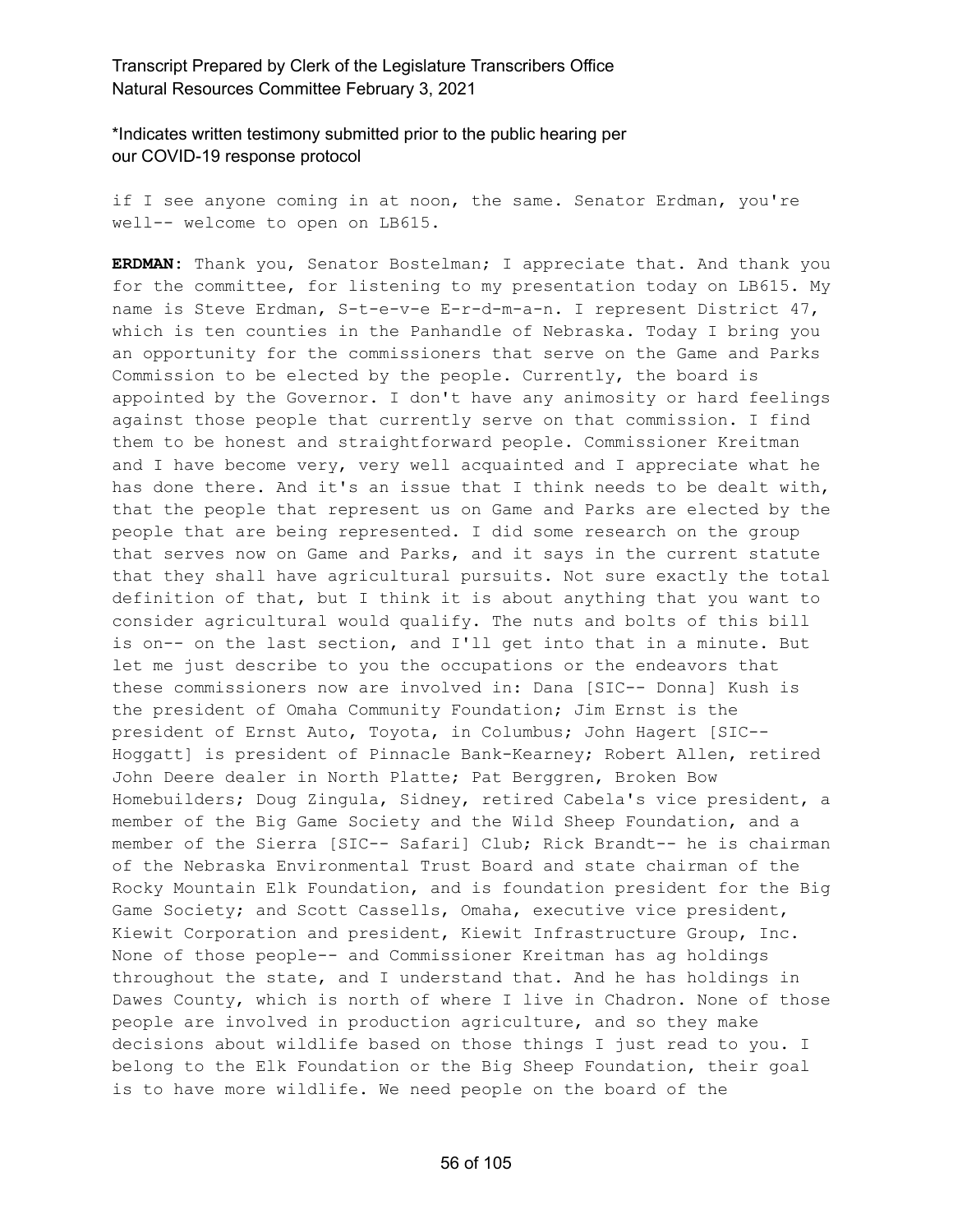# \*Indicates written testimony submitted prior to the public hearing per our COVID-19 response protocol

commissioners that are concerned about the damage and what it costs people to sustain this wildlife. And I'll give you an example of how this works. When I was on the school board-- and I served 16 years- in my last couple of years, the school district that I was on the board decided that they would no longer allow students who did-- who attended class but didn't graduate to have a certificate of attendance. And when they made that presentation, the first thing that came to mind is, don't make any difference to me, my kids all graduated. So the point is, after my kids were out of school, I made different decisions about the school than I did when they were there, because my first consideration when something came to the school board is, how does that affect me? And that's the same thing that happens on the Game and Parks Commission. When you are a member of the Elk Foundation, your goal was to grow more elk and produce more wildlife. So consequently, we need to have agricultural people who are involved in agriculture and understand the pressures that these wildlife are placing on their properties. And so therefore, that's why I brought the bill today. And if you'll turn-- if you have the-- if you have the bill, I'll just go briefly over that. But the-- the gist of the bill starts on page 5, and it talks about the beginning of 2022, members of the Game and Parks Commission shall be nominated in a statewide primary election and elected on a state [INAUDIBLE] general election, and shall take office on January 15, 2023. And it goes on to describe-- for the sake of time, I won't go through that. The odd number and the even number districts will be elected at different times so that they can stagger those. And so that is exactly what we're going to do. It says, also, that they must have 50 percent of their income is derived from agriculture. That's different than the current statute requires. And so it's an opportunity for us to put agriculture producers on the board who understand the ramifications of having more wildlife in our-- in our state. And so those are the issues that we're dealing with. So I think it's the fairest and best way for people who are being overrun by wildlife to have some input from somebody that they have elected. These gentlemen and ladies are appointed now by the Governor; they answer to the Governor. I think it's important that, if they're doing those kind of things and making those decisions, that they should be elected by the-- by the voters, and the voters have a chance to vote whomever they think would best serve their needs. And so that is what the bill is about. It is an opportunity for us to have some commonsense application to what we do in Game and Parks. Game and Parks has, for years, managed their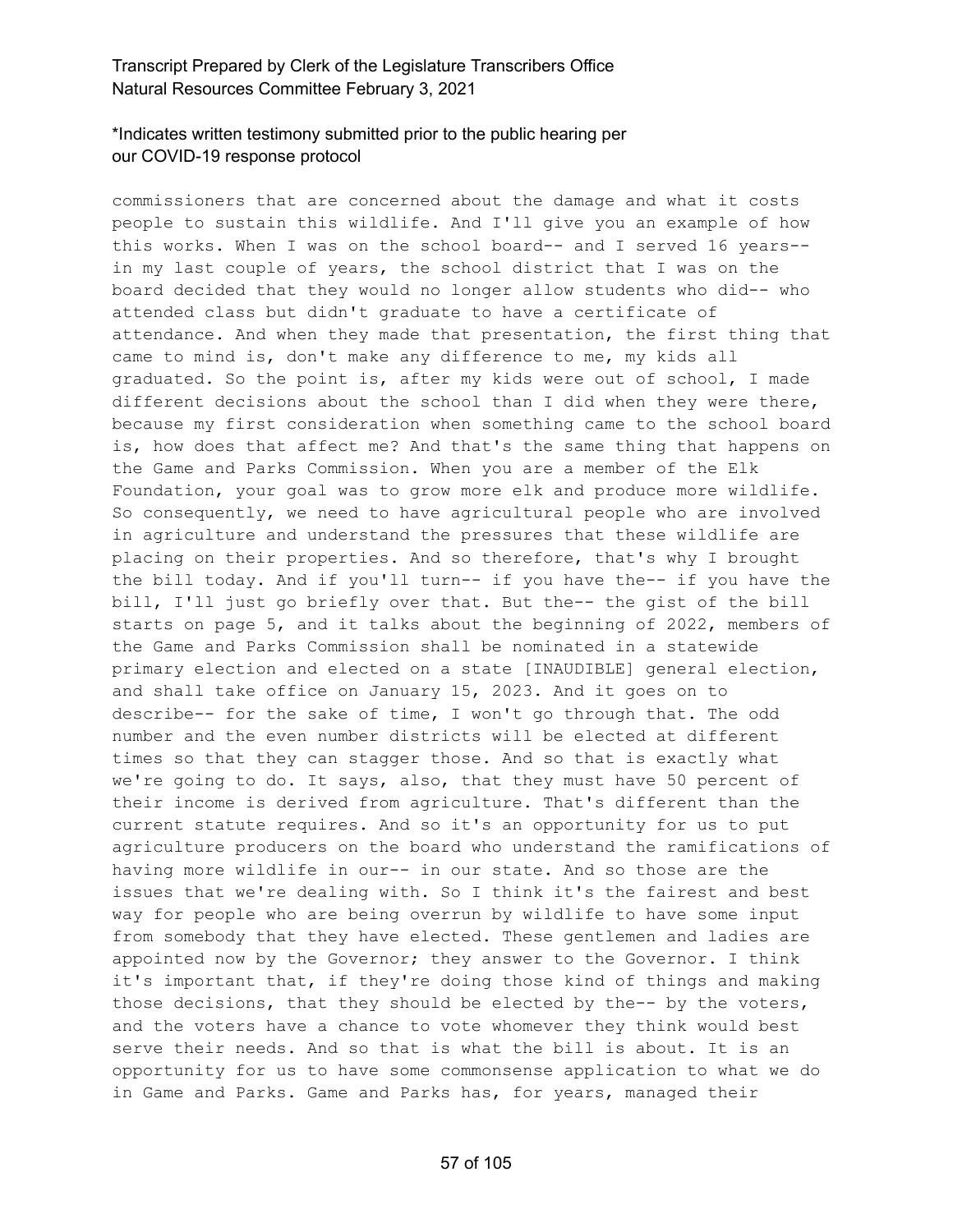\*Indicates written testimony submitted prior to the public hearing per our COVID-19 response protocol

wildlife in a manner that is very peculiar because they don't know how many they have. And it's almost impossible-- it is impossible to manage something if you can't measure it. And so I think this is an opportunity for us to make some commonsense decisions. So with that, I'll finish. If you have any questions, I'll try to answer those.

**BOSTELMAN:** Thank you, Senator Erdman. Are there questions from committee members? Senator Gragert.

**GRAGERT:** Thank you, Chairman Bostelman. Thank you, Senator Erdman, for your testimony. And I visited with you earlier on this, but I-- I still want to get it on record that I would have reservation. I have reservation as far as every member has to have 50 percent of their income come from agriculture. Personally, I'd be-- personally that would take me out of running if I so desired to run for commissioner of the-- after the career I've spent, I feel I would be--

**ERDMAN:** Right.

**GRAGERT:** --eligible to, but not with this. I wouldn't be eligible because I-- no, 50 percent, I--

**ERDMAN:** Got you.

**GRAGERT:** But anyway, I would-- would you be open to half of the members, you know, having 50 percent of their income coming from agriculture?

**ERDMAN:** Yeah. Senator Gragert, well, that's a great question. And yeah, you did ask me this morning. I went through that process again. I remember what the bill drafter told me when I asked that, because that's exactly where I was when I set the bill up. I wanted five to have agricultural production ties and four not. And as the discussion went with the bill drafter, the question is, so if you have three positions up for election and you have four people on the-- on the commission already who have agricultural ties and those three people are up for election, how do you decide which one of those three districts allows someone with agricultural background to be elected? And so if you had three running, you could very well have seven with agricultural ties or you may not get any and all you would have four, and the statute calls for five. So that's the issue we have to-- we have to overcome and figure out a way to solve.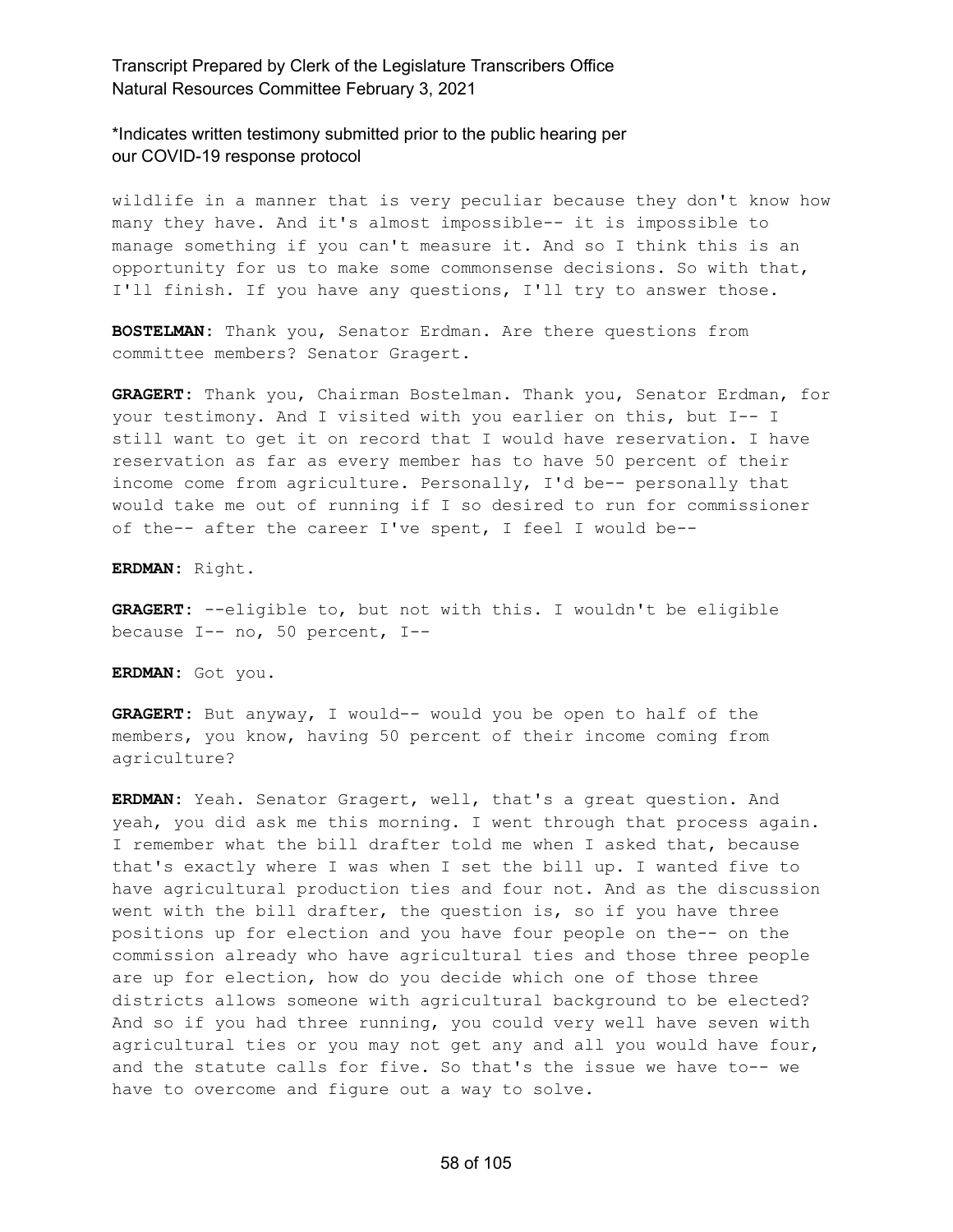\*Indicates written testimony submitted prior to the public hearing per our COVID-19 response protocol

**GRAGERT:** Yeah, I agree. That'd be-- that'd be a logistic nightmare, possibly.

**ERDMAN:** Right.

**GRAGERT:** But when you're staggering, you-- couldn't you stagger those with, you know, with-- every two years that those with agricultural ties and those without agricultural ties? I mean, I think there would be a way around that.

**ERDMAN:** Yeah, I-- you know, I-- I would agree with you. And like I said, when I originally sent it to Bill Drafting, it had five and four.

**GRAGERT:** OK.

**ERDMAN:** So I was-- I was on your page. But when I got it back and we talked to the bill drafter, that was his scenario. If you had an opportunity to have three elections and you just needed one more ag producer and you didn't get any, then you wind up being in violation of the five, because you don't have those people. So that was the issue. But we can-- we can try to work through that to see if there's some kind of common ground we can come with and understand how it'll work.

**GRAGERT:** Or-- or actually, could it be worded, also, a minimum not to exceed a maximum of--

**ERDMAN:** Right.

GRAGERT:  $-you$  know, this many or so?

**ERDMAN:** Yeah, I'm willing to work with you on that because that was my original intent.

**GRAGERT:** Thank you.

**BOSTELMAN:** Other questions? Senator Moser.

**MOSER:** Considering the way you've worded this, there might be a problem with requiring that 50 percent of their income come from farming. Just because you're involved in agriculture doesn't mean you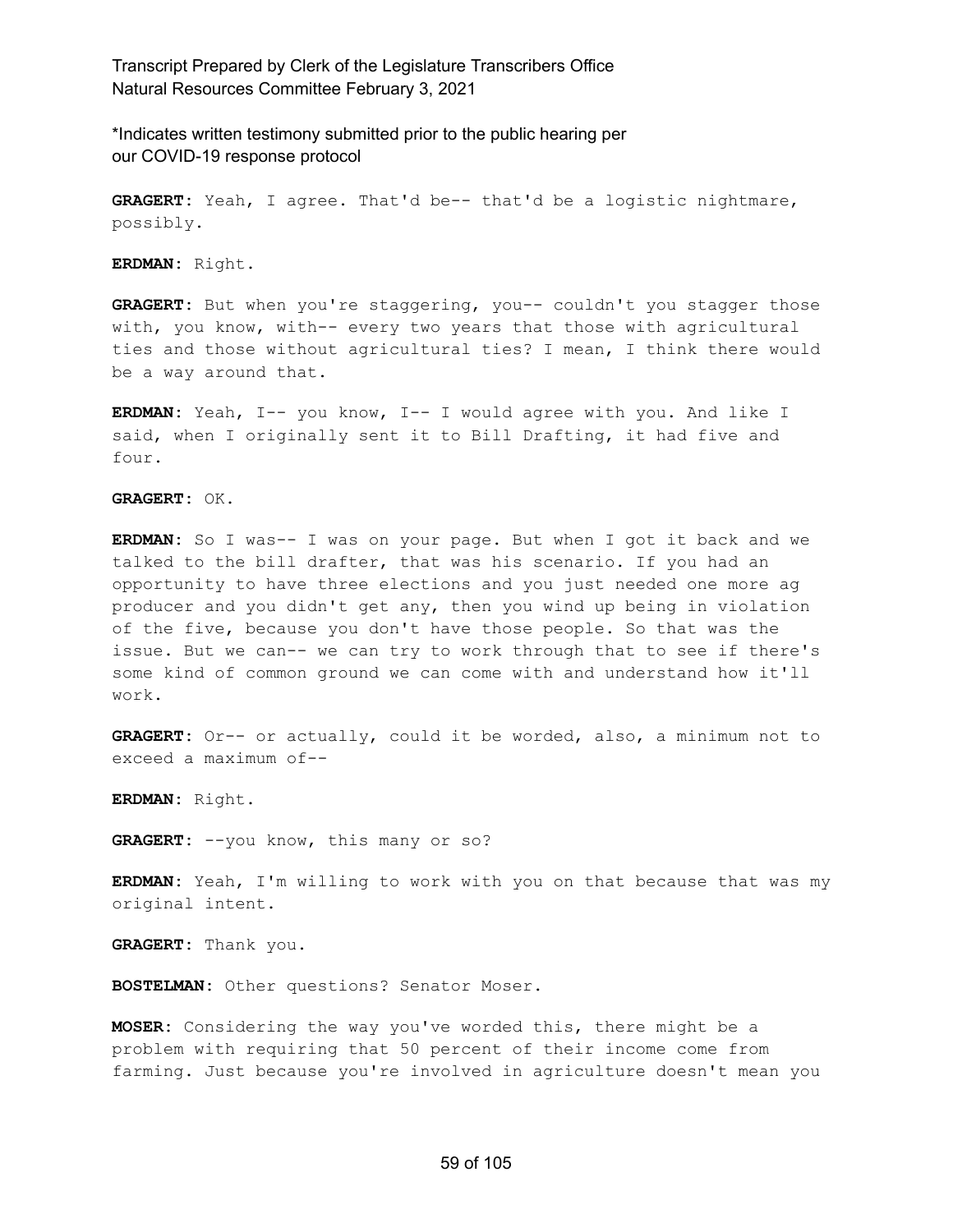\*Indicates written testimony submitted prior to the public hearing per our COVID-19 response protocol

have a profit. So you could be really involved in agriculture and may not have 50 percent of your income come from farming.

**ERDMAN:** So Senator Moser, are you saying farmers don't always make money? Is that what you're saying?

**MOSER:** Exactly. You said it more quickly than I did, but yes.

**ERDMAN:** Yes, I understand that. I understand that. So, you know, maybe we need another qualifier there, but some method we need to use to make sure that these people are involved in agriculture. And I understand just owning ag land doesn't make you a farmer. All right? And-- 'cause it's just like going in the car-- in the garage don't make you a car. But so we got to-- we have to figure it out, and perhaps we can make some other ramifications or qualifications that would be better suited to qualify that.

**MOSER:** OK. Thank you very much.

**BOSTELMAN:** Other questions from committee members? So I guess my question is, on the commissioners right now, anyone can apply for that position. And with those who are out west, who I understand they have issues and problems with depredation, with crop damage, why aren't we seeing more of them file to be a commissioner? And how do you see that now, if it's an election process, that that was going to increase any interest in those people to actually run?

**ERDMAN:** Well, currently, those people are appointed by the Governor.

**BOSTELMAN:** But they-- every one of them have the opportunity to submit an application--

**ERDMAN:** Correct.

**BOSTELMAN:** --through the process on commissions. The last time I checked-- and I'll check on these again-- is some of these, even from out west, there's only one person that applies. So how do you see this encouraging or getting more people to actually run for a position that they-- currently, all they have to do is to fill out an application, send it in?

**ERDMAN:** Right.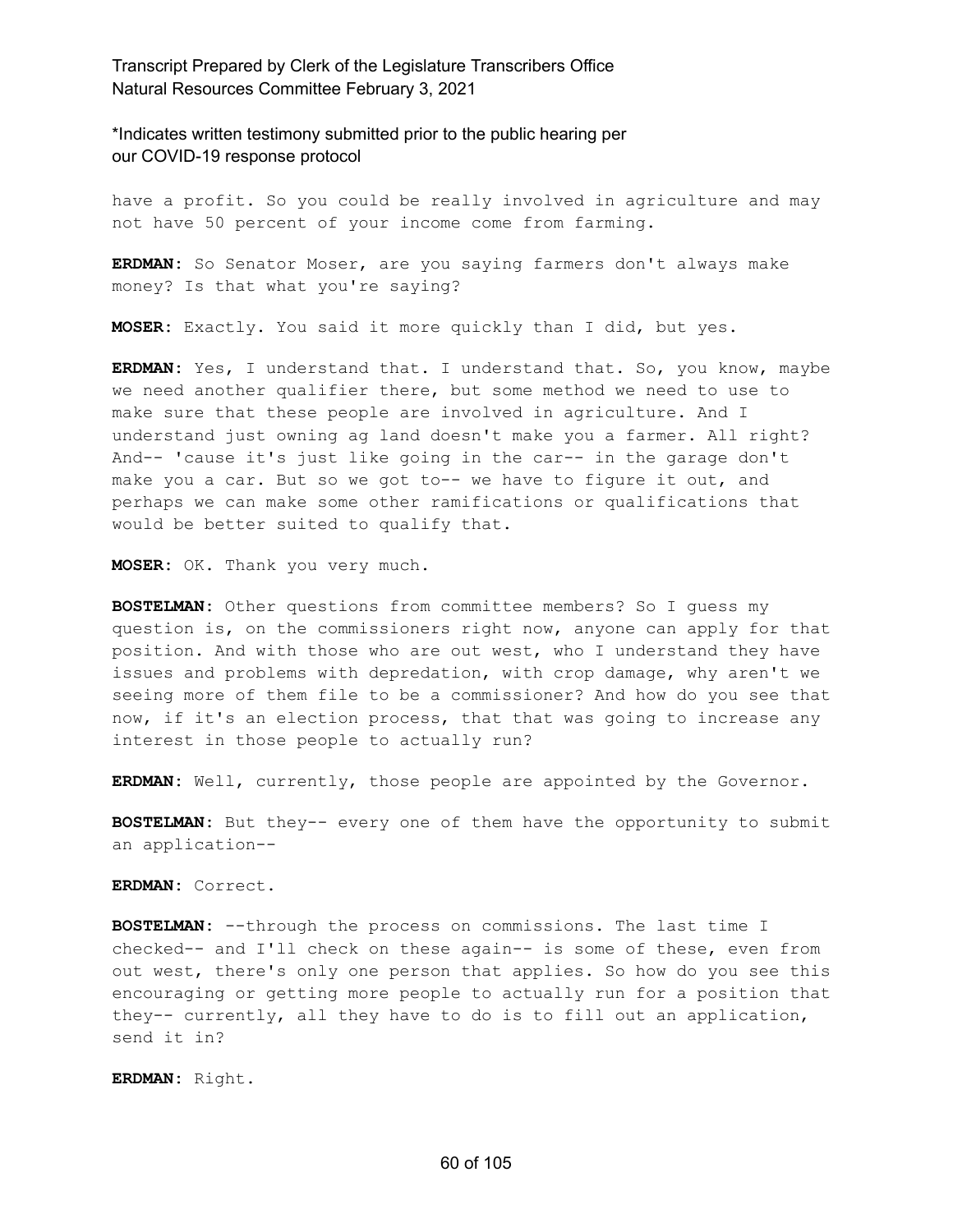\*Indicates written testimony submitted prior to the public hearing per our COVID-19 response protocol

**BOSTELMAN:** And then I would understand, if we had a bunch of them and there were certain individuals being selected that were not farming, I understand the issue. You know, that could be a bigger issue. But I'm not sure this is going to solve the-- solve what you're getting at.

**ERDMAN:** We-- we seldom-- where we live in the western part of the state, we seldom have a whole lot to do with the eastern part of the state. The Governor picks the person who serves on there. And unless you have some kind of relationship with somebody who knows the Governor, to recommend that you're going to be appointed, it's difficult to get appointed to that position. If one was up for election-- and I would hope that people would step up if we make the opportunity available to them to be elected-- that they would step up, put their name in.

**BOSTELMAN:** I-- I hear what you're saying, but I guess my comment back still is, if they haven't applied, we don't know. There's not the interest. I'm not sure that they're going to want it to go the other route. The other one, I'm kind of curious as to how you define 50 percent of the income or whatever it has to come from ag. How is that going to be defined and how is that going to be determined when a person files to run?

**ERDMAN:** There was a-- this is the example that I will give you. I was going to put my name in for a position on a nonprofit organization- farm organization-- and they had a requirement that 50 percent of your income was derived from agriculture and you had to show them your- your-- you had to show to their accountant your income tax form, showing that you had 50 percent of your income.

**BOSTELMAN:** So that would be the same thing that, when you file with the secretary, that you would have to have some documentation with you to justify.

**ERDMAN:** Some proof from your accountant would say, yes, they are. They don't necessarily need to show their-- show their document, but they just have to have verification that that's the case.

**BOSTELMAN:** OK, thank you. Any other questions? Senator Cavanaugh.

**J. CAVANAUGH:** Thank you, Chairman Bostelman. Thank you, Senator Erdman. I-- actually, I really like the idea of making more things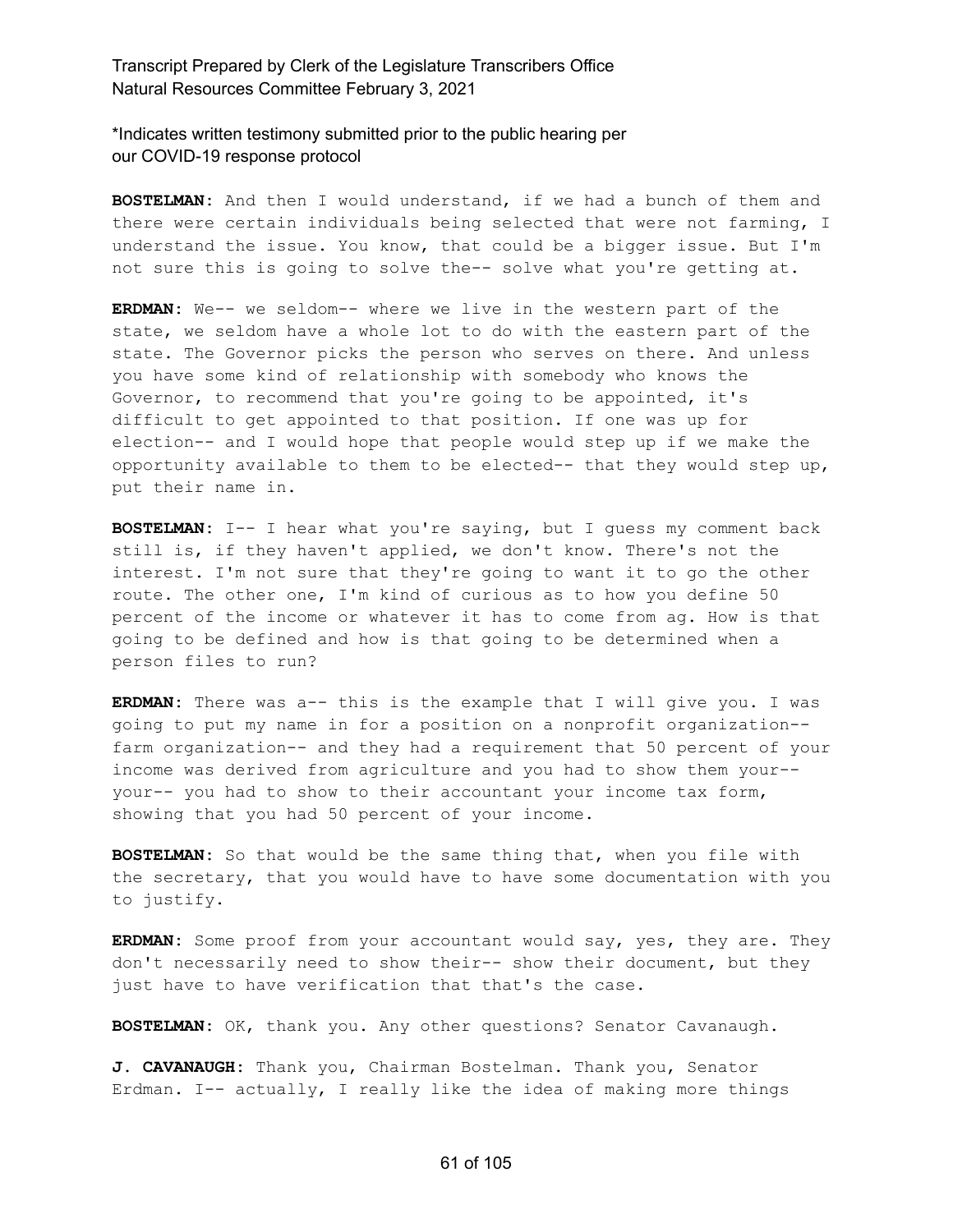\*Indicates written testimony submitted prior to the public hearing per our COVID-19 response protocol

electable and, you know, making it accessible to more people. I guess I'm concerned that this isn't going to achieve, necessarily, your objectives. I share Senator Gragert's concerns about those requirements. I'm just looking at the districts here, and I just quickly looked up another. So the State Board of Education has eight districts as well. Basically, three of them come from the Douglas County area. And so I'd be worried. Is the intention to have these districts be geographically dispersed across the state in-- as districts or statewide elections?

**ERDMAN:** The-- the district would stay the same, Senator.

**J. CAVANAUGH:** So I'd be concerned that that doesn't comply with the- the federal district-- districts being equitably distributed by population.

**ERDMAN:** Yeah. I'll-- I'll give you this list. Here's-- this is a map of the districts now.

**J. CAVANAUGH:** So--

**ERDMAN:** Does that help?

**J. CAVANAUGH:** Well, that-- that basically is what the-- I mean, the districts are laid out by county in here. I'm just looking-- District 2 is Douglas County. And if you look at the-- I'm just looking at the State Board of Education. District 8, 4, and 2 of the State Board of Education comprise portions of Douglas County. So what I'm saying is, I don't think your districts are going to be the size of-- the State Board of Education District 7 would comprise your Districts 6, 5, and 7, which would in fact maybe decrease the number of people that are representing the geographic footprint that you're saying is being diminished in representation.

**ERDMAN:** And I'm not sure whether the-- the geographic area that's represented in each district is equal in population. I don't know that.

**J. CAVANAUGH:** Well, I'm telling you it's not. I mean, I-- I'm just eyeballing it. It's-- it's not. [INAUDIBLE].

**ERDMAN:** I didn't draw those lines up.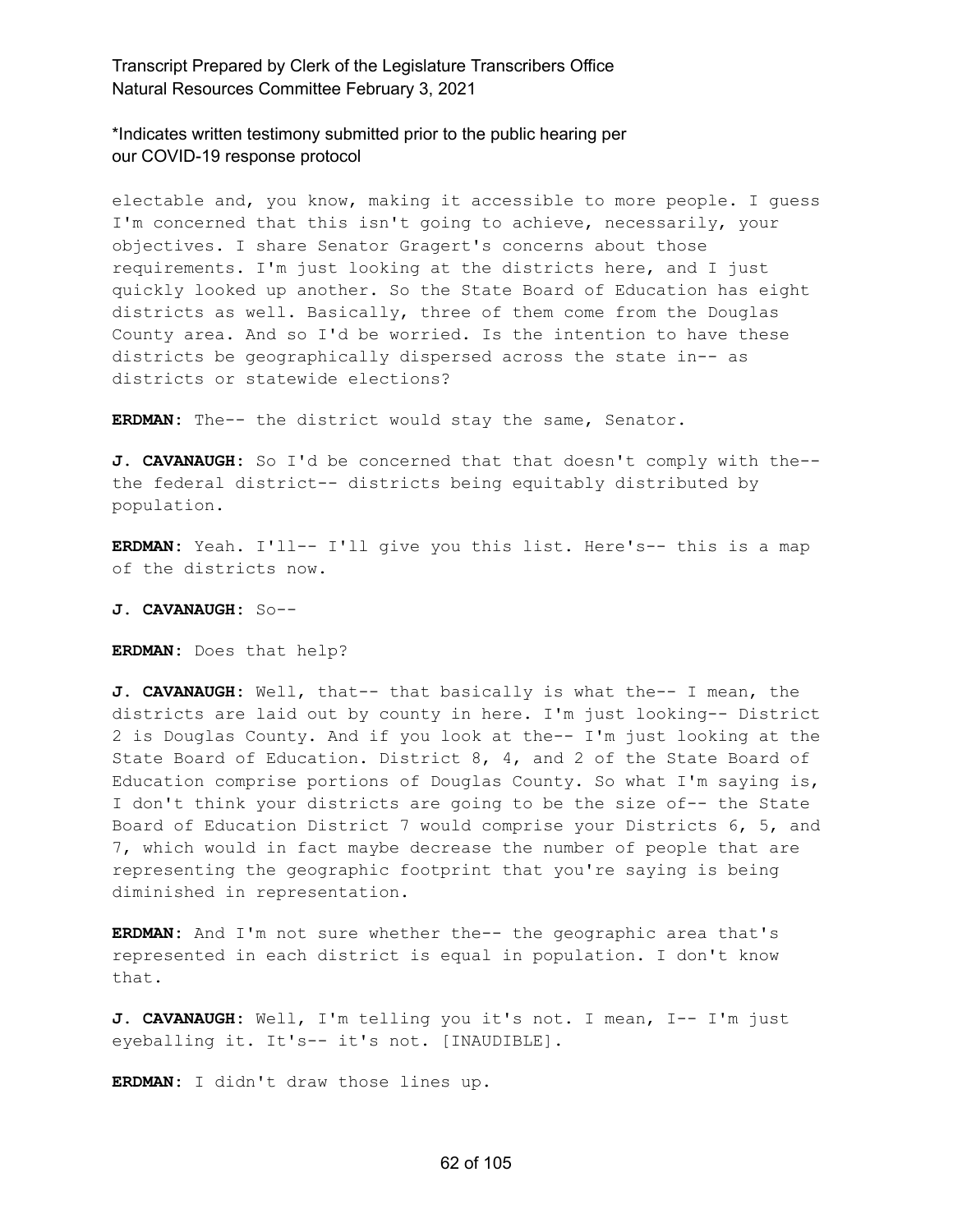\*Indicates written testimony submitted prior to the public hearing per our COVID-19 response protocol

**J. CAVANAUGH:** And-- and so I'm saying I-- I-- that's a consideration to think about--

**ERDMAN:** OK.

**J. CAVANAUGH:** --in how we would approach some sort of election like this, that we don't-- I-- you-- I'm always on the lookout for ways that we're going to screw something up by trying to fix something. And I'm just pointing out to you that I wonder if you would actually end up with more people from my part of the state than your part of the state if we did this.

**ERDMAN:** Yeah, I don't know the answer to that one. We'll take a look at it.

**J. CAVANAUGH:** I just-- it's something to be on the lookout for.

**ERDMAN:** Yeah.

**BOSTELMAN:** OK. Other questions? Seeing none, will you stay around for close?

**ERDMAN:** Yes. Thank you.

**BOSTELMAN:** Thank you. I would ask anyone who would like to testify as a proponent for LB615, as soon as we're done with the table there, please step forward. Good morning.

**JOHN ROSS:** Good morning. Chairman Bostelman and fellow senators of the Natural Resources Committee, thank you for letting me be here. I want to thank Senator Erdman for introducing LB615. This has been on my mind for quite a while. On February 7, 2018, I sent an e-mail to Senator Bob Krist: I have been listening to debate on LB775. At times I have issues with some of the things Game and Parks does. They do a lot of good things. I helped them with a great thing. I have been a hunter education instructor since 1987. What I don't understand is that the Game and Parks-- our commissioners are appointed by the Governor. To the best of my knowledge, almost everyone else that spends taxpayers' money is elected by the people. I am a county supervisor and I have to answer to the voters. He read this entire e-mail to the legislative body during debate that day.

**BOSTELMAN:** Could you state and spell your name, please?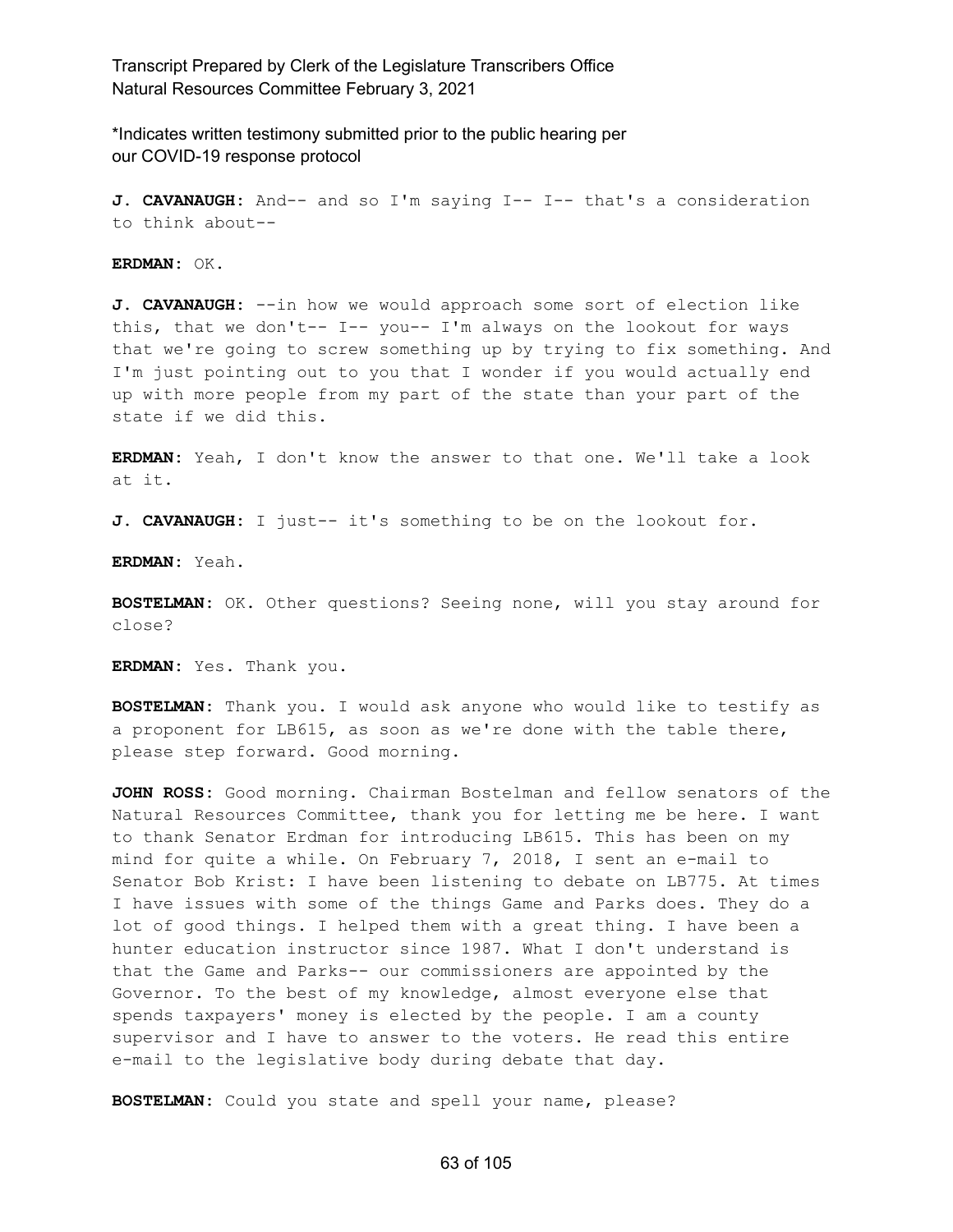\*Indicates written testimony submitted prior to the public hearing per our COVID-19 response protocol

**JOHN ROSS:** John, J-o-h-n R-- Ross, R-o-s-s. Sorry, Senator. There is a reason that 14 bills pertaining to Game and Parks have been introduced this year. Game and Parks has lost-- lost touch with owners and farmers. They provide almost all the land that our wildlife lives on, bearing most of the cost of feeding this wildlife when there's damage to their property and crops. However, on farmland-- and I've farmed since 1971-- I saw the first deer on this farm in the late '50s. By the '70s there was a deer season. It was 100 percent buck only. As the herd grew, more permits were issued. As the herd got bigger, a few either-sex permits were issued. Eventually, the herd got so big that I was losing 3 to 5 acres of my 250 acres of farmland. Game and Parks tried several things to reduce the herd: bonus tags, earn a buck, buy either-sex permits. None of them really worked in my area on my farm. What would have worked was 100 percent antlerless-only permits for one or two years. Game and Parks said that won't work because too many people will not buy a permit unless they can shoot a buck. We will have-- we will lose too much money. I was losing a lot of money at that time. Game and Parks listen to the special interests. If you will only shoot a buck, and maybe only shoot a great big buck, in my opinion, you are not a true sportsman. You need to read the book "The Measure of the Hunt" or watch videos I use when I teach hunter education. In the early days of deer hunting in my area, permits were issued by a drawing. Sometimes I would not get a permit. And when I did, I had to pay full price. In time, landowner permits-- landowners to get a permit every year. I wish you would have been present when I was told: Why should you "blank" farmers get a permit every year? And the same thing when the price was reduced on the landowner permit. Landowners and farmers, for many years, were on the bottom of the list to get changes made. When there is a blowup like the elk problem last year, Game and Parks listens to farmers and landowners. This is not a good way to get things done. More and more landowners will go to a fee or lease hunting if some things are not changed. I live in northeast Nebraska. I have heard the people around Lake McConaughy ask for help for many years. When are changes that really help them going to happen? And now I'm going to go to the handout I gave you, pages 1 through 3. In 2018, Nebraska managed 75 sites and had 1,468 employees. They spent \$97.6 million. In comparison. South Dakota, which managed 63 sites, had 1,173 employees. They spent \$56.2 million. With only 13 more sites and 295 employees more, I don't understand why we have to spend \$41.4 million more than South Dakota. Maybe this can be explained. I think someone needs to look at where Nebraska Game and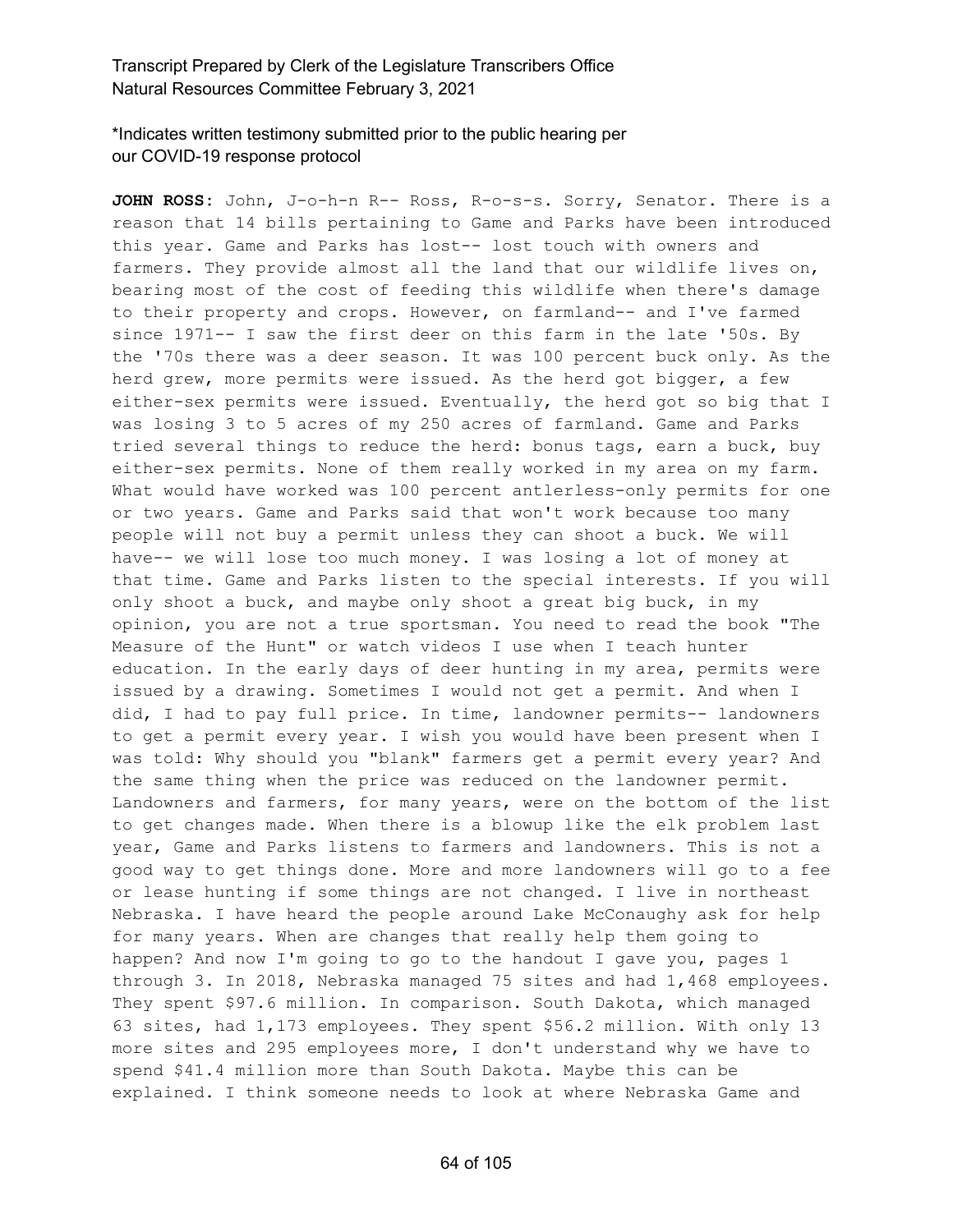### \*Indicates written testimony submitted prior to the public hearing per our COVID-19 response protocol

Parks is getting their money, and how and where they are spending it. On the back page of my handouts, the last one is commission contacts in South Dakota. And basically, if the commissioner gets an email, they have to forward it on to get an answer. I asked Deputy Director Tim McCoy if we could use this rule here, and his response was, we cannot tell a volunteer to do this. When Game and Parks-- Game Commission first started, I realized that they had to appoint people. There was nobody else there. But I think the time has come for a change, and I would ask you to forward this bill and let the elected senators decide the issue. Thank you.

**BOSTELMAN:** OK. Thank you, Mr. Ross. Are there questions from committee members? I do see, on your handout, that the commissioners in South Dakota are appointed, as well. Is that what you're seeing?

**JOHN ROSS:** Yes, they are. I do think, though, Senator, that having that e-mail process there, that they have to forward it on and respond and get a response back, as complaints or questions come in, there's a record of the question or complaint, and then there's also a record of what the response was. And I think this is maybe where our commissioners have gotten a little disconnected from the public, which is-- I'm a landowner, but the rest of the public has got rights, too, for Game and Parks. So I-- I-- I'm offering that as-- as an improvement.

**BOSTELMAN:** Understand, good suggestion. Seeing no more questions, thank you very, very much for being here, Mr. Ross. I appreciate your testimony.

**JOHN ROSS:** Thank you.

**BOSTELMAN:** I'd ask for anyone else who would like to testify in support of LB615, please step forward. Seeing none, I'd like to ask anyone who'd like to testify in opposition to LB615, to please step forward. Welcome.

**MARK PINKERTON:** Thank you. Chairman Bostelman and senators of the Natural Resources Committee, my name is Mark Pinkerton, M-a-r-k P-i-n-k-e-r-t-o-n. I live at 1258 Bob White Circle, Firth, Nebraska, 68358. I served as District 1 commissioner from the Nebraska Game and Parks Commission from 2002 to 2015. I got caught in a lot of legislative change or changes, and so I ended up being there for a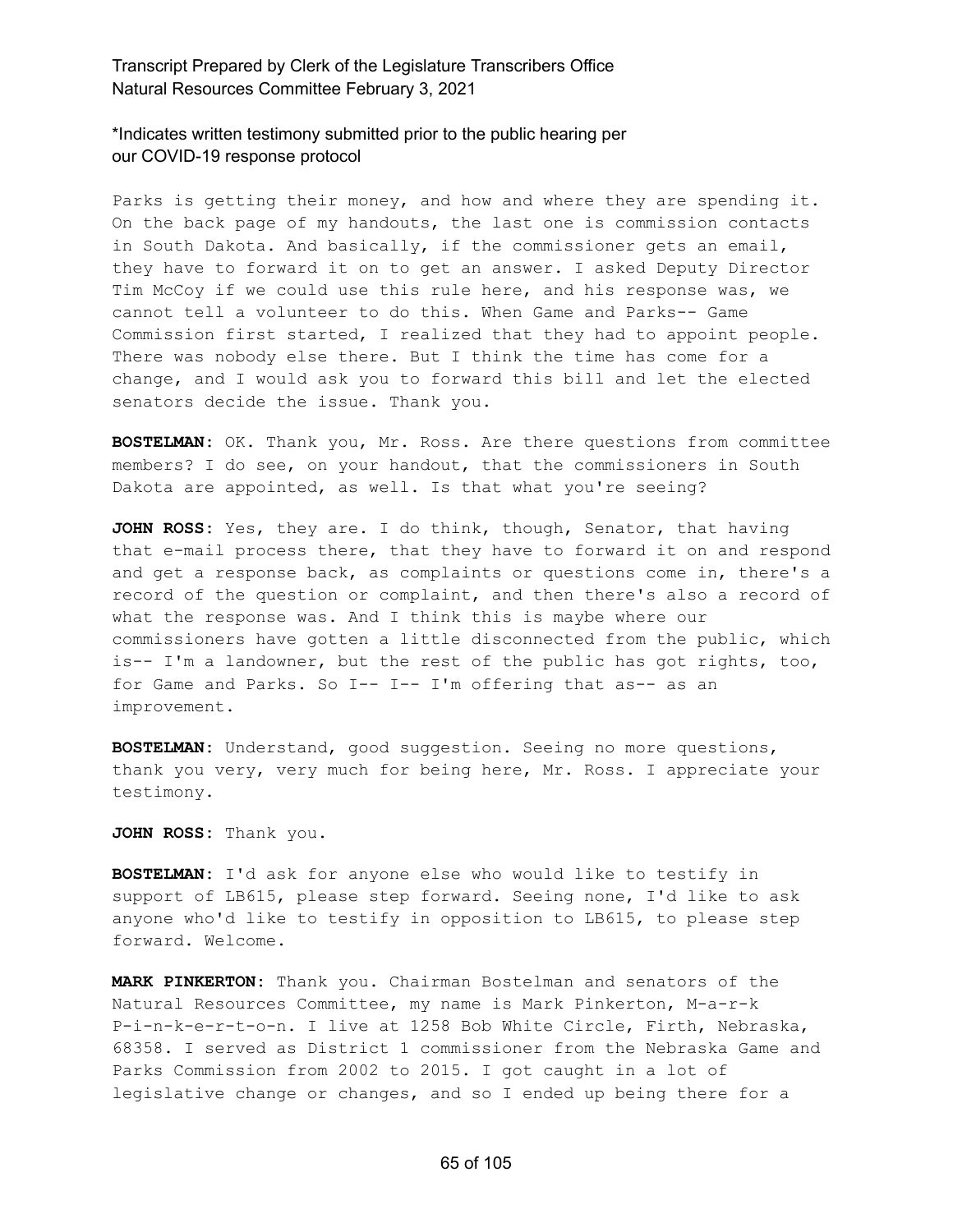# \*Indicates written testimony submitted prior to the public hearing per our COVID-19 response protocol

long time. I was actually appointed by Governor Johanns, Governor Heineman, and Governor Ricketts. So I started out as the third youngest commissioner ever and ended up now as a white-haired, old has-been-- no offense to some of you guys. Senator Erdman, you bring up a lot of interesting questions. And I spent a lot of time on the commission, and I'm testifying in opposition because of some of these concerns. My grandfather was on the commission from the late '50s to the early '60s as a-- as a farm manager and farmer. And I understand the intimate ties with agriculture. I'm going to specifically address some of my concerns. And I will --, I will preclude this by saying when it comes to electing the commissioners, I could have been on the commission earlier or sooner if I would have been elected. At the time I got on, I was well supported by many ag people, many people in all walks of life. So I waited a little longer to get on. But my-- my thought to you or my question to you is to-- to think about this, because sometimes you may be unhappy with the results you get. The one other thing I can see, if we go to elected commissioners that-- that really concerns me is, is this going to cause a process of millions of dollars of out-of-state money coming in from special interest groups to try and derail something like a commission? You could have somebody elected on out-of-state money that was gun control or animal rights, a lot of things. And where they-- if they had enough success, could possibly make it hard for the commission to do business as usual. So that's-- that's my big concern there. Senator Gragert, I have concerns, too, about the 50 percent income from agribusiness to be a commissioner, because there are many great candidates that have a passion for wildlife and conservation, and understand how it affects farming and agribusiness, that have a lot to contribute to the commission board. And it almost becomes an issue. It's a stretch, but taxation without representation, which is something that we never liked in this country, everybody should have-- somehow have an opportunity to be able to serve on one of these boards if they want to put the effort into getting there. So that is my other major concern. I'm representing myself, I'm not representing the commission board. This is me, from a lot of years of serving on the commission, going to a lot of national meetings and seeing how other commissions function. And I will say in doing that, that the less political we can make it and the more we leave management to the wildlife and conservation professionals, the better result we get as a whole. So in closing, I would say to you, I ask each and every one of you senators and you, Senator Erdman, I'm not unaware of what's going on. I know there's a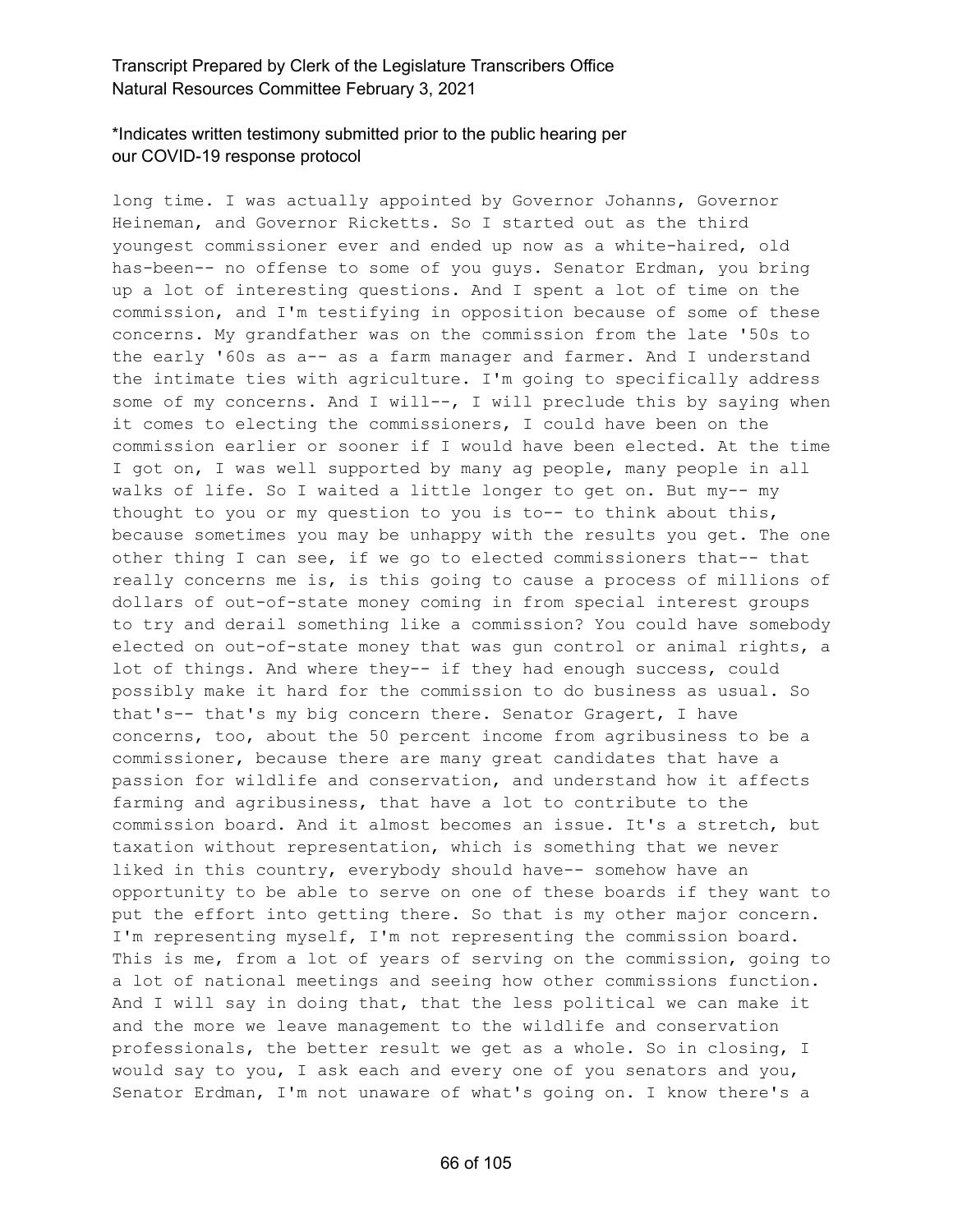# \*Indicates written testimony submitted prior to the public hearing per our COVID-19 response protocol

lot of friction right now between the Legislature and some of the things going on with Game and Parks. Please help us find a way to come up with solutions for that. And let's work together so that we can provide the most opportunities for the state. We can be the most responsible to the landowners in the state. And we also can make Nebraska one of the best places to live. I've grown up here, spent my whole life here, and this state means a lot to me. I don't even want to start to imagine how much money I spent, of my own, being out of my office when none of my employees were working, so I could volunteer because I wanted to make a difference to the citizens of Nebraska by volunteering on this board. So again, thank you for letting me testify. And if you have any questions for me, I do have some historical perspective. I'd be glad to visit with you about it.

**BOSTELMAN:** Thank you for your testimony. Any questions from committee members? My question would be, the time you served on-- how much of an issue was crop loss, depredation? How-- how often did that come before the commission? How-- how did you deal with that?

**MARK PINKERTON:** It depended on the price of corn, quite frankly. When corn was really cheap, we didn't have a lot of issues. When corn became more valuable, we had more issues. I will-- and I'll go on and say, kind of in relationship to that, when I got on, to me, I felt like whether I was appointed or elected, I needed to answer to my constituents. So I tried to answer all their questions and be available for them and be places where they could talk to me. And for me, unfortunately, on the Web site, if you look, the phone numbers of the commissioners are listed by district, and I was District 1. So when it was a three-day weekend and the phone wouldn't ring at Game and Parks and you couldn't get anybody, guess who got all the calls? So I became really good at answering all the questions for the Game Commission. But I-- I think I more than adequately acquitted myself of being available to my constituents. But yes, depredation is difficult, and it's hard to deal with, and it's very political because you're dealing with the landowner who is taking the loss for crop depredation, and you're dealing with the sportsmen who feel like they have a-- a place in the fight. And a lot of states do it differently, and some more successfully than others. But I don't know the perfect answer. I think Wyoming does quite a bit more[-- but I think they get some some revenue from some other sources, other than than permits- and places like that, so--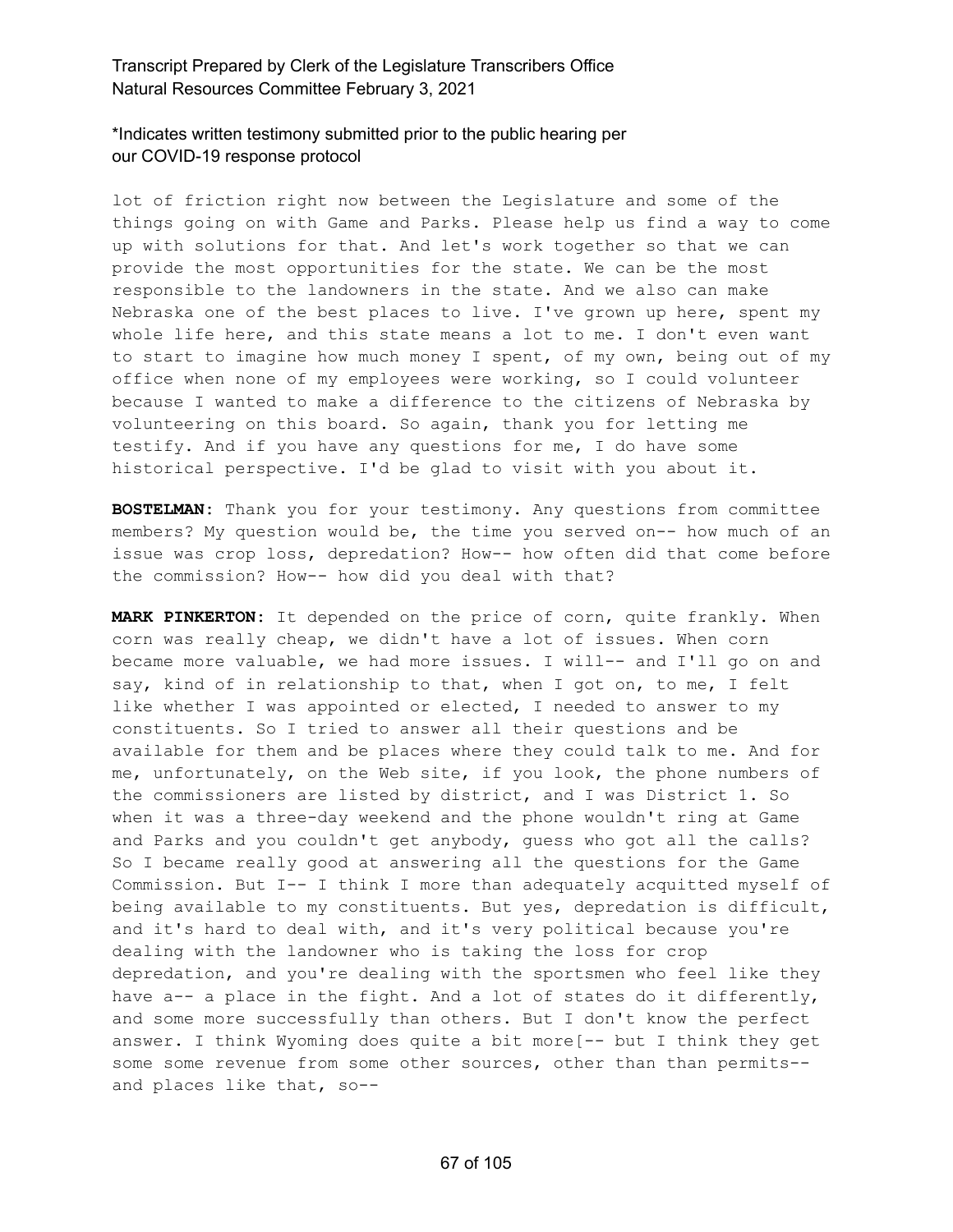\*Indicates written testimony submitted prior to the public hearing per our COVID-19 response protocol

**BOSTELMAN:** How would you say the makeup of the commissioners was when you were-- during-- during the past years? Has it-- has it been an ag influence? Has it been a-- you know, farmers on there? Has it been, typically, business people? We are kind of heavy on the eastern side of the state--

**MARK PINKERTON:** Sure. There--

**BOSTELMAN:** --when you get out of Lincoln and Omaha.

**MARK PINKERTON:** Yeah, there is a tremendous ag influence. And of course, you have to be appointed by district. I believe right now, as the statute sits, and as you said, Senator Erdman, the definition of it may be a little loose, but at least three members still have to be in agribusiness pursuits on the commission. There's a minimum of that number. And how you define that, that may be difficult. But when I was on, we had Jerrod Burke, who was a farmer out at Curtis, Jim Ziebarth, whose dad is a past state senator, who is a farmer at Wilcox. We had a lot of people-- Bill Zutavern that was in ranching-- a lot of people that had a strong ag influence, and that's important. I think-- I think, though, you need to have a good diversity on that board because a diversity of thought processes, and ideas, and experiences, and backgrounds makes for a stronger, better board because you have areas of expertise and you have concerns for a lot of different people and they feel like they have their representation. I thought it was really great that a woman was appointed to the board because I think that's long been lacking. It had been since Gloria Erickson that there was a member on the board that was a woman. And when I went to the national meetings, most commission boards had women on that were-- women do the best job because they get it done when they say they're going to do it. Us guys, sometimes we say we're going to get it done and-- and it gets put on the back burner. So I think the diversity on the board is really, really important. And when I was on the board, I will say that every one of those commissioners there had a passion for it. And before I got on the board, sometimes they'd meet for their-- two days, for their six times a year, and then wouldn't talk to each other much. And I was young and hustled. And by the time we got done, everybody was involved and we were doing things and we were out there; and I think that should be. And I'm not-- I'm not patting my own-- myself on the back. I just think that's how it should be. And that's where we got it to be. And that's when it really functioned well. We're not ever all going to agree on everything, but we got to work together.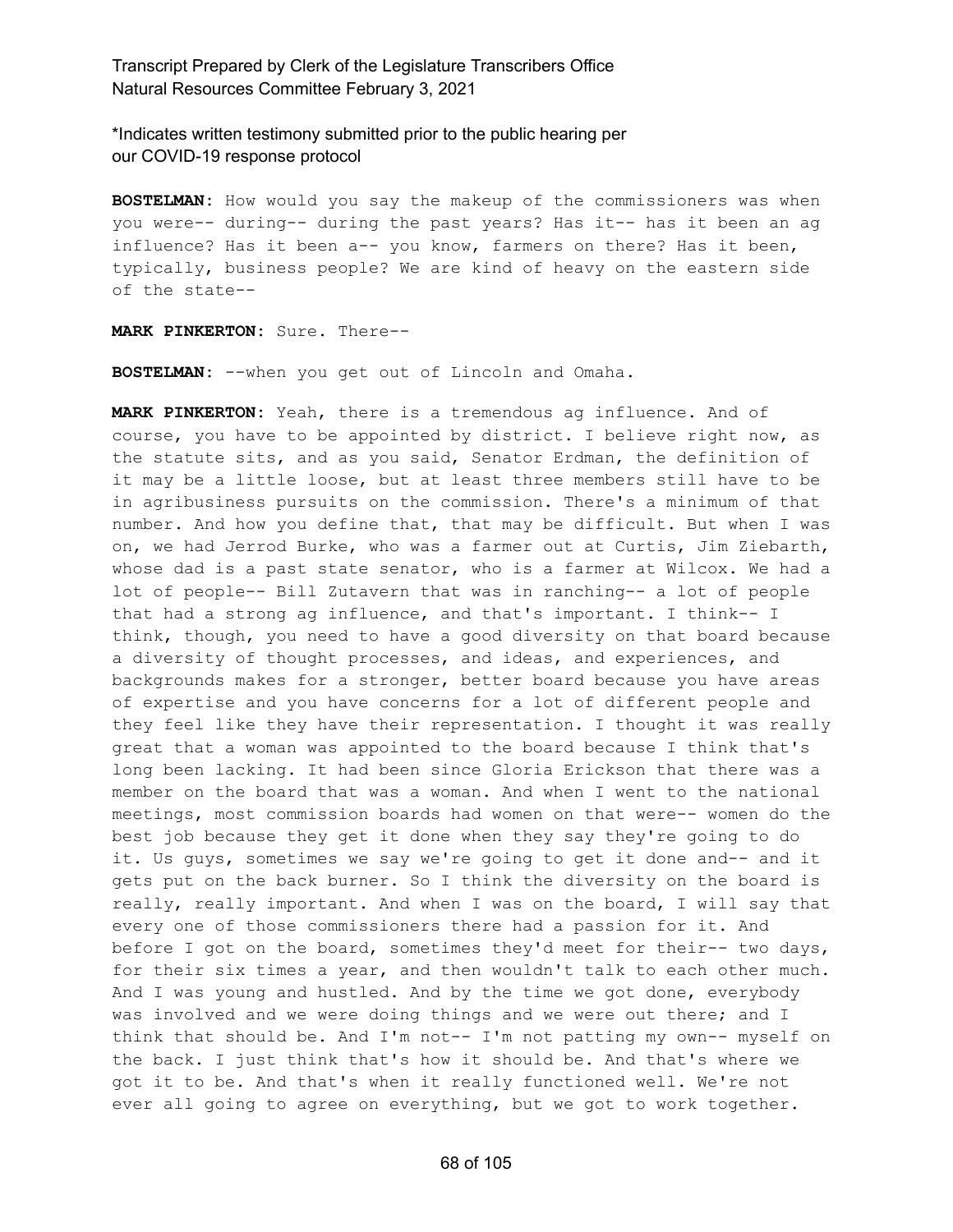\*Indicates written testimony submitted prior to the public hearing per our COVID-19 response protocol

**BOSTELMAN:** Sure, all right. OK. Thank you. Senator Cavanaugh.

**J. CAVANAUGH:** Just-- thank you for being here.

**MARK PINKERTON:** Sure.

**J. CAVANAUGH:** And thank you, Chairman Bostelman. The language in the current statute is: at least three members of the commission shall be actually engaged in agricultural pursuits, which is basically what you said.

**MARK PINKERTON:** Right.

**J. CAVANAUGH:** Do you think that the stated objective of this bill could be achieved by maybe putting in a more robust definition of agricultural pursuits and maybe some teeth to accompany that to make sure [INAUDIBLE]?

**MARK PINKERTON:** Possibly. I just hate to see it go to completely all ag, because then so many people would lose out on the opportunity to serve. And let's face it, with nine members on that commission board, eight districts and one at-large, and you can serve two consecutive four-year terms, the-- the way of states right now-- that's eight years-- not very many people get the opportunity to do it. So we need to find ways to make at least the opportunity or the potential to serve on the board available to as many people as possible.

**J. CAVANAUGH:** Thank you.

**BOSTELMAN:** OK. Thank you for your testimony.

**MARK PINKERTON:** I appreciate all your time, Senators.

**BOSTELMAN:** But the next proponent for LB615-- or opponent for LB615 to step forward.

**DAN KREITMAN:** Good morning, Mr. Chairman and members of the board. My name is Dan Kreitman, K-r-e-i-t-m-a-n, and my address is 1689 County Road E, Wahoo, Nebraska, 68066. I'm going to have to agree with Mark Pinkerton. I took over his position as District 1, and I get a lot of phone calls, a lot of texts and e-mails. And I want it to be publicly known, if you Google Nebraska Game and Parks Commission, my-- my home phone, my cell phone, my e-mail is all there. So I respond to-- this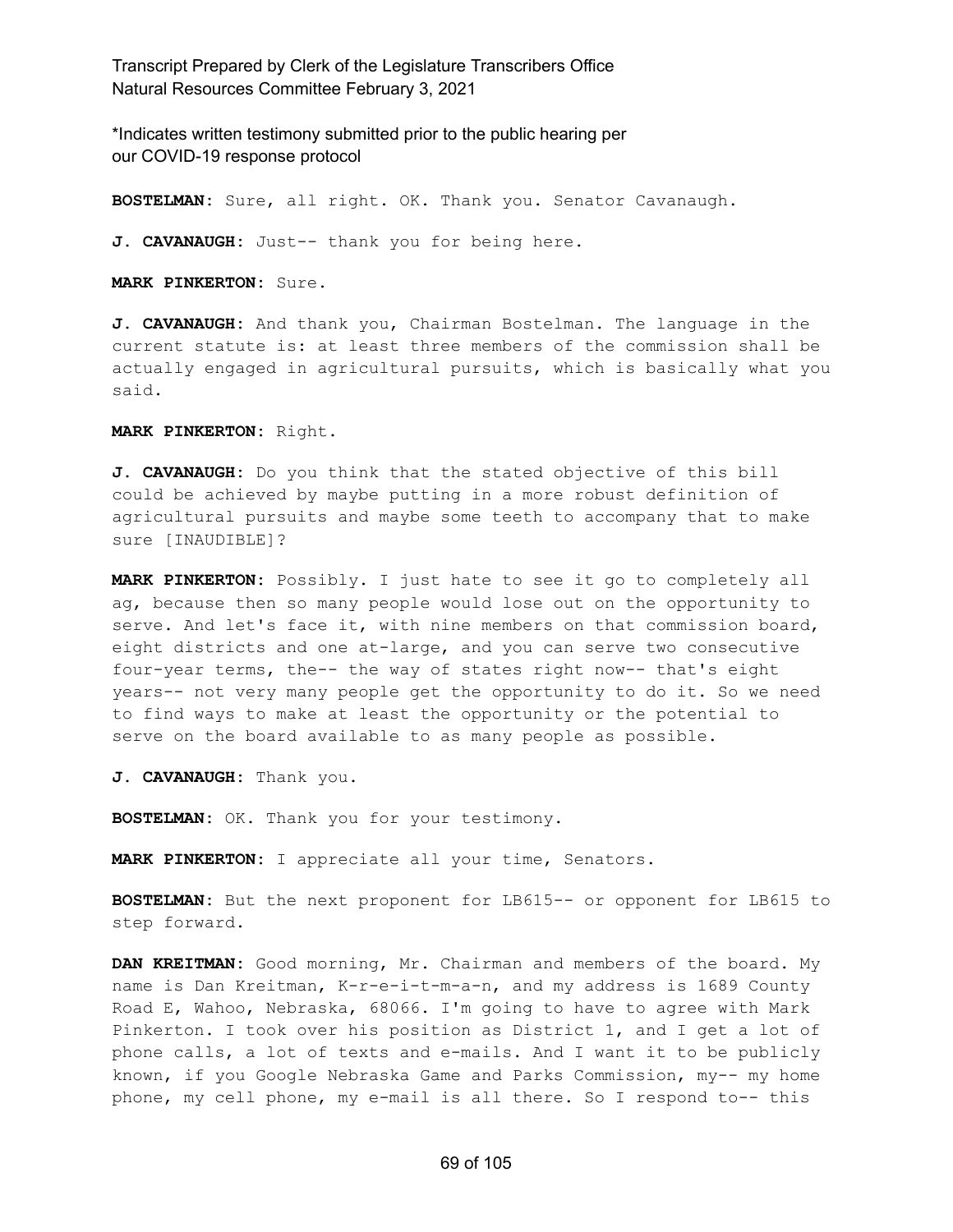# \*Indicates written testimony submitted prior to the public hearing per our COVID-19 response protocol

is my sixth year on the commission. I have responded to every text, every phone call, every e-mail I have ever received, voice mails also. I've never not responded. So I'm here representing the Game and Parks Commission, in opposition to this. I think there's a lot of things that I'm going to-- I have a list here I'm going to go over. But I think the diversity that we have is really important. If we had all farmers on the board, my-- my income is probably right approximately 80 percent derived from agriculture. Now, am I an active farmer? I'm 50/50 on a lot of fields. I put-- I pay for the fertilizer, I pay for the seed. I pay for the combining. I just don't drive the machine. So I consider myself an active farmer with the-- in those regards 'cause I-- I share the expenses, and I share the losses, and I share the income. The Governor's role in reporting-- in appointing board members of an independent commission has been in place since 1929 and has worked well. The commissioners are well-informed and interested in the matters under their jurisdiction. Governor appointments to the board have brought interest in the state's natural resources and outdoor recreation. They also bring broad experience-- experience from many sectors, including agriculture, business, marketing, community development, and public relations that strengthen the agency's operation and direction, and help propel it forward. The limits to board participation via elections, limitations to engagement and income from agriculture, does not reflect the agency's broad mission or-- as stewards of the state's fish, wildlife, park, and outdoor recreation and resources for all the citizens of the state. Elections would provide an opportunity for advocacy groups to put forward and support candidates that are opposed to consumptive use of fish and wildlife resources. If commissioners are to be elected by districts, it would seem like some redistricting would be required based on population, which you brought up, so that all the-- all votes count equally relative to representation. This would likely shift board representation away from rural parts of Nebraska. And it's my understanding that rural parts of Nebraska want to be represented more. S-- I think. I think doing it by elections would shift it the other way. I think your-- your legislative is-- is by that-- by population. I did want to say something to Mr. Erdman-- Senator Erdman. As a member of Ducks Unlimited, Pheasants Forever, Rocky Mountain Elk Foundation, yes, I support it. I donate money, I-- I spend time, I've served on boards. But it all doesn't just go to Nebraska for the wildlife. That's a nation-- most of those are nationwide organizations. So that money is distributed through--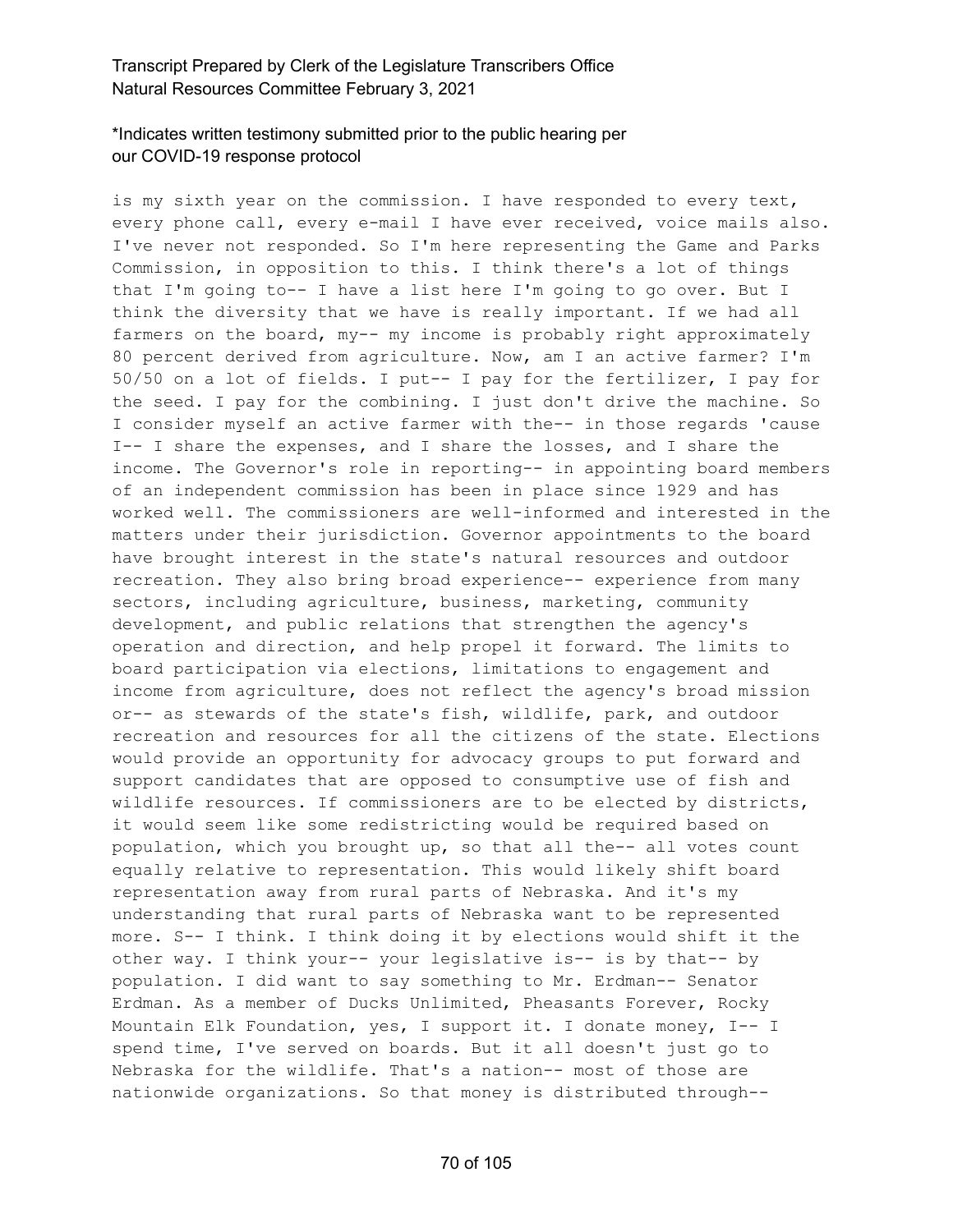\*Indicates written testimony submitted prior to the public hearing per our COVID-19 response protocol

through other states. So I'm not just supporting to have more elk in Nebraska. If anything, we need less, and we're-- and we are working aggressively towards that, as a commission. Thank you.

**BOSTELMAN:** Thank you, Mr. Kreitman. Are there any questions? Seeing none, thank you for coming here today.

**DAN KREITMAN:** Thank you.

**BOSTELMAN:** Next opponent, please.

**SCOTT SMATHERS:** This young man is like a NASCAR pit crew.

**BOSTELMAN:** Good afternoon.

**SCOTT SMATHERS:** Good afternoon, Chairman Bostelman. Members of the committee, my name is Scott Smathers, S-c-o-t-t S-m-a-t-h-e-r-s, resident of Lincoln, Nebraska. We are here today on behalf of the Nebraska Sportsmen's Foundation. Nebraska Pheasants Forever, Big Game Conservation Association, Nebraska Bowhunters Association, and the National Wildlife Turkey Federation.

**BOSTELMAN:** Go ahead.

**SCOTT SMATHERS:** OK. We're here to oppose Senator Erdman's bill, LB615. As you've heard from several of the other testifiers, when non-comp positions are put through elections, like regents, NPPD, OPPD, we've seen in the past of outstate dark money, in-state and out-of-state, agenda-driven organizations apply a lot of money to some of those-- to races of elections, which is not always a positive outcome. We're very concerned with this fact that, if we take appointed positions and make them elected positions, that we're going to have an influence, as Senator-- as Chairman Kreitman stated, of not necessarily the most populous viewpoints. Folks. I want to remind this commission- committee, also, that this year, one of your new senators spent over half a million dollars to obtain a \$12,000 dollar seat. It raises concerns for me, raises concerns for our membership base. In addition to that, when you start to have elections for these type of positions, which are covered, such as-- such as regents and NPPD, we've seen in the past history that big-name individuals from the state, i.e., Coach Osborne and some other folks, decide to run for those positions through the elections. The average individual that represents a district that wants to serve on the commission, versus a Tom Osborne,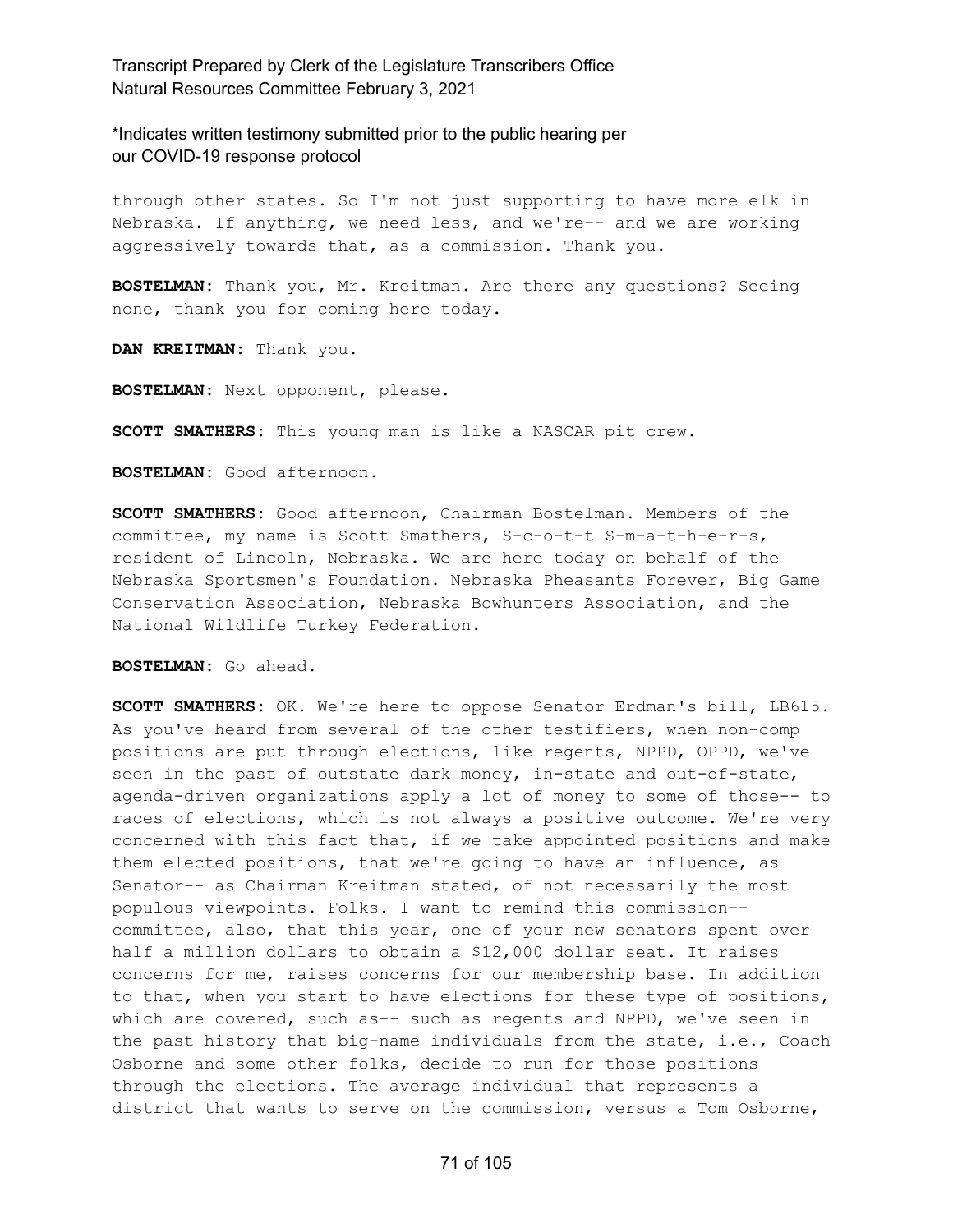### \*Indicates written testimony submitted prior to the public hearing per our COVID-19 response protocol

stands very little chance without spending a tremendous amount of money. I don't know about you, but spending a tremendous amount of money for an election with nonpaid compensation is not a positive outcome. If the goal of LB615 is to increase representation, we have our strong concerns, as you've already heard, in regards to the election formats with districting issues, and we could actually end up with less representation in central and western Nebraska, which is not what they wanted-- what Senator Erdman wants to achieve. It's certainly not what we want to achieve at sportsmen's organizations or the Game and Parks. If you draw the districts by population like the Legislature and regents do, we have the questions you brought up before that was about the State Education Board. Suddenly we have more representation on the I-80 corridor than we do in western Nebraska. Part of the current statute states that five members of the commission can no longer-- can no-- no more than five members can be a member of the same party. Senator Erdman wants to add 50 percent of income. When we go to elections, how are we going to determine who those folks are? And do we limit folks' ability to run for said office because of those parameters? I'm just curious. In closing, I'm not going to repeat the current testimony we've already heard. We have a system that works. We have a system that is by appointed. I take offense at the fact that there was a comment made that, as an appointed individual, you answer to the Governor. I'm appointed to the Natural Resource Commission, which is, as you heard last Friday, it'll will be my third term. I do not answer to Governor Heineman or Governor Ricketts, who I've been appointed by both, nor do the other thirteen members that are appointed to the commission. We report to our stakeholders. We answer to our stakeholders as a group with the common sense that we have to achieve goals for the betterment of everybody, not just our stakeholders. So with that said, appointed individuals do not have to answer to the Governor. And I will tell you that we have a difficult time finding individuals willing to go through the process for a nonpaid position to be on the commission. And we have-- in fact, we've had a-- two open seats on the Natural Resource Commission for a better part of a year because of the lack of availability of individuals that want to do a nonpaid position with the time frame it takes. With that, I'll close and ask you that you do not forward LB615 to the floor. And I'll answer any questions.

**BOSTELMAN:** Thank you, Mr. Smathers. Are there any questions from committee members? A question I would have asked you-- what you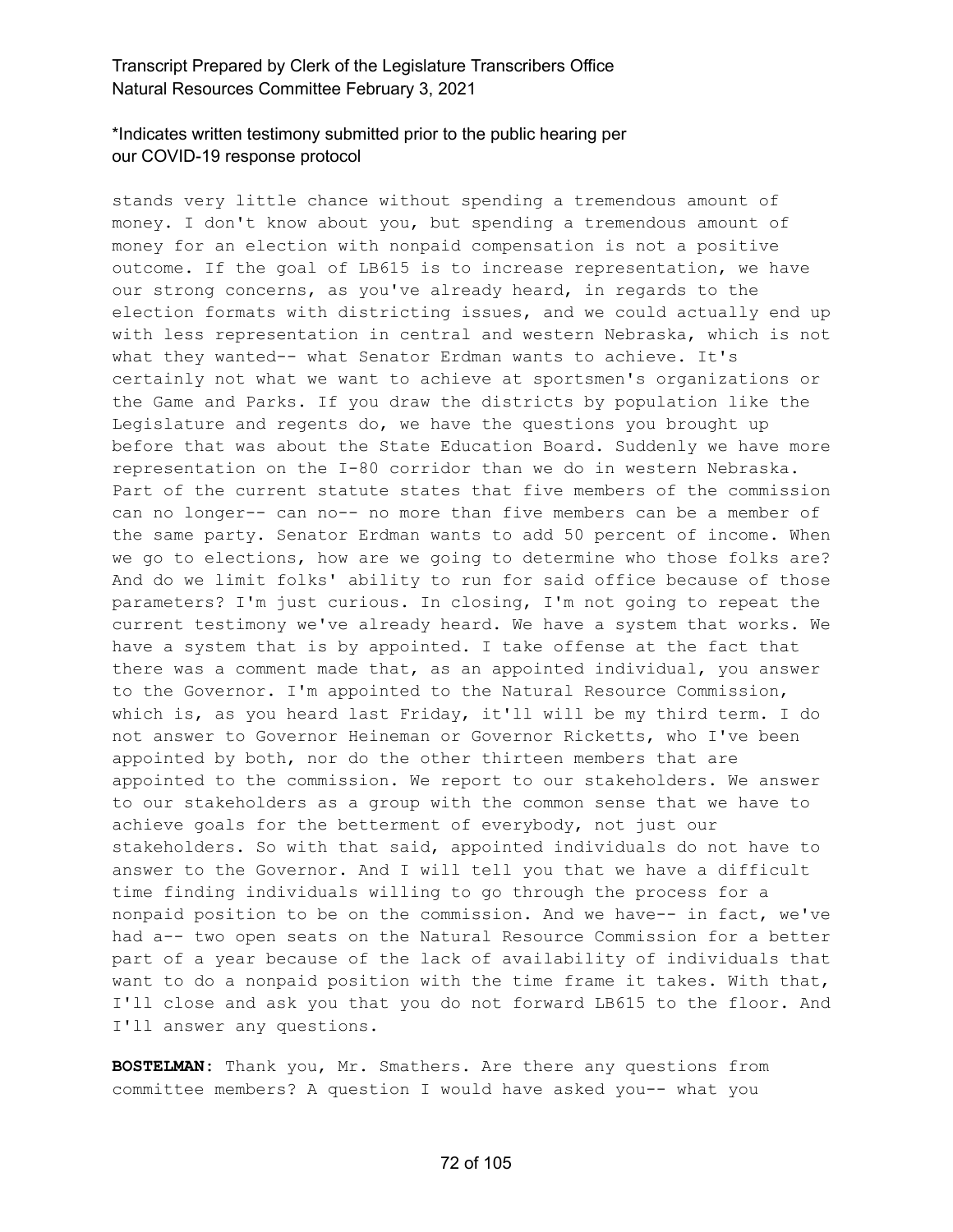\*Indicates written testimony submitted prior to the public hearing per our COVID-19 response protocol

mentioned before, obviously, would one of your concerns be someone who is completely opposed to, say, hunting--

**SCOTT SMATHERS:** Yes.

**BOSTELMAN:** --or fishing? As we've seen before, a certain senator was opposed to certain types of hunting of certain animals.

**SCOTT SMATHERS:** Yes.

**BOSTELMAN:** But these individuals would then come onto the board with- or be elected with an agenda that probably would actually create more problems by, say, they don't want-- don't want you to hunt deer. So now they eliminate deer hunting. And now we have a problem because we can't hunt deer, so now that population grows. Is that what I'm hearing?

**SCOTT SMATHERS:** Yes, sir. That's what you're hearing. In fact, if you look at the state of California, which their-- their commissioners are elected, they're currently in a debate over whether to stop harvesting of black bears in the state of California. And If you look at the black bear population, California is similar to other states with our elk population and/or apex predators, of growth. And there creates an issue, but the decision will be made by elected officials, not science-based/driven decisions.

**BOSTELMAN:** Have you had, in your conversations-- I-- I might take as you've traveled the state of it and had the opportunity to speak with farmers, ranchers, and sportsmen across the state.

**SCOTT SMATHERS:** Absolutely.

**BOSTELMAN:** One-- one question that I had asked Senator Erdman-- which I think I want to ask again-- is, you know, you need to apply--

**SCOTT SMATHERS:** Yes.

**BOSTELMAN:** --to be a commissioner. So I'm not for sure-- I'm going to look again. But I'm not sure that we're seeing a lot of farmers or sportsmen, either one applying for these positions. Now, I would see if-- if we had five or six that did and certain ones were being selected, I could see there could be an issue. But if we-- have you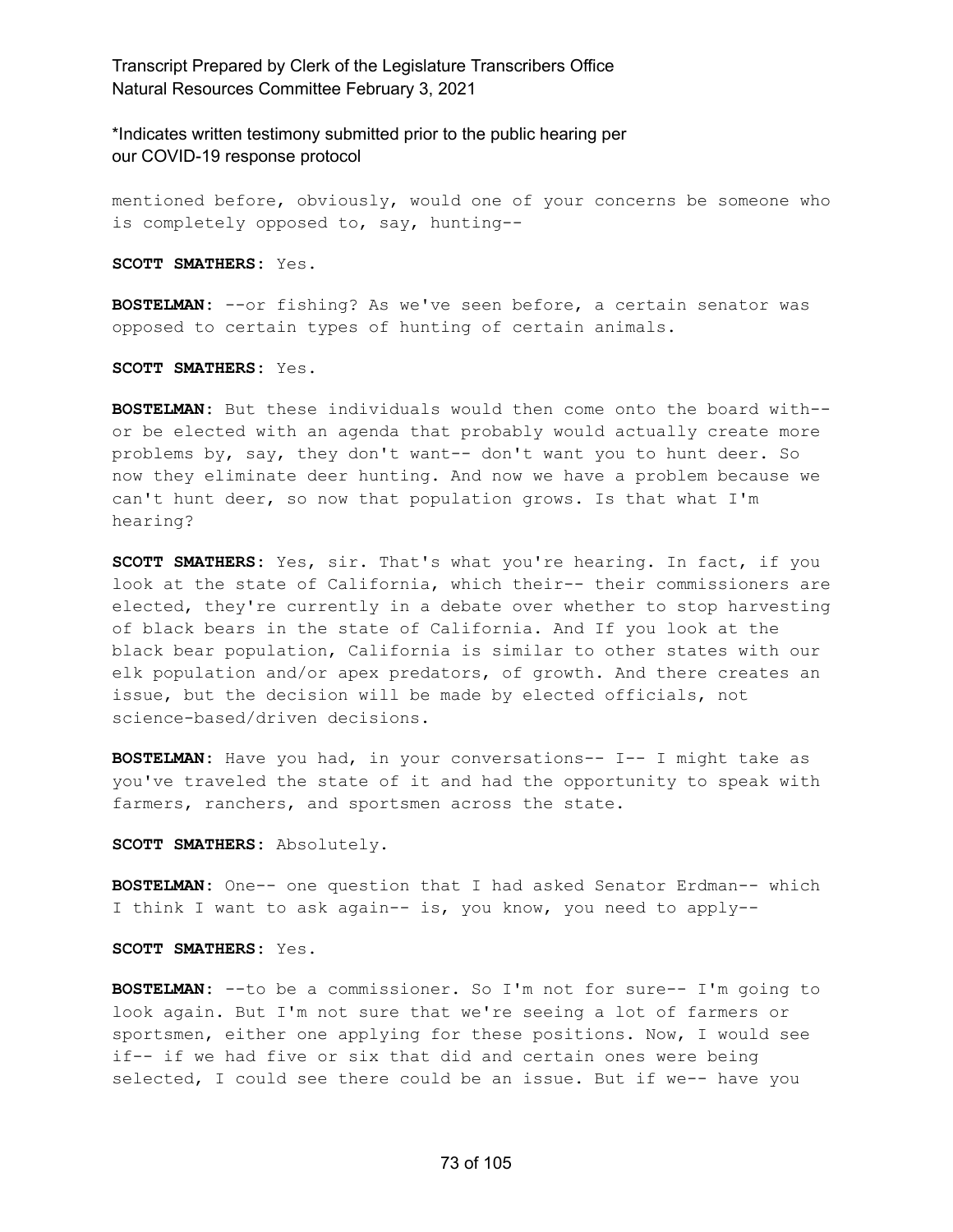\*Indicates written testimony submitted prior to the public hearing per our COVID-19 response protocol

heard from people why they won't? Or are they concerned to not-- to not apply?

**SCOTT SMATHERS:** Yes, I've traveled the state extensively and I'm from every corner to every corner, from large to small, working with small groups to large groups. The comments, the common conversation-- the first word we start is: Why do you not attend, then, Game Commission meetings to state your opinions, to ask questions, to be a part of the process? They're not silent, the commissioners. They will speak their mind, they will listen to you. They will find solutions. Find out that, you know, there's a lot of factors. It's easy to say you want to be involved until you actually have to be involved. And when it comes down to the fact of you have to spend time and it's a nonpaid position. And that's what we found the most, is that, as an-- as an ag producer, your hours are not 9:00 to 5:00. Again, 60 percent of our members are ag producers. It's not 9:00 to 5:00; you don't punch in and punch out. You work when you have to work. So it makes it difficult to schedule for ag producers. To even be a part of the local volunteer groups, whether it's Pheasants Forever, do you, because of that time frame? And that's the biggest issue we find. In addition, it is a noncompensated position, which it should be. And they'd rather effect change through local conservation groups and/or with their senator represent-- or their commissioner. That's the biggest issue.

**BOSTELMAN:** OK. Thank you, Mr. Smathers.

**SCOTT SMATHERS:** Yes.

**BOSTELMAN:** Any other questions? Thank you for your testimony.

**SCOTT SMATHERS:** Thank you.

**\*KRISTAL STONER:** Mr. Chairperson and Respected Members of the Natural Resources Committee, On behalf of the more than 12,000 members in Audubon Nebraska, a state office of the National Audubon Society, we oppose LB615 and request this be included as a part of the public hearing record. The National Audubon Society is a conservation organization focused on bird conservation, which seeks to improve habitat and to bring awareness to the condition of our environment and how changes impact birds, natural resources, our economy, and communities. The Nebraska Game and Parks Commission has a broad mission that includes the stewardship of the state's fish, wildlife,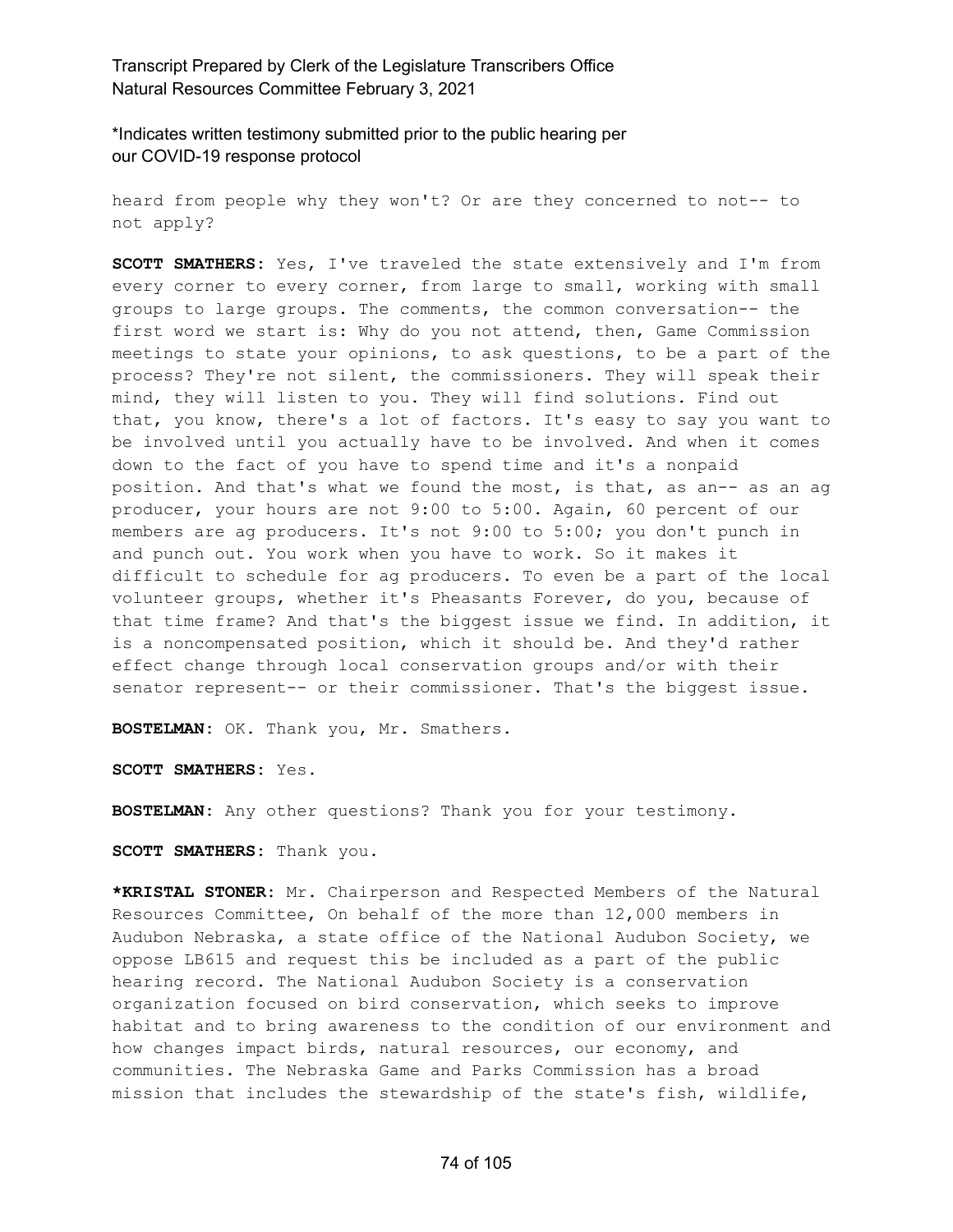# \*Indicates written testimony submitted prior to the public hearing per our COVID-19 response protocol

park, and outdoor recreation resources in the best long-term interests of the people and those resources. The Commissioners need to be members of communities statewide, and they need to bring diverse interests, perspectives, and expertise from many sectors including agriculture, ecotourism, community development, public engagement, science, and outdoor recreation. The proposed legislation limits the perspective and expertise to only agriculture and specifically those that derive 50% of their income from agriculture. Individuals with firsthand knowledge of family farms and ranches should absolutely be represented on the Commission. But, there should also be individuals with a science background, experience and a passion for outdoor recreation, community engagement, education, and recreation business expertise. The concept of electing commission members is one worthy of discussion if the purpose is to increase Commission diversity and perspectives. If you consider the individuals that have served over the last several decades, there have been few, if any people of color and only one woman to my knowledge. We can do better at ensuring decision-makers represent their constituents. As written, LB615 would instill narrower perspectives, and representation, and would not serve the broad mission of the Nebraska Game and Parks Commission. Thank you for your consideration of my testimony.

**BOSTELMAN:** Is there anyone else who would like to testify in opposition to LB615? Seeing none, anyone like to testify in the neutral capacity on LB615? Seeing none, Senator Erdman, you're welcome to close.

**ERDMAN:** Thank you, Senator Bostelman. I appreciate being in this room. I could hear; that's amazing. The one the other day wasn't so good. So Mr. Pinkerton said that he served for years on the Game and Parks Board and things worked real well when he was there. I want to share with you something. Game and Parks has been out of control for 30 years. We've had issues with Game and Parks for 30 years, which included the time Mr. Pinkerton served. To get elected-- or appointed, excuse me-- to this board, you need to be a contributor to the Governor-- you need to have some connection to be appointed. What we're talking about here today is that Game and Parks has been poorly organized and managed for a long time. Things have not changed. I've been to commissioner meetings. The employees run the agenda. They run the meeting, very little input from the board. So for those people to sit here and say the commission is working fine just the way it is, we need to keep employing these people, isn't true. And the Sportsmen's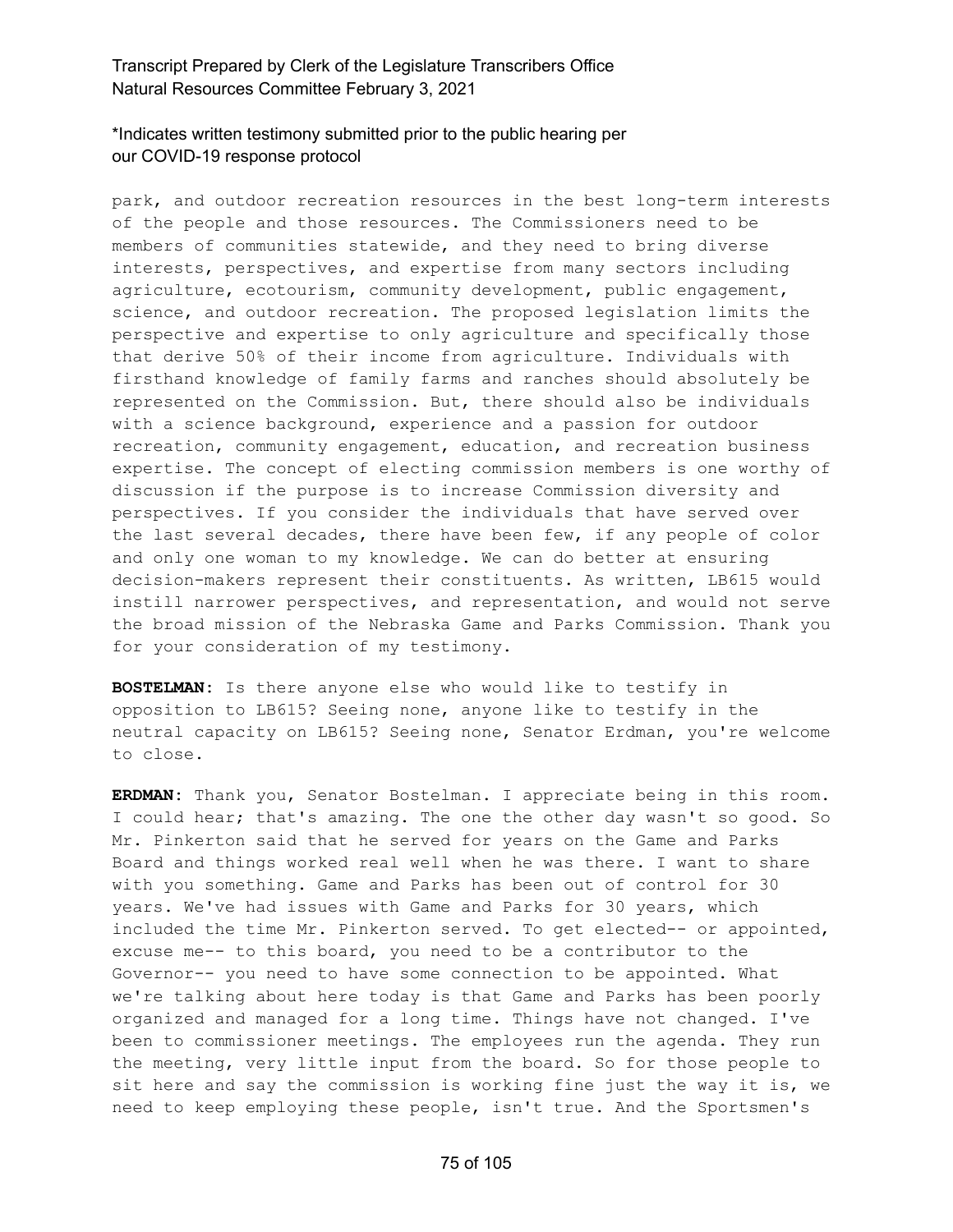# \*Indicates written testimony submitted prior to the public hearing per our COVID-19 response protocol

lobbyist, that came last week and testified against the bill for carrying a weapon when you bowhunt, is back today. And they said they could get dark money and they could elect somebody that doesn't want to hunt. Well, let me tell you what happens. People get appointed that have a desire to have more wildlife, but that's OK. But it's not OK to elect somebody who wants to take care of those who suffer damages from wildlife. To say, by Mr. Pinkerton, yeah, I understand what they're suffering under, and we have greater depredation requirements or requests when corn prices are higher, may be true, may be not. But this organization needs to have someone that's able to answer to those people who are having the losses and to manage this organization right. We passed the laws and they're supposed to adhere to them and apply them. This is not about electing the board members 'cause they're worried that somebody is going to take away their hunting rights. This is about keeping doing what they've always done, and we continue to have the same results. Over 30 years, we've been working to try to get control of the Game and Parks and have some common sense applied. So for them to say, yeah, we have people on there that understand what those ag producers are going through, that's not true. Unless you walk in their shoes, you don't understand. That's why I don't care how many e-mails they respond to or how many calls they make back, nothing changes. And it's time for us to allow the membership-- or the voters in the state to vote for people who represent them. That excuse about the dark money coming in with the regents, they get a bunch of money to put a regent in place, so be it. Senator Chambers wanted to stop mountain lion hunting for years- didn't happen. This is a commonsense bill. I'm willing to work with you to come up with a solution for the definition of what ag producer is. I'm willing to work with you to figure out where the line should be drawn. But need to move this forward so that the people who spend our tax dollars are elected and not appointed. Thank you.

**BOSTELMAN:** Any questions from committee members? I will say we do have one written testimony from Kristal Stoner, in opposition, from Audubon Nebraska.

**ERDMAN:** Did you get a letter from Terry Jessen in support?

**BOSTELMAN:** There is a-- position letters from proponents, from Terry Jessen, and opponent from Eric Zach, and opponent from the Congressional Sportsmen's Foundation, Kent Keene. Those are position letters.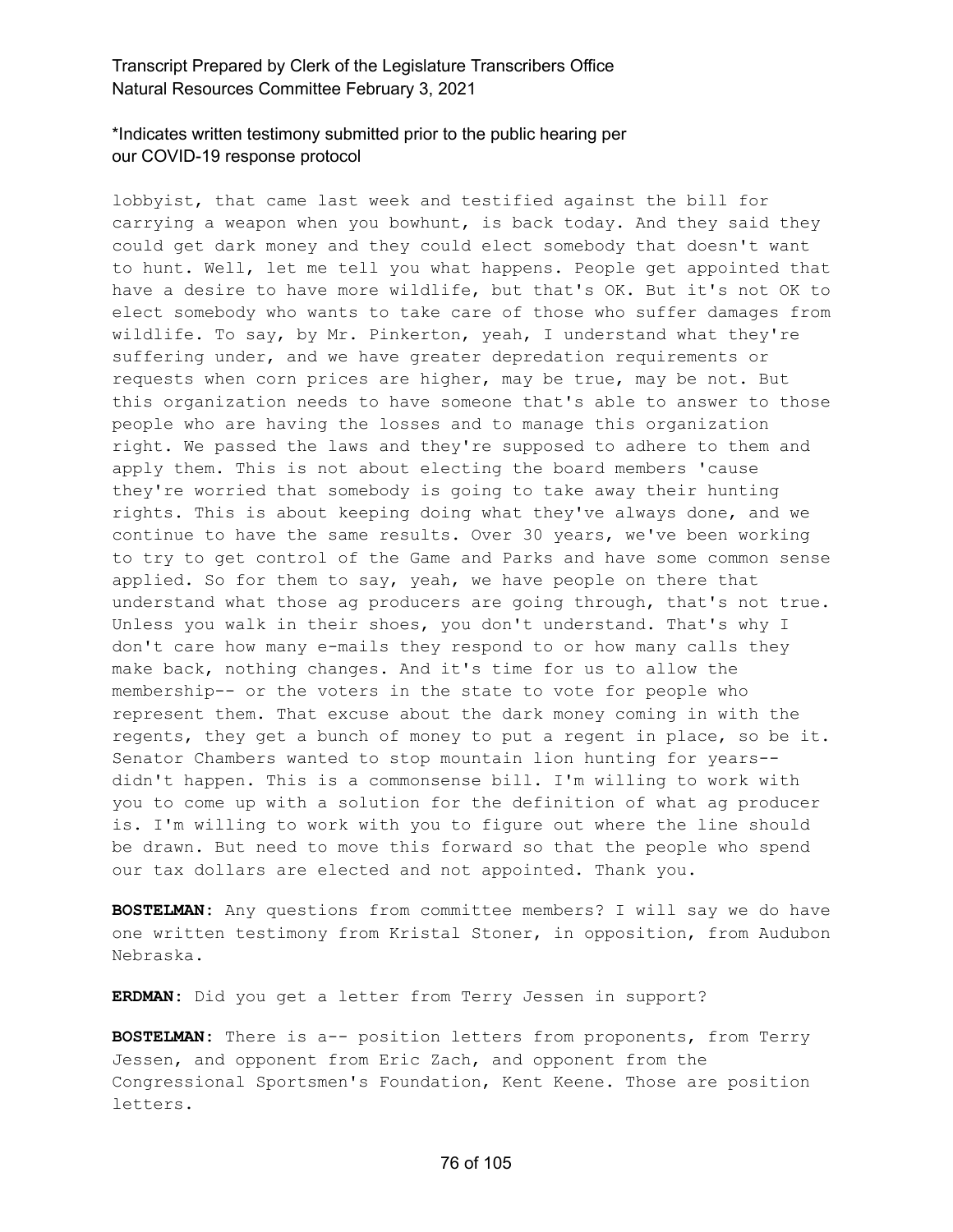\*Indicates written testimony submitted prior to the public hearing per our COVID-19 response protocol

**ERDMAN:** Thank you.

**BOSTELMAN:** That will close the hearing for today.

**ERDMAN:** Thank you.

**BOSTELMAN:** See you back at 1:30.

**BOSTELMAN:** All right, good afternoon, everybody. We're going to be starting. Let me read our COVID-19 hearing procedures first and we'll get started on our first bill coming up for this afternoon. For the safety of our committee, members, staff, pages and the public, we ask those attending our hearings to abide by the following procedures. Due to social distancing requirements seating in the hearing room is limited. We ask that you only enter the hearing room when it is necessary for you to attend the hearing in progress. The bills will be taken up in the order posted outside of the hearing room. The list will be updated after each hearing to identify which bill is currently being heard. The committee will pause between each bill to allow time for the public to move in and out of the hearing room. We request that everyone utilize the identified entrance and exit to the hearing room. We request that you wear a face covering while in the hearing room. Testifiers may remove their face covering during testimony to assist committee members and transcribers in clearly hearing and understanding the testimony. Pages will sanitize the front table and chair between testifiers. Public hearings for which attendance reach a seating capacity or near seating capacity, the entrance door will be monitored by a Sergeant at Arms who will allow people to enter the hearing room based upon seating availability. Persons waiting to enter a hearing room are asked to observe social distancing and wear a face covering while waiting in the hallway or outside the building. The Legislature does not have the availability of an overflow hearing room for hearings, which attract several testifiers and observers. For hearings with a large attendance we ask only testifiers enter the hearing room. We ask that you please limit or eliminate your handouts. Welcome to the Natural Resources Committee. I am Senator Bruce Bostelman and I'm from Brainard. I represent Legislative District 23. I serve as the Chair of this committee. The committee will take up the bills in the order posted. Our hearing today is your public part of the legislative process. This is your opportunity to express your position on the proposed legislation before us. The committee members might come and go during the hearing. This is just part of the process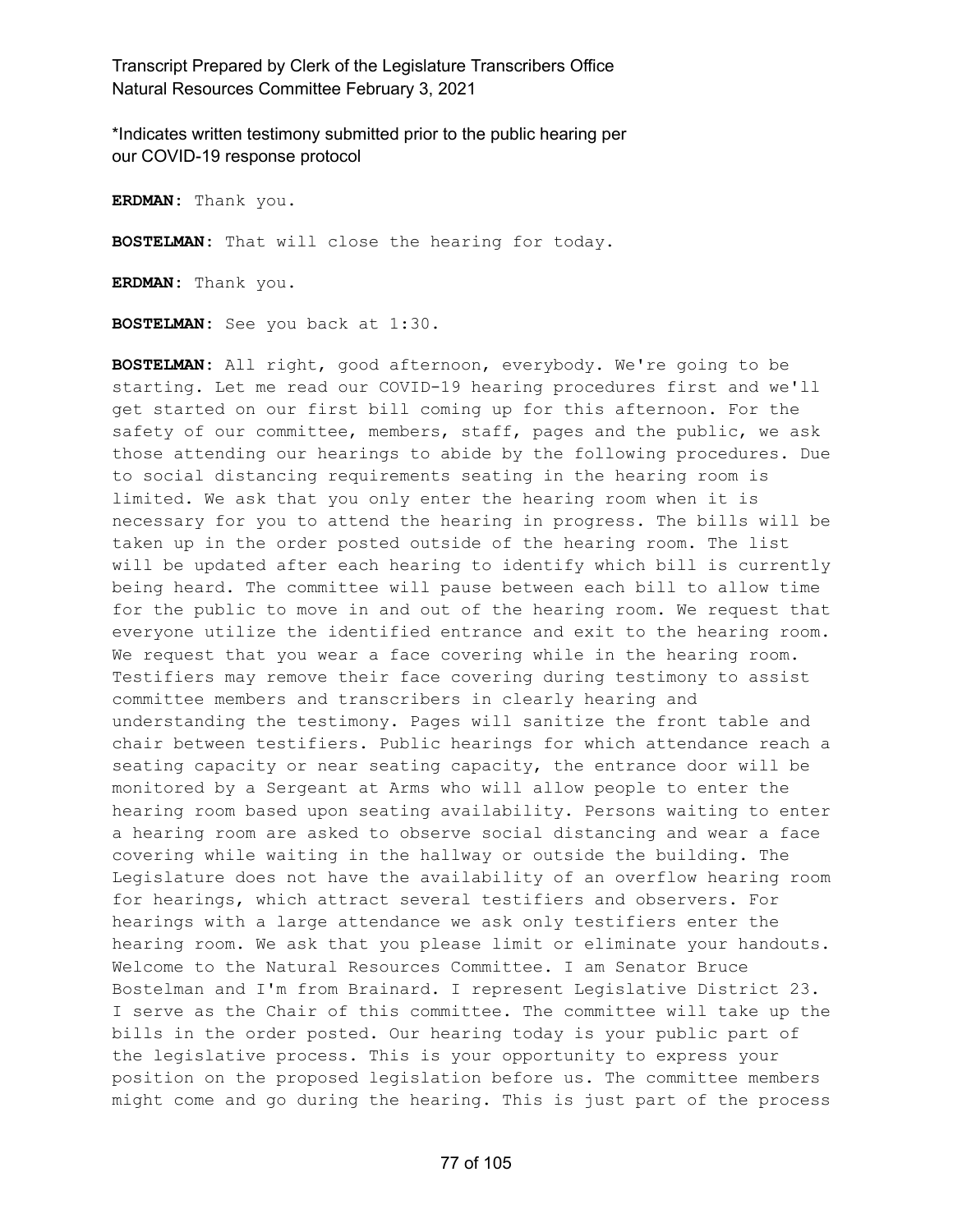# \*Indicates written testimony submitted prior to the public hearing per our COVID-19 response protocol

as we have bills to introduce in other committees. I ask that you abide by the following procedures to better facilitate today's proceedings. Please silence or turn off your cell phones. Introducers will make initial statements followed by proponents, opponents, and neutral testimony. Closing remarks are reserved for the introducing senator only. If you are planning to testify, please pick up a green sign-in sheet that is on the table at the back of the room. Please fill out the green sheet before you testify. Please print, and it is important to complete the form in its entirety. When it is your turn to testify, give the sign-in sheet to the page or the committee clerk. This will help us to make more-- a more accurate public record. If you do not wish to testify today, but you would like to record your name as being present at the hearing, there is a separate white sheet on the table that you can sign for that purpose. This will be a part of the official record of the hearing. When you come up to testify, please speak clearly into the microphone and I want to stress that. Please speak loudly and clearly, especially with the plexiglass, and that it's hard for us to hear. If you leave your mask on, please speak loud as well for us to hear. You may remove your mask, tell us your name and please spell your first and last name to ensure we get an accurate record. We will be using the light system for all testifiers. You'll have five minutes to make initial remarks to the committee. When you see the yellow light come on, that means you have one minute remaining and the red light indicates your time has expired. Questions from the committee may follow. No displays of support or opposition to a bill, vocal or otherwise, is allowed at a public hearing. The committee members with us today will introduce themselves starting on my left.

**GRAGERT:** Good afternoon. Tim Gragert, District 40, northeast Nebraska.

**AGUILAR:** Ray Aguilar, District 35, Grand Island and Hall County.

**BOSTELMAN:** And on my right.

**MOSER:** Mike Moser, Platte County and parts of Colfax and Stanton Counties.

**J. CAVANAUGH:** John Cavanaugh, District 9, midtown Omaha.

**BOSTELMAN:** Senator Moser also serves as Vice Chair of the committee. To my left is the committee legal counsel, Cyndi Lamm, and to my far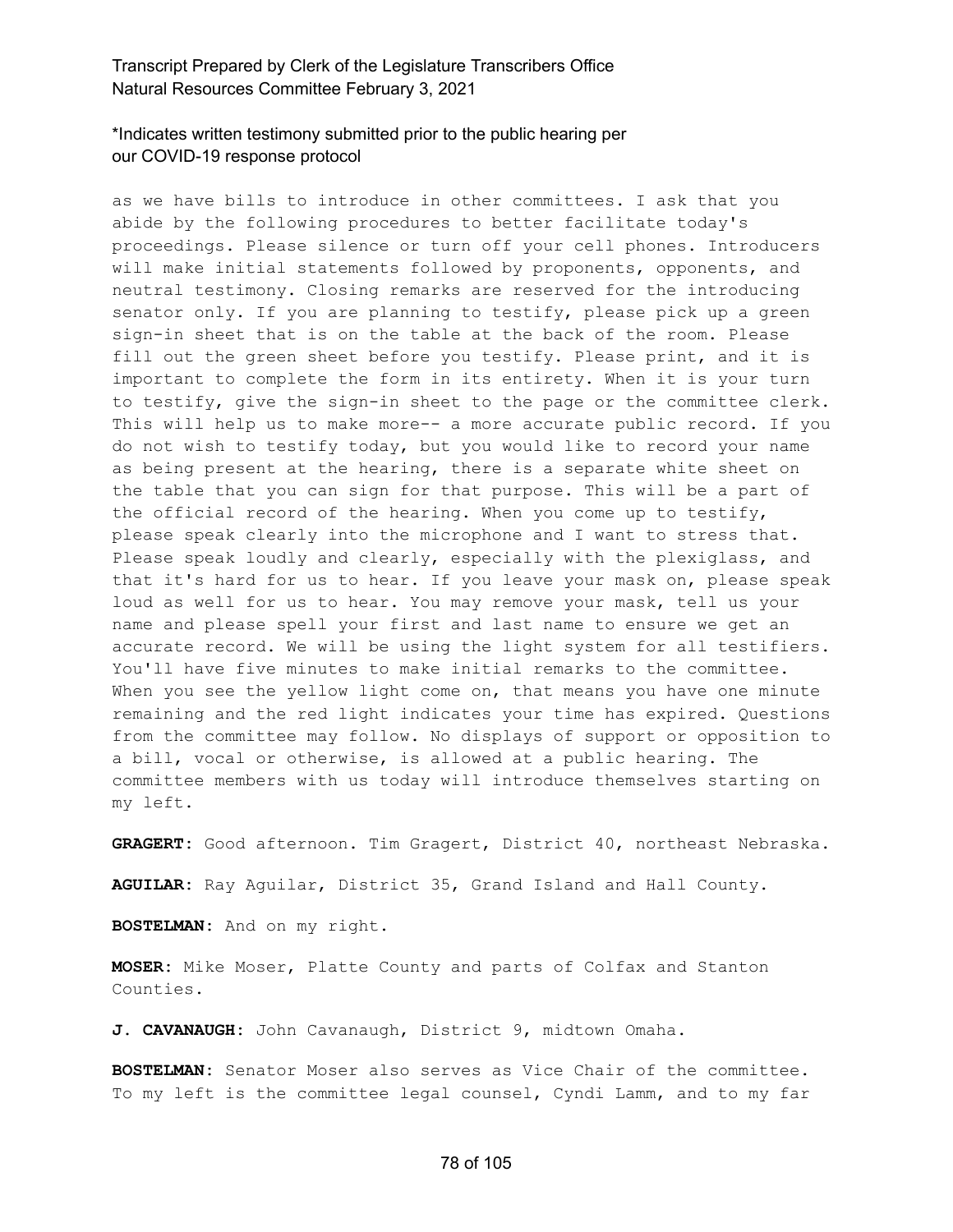\*Indicates written testimony submitted prior to the public hearing per our COVID-19 response protocol

right is committee clerk, Katie Bohlmeyer. I'd like to thank Noa and Savana today. They are our pages for this afternoon for our hearings and I'd like to thank them for their support. With that, I think we are ready for Senator Morfeld to open on LB627.

**MORFELD:** Great. Thank you, Chairman Bostelman, and members of the Natural Resources Committee. For the record, my name is Adam Morfeld. That's A-d-a-m M-o-r-f-e-l-d, representing the fighting 46 Legislative District here today to introduce LB627. LB627 allows voters in the cities of the primary class, so Lincoln, and the metropolitan class, Omaha, in order to be able to vote in the Public Power District board elections of the Public Power Districts with an annual gross revenue of \$150 million or more. For many years, voters in Lincoln and other areas were included within the Public Power District board elections. Lincoln Electric System was in partnership with the Nebraska Public Power District in a variety of ways, including the Sheldon Power Station. Qualifying my constituents and other Lincoln voters to participate in Public Power board elections, the law was changed in 2009 to allow voters to participate in these elections only if 50 percent or more of their electric utilities annual energy requirements were being met by the Public Power District. The consequences of this change was to disenfranchise hundreds of thousands of voters who even if they did not rely directly on the Public Power District for their immediate utility needs, were still impacted by the outsize effect of such large utilities. The Sheldon Power Station right here in Lancaster County is one of the major factors in air quality for Lincolnites, yet they have no voice in determining the leadership of that plant. LB627 correctly restores the fundamental rights of hundreds of thousands of Nebraskans to directly have a voice in the management of Public Power District boards. I urge your favorable consideration of this proposal and be happy to answer any questions.

**BOSTELMAN:** Thank you, Senator Morfeld. Are there questions from committee members? Senator Cavanaugh.

**J. CAVANAUGH:** Thank you, Chairman Bostelman, and thank you, Senator Morfeld, for being here and for bringing this. So I'm from Omaha, so we already elect our Public Power board in Omaha so-- and I see-- I don't think this would affect Omaha, correct?

**MORFELD:** Well, I think it would affect. So are you talking about your local public power board?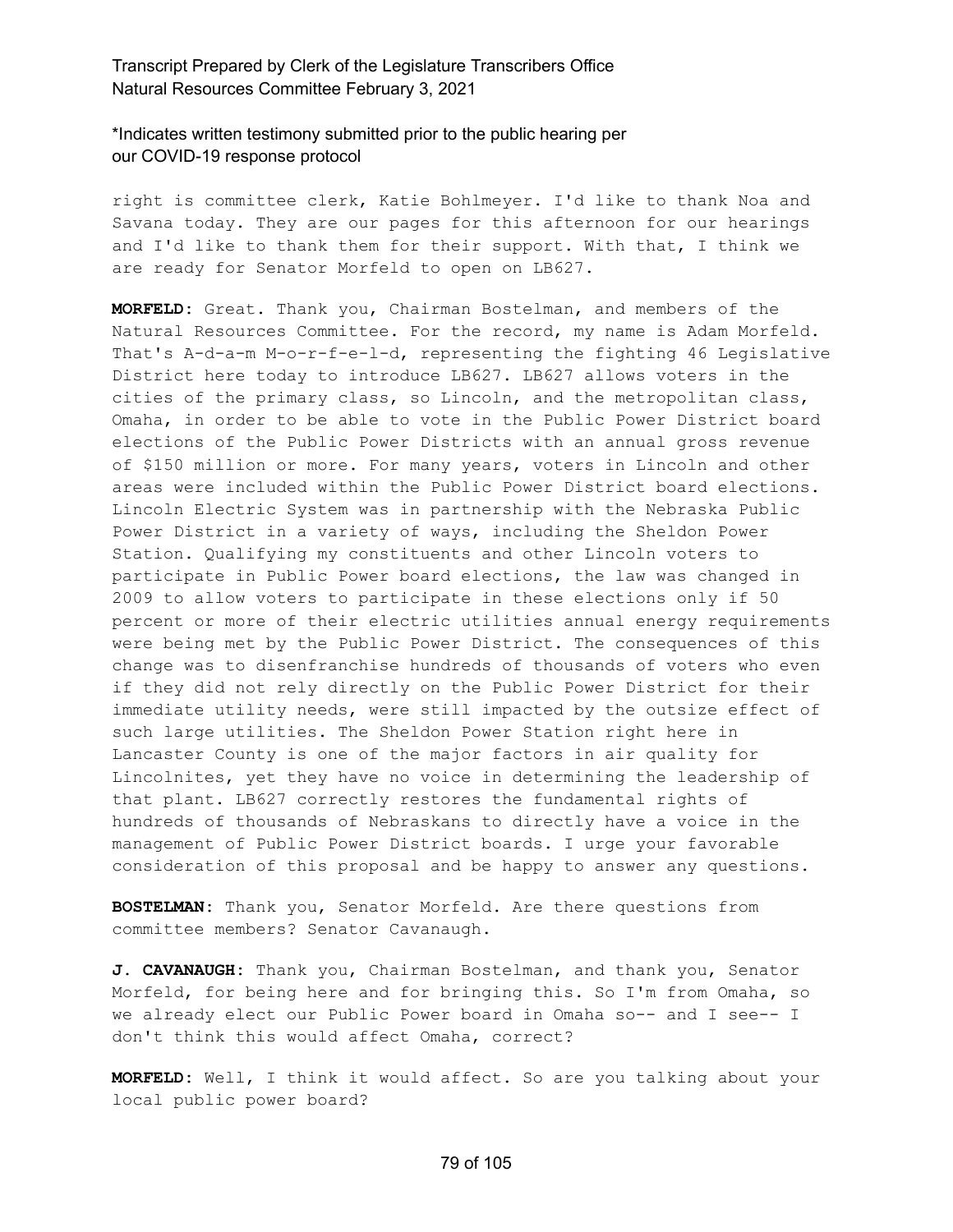\*Indicates written testimony submitted prior to the public hearing per our COVID-19 response protocol

**J. CAVANAUGH:** That's what I'm talking about, yes.

**MORFELD:** Yeah. So this is the Nebraska Public Power board. So-- so you would still elect your local. And in Lincoln we have-- we appoint the mayor, but we would have the ability to be able to vote for the Nebraska Public Power.

**J. CAVANAUGH:** And that was my question was to clarifying that.

**MORFELD:** Yep. Yeah, definitely.

**J. CAVANAUGH:** So currently, Lincoln-- residents of Lincoln do not get to vote for anybody that makes decisions about their power.

**MORFELD:** Well, not for-- well, that's a good point. So we-- we do not get to vote for NPPD elections and we vote for the mayor who then appoints and I believe the city council confirms. I'll have to double check on that.

**J. CAVANAUGH:** OK, thank you.

**MORFELD:** So the technical answer to your question was, yes, you're correct. We do not.

**BOSTELMAN:** So how-- about how many eligible voters would this add?

**MORFELD:** Well, I mean, however many there are in Lancaster-- in Lincoln. Lancaster County, I guess, so it'd be about 300,000.

**BOSTELMAN:** So do they-- LES serves Lincoln.

**MORFELD:** Um-hum.

**BOSTELMAN:** What area out this is-- what portion of Lincoln or the county is not-- does not receive power from LES or does receive power from NPPD through maybe it's through Norris Public. Do you know?

**MORFELD:** I don't know. We'd have to look into that a little bit more.

**BOSTELMAN:** That-- I'm just curious, yeah. So will the voters added by your bill be qualified to be a candidate for the NPPD District 4?

**MORFELD:** I would assume so, yeah.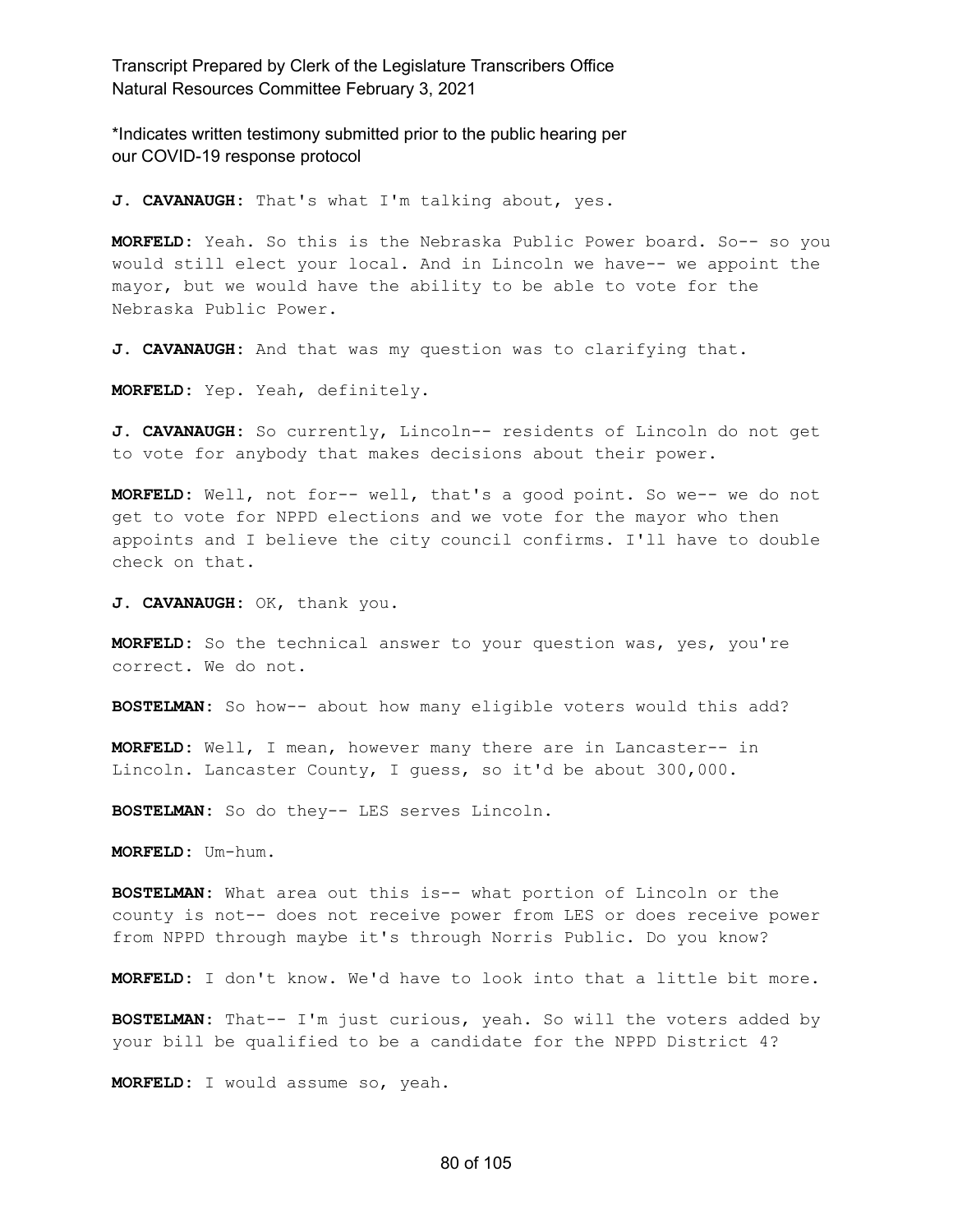\*Indicates written testimony submitted prior to the public hearing per our COVID-19 response protocol

**BOSTELMAN:** OK. Senator Moser.

**MOSER:** Would you make Lincoln one district, or would you have more than one district considering how much population is here? What-- what districts would they vote-- you know, in what districts could they try to vote for a director for NPPD?

**MORFELD:** Yeah, that's a great question. I think that we would have to look to-- when they redistrict, which is probably coming up pretty soon. I think everybody has to redistrict within the next year. So that would have to be factored into-- to their redistricting process. But I don't think that that's a decision that we would make. I don't think we redistrict. I'm on the Redistricting Committee. We have not had our first educational meeting. So I don't think that we're the ones that redistrict Nebraska Public Power, but maybe we are. And in that case, that's something we'd have to take into consideration.

**MOSER:** OK, thank you.

**MORFELD:** It's a good question.

**BOSTELMAN:** Other questions? My last question would be, so currently anyone who does not live in the chartered territory but who can vote has to be a retail customer served by the public power-- by the Power District. And it looks like that will not be the case for the voters that were being added, is that right?

**MORFELD:** You know, I think somebody from the Power Districts behind me, I think that that would be a good question. I think I know the answer, but I don't want to say the wrong answer.

**BOSTELMAN:** OK. Any other questions? Senator Cavanaugh.

**MORFELD:** You guys have a lot of great questions in this committee.

**J. CAVANAUGH:** So I apologize, I'm trying to get up to speed on this. I was, I would tell you, shocked to find out that the Lincoln board was not elected-- directly elected just because it seems like the election of our Public Power Districts is such a fundamentally-- like defining characteristic of Nebraska. Did you-- correct me, if I'm wrong. Did you say in your opening that previously the City of Lincoln was able to vote and then through some change at some point was taken out of the ability to vote in NPPD?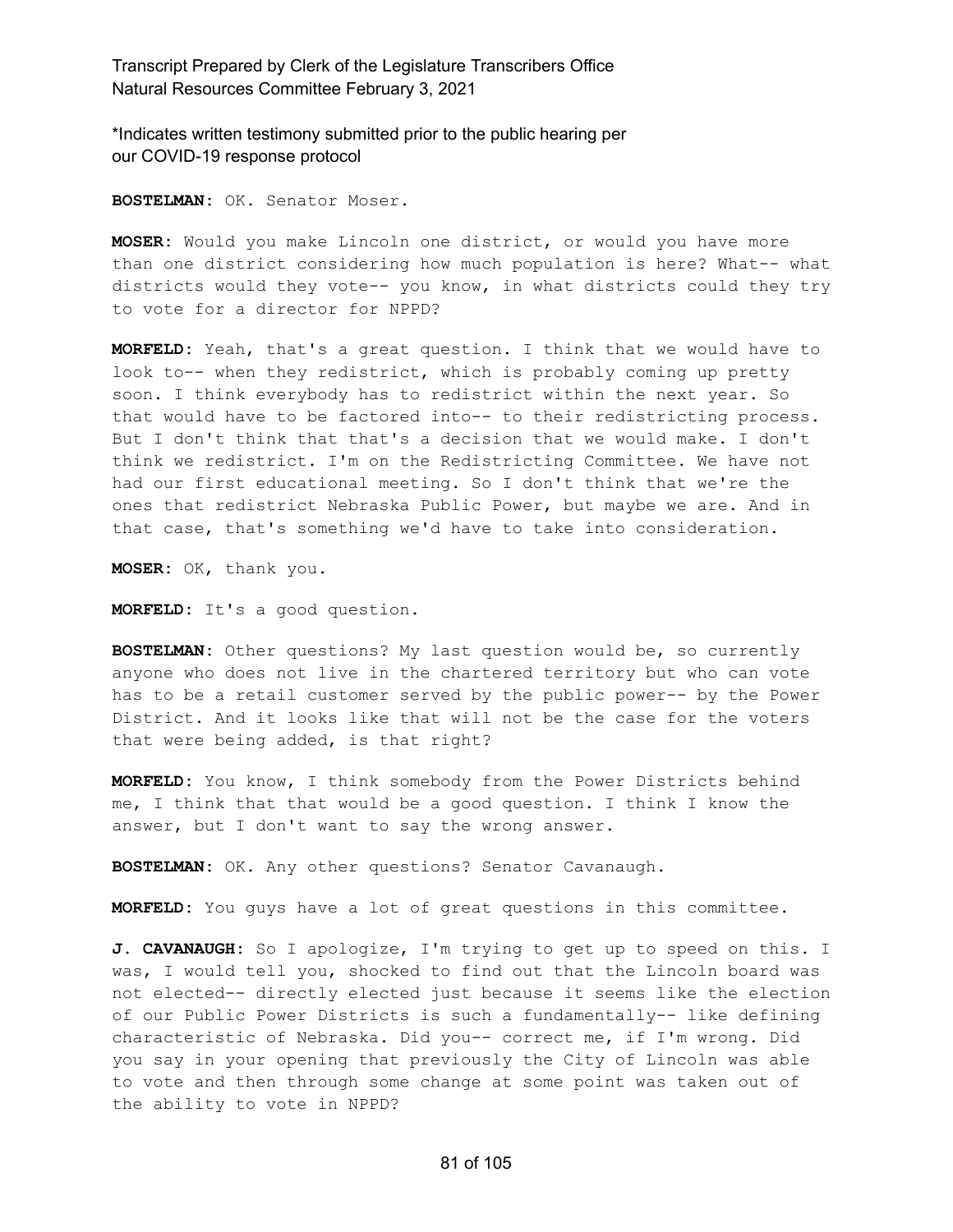\*Indicates written testimony submitted prior to the public hearing per our COVID-19 response protocol

**MORFELD:** Yeah, so I think it was in 2009 there was a change. Double check that. Yeah, it was around 2009 that basically they made it so that they could no longer vote in a Nebraska Public Power District elections.

**J. CAVANAUGH:** Do you have any idea what the justification at that time was?

**MORFELD:** I don't. I mean, it appears as though they're cut off at that time was 50 percent or more of the power that was supplied, so.

**J. CAVANAUGH:** OK, thank you.

**BOSTELMAN:** Any other questions? Seeing none, will you stay for closing?

**MORFELD:** Yep, I will close.

**BOSTELMAN:** Thank you. Want to invite anyone who would like to testify as a proponent in support of LB627, please step forward. Anyone like to testify in support. Seeing none, would anyone like to testify in opposition to LB627? Good afternoon.

**JOHN McCLURE:** Good afternoon, Chairman Bostelman, and members of the committee. My name is John McClure, J-o-h-n, M-c-C-l-u-r-e. I'm executive vice president and general counsel for Nebraska Public Power District, and I appreciate the opportunity to be here today and visit with you about our opposition to this proposed legislation. The bill really only impacts directly one county, Lancaster County. It mentions cities of the metropolitan class, which would be Omaha, but all of Douglas County is already served by OPPD. And maybe it was written this way because Lincoln could grow and become a metropolitan class city. But the effect is in Lancaster County only and the direct effect is on the board of NPPD only. No other Public Power Districts would be affected by this. The-- but the indirect effect is really on all of the customers we serve and-- and Chairman Bostelman, I think you alluded to this, you would see a significant dilution of the representation interest of the citizens who are directly served at retail or directly or indirectly at wholesale from NPPD and I'll speak to that issue. Present law passed in 2009 did put in place a standard that anybody who receives retail power or receives 50 percent or more of their wholesale firm power and energy under a 5-year contract is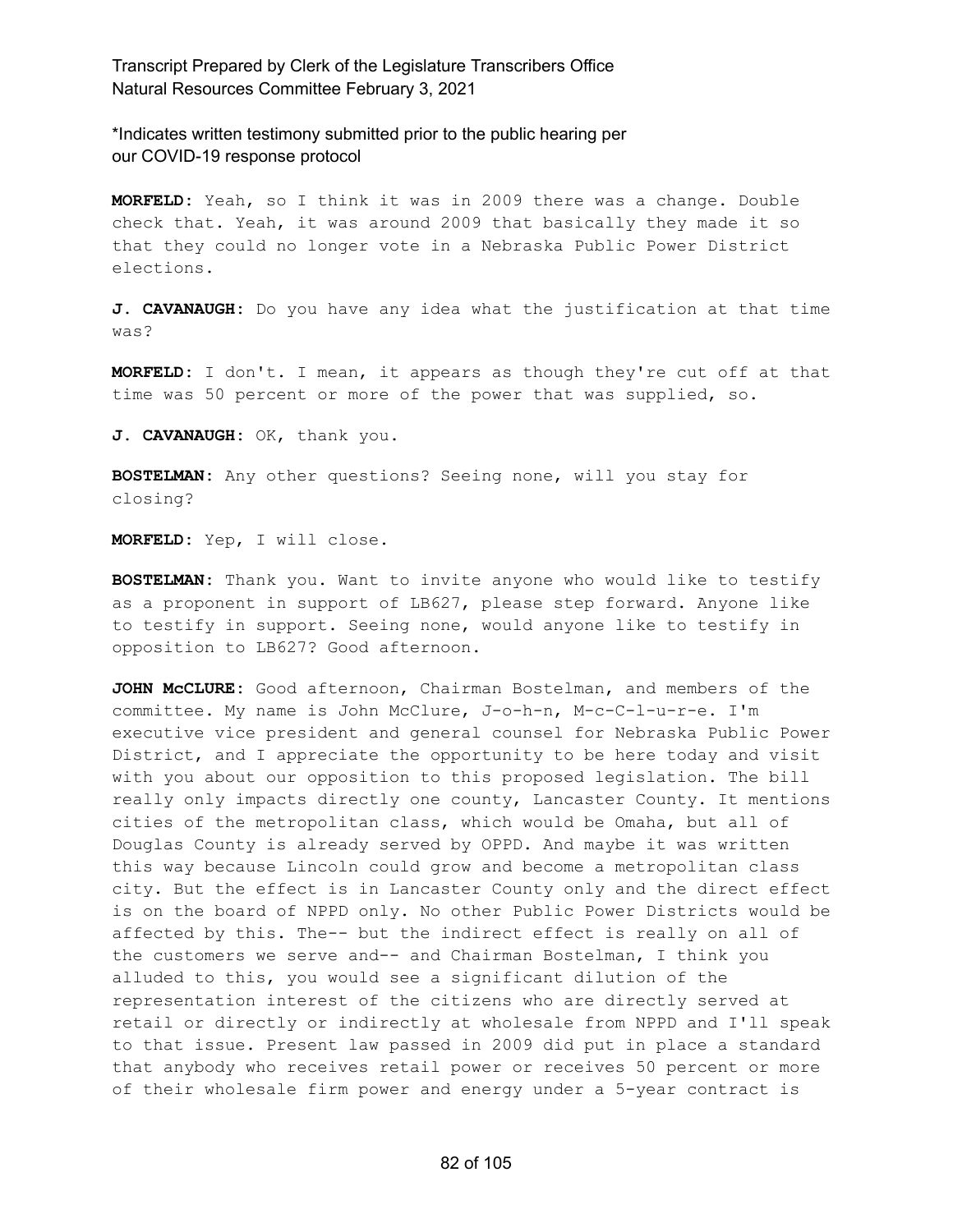# \*Indicates written testimony submitted prior to the public hearing per our COVID-19 response protocol

eligible to run for and vote for a Public Power District board. So let me give you some examples. Senator Bostelman, I believe you're served by Butler Public Power District. Senator Moser, you're served by Loup Public Power District. Both of them are total requirements wholesale customers of NPPD. So each of you vote for a board member for your retail utility, Butler and Loup, respectively, but you're also eligible to vote for a-- an NPPD director because we provide all of the power supply for those utilities. And about 70 percent of a retail electric bill can be the power supply costs for the generation and the transmission. So there's a significant stake there. So to the issue of why has Lincoln been excluded? Back in 2009, it was recognized that Lincoln's interest in NPPD was shrinking significantly and had over time. If you go back to the history, our predecessor, consumers was actually the retail provider in the City of Lincoln at one time. Then it was the wholesale supplier. But then Lincoln Electric System emerged in 1965, and it is the utility serving the City of Lincoln. NPPD does not provide retail service in Lincoln. It does not provide wholesale service and especially at a level of 50 percent. So the concern was Lincoln was likely going to have three of NPPD's 11 directors coming after the 2010 census and Lincoln's interest in NPPD's operations was significantly different than our other wholesale and retail customers. Nobody from LES objected in 2009 when the legislation was passed. And today, Lincoln's involvement with NPPD is even smaller. When NPPD sets wholesale or retail rates, it doesn't affect the citizens in Lincoln. They're not paying those rates. They're paying their rates to the-- to the City of Lincoln. We estimate we have 550,000 citizens or so. When we look at the 2020 census data, as we look at our 11 subdivisions, we would be adding 300,000 if we were to add in Lincoln and the cities and communities in Lancaster County served by Lincoln. That would be diluting the voice of the customers directly served or at more than 50 percent. I don't have an exact number, but-- but LES's power supply interest from NPPD is under a contract or a couple of contracts, and it's a minimal amount. So with that, I would be happy to answer any questions you may have.

**BOSTELMAN:** Thank you, Mr. McClure. Are there any questions? Senator Cavanaugh.

**J. CAVANAUGH:** Thank you, Chairman Bostelman. Thank you, Mr. McClure, for being here. So, well, first off, does LES purchase any wholesale power from NPPD?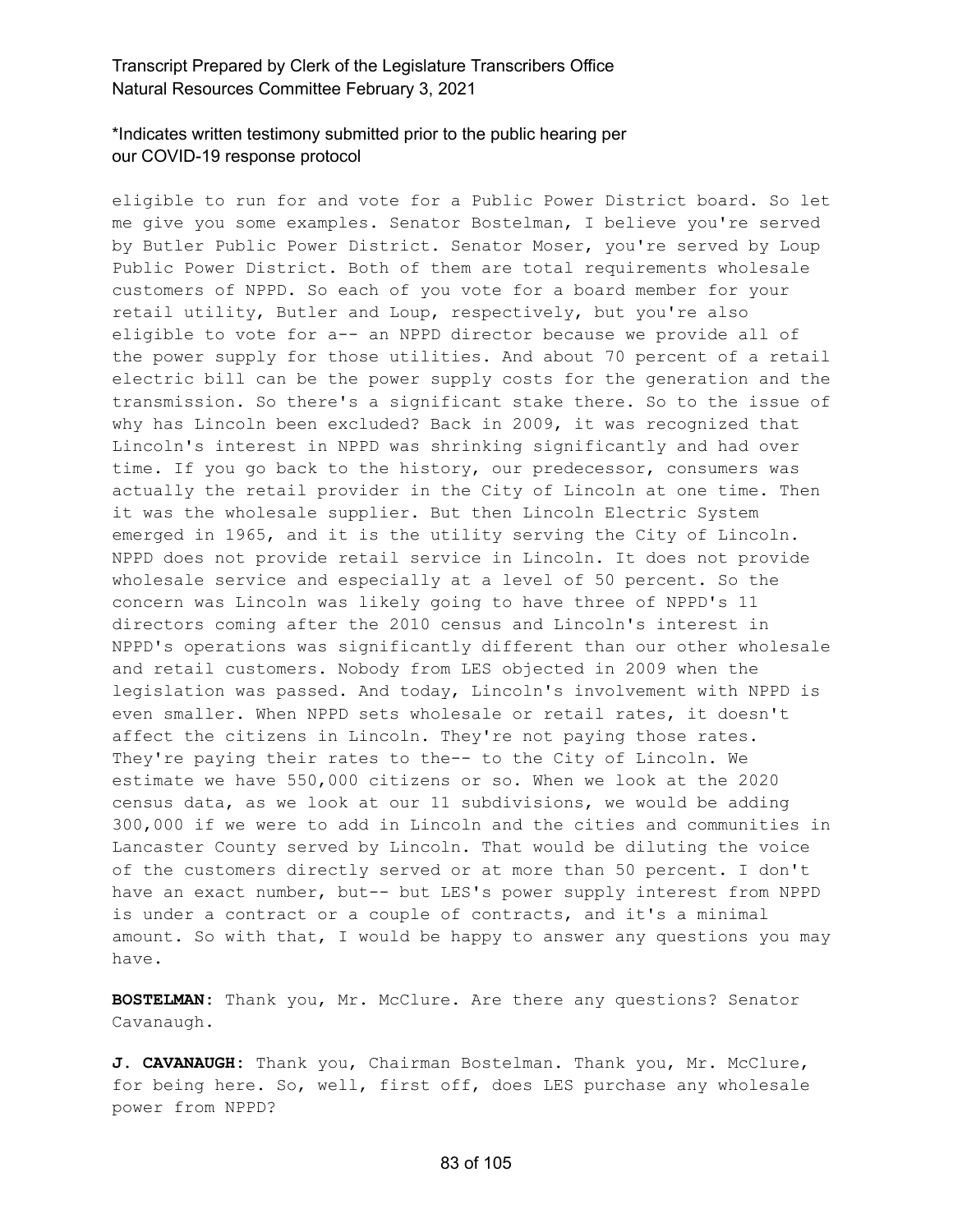\*Indicates written testimony submitted prior to the public hearing per our COVID-19 response protocol

**JOHN McCLURE:** LES has a power purchase agreement for the Gerald Gentleman Station. They purchase 8 percent of the power. All the rights are spelled out in that contract. LES also has some participation in our Ainsworth Wind Farm, and we've done some other wind power purchase agreements that they're purchasing a fraction of. But as an example, NPPD purchases almost 24 percent of OPPD's Nebraska City 2, also under a power purchase agreement. NPPD's customers don't vote for OPPD's customers-- OPPD's board.

**J. CAVANAUGH:** So 8 percent of this one power plant and some percent of Ainsworth. Do you have any idea what percentage of LES's consumption that is?

**JOHN McCLURE:** I'm going to estimate. It's probably in the 10 to 15 percent range.

**J. CAVANAUGH:** Of their totals.

**JOHN McCLURE:** Of their total.

**J. CAVANAUGH:** Because, I guess my question is the total kilowatts they consume could potentially that-- that LES consumes of NPPD's power could exceed the amount being consumed by both of the previous districts you referenced that Senator Bostelman and Senator Moser are serviced by, correct?

**JOHN McCLURE:** Oh, it may be greater, but-- but you're talking about a lot more people to begin with and the size of LES.

**J. CAVANAUGH:** Well, I'm just asking if the amount of consumption of NPPD's production that is constituted by LES is equal to or greater than some of these other people that you referenced?

**JOHN McCLURE:** Well, let me answer it. Butler and Loup buy all of their power from NPPD so they get a-- their customers have 100 percent interest in NPPD's power supply decisions. They're affected 100 percent by any rate decisions we make. There's no rate decision that NPPD's board makes. There's no new power resource decision that NPPD's board makes that affects operationally or financially the customers in Lincoln, because all of the decisions that affect them are made by the Lincoln Electric System.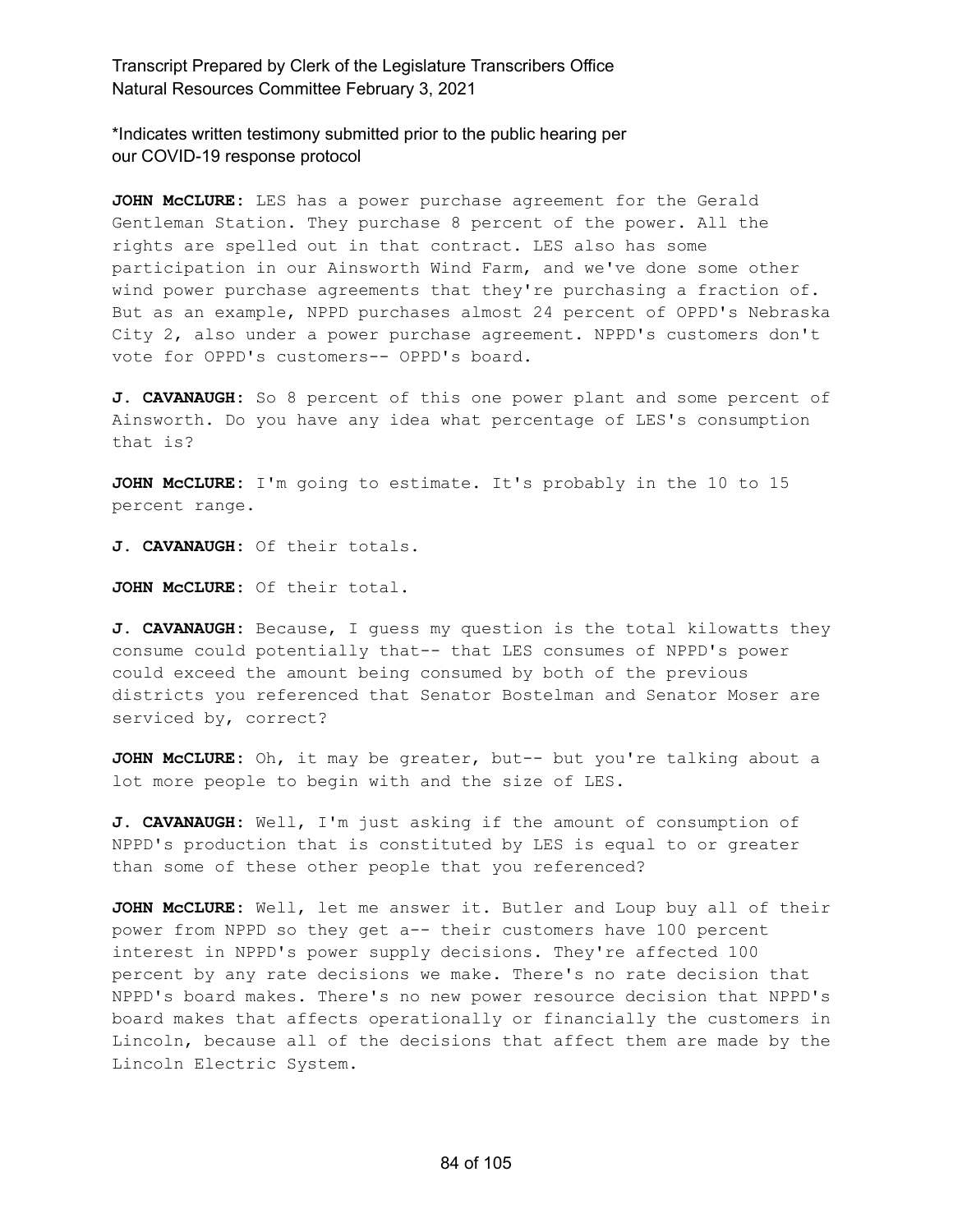\*Indicates written testimony submitted prior to the public hearing per our COVID-19 response protocol

**J. CAVANAUGH:** OK. I'm not asking you to make a qualitative assessment about the merits of the argument, I'm asking you a numerical question. The numerical question is, is 8 percent of this power station equal to the amount consumed by some of these other entire entities?

**JOHN McCLURE:** I'd have to look at specific data for the-- for the entity. Is 8 percent greater than our smallest total requirements, wholesale customer? Probably, yes. But all the rights are spelled out under a contract. And again, you can always revisit things. The Legislature looked at this issue in 2009 and I think came up with a very reasonable assessment that if you're not getting 50 percent or more of your wholesale power from a Public Power District, you shouldn't-- and under a firm contract for five years or more, there isn't a basis to be engaged with that district from a board governance standpoint.

**J. CAVANAUGH:** Just to be clear with you, Mr. McClure, I don't have an opinion about which way to go on this. I mean, I generally would say I'm amenable to your argument. I'm just trying to get the facts.

**JOHN McCLURE:** Well, I appreciate that. And I want to get you the facts. I'm-- I do have a fundamental concern when Lincoln-- the citizens of Lincoln are not served by NPPD and the decisions we make at NPPD do not affect financially or operationally the electric service in Lincoln, other than a decision we might make about Gentleman Station. And again, Lincoln chose to have-- Lincoln chose to separate from NPPD. So I'm not sure why Lincoln, and especially with its size, should have a significant voice in how NPPD is run, which dilutes the voice of the customers who are served directly or wholesale at 50 percent or more by NPPD.

**J. CAVANAUGH:** Thank you.

**BOSTELMAN:** Senator Moser.

**MOSER:** So does Lincoln Electric System buy power from other power suppliers?

**JOHN McCLURE:** Yes, obviously. They-- and I want to be careful speaking for them. But basically what I know is they have ownership in other power plants that are operated actually by other utilities, both in Iowa and Wyoming. They also have power purchase agreements for wind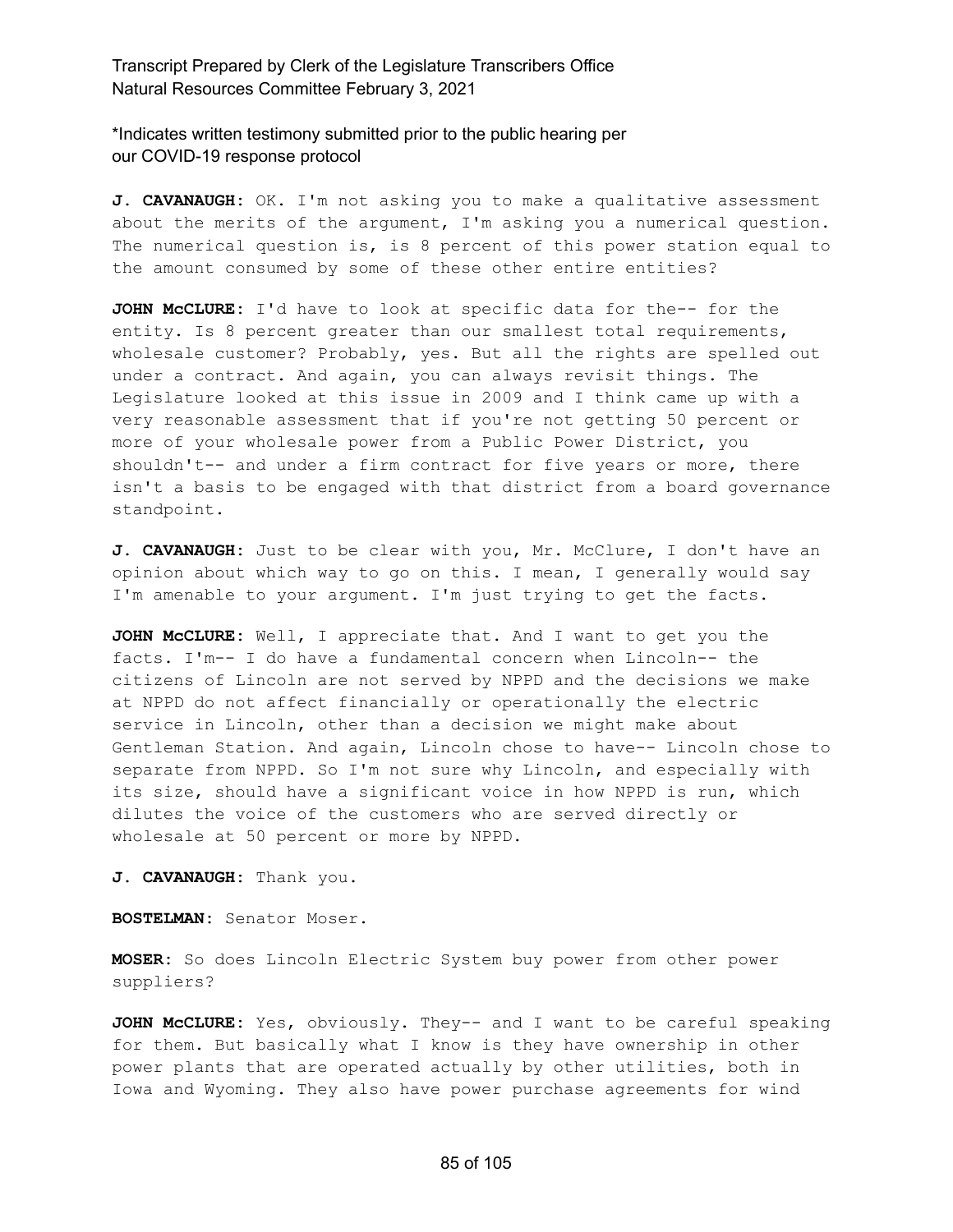\*Indicates written testimony submitted prior to the public hearing per our COVID-19 response protocol

farms in Nebraska and in other states. And so, yes, they get power from a variety of sources.

**MOSER:** Can they get power in from the same power pool that NPPD belongs to?

**JOHN McCLURE:** Yes, Lincoln Electric System is a member of the Southwest Power Pool.

**MOSER:** And do they independently bid and decide what power to buy there? I mean, NPPD--

**JOHN McCLURE:** Yes, they would be like any of the rest of us who are members of the Pool. We bid in our generation and we purchase our energy from the market.

**MOSER:** So you don't have any influence over how they buy their power?

**JOHN McCLURE:** No, they make those decisions as LES.

**MOSER:** Thank you.

**BOSTELMAN:** So are your board of directors divided up by districts?

**JOHN McCLURE:** We--

**BOSTELMAN:** Do they represent districts?

**JOHN McCLURE:** Yes, sir.

**BOSTELMAN:** So, do I have a--

**JOHN McCLURE:** We have 11 subdivisions. Again, they are-- every-- every census when it comes out, we look at the populations within those 11 subdivisions to see if they are approximately equal in size and we'll be doing that again. So, again, we would estimate if you put another 300,000 citizens into what I'm estimating will be 550 or so in our current base, that would be the voice that the citizens of Lincoln would have when, in fact, the decisions being made at NPPD don't affect their rates, they're not paying for it, etcetera.

**BOSTELMAN:** So, it sounds like there's roughly 250,000 customers in those districts you currently have, because you just referenced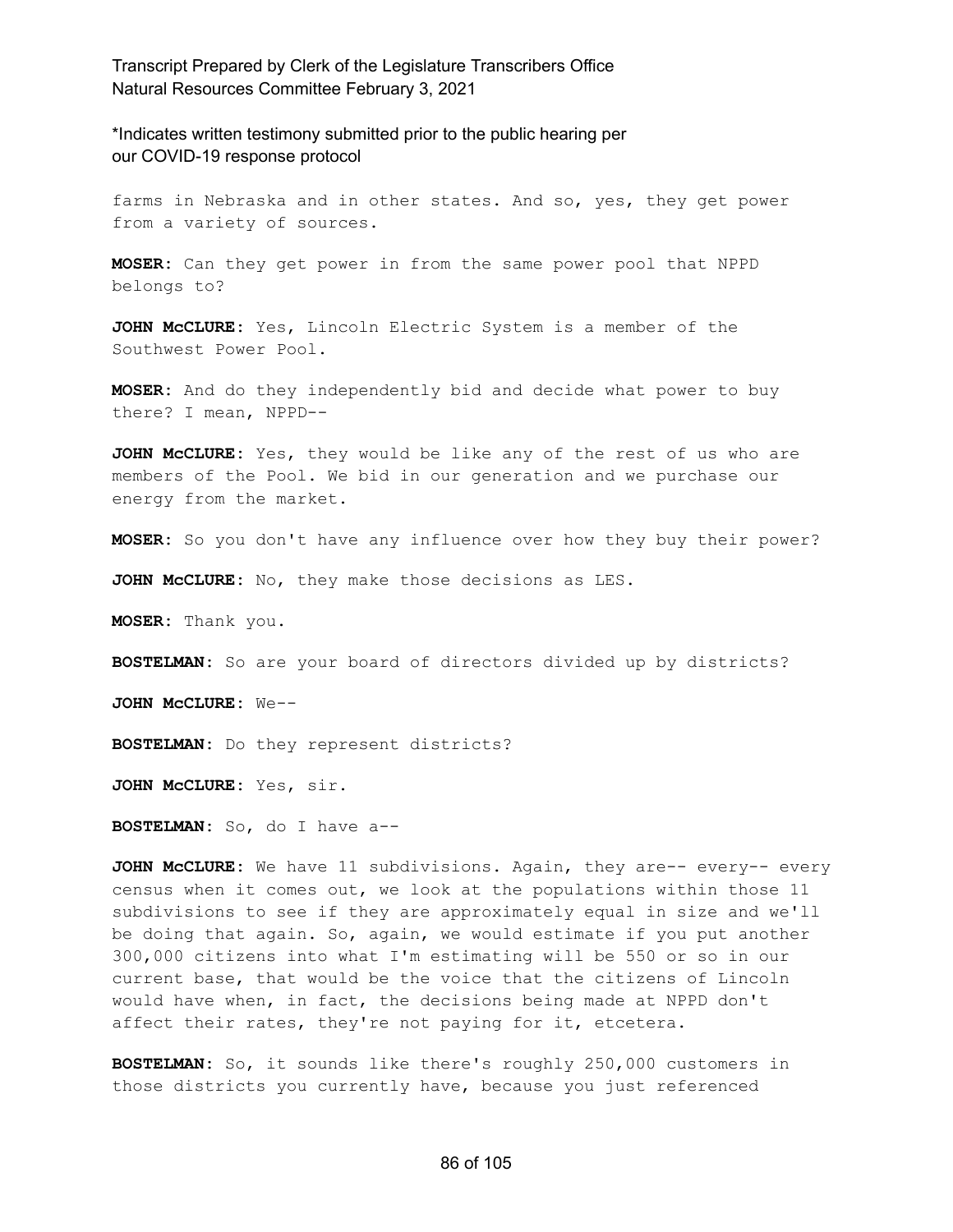\*Indicates written testimony submitted prior to the public hearing per our COVID-19 response protocol

550,000. If you add 300,000 from Lincoln plus 250,000. As I follow that map-- I am following your--

**JOHN McCLURE:** There's 550-- 550,000 population is my estimate for our service territory currently.

**BOSTELMAN:** Current one.

**JOHN McCLURE:** Current. So we would add 300,000 or so if you put Lincoln in.

**BOSTELMAN:** So in a district, what's the approximate number of population in that district?

**JOHN McCLURE:** About 50,000.

**BOSTELMAN:** So if Lincoln would be added in, there would be six more districts or one with this bill.

**JOHN McCLURE:** It would have-- you would have to take the-- it would be adding 300,000 to 550. So arguably, to keep it the same, you would add six if it was 50,000 a director and we're 11 with about 550, adding 300,000 more would add six. So they would have six out of-- in addition to the 11, it would be six out of 17 if you increased it.

**BOSTELMAN:** OK. And then would you agree or not if this bill would be passed that those Lincoln voters then would be qualified to be a candidate for the-- for the district's board?

**JOHN McCLURE:** Yes. If they could vote, they could run for the board.

**BOSTELMAN:** OK. Other questions? Senator Moser.

**MOSER:** What would be the reason to allow somebody who doesn't do business with NPPD to control-- have more control over what NPPD does? Wouldn't you want to have NPPD controlled by the customers that you serve?

**JOHN McCLURE:** Well, that-- that's been the philosophy of the Public Power District boards, is that they-- the folks entitled to vote for and run for the board are the customers of the Power Districts, whether it's a retail Power District or a wholesale supplier to that retail Power District.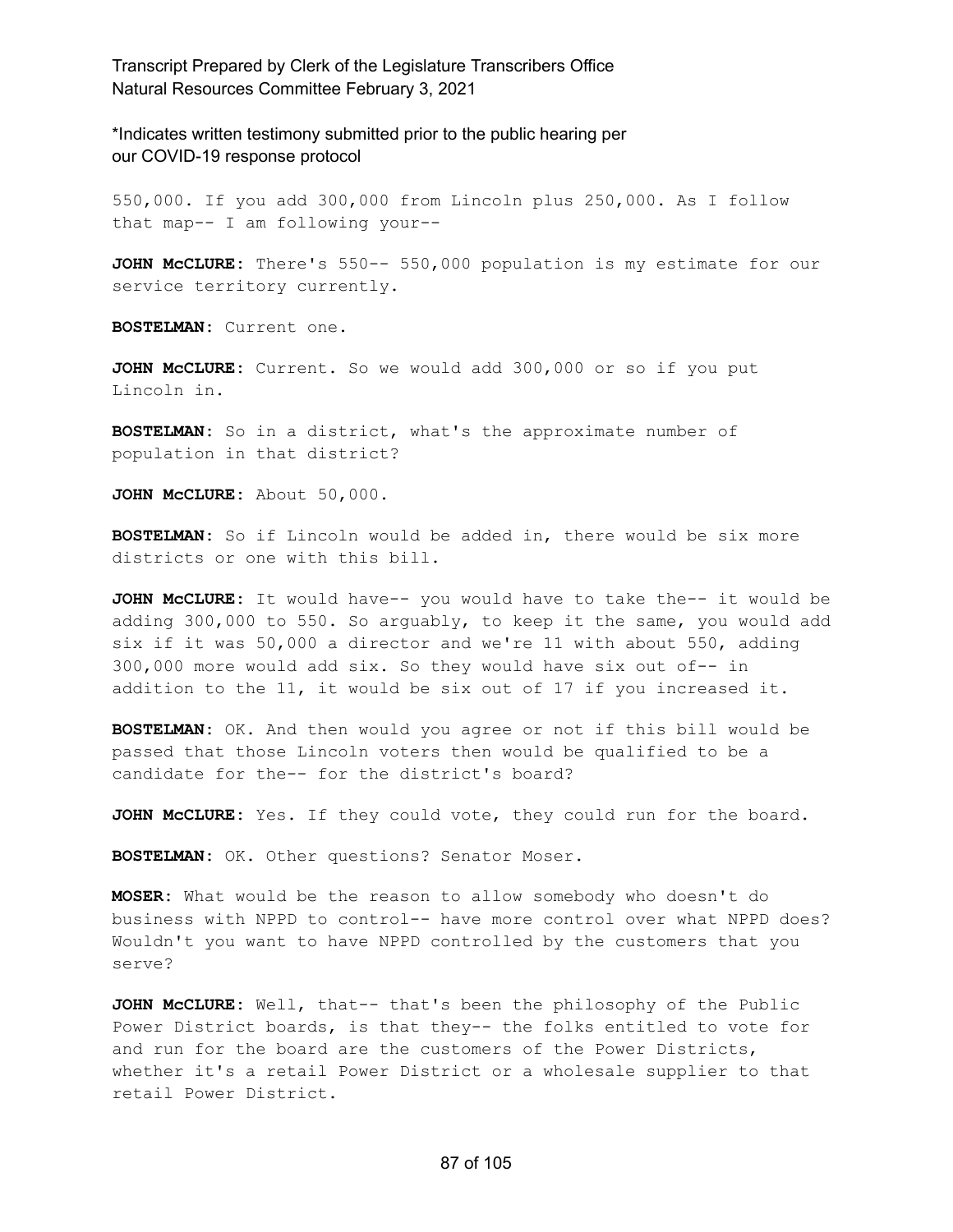\*Indicates written testimony submitted prior to the public hearing per our COVID-19 response protocol

**MOSER:** Has the-- this is kind of a subjective question and you can answer it or decline. Do you feel like the NPPD board composition has changed over the years and has kind of changed their philosophy a little bit from where they used to be?

**JOHN McCLURE:** Well, certainly the board has changed. We have different directors. They all bring their own individual experience and viewpoints and so I don't know. I'd have-- it's difficult to say if the philosophy of the board has changed. They're elected to represent the customers we serve.

**MOSER:** It seems as though that NPPD is attempting to be more ecologically friendly or green energy friendly. It seems like they're doing more wind and solar generation that's becoming a higher percentage of your generation, is that true?

**JOHN McCLURE:** Ours hasn't changed much recently, but there's certainly the possibility it could change going forward. But that's kind of the general transformation happening across the entire industry.

**MOSER:** What-- what percentage of your generation is renewable power now?

**JOHN McCLURE:** Today-- I can get you the numbers exactly, but between hydro and wind, I think we're around 15 percent or so of our generation is renewable, but a significant chunk of it is what we call clean energy because of our nuclear power plant that has no emissions.

**MOSER:** OK, thank you.

**BOSTELMAN:** Could you tell me what-- what are the Public Power Districts in the state? There's more than two.

**JOHN McCLURE:** There are 29. And the two largest, obviously, are Omaha Public Power District and Nebraska Public Power District. OPPD serves in-- in 13 counties in eastern and southeastern Nebraska and even into kind of east central Nebraska. They're primarily retail. So they- they build their generation and system to serve those retail and use customers in metropolitan Omaha and then in the rural areas and a number of communities in southeast and east central Nebraska. NPPD is a-- both retail and wholesale supplier. We have 79 communities in the state that we serve retail from Plattsmouth to Scottsbluff, McCook, York, Kearney, Norfolk, Chadron. I just mentioned a few. We also serve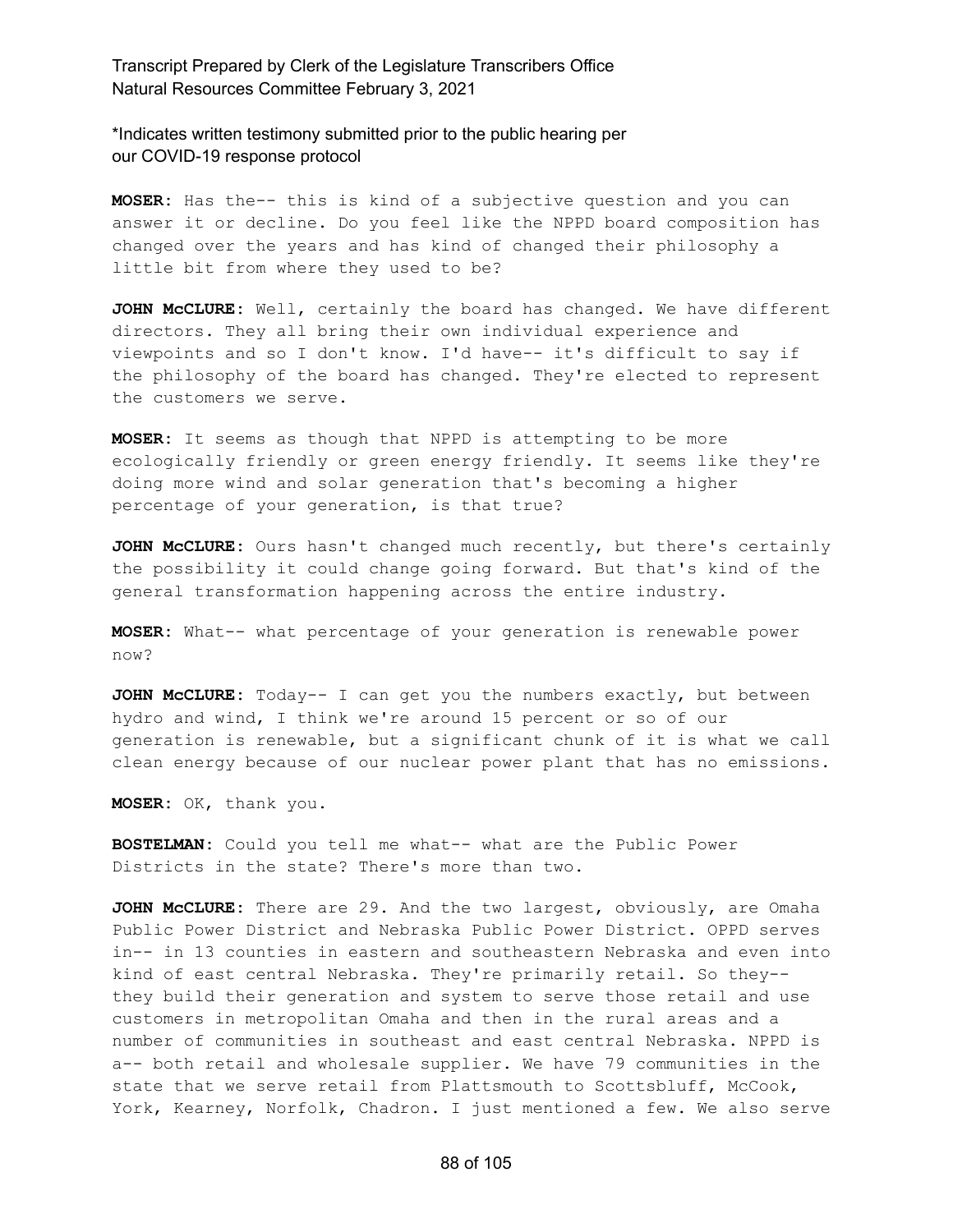\*Indicates written testimony submitted prior to the public hearing per our COVID-19 response protocol

40-some wholesale municipalities. If Senator Groene were here, North Platte is a wholesale customer of NPPD. We have a number of those around the state and then we serve 20-some Public Power Districts as I've mentioned, Butler and Loup, two examples. They get all their power supply from us. The majority of all the rural Public Power Districts in the state buy all their electricity from NPPD.

**BOSTELMAN:** In the southwest portion of the state, there's a-- is it tri-state? There's another--

**JOHN McCLURE:** Yes, the Panhandle of the state is-- the power supplier out there is Tri-State G&T, which is out of Colorado. Even though they're called Tri-State, they actually serve as a wholesaler in about four states. Most of the rural power entities in the Panhandle are supplied by Tri-State. So there's a combination of Public Power Districts and cooperatives, mostly in the Panhandle, who get their power supply from Tri-State.

**BOSTELMAN:** OK. So they're purchasing power from a different generator, different Public Power District.

**JOHN McCLURE:** From-- actually from an electric cooperative G&T that's out of state. And, of course, they don't have the same governance structure in a cooperative that we do in a Public Power District.

**BOSTELMAN:** But you had said that you-- did I hear you right, that you from-- do purchase some power from OPPD?

**JOHN McCLURE:** Correct. We-- we purchase-- it's roughly 24 percent of the Nebraska City 2 coal unit at Nebraska City. And that's a wholesale, so that's a wholesale purchase by us. We take it and we turn around and sell that to our customers.

**BOSTELMAN:** And how many-- approximately how many customers that provide to--

**JOHN McCLURE:** How many-- well, it's blended in obviously with our resource mix. But it's-- it's-- that plant I think it's about 650 or 70-- 700 megawatts, so we're buying 24 percent of that.

**BOSTELMAN:** OK. All right. Thank you. Any other questions? Senator Cavanaugh.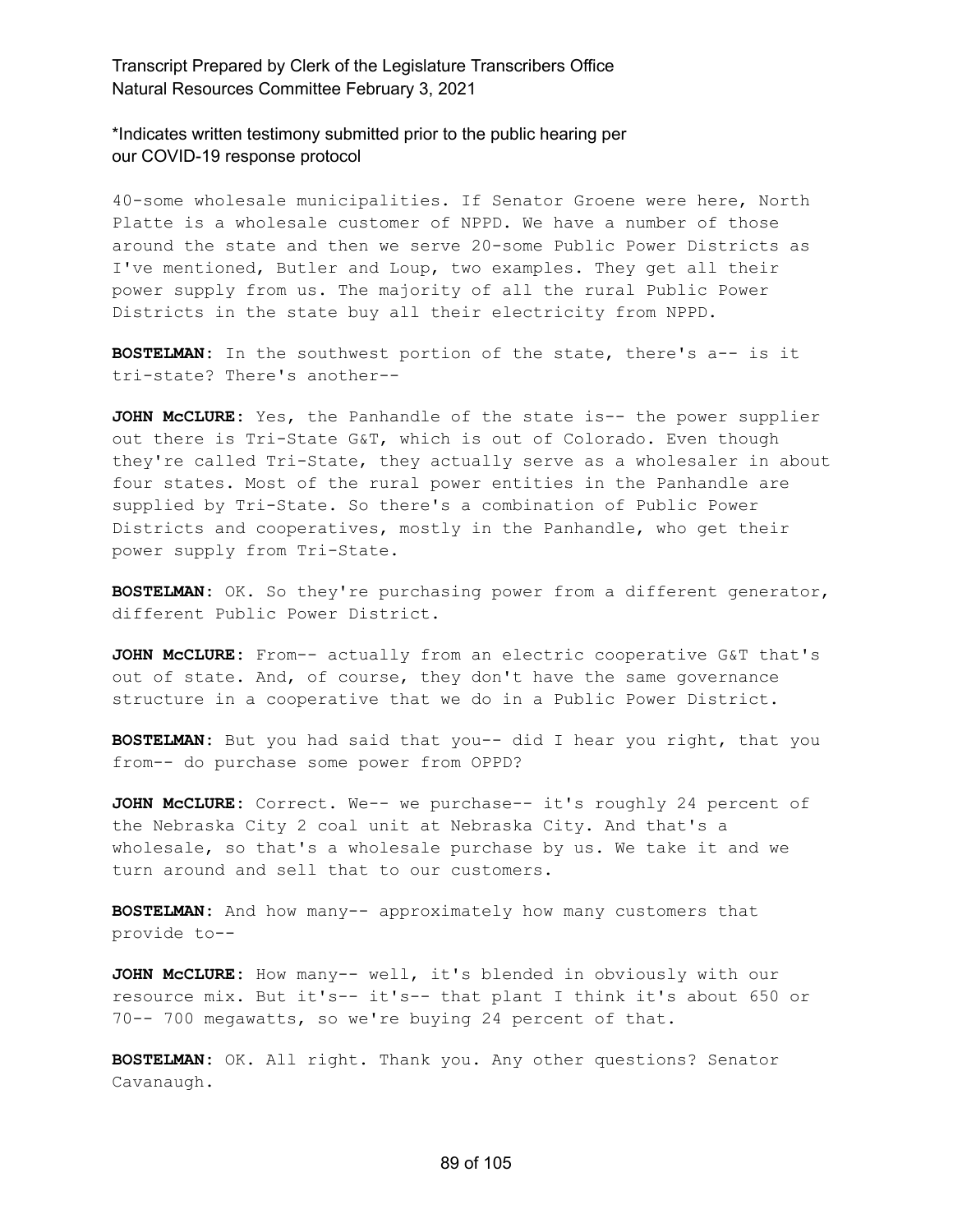\*Indicates written testimony submitted prior to the public hearing per our COVID-19 response protocol

**J. CAVANAUGH:** Thank you, Chairman. And thanks again, Mr. McClure, for being here. Are you aware of anybody that is serviced by LES who does not vote in the City of Lincoln?

**JOHN McCLURE:** I'm sorry. That does not--

**J. CAVANAUGH:** Does LES serve anybody outside the territorial borders of the City of Lincoln?

**JOHN McCLURE:** Yes, Lincoln is the retail supplier for Waverly and I believe a few other smaller communities around the City of Lincoln.

**J. CAVANAUGH:** Do you know, do the folks who live in Waverly get to vote for NPPD then?

**JOHN McCLURE:** No, again, because they're in Lincoln, they're not served by NPPD, they're served by Lincoln.

**J. CAVANAUGH:** Do those folks have any representation in their Power board?

**JOHN McCLURE:** I don't know if Waverly has. Well, if Lincoln Electric System is the retailer, I don't know that they would have a representation.

**J. CAVANAUGH:** Thank you.

**BOSTELMAN:** OK, thank you, Mr. McClure, for testimony.

**JOHN McCLURE:** Thank you.

**BOSTELMAN:** Next opponent, as soon as we get the table cleared off. Good afternoon.

**JAMES DUKESHERER:** Good afternoon, Chairman Bostelman, and members of the Natural Resources Committee. My name is James Dukesherer, J-a-m-e-s D-u-k-e-s-h-e-r-e-r. I'm the interim director of government relations for the Nebraska Rural Electric Association. NREA is testifying in opposition to LB627. Our association represents 34 rural Public Power Districts and electric cooperatives throughout the state. Together, the more than a thousand dedicated employees of our system serve about 240,000 meters across 87,000 miles of line. I will say the history, I think, was adequately covered already regarding this issue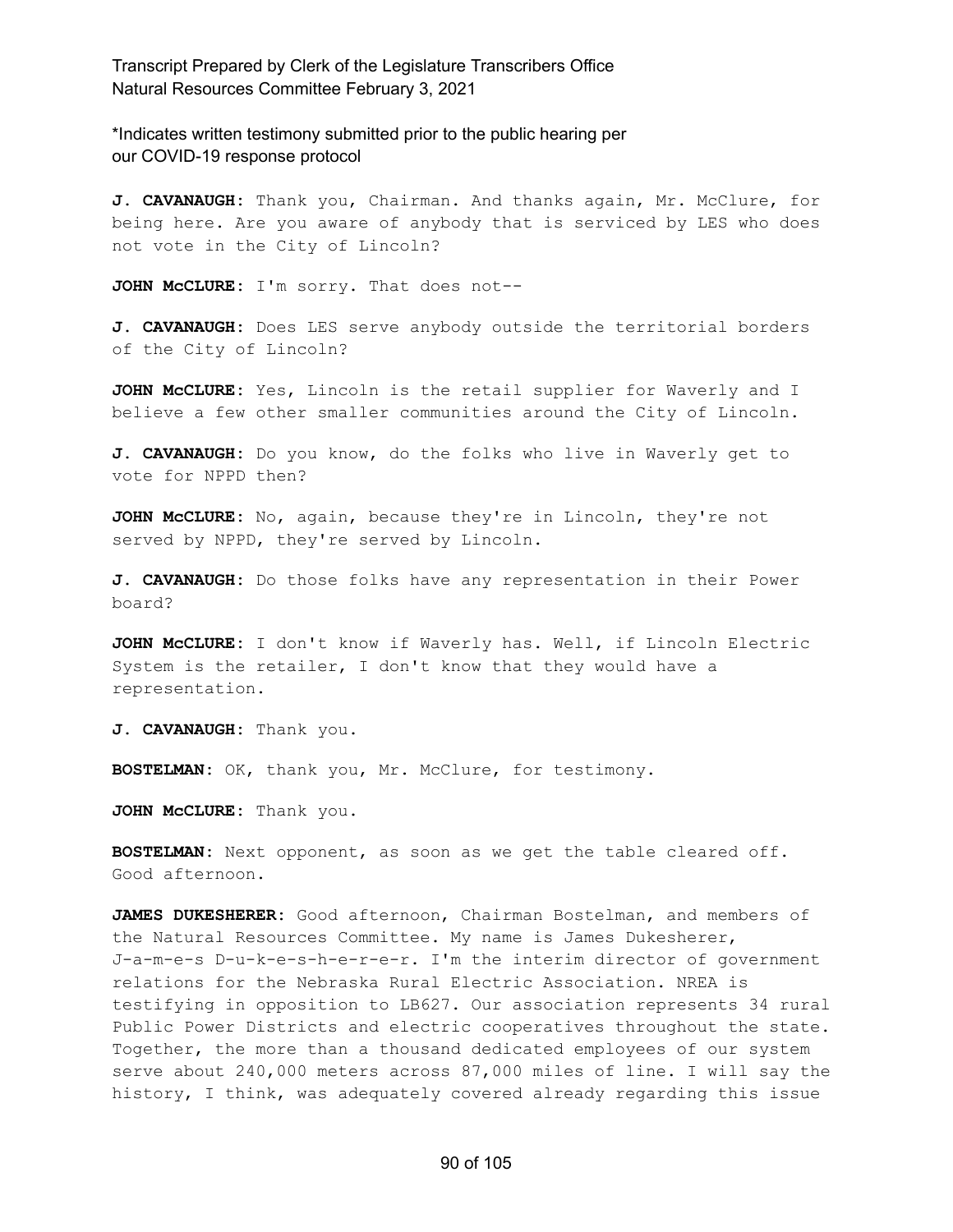# \*Indicates written testimony submitted prior to the public hearing per our COVID-19 response protocol

by both Senator Morfeld and Mr. McClure. So I'll simply say that it is true that prior to 2009, NPPD chartered service territory included the entire state with-- with a few exclusions and the citizens of Lancaster County were able to vote for and serve on NPPD's board of directors. However, at that time, the Legislature, they changed this by adopting LB53, sponsored by, interesting enough, then State Senator, Deb Fischer. They did this to ensure that only those with a vested interest in the decisions made by the NPPD board would be allowed to vote for and serve on that board. And as has already been said, that vested interest was defined as having-- receiving 50 percent of your power from the utility. Direct representation is the foundation of our democracy. Those that are impacted by the decisions that a board makes should be allowed to vote for and serve on that board. Consumers of Lincoln Electric System should be represented by their board of directors and the retail wholesale customers of NPPD should be the ones that are able to vote for and serve on their board. So with that, I thank you for your time.

**BOSTELMAN:** Thank you, Mr. Dukesherer. Is there any questions from the committee members? Seeing none, thank you for your testimony. Would invite anyone else who would like to testify in opposition to LB627 to step forward. Seeing none, is there anybody like to testify in the neutral capacity? Seeing none, Senator Morfeld, welcome to close.

**MORFELD:** Thank you, members of the committee. Interesting discussion and good history. I just want to touch on a few different points that the opposition testifiers discussed. First, I-- I think the gentleman from NPPD when he was speaking about Lincoln not opposing this, must have been LES because I know that there was fervent opposition from some of the Lincoln delegation of senators during the debate on this issue. So it certainly wasn't-- it certainly wasn't a decision that was widely accepted by the people that represent the City of Lincoln and the Legislature. The other thing I would say is that I just find it odd. And one of the reasons why I introduced this is that while it may be less than 50 percent, I would say 10 to 15 percent of our power is still a significant amount in that the voters of Lincoln should be able to have a say in the Nebraska Public Power District. And the gentleman that testified just before me here, he said that direct representation is the foundation of democracy. It is, and I have questions on whether or not this violates the equal protection clause of the United States Constitution, because voters that are similarly situated are not provided and afforded the opportunity to have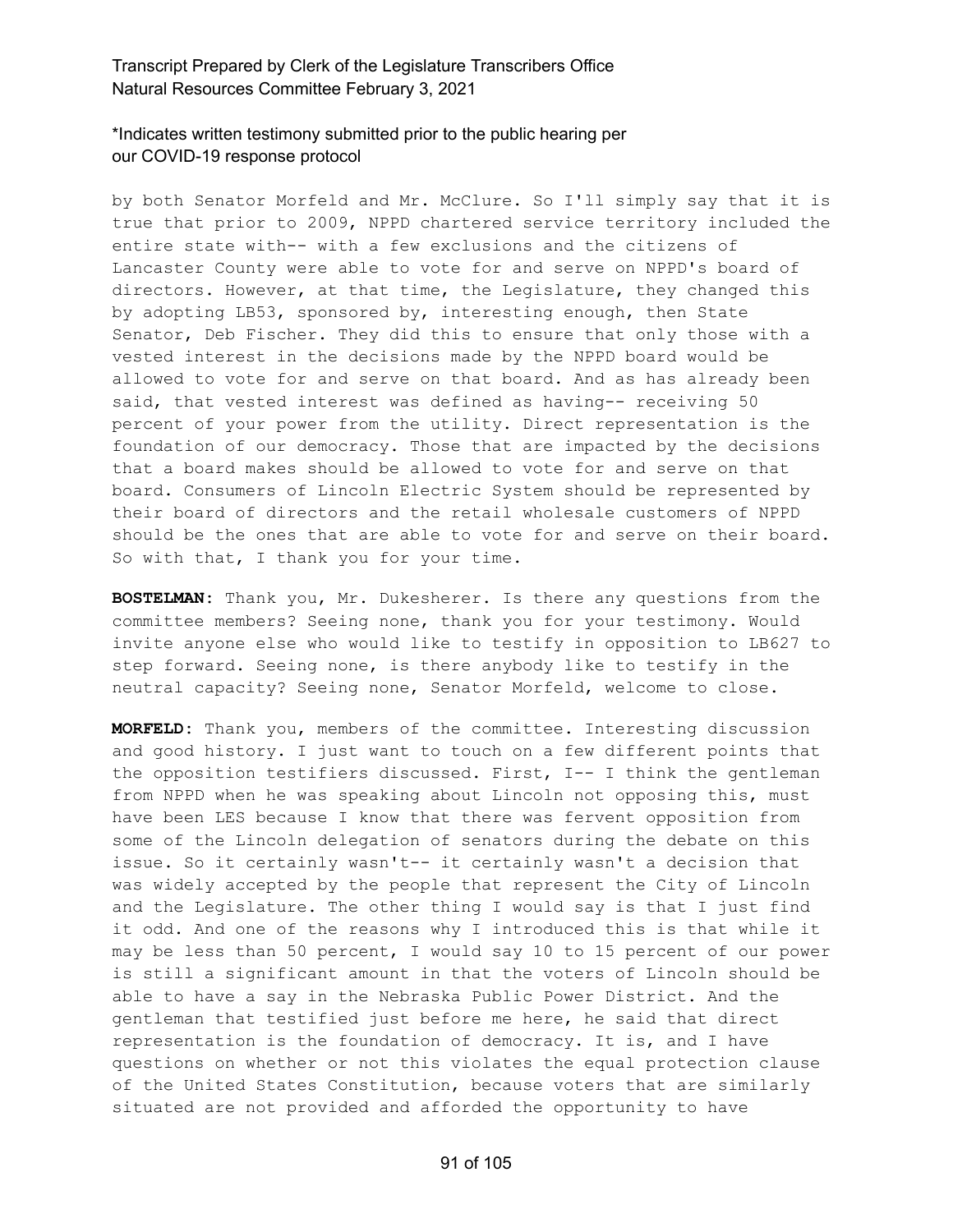\*Indicates written testimony submitted prior to the public hearing per our COVID-19 response protocol

representation. So I think that, you know, I'll probably be asking for an Attorney General's opinion on the statutory scheme in the Constitution-- constitutionality thereof, because I had serious constitutional concerns about this as well. Again, I think 10 to 11 percent, 10 to 11 or maybe 15 percent is not a small number in terms of the amount of power and I think that voters should have a say in that. Also, I believe that NPPD has a fairly large coal plant in Lancaster County, which does have an impact on air quality and other things. And so I think that we should also have a say in the representation in terms of how that is governed. And I personally think that-- well, I made that argument a little bit earlier, but I just think that people should have the opportunity, particularly when you have a body that is created by state law and statute. This isn't a private organization or a private company that gets to decide who their shareholders are and who can vote in their private board elections. This is a public company that is created by statute and it should have representation from people across the state on that board. So that's all I have to say. Thank you.

**BOSTELMAN:** Thank you, Senator Morfeld. Are there any other questions from committee members? Senator Moser.

**MOSER:** You do have people on the LES board that are elected by people in Lincoln, correct?

**MORFELD:** No, our system, which I think Senator Cavanaugh was getting to a little bit. Our system, Senator Moser, is that they are appointed by the mayor and I believe confirmed by the council, but they're appointed by the mayor. The people on the LES board in the City of Lincoln.

**MOSER:** But if you had an objection as to where they bought their power, if you didn't want them to buy any power from NPPD, couldn't you go to the board of directors of LES and say, you know, we want you to buy your power from-- you know, somebody else, if you don't like how NPPD is run, you know.

**MORFELD:** I mean, you certainly-- you certainly could. You could go to them or you could go to the mayor who appoints them, I suppose.

**MOSER:** So you have some redraft, re-- you know, form of redress, I guess.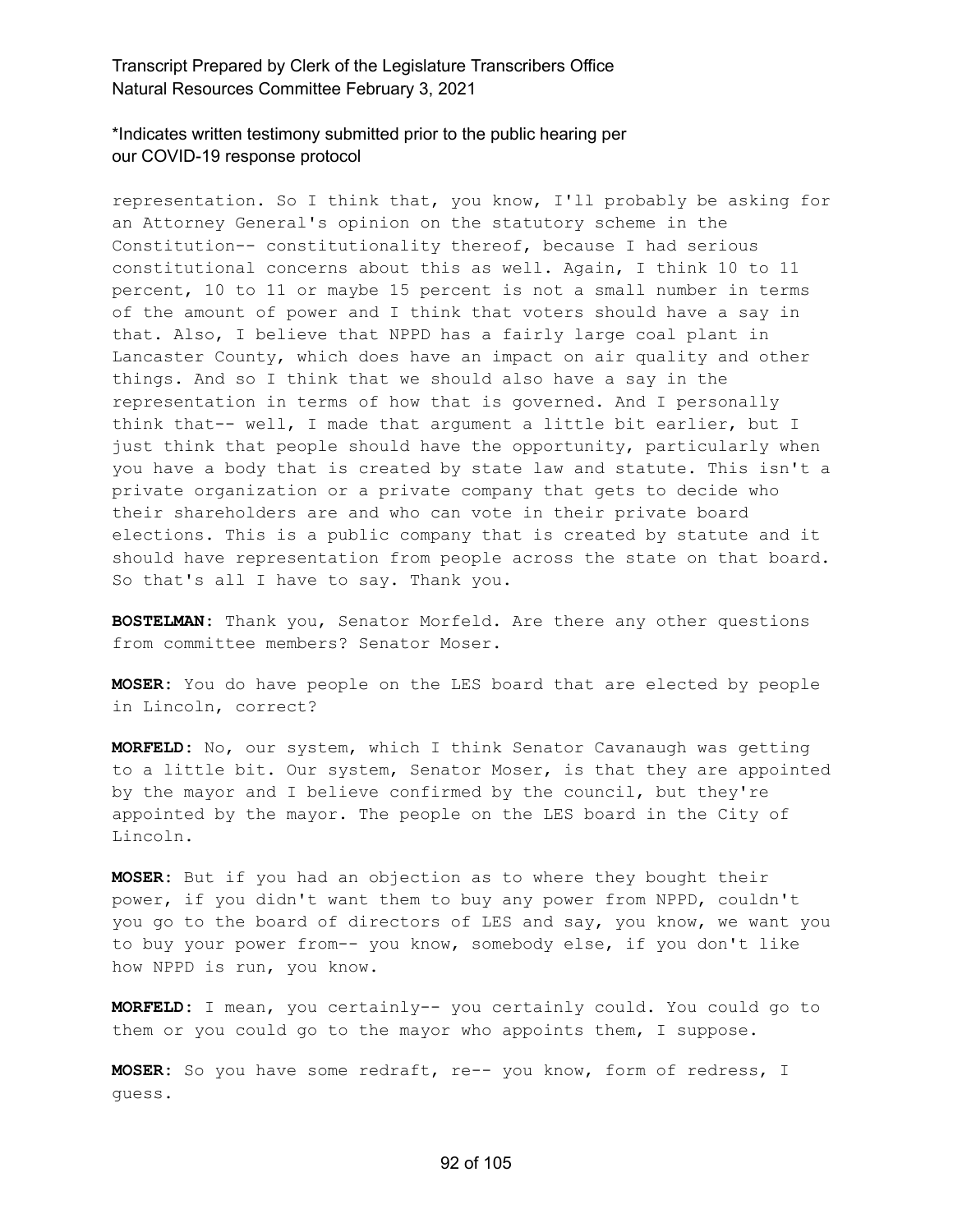\*Indicates written testimony submitted prior to the public hearing per our COVID-19 response protocol

**MORFELD:** Yeah, but we don't have the same level of redress in terms of the voter that's similarly situated in the county next to us. And so I think that that's where the the equal protection-- the equal protection concern comes to my mind. So, yeah, you do have some form. I'll-- I'll-- I'll readily agree with you on that. But it's not the same type of power that a similarly situated voter in the next county over has to have an impact on NPPD in their decisions and-- and the way that they operate their public power.

**MOSER:** There may be a better way to address this would be to enter a bill requiring LES directors be elected by the people.

**MORFELD:** Well, I'm not so concerned about that because we have a system of being represented right now in Lincoln. Now, whether you think it should be elected or appointed, that's-- yeah, I think that's a reasonable debate. But right now, there is no representation from Lincoln on Nebraska Public Power District, either elected or appointed. So to me, it's not so much how those people are represented, it's the fact that they're represented at all. And right now, we're not represented at all.

**MOSER:** They could change the name of Nebraska Public Power District to Central Nebraska Power District.

**MORFELD:** They certainly could. But the fact of the matter is, is the Nebraska Public Power District and they're a creature of statute and they're a state entity. They're not a private entity. And so therefore, they should be accountable to the people of the state. Including the Lincoln voters that they get 10 percent of their power from and they run a cooperative plant within our jurisdiction.

**MOSER:** Well, it's not good practice to argue with presenter, so I'll leave it at that.

**MORFELD:** No, I enjoyed the back and forth, Senator Moser. I'm not-- I'm not frustrated although I think it's-- I think it's-- I think it's an interesting discussion. And I think that it's an interesting issue. I was surprised because I was talking to some people and they were talking about voting for their Public Power board member. And I'm a voting rights attorney and so I was thinking, man, I've never voted for Public Power or at least that I can remember. And so it's been a while.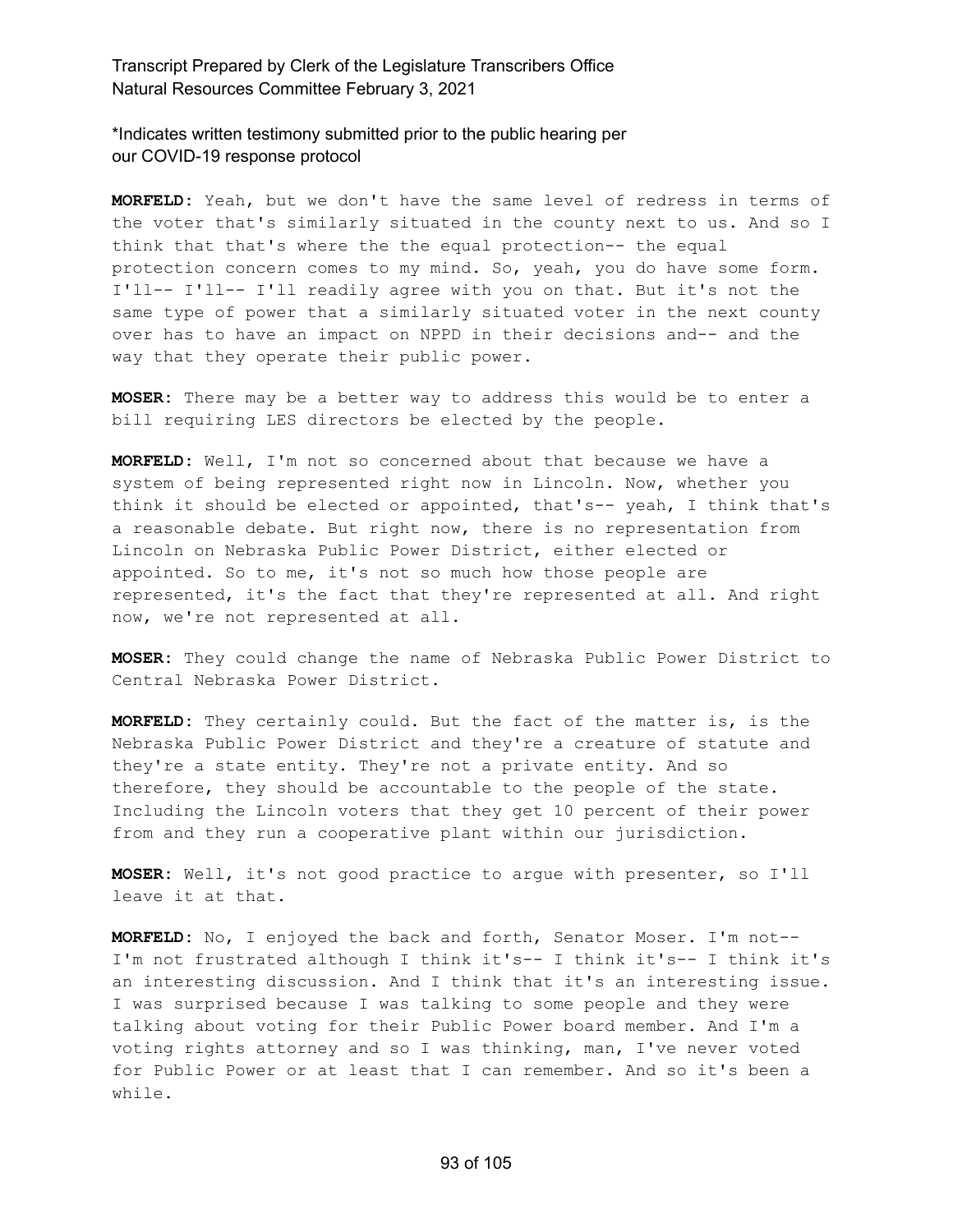\*Indicates written testimony submitted prior to the public hearing per our COVID-19 response protocol

**MOSER:** You weren't a voting age in 2009?

**MORFELD:** I was. I was a voting age in 2003 and then I moved here in 2005. So I probably got a few years of exciting NPPD board elections before then.

**MOSER:** Thank you.

**MORFELD:** Yes. Thank you, Senator Moser.

**BOSTELMAN:** Senator Gragert.

**GRAGERT:** Thank you, Chairman Bostelman. Senator Morfeld, do you feel like it's reasonable that the City of Lincoln only 8 percent but they have a third of the directors? You think that's reasonable?

**MORFELD:** I don't know if it is or isn't. I mean, I think that-- I think that personally, that-- that the line of questioning that I think Senator Cavanaugh was going down is that, yeah, we have only 8 or 10 percent or 11 percent or somewhere around there. I know we don't have the precise numbers, but that's a significant amount of power compared to a bunch of other customers that have maybe 100 percent.

**GRAGERT:** And that's one way to look at it.

**MORFELD:** Yeah.

**GRAGERT:** But the other way is, is that the other customer, whether it's 4 percent or 20 percent, doesn't add up to your 8 percent. You know, the eight percent in Lincoln, but a100 percent of their-- of their electricity is coming from that company, you know, so that's the other way to look at it.

**MORFELD:** So they-- maybe they have more of a stake in it, is what you're saying.

**GRAGERT:** Exactly.

**MORFELD:** No, I-- I understand the argument. And I think you also go down kind of a slippery slope when you start thinking about that, though, because what about the-- what about the place has 51 percent of their electricity, so they're just right over the threshold. But yet they have a voice-- vote, as opposed to somebody who has only 49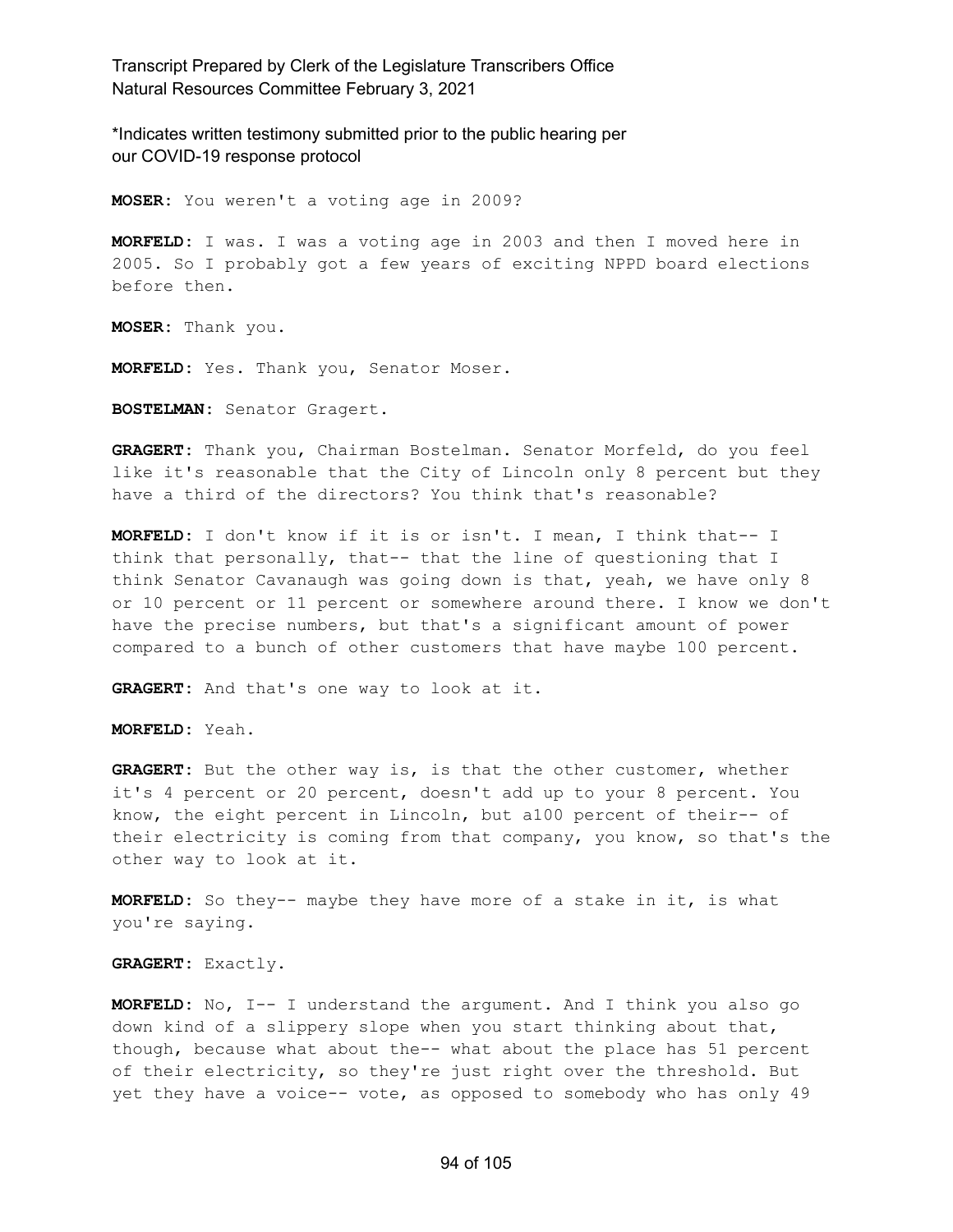\*Indicates written testimony submitted prior to the public hearing per our COVID-19 response protocol

percent. That's the problem with these arbitrary cut offs and-- is that you run into these comparison arguments, which become illogical.

**GRAGERT:** Exactly and how you're looking at it, but I just-- it just, my first thought, if you only have 8 percent, whether it be-- but you have a third of the directors, that just seems like it's little odd.

**MORFELD:** Yeah. And there's probably and quite frankly, if you start doing it by proportion, then you probably run into some other constitutional issues as well.

**GRAGERT:** Yeah.

**MORFELD:** OK.

**GRAGERT:** Thanks.

**MORFELD:** Thank you, Senator.

**BOSTELMAN:** Senator Cavanaugh.

**J. CAVANAUGH:** Thank you, Chairman, and thank you, Senator Morfeld, for this discussion that I was, I guess, caught off guard by but I'm interested in. The clarifying the limit of the gross revenue of 150 million, is that of the amount of the Public Power entity in this example that we're talking about is NPPD, is that reference to how much their gross revenue is, or is that the amount that is purchased by the municipality or county that we're talking about that deserves voting?

**MORFELD:** I believe it's the county or municipality. Again, I've sent this up to Bill Drafters to fit Lancaster County and so there may be something there that we need to tweak in.

**J. CAVANAUGH:** I-- yeah, I'm just trying on the fly here, trying to understand what that's a reference to and I'm wondering if that is more of a constraint, that kind of what Senator Gragert was talking about is saying, making sure there's a sufficient amount of skin in the game to-- to make sure that the interest is there. I guess I join your concern about a slippery slope and I wonder about other governmental services that, you know, people pay taxes and vote in cities that don't own cars and the city addresses the wheel taxes. People live and pay taxes and vote in school board races and they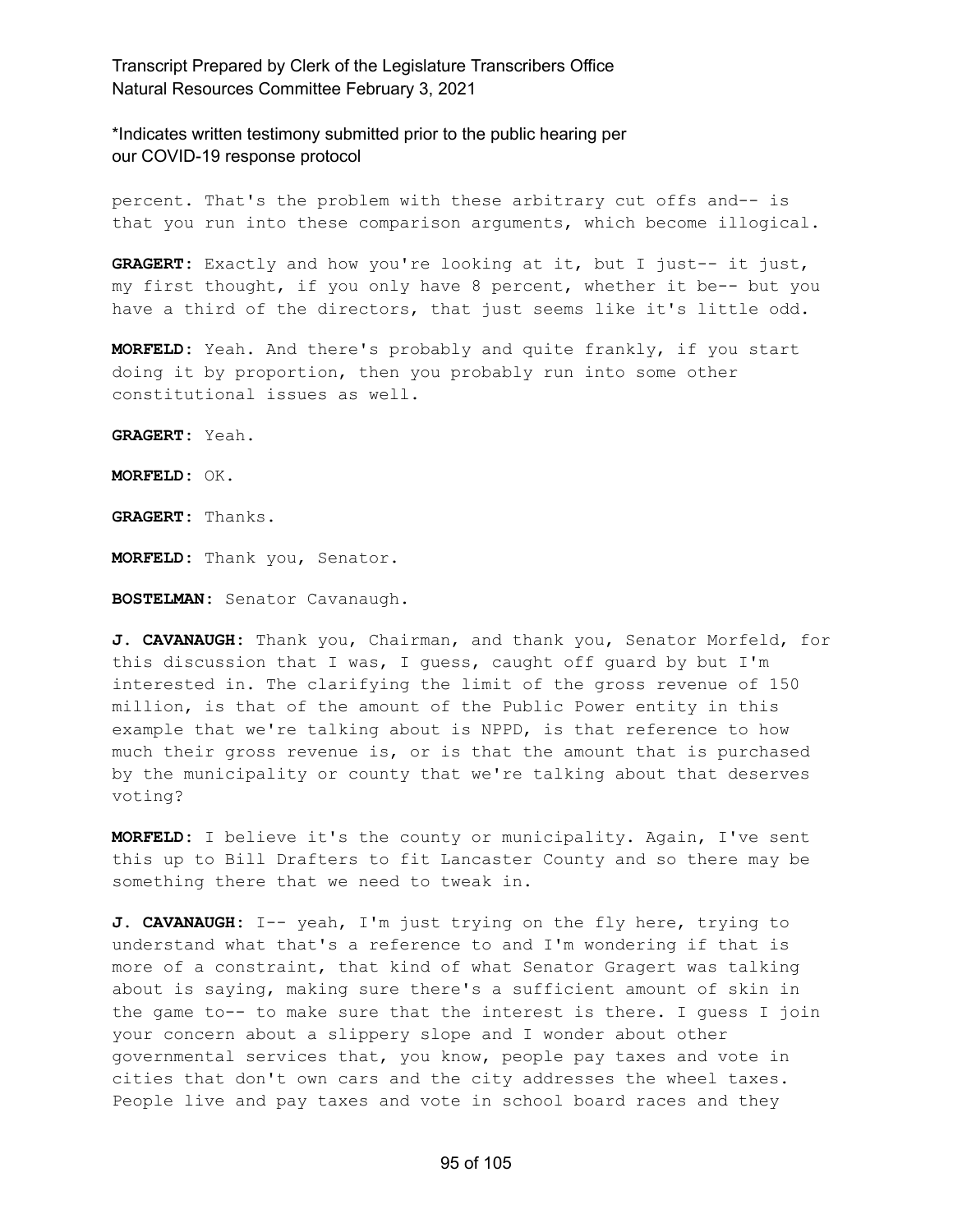## \*Indicates written testimony submitted prior to the public hearing per our COVID-19 response protocol

don't have children in the school board districts. So I guess I mean, as I told Mr. McClure, I guess I don't know where I'm at on this, but I'm trying to kind of figure out what questions I would like to know the answers to to figure out how you make this decision. But I do-- I am concerned about the thought of saying someone's not sufficiently concerned to deserve an interest in an elected office. I think that there is a fairness question that Senator Gragert addresses and that Mr. McClure was talking about, but elections are not a one to one, even though it was one man, one vote, which is what Senator Bostelman-- Chairman Bostelman and I were talking about at the break. There's still an important-- to make sure that the system fundamentally make sure people have representation, whether or not that they are taking advantage of this. That's not a question, that's a statement, but you can address it.

**MORFELD:** No, and the only thing that I'll address is-- is that, again, we're not talking about a private corporation, we're talking about a public entity and with the public entity comes the protections of the Constitution and of being able to have equal protection under the laws and being able to have participation in the electoral process. This is not a private company. It's not a private election. And so there are constitutional concerns and limitations that I have, which is why I introduced this.

**J. CAVANAUGH:** Thank you.

**BOSTELMAN:** OK, seeing no other questions, thank you.

**MORFELD:** Thank you.

**BOSTELMAN:** That closes the hearing on LB627. OK, we're ready to open on LB513. Senator Brewer.

**BREWER:** Third bill, today and I'm starting to feel it.

**BOSTELMAN:** Good afternoon.

**BREWER:** Thank you, Senator-- thank you, Chairman Bostelman, and good afternoon, fellow Senators from the Natural Resources Committee. I'm Senator Tom Brewer. For the record, that is T-o-m B-r-e-w-e-r, and I represent the 13 counties of the 43rd Legislative District of western Nebraska. I'm here today to introduce LB513. This is a very simple bill about public power organization. They have a very special status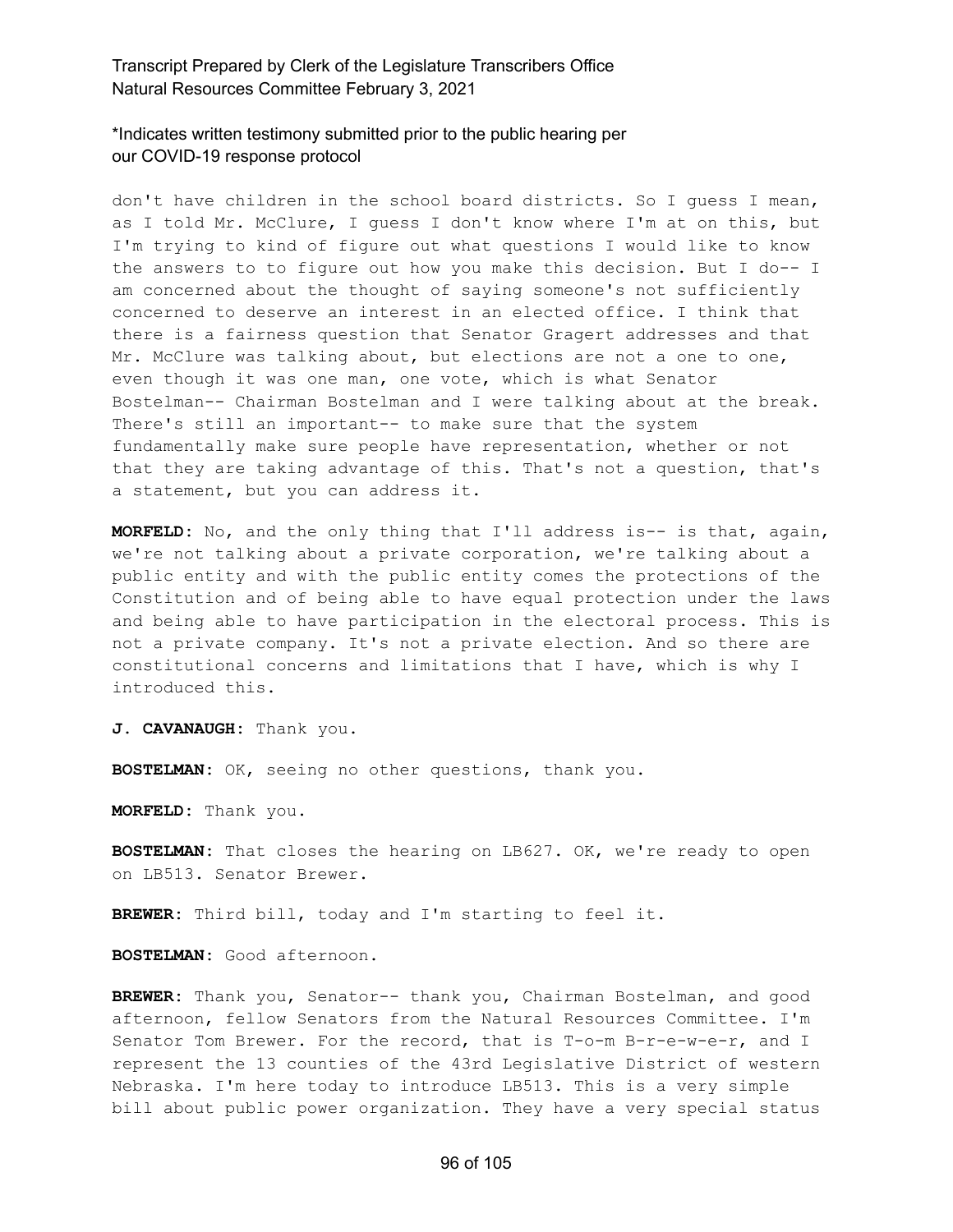# \*Indicates written testimony submitted prior to the public hearing per our COVID-19 response protocol

in our-- our state law. They're defined as a subdivision of state government. They are independent from all three branches of Nebraska government and this body created them. When this new category of an independent state government organization was first created, the Legislature made sure to have a check on the power to ensure that there was accountability to the citizens of Nebraska. There are two modes in this law to accomplish this. Our public power organizations can be a cooperative with a wholesale customers making up their boards, or they can have a popular elected board and be called a power district. Old news for you guys. We have chosen the second mode here in Nebraska. If you turn to page 2 in the bill, lines 11 and 12, explain my intent. I believe a member of an elected power board should face the voters no less often than state senators do for that exact reason. This power-- this check on the power our predecessors put into law for a reason, I believe it strengthens the voter's ability to have a voice. The second thing, this bill does start at the bottom of page 2, line 31, the intent was to change the law so that power board members also had to be retail customers. I was surprised to see this wasn't already a requirement. The idea an elected board member could avoid the consequences their voters-- from the voters and the decisions that are made by the board bothered me. I have since learned that a number of the public power organizations do not have retail customers. As written, this bill would present serious problems so that these or-- to these organizations so I have brought an amendment for the committee to consider. It strikes and changes and simply makes the bill about changing from elected terms for power board members from six to four years. Nothing else. Thank you for your time and I'll be happy to answer any questions.

**BOSTELMAN:** Thanks, Senator Brewer. Are there any questions? Senator Moser.

**MOSER:** Maybe you and Senator Morfeld should have duked it out and then the winner bring their bill back?

**BREWER:** Well, actually, I just caught part of his when I came in, but there were things about his bill I did kind of like.

**MOSER:** Well, he's wanting to add electors that are not served by NPPD and you're saying you want them to be customers of NPPD in order to be eligible to serve on the board. So it's kind of--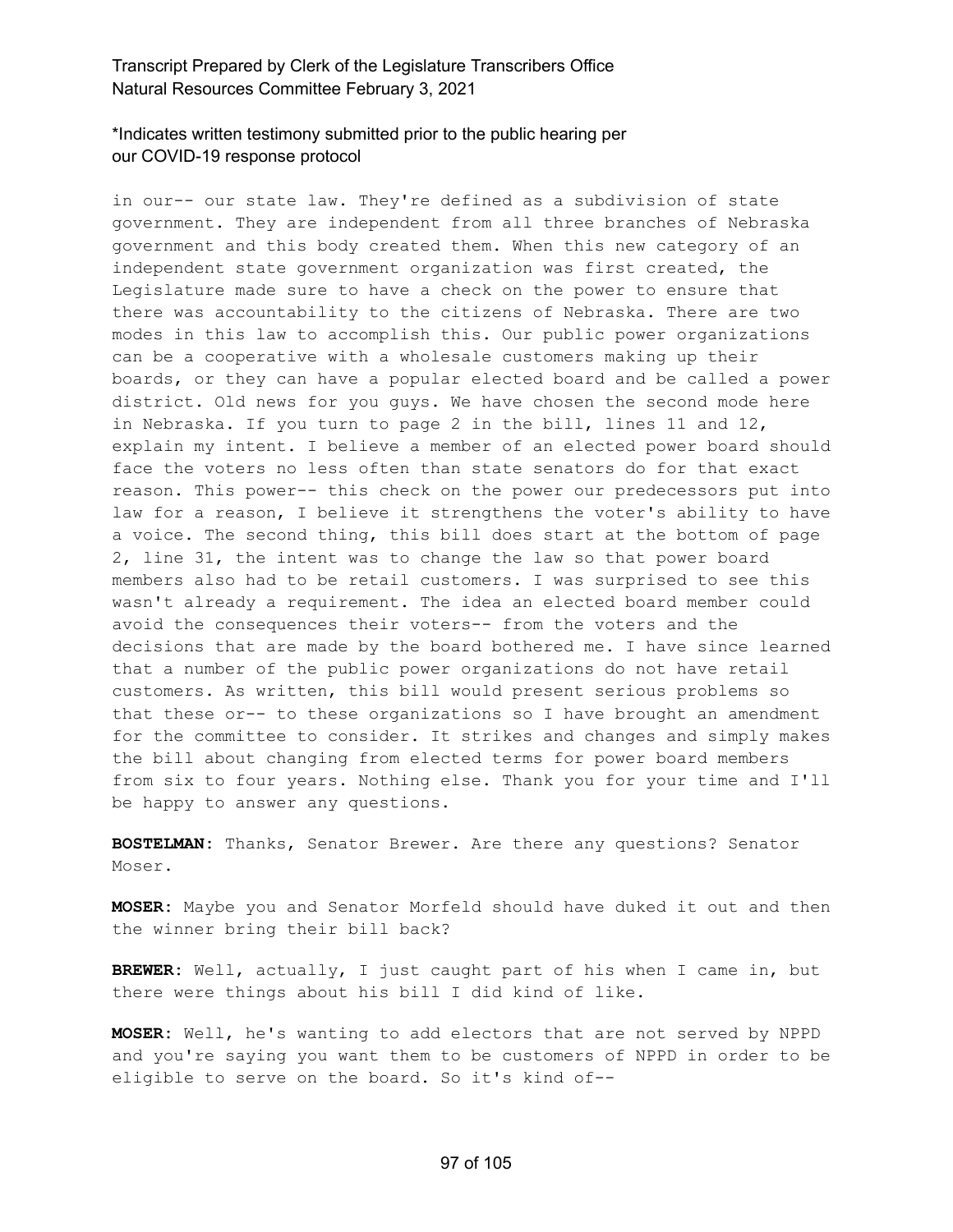\*Indicates written testimony submitted prior to the public hearing per our COVID-19 response protocol

**BREWER:** Well, and-- and I actually, of course, that was a part I amended because I did get a call from a couple of the different power cooperatives or power-- Public Power Districts. And-- and when they finished explaining it, I realized that if you did that, it wouldn't work because they truly don't have customers in the sense that-- that I intended the bill. And that's just learning more about public power and how it works.

**MOSER:** OK, thank you.

**BREWER:** You bet.

**BOSTELMAN:** Other questions? Seeing none, will you stay for closing?

**BREWER:** I will.

**BOSTELMAN:** Thank you. Would ask for anyone who would like to testify as a proponent for this bill to please step forward. Good afternoon.

**JEFF BUETTNER:** I have to be very careful about taking off my mask because of my glasses and my hearing aids, so I don't want to pull anything loose. My name is Jeff Buettner. I am the government and public relations manager for the Central Nebraska Public Power and Irrigation District. My name is spelled J-e-f-f B-u-e-t-t-n-e-r, and good afternoon, Senator Bostelman, and the rest of the committee members. Appreciate the opportunity to come up and address you. And I guess the important thing is we're kind of the poster child for just what Senator Brewer talked about. Central Nebraska Public Power and Irrigation District, as some of you know very well, is the owner and operator of Lake McConaughy, Johnson Lake, Jeffrey Lake, the Supply Canal system and four hydro plants, three of which are along a 75-mile long Supply Canal between North Platte, approximately Lexington. We also have about a 1,000 irrigation customers on the south side of the river in south central Nebraska and a similar number of cabin owners who lease property on the shores of Lake McConaughy, Johnson Lake, Jeffrey Lake, etcetera. We irrigate about 110,000 acres on the south side of the Platte River. Our hydroelectric plants generate power that is sold at wholesale to other customers. We do not have any retail electric customers. And that's one of the things that Senator Brewer mentioned, is it would if-- if advanced as it stands right now, would basically strip our board of representation because we don't have any board members who are retail customers, retail electric customers of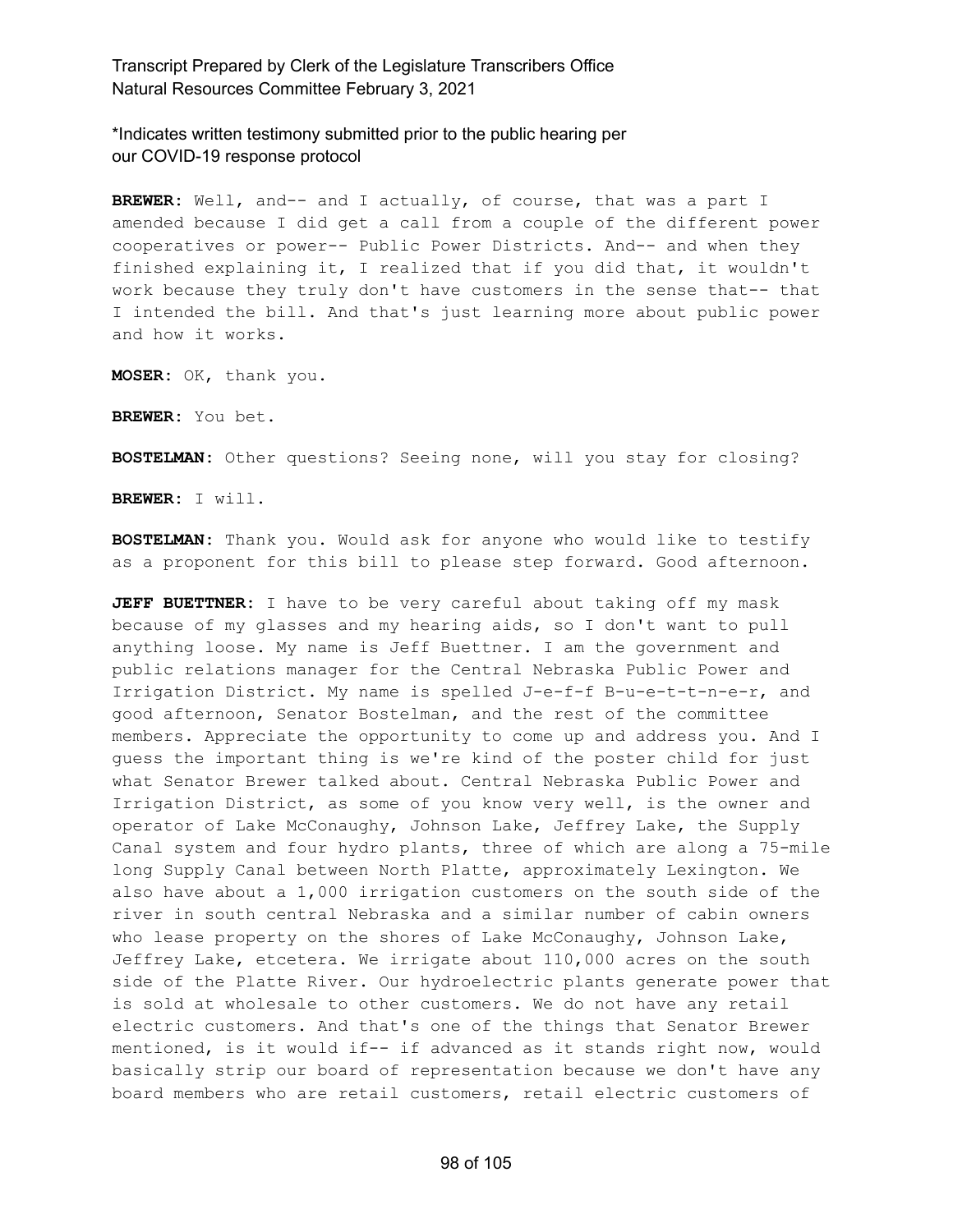# \*Indicates written testimony submitted prior to the public hearing per our COVID-19 response protocol

the district. There are a couple other public power and irrigation districts in Valley County, Senator Briese's district, I believe, that were created under Chapter 70, just as central and a lot of other Public Power Districts were that never had hydroelectric facilities built. The North Loup Public Power and Irrigation District and the north or the Middle Loup up in Valley County. Whether Congress ran out of money or whatever reason, they never had hydroelectric facilities associated with it. Nevertheless, being Chapter 70 entities, they would be affected as well. They wouldn't have anybody eligible to be on their board because they don't have any retail customers. So the amendment that Senator Brewer proposed goes a long way towards alleviating that potential issue. As for the 6- to 4-year term that he referenced, we're-- we don't have a huge problem with that. The only thing is, is that when you get out to our neck of the woods and some of you are familiar with that, you don't have a lot of people lining up to run for a Public Power and Irrigation District board. You know, there's-- there's long hours, a lot of education, investment of time and energy, and they get a small stipend to offset some of their expenses. So the long hours, low pay thing is something I think that some of you folks would probably be familiar with. But vacant seats on such boards are often filled by uncontested elections. So it would create another obstacle, I guess, for finding candidates that want to sit on our board of directors and others that find themselves in a similar boat. So with that, if for some reason the bill does come out of committee, we believe that it's imperative that the amendment that is proposed would be attached to it. But, you know, we believe that it's probably not necessary under the current circumstances, so with that I'll stop.

**BOSTELMAN:** OK, thank you, Mr. Buettner. A point of clarification. On your green sheet you have listed as an opposition. Are you an oppose or are you a proponent.

**JEFF BUETTNER:** We are opposed to the bill.

**BOSTELMAN:** You are opposed.

**JEFF BUETTNER:** Yes.

**BOSTELMAN:** OK. Other-- are there any questions from the committee? Seeing none, thank you for your testimony.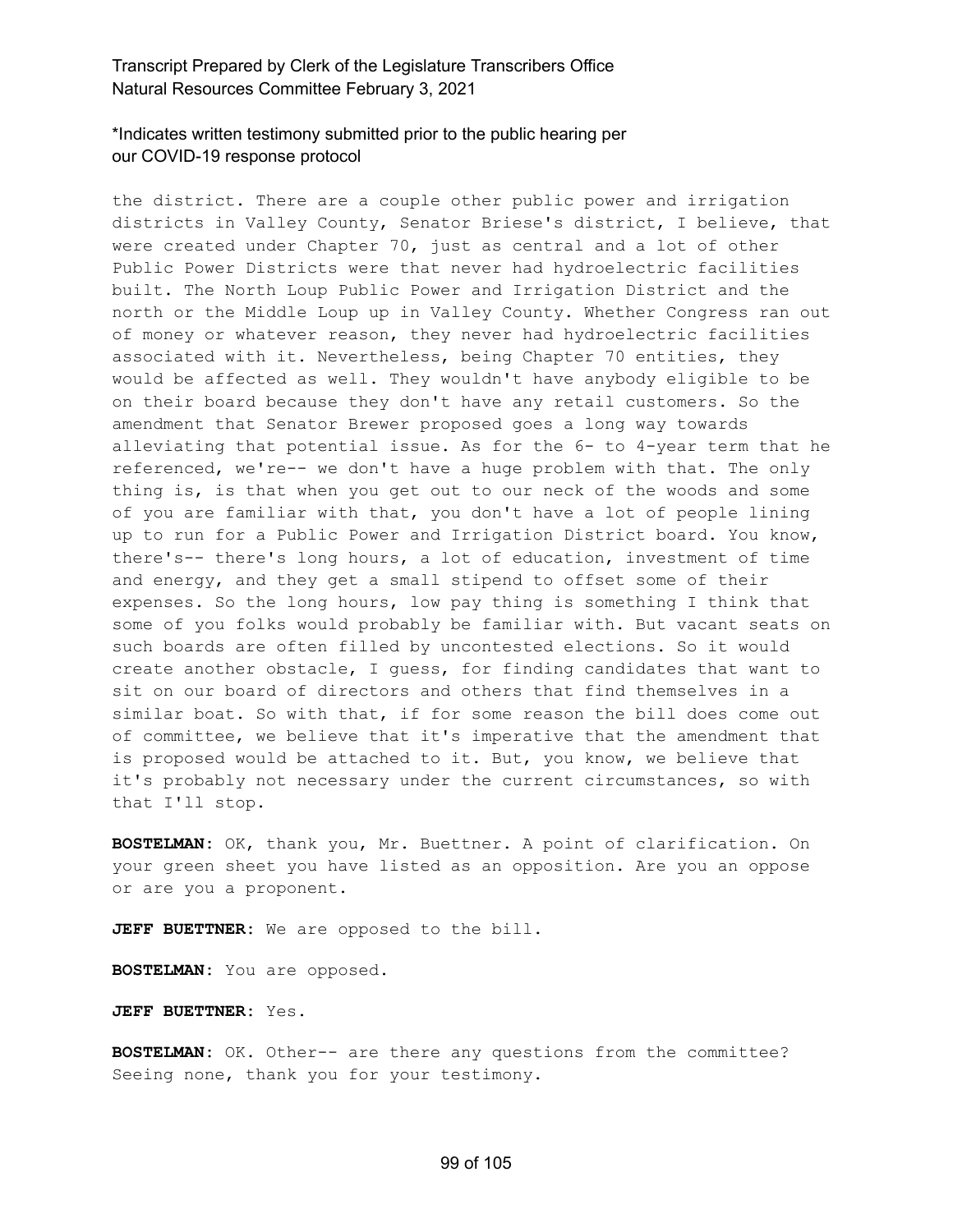\*Indicates written testimony submitted prior to the public hearing per our COVID-19 response protocol

**JEFF BUETTNER:** Thank you.

**BOSTELMAN:** I would ask for any proponents to please step forward. Is there anyone wants to testify in support of LB513? Seeing none, I would invite anyone who would like to testify in opposition to LB513. Good afternoon.

**JOHN McCLURE:** Good afternoon again, Chairman Bostelman, and members of the committee. My name is John McClure, J-o-h-n M-c-capital C-l-u-r-e. I'm executive vice president and general counsel for Nebraska Public Power District. I'm here today in opposition to LB513. Senator Brewer in his introduction addressed certainly a primary concern that we had, which was that this would require directors to only be retail customers of a Public Power District. Presently and 11-- we have 11 directors. Seven of them actually come from wholesale customers and it's not because we designate them that way. It's just the way the elections have happened. Only 4 of our current 11 directors are actually in retail communities of NPPD. So again, we believe all of our customers are entitled to not only vote for our directors, but serve should they choose to do so and be elected. Regarding the change from 6-year terms to 4-year terms, I don't know how long it's been 6-year terms, whether it goes back to the beginning of the Public Power District statutes in the 1930s, but for the 40-plus years I've been at NPPD, the Power District terms for all Public Power Districts have been 6 years. I don't recall anyone ever saying that they thought that was a problem, that they were 6-year terms and they should be 4-year terms. Obviously, that's a matter for you as the policymakers to-- to determine, but we think it's working well today. And in our case, we like the fact that only a third of our board is up at any given time, roughly with 11 directors. And it just allows for good, smooth transition processes where there are turnovers in terms of retention events, institutional knowledge and leadership transition. With that, I think I've covered my points and because I was not expecting an amendment might be proposed, I wanted to testify on the bill as introduced and-- and our opposition. But we certainly do appreciate that Senator Brewer recognizes having it limited to retail only would not be a good policy. With that, I'm happy to answer any questions you may have.

**BOSTELMAN:** Thank you. Mr. McClure. Are there any questions from committee members? I do have a question for you. It's in the same area of statute speaking of board of directors and perhaps you can clarify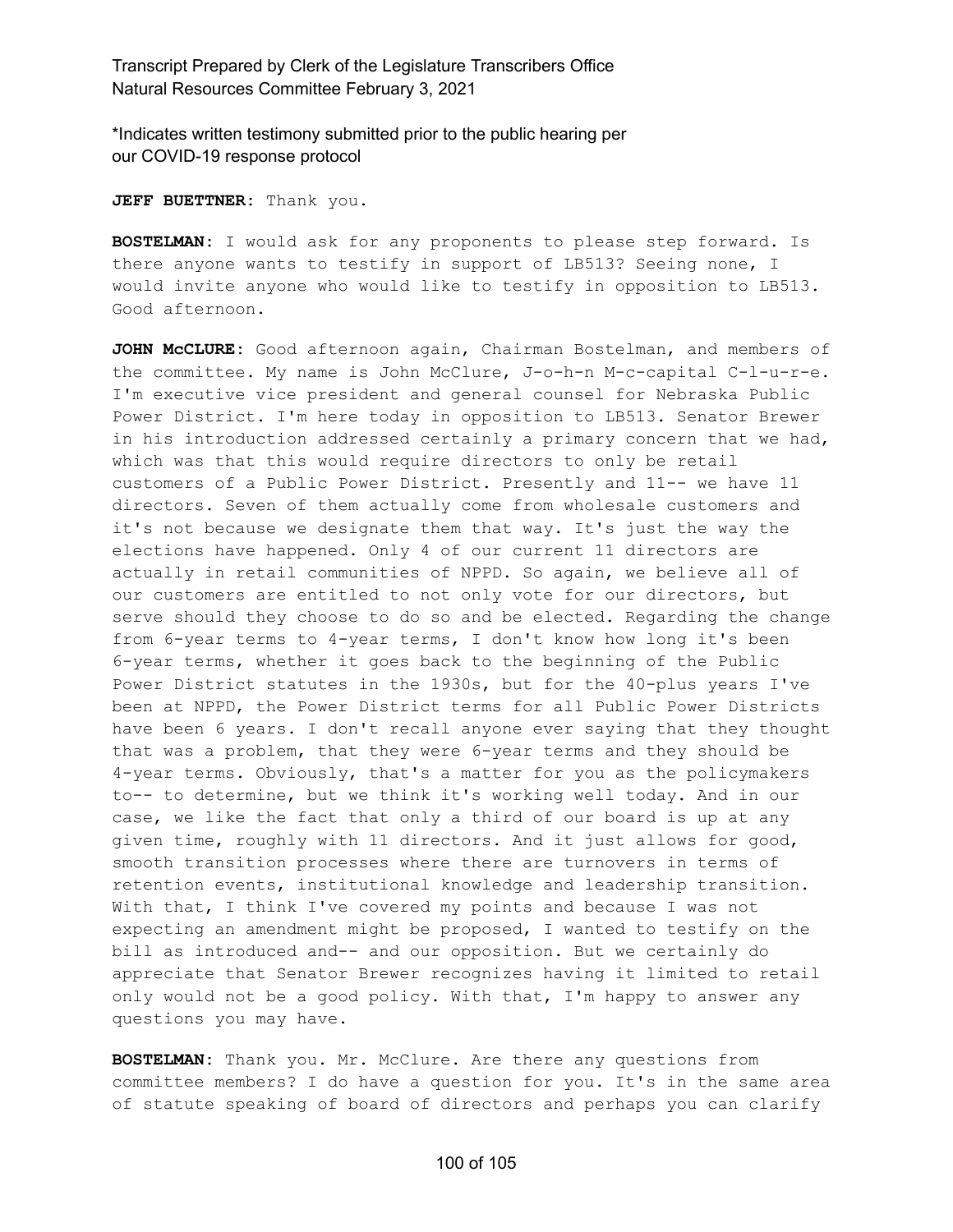\*Indicates written testimony submitted prior to the public hearing per our COVID-19 response protocol

the thinking behind this on this part of the statute, if you will. And you'll understand that portion once I get to it. If you go to page 4, Section 3, subparagraph-- subsection  $2(a)$ , it says in there no person who is full-time or part-time employee of the district shall be eligible to serve as a member of the board of directors for that district, and no higher-- high level manager employed by a district may serve as a member, and on it goes. Could you explain to me why that is?

**JOHN McCLURE:** Well, the-- the first part is, is that you can't be both an employee and be a board member of a Public Power District. That would just be a problem. And so it's again, we've heard references today that were not-- it may have been in a prior hearing that, you know, this is a political subdivision, public corporation. It's not a private corporation. In a private corporation you may have an executive who's also on a-- on the board, but that is not allowed under our statutes.

**BOSTELMAN:** So-- I'm sorry, go ahead.

**JOHN McCLURE:** I was going to read the second portion that you were making reference to. I think that has to do with certain folks being on other Power District boards, but I'd have to look at that more closely.

**BOSTELMAN:** Yeah, I guess my-- I guess I was kind of curious what that-- why-- why they would be conflicted out. If they're not an employee of NPPD, why they being conflicted out?

**JOHN McCLURE:** Well, there was-- my recollection is and I'd have to go back and look at this, but this was a-- may have resulted from a situation a few years ago where a general manager of a wholesale customer of NPPD was running for NPPD's board. And there was a question whether that was a good policy to have to have a senior manager of a wholesale customer actually on the board and what kinds of conflicts might arise because of that.

**BOSTELMAN:** So why would a board of director be allowed to serve if they're selling power to you or representing someone who's selling power. Wouldn't they have the same conflict?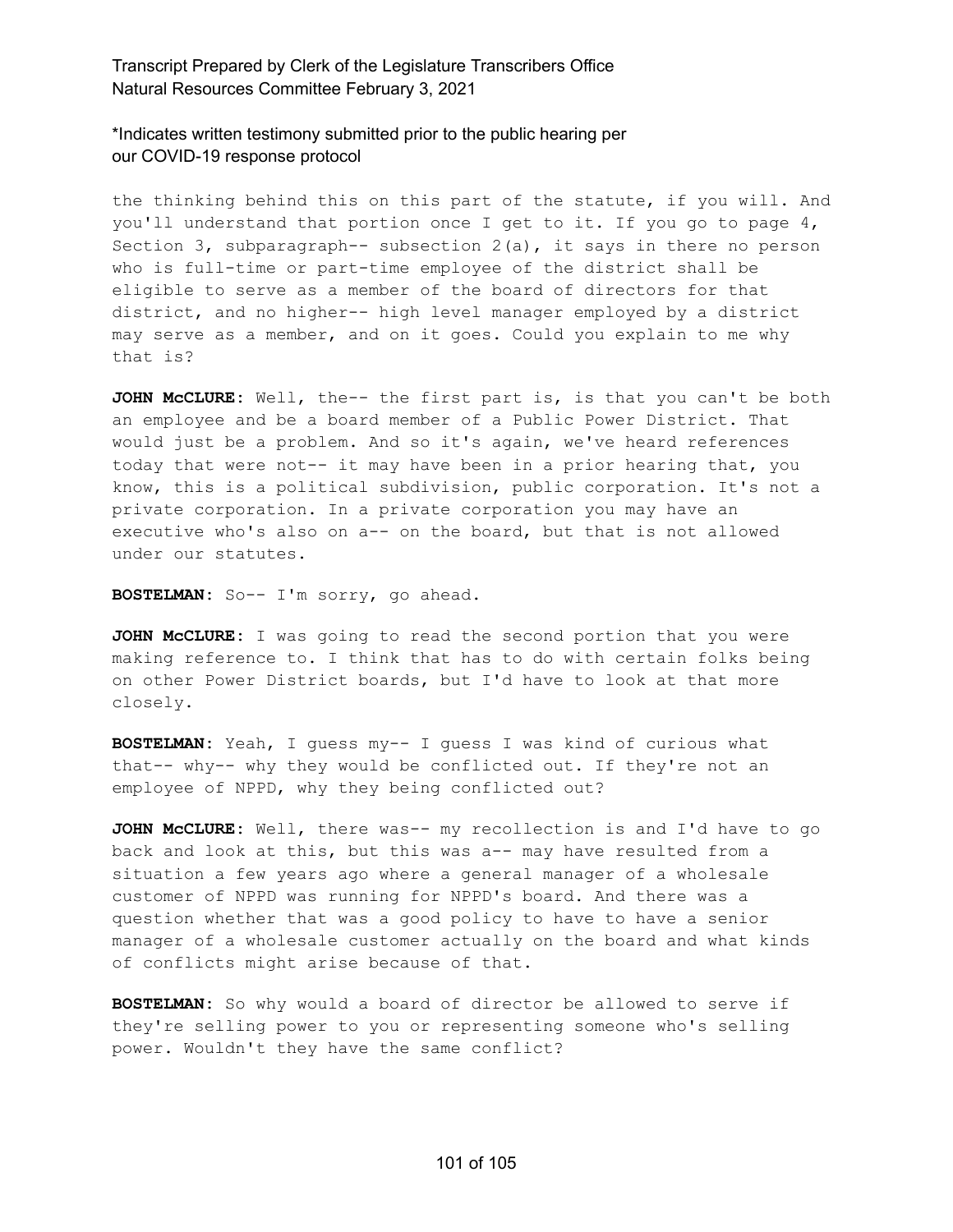\*Indicates written testimony submitted prior to the public hearing per our COVID-19 response protocol

**JOHN McCLURE:** I think that could be. And again, I haven't given this a lot of thought and I'd rather, you know, noodle on it if I could, and I'd love to have a follow-up conversation.

**BOSTELMAN:** OK, thank you. Any other questions? Seeing none, thank you, Mr. McClure for your testimony.

**JOHN McCLURE:** Thank you.

**BOSTELMAN:** Hello again.

**JAMES DUKESHERER:** Hello again. Good afternoon, Chairman Bostelman, and members of the Natural Resources Committee. My name is James Dukesherer, J-a-m-e-s D-u-k-e-s-h-e-r-e-r, and I'm the interim director of government relations for the Nebraska Rural Electric Association and we are testifying today in opposition to LB513. Our association represents 34 rural Public Power Districts and electric cooperatives throughout the state. Together, the more than a 1,000 employees of our system serve about 240,000 meters and more than 87,000 miles of line. LB513 would require that Public Power District board terms be 4 years, and board members be retail customers of the district in which they serve. On the first issue, on issue of 4-year terms, most all of NREA's member system have board members that are 6-year terms. This would impact pretty much all of our districts. Years of service and knowledge can be vital in making a successful board member and ultimately a successful board. Likewise, in rural areas, it can be at times difficult to find new individuals to serve on our boards. In recent years, we've seen an influx of money coming into the state for PPD elections. We believe LB513 would exacerbate this problem by increasing the frequency of elections held for these seats. Four-year terms versus 6-year terms means more time will be committed to elections and less time will be committed to learning more about our-- our industry. So we'd like to keep the statutes just as they are. As for the second stipulation in the bill that individuals have had to be retail customers to serve on the board, we appreciate the amendment that Senator Brewer mentioned in his opening. A little history here. In 2009, as we talked about earlier today, the Legislature altered these Public Power governance statutes by adopting LB53 to ensure that only those that received at least 50 percent of their power from generator could vote for and serve on that board. NREA represents 23 member systems that have signed total requirements contracts with NPPD. We buy all of our power from NPPD. Approximately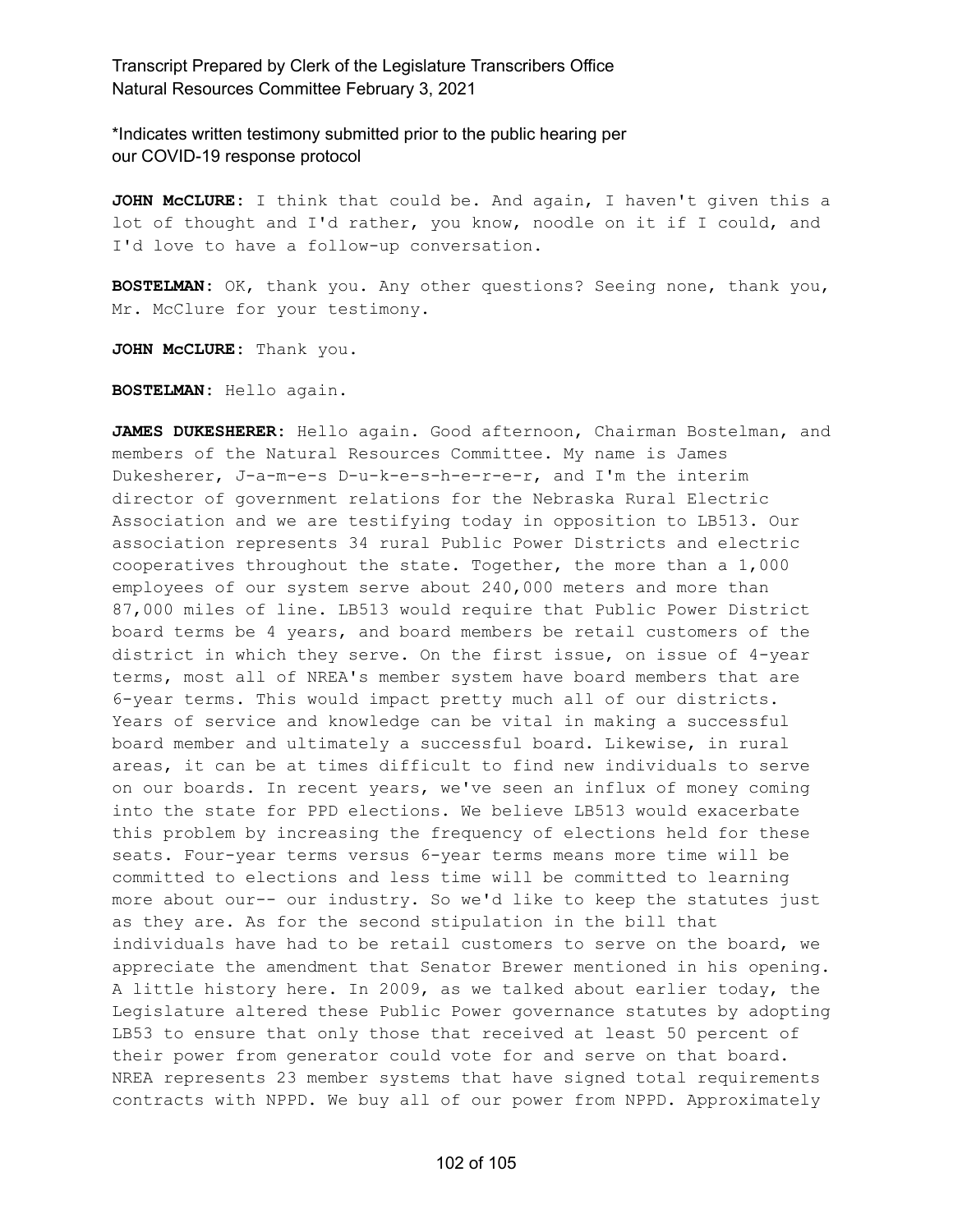#### \*Indicates written testimony submitted prior to the public hearing per our COVID-19 response protocol

70 percent of the cost these members charge their customers is the cost of power. It's just a pass through, 70 percent of that final bill to that customer. These electric-- electric consumers are not retail consumers of NPPD, yet they have a vested interest in serving on and voting for NPPDs board of directors. The decisions made by that board directly impact the rates that they pay. So it's for these reasons we oppose the advancement of LB53-- oh, LB513. Thank you for your time.

**BOSTELMAN:** Thank you for your testimony. Are there any questions? Questions would be, I don't know. I'll just ask off the top of my head. School board members, 4-year term, mayors, 4-year term, planning commission, county supervisors, commissioners, I'm not sure on those. Do you know, are they 4-year terms, 6-year terms?

**JAMES DUKESHERER:** Nor do I know.

**BOSTELMAN:** Well, the reason why I ask is, you know, the comment is, is that it's going to be too hard to find people to serve. Well, if our school boards or mayors or planning commissions, county supervisors, county commissioners and so forth, if those public office are 4-year terms, and they can find it, I don't know why there would be an issue to this. Just a question. I just didn't know, I just wanted to--

**JAMES DUKESHERER:** I would just respond by saying currently at six years, it is difficult for members to find those-- those next members to run. It's often the son or daughter of an existing member that ultimately fills that seat. So I can see how doing that more frequently would mean a greater issue.

**BOSTELMAN:** OK, thank you. Any other questions? Senator Cavanaugh.

**J. CAVANAUGH:** Thank you, Chairman Bostelman. Just as my own personal information. The only officers that I'm aware of that are 6-year terms are-- at least where I come from, OPPD and Board of Regents. I think everything else is either two or four years in Omaha at least. Isn't there kind of a counterargument that a shorter term is a shorter commitment, therefore people may be more likely to undertake it?

**JAMES DUKESHERER:** I think that that is a solid argument. But again, my experience with our board members is that these members tend to be on the board for a very long time. We certainly have members that sit on Power District boards across the state that have been on that board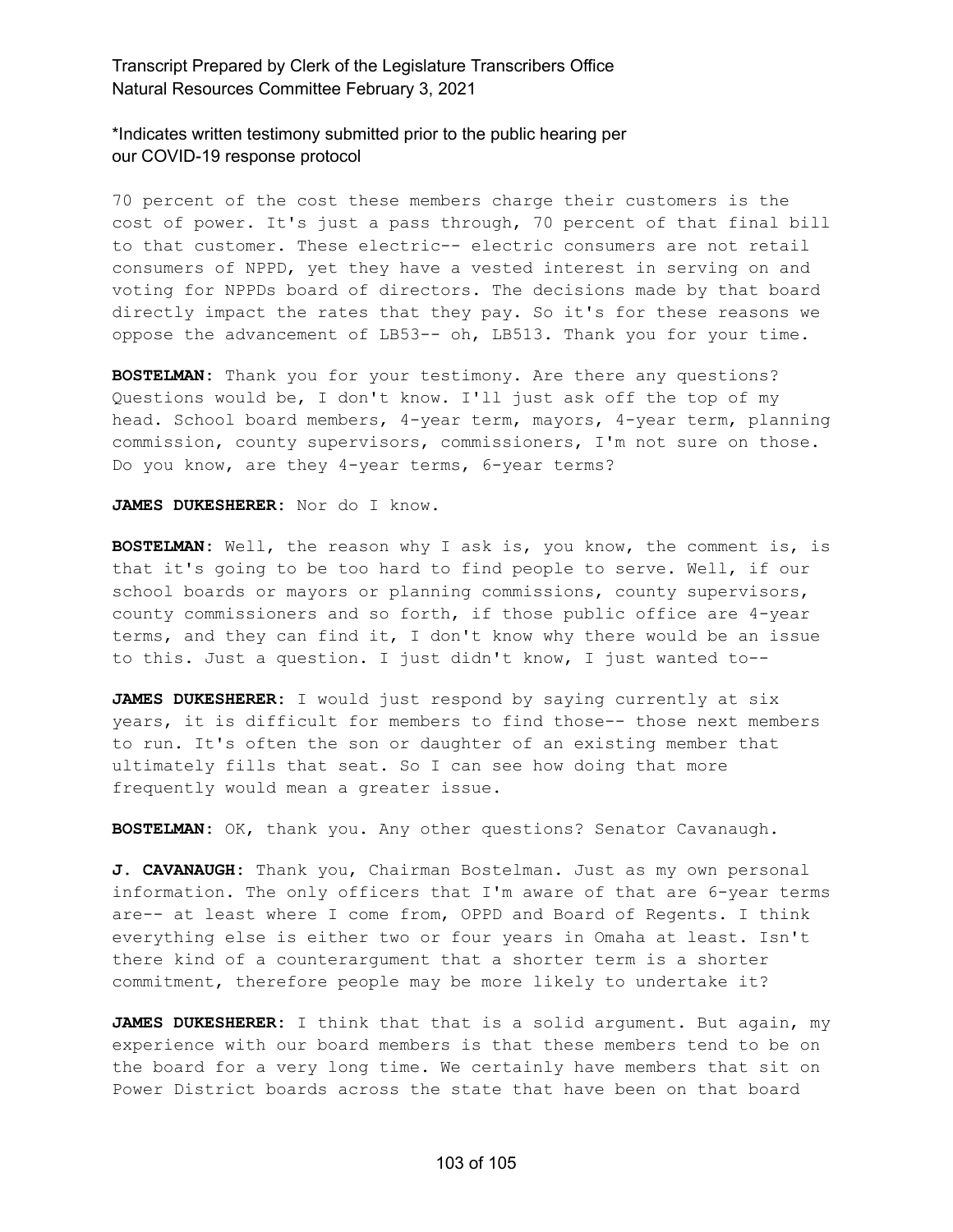\*Indicates written testimony submitted prior to the public hearing per our COVID-19 response protocol

since before I was even born. It's not uncommon at all to have them on there for 20 years or so.

**J. CAVANAUGH:** And it would-- your contention then be that they stay there because there's nobody coming up behind them to take the job from them when they leave?

**JAMES DUKESHERER:** There's a lot of reasons why they stay. There are- my contention would be they stay there because they care about their district. They care about the decisions that are being made. And they-- they like-- they like being a member of that board.

**J. CAVANAUGH:** And they-- but they don't want to walk away because there's nobody else to do it. I mean--

**JAMES DUKESHERER:** Absolutely.

**J. CAVANAUGH:** --trusted that somebody coming behind you is going to do a good job, you might say, OK, I don't have to do it anymore.

**JAMES DUKESHERER:** It's a valid argument.

**J. CAVANAUGH:** Thank you.

**BOSTELMAN:** Any other questions? Seeing none, thank you for your testimony.

**\*RUSSELL WESTERHOLD:** Senator Bostelman and Members of the Natural Resources Committee: My name is Russell Westerhold, and I appear before you today as a registered lobbyist for Southern Public Power District, or SPPD, in opposition to LB513. SPPD opposes the requirement in LB513 that a public power district board member must be a retail customer of the public power district. If passed, LB513 would prohibit any customer served by Southern from serving on the board of Nebraska Public Power District. That takes away SPPD's ability to be represented on the board of our power supplier. Currently, about half of NPPD's Board members are not retail customers of NPPD. This would also prevent anyone living in the wholesale towns that we serve, Franklin, Wood River, Campbell and Giltner, from serving on the SPPD Board. That strikes us as being unfair to the citizens of those towns as well. For those reasons, SPPD asks that you not advance LB513 from this Committee.